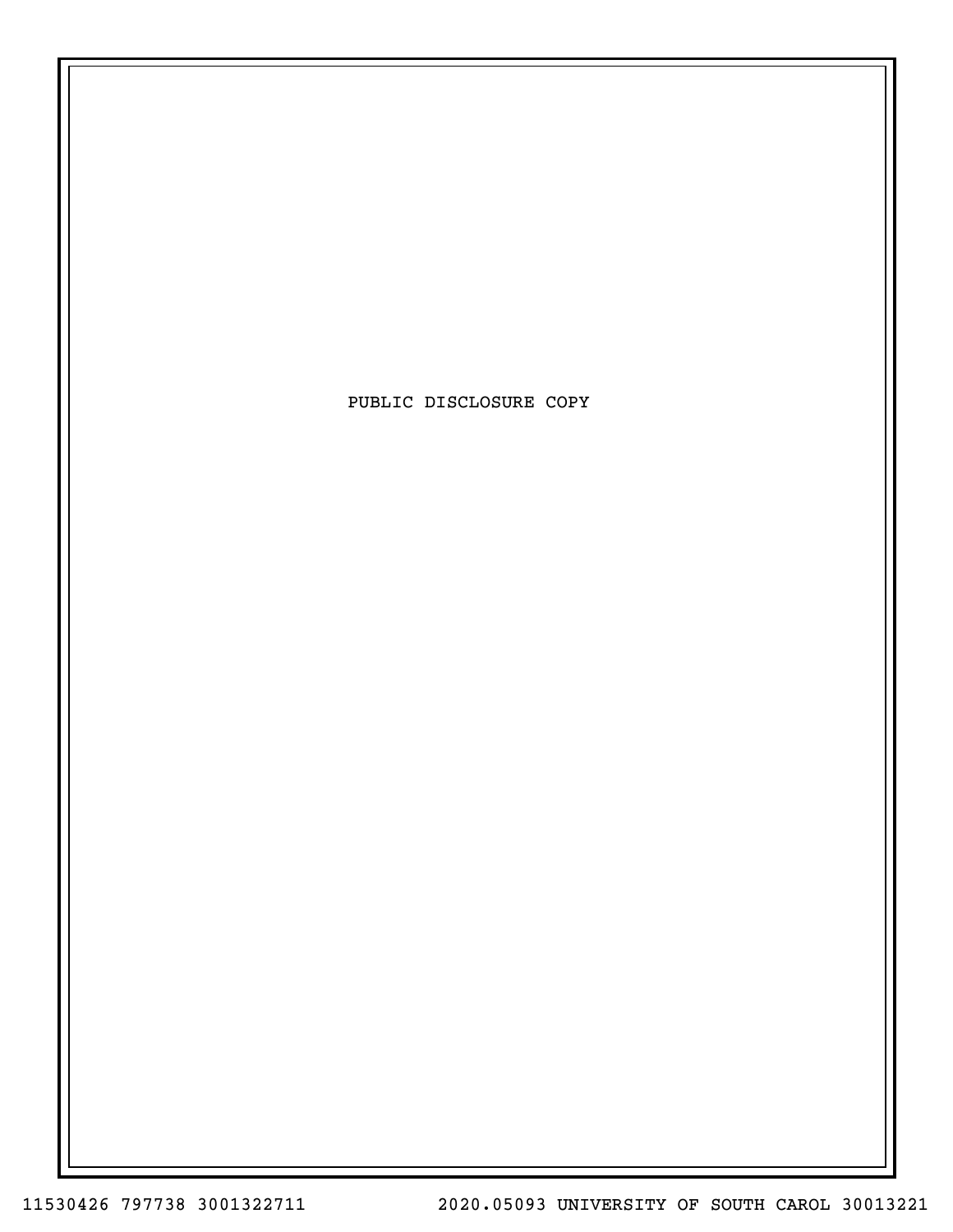|                                                                                        |                                                   |                                                                                                             | <b>Return of Organization Exempt From Income Tax</b>                                                                                                                                                                           |                               |             |                             |                            |                                             |                         | OMB No. 1545-0047                                         |                                                                                                                                                                                         |
|----------------------------------------------------------------------------------------|---------------------------------------------------|-------------------------------------------------------------------------------------------------------------|--------------------------------------------------------------------------------------------------------------------------------------------------------------------------------------------------------------------------------|-------------------------------|-------------|-----------------------------|----------------------------|---------------------------------------------|-------------------------|-----------------------------------------------------------|-----------------------------------------------------------------------------------------------------------------------------------------------------------------------------------------|
| Form <b>990</b>                                                                        |                                                   |                                                                                                             | Under section 501(c), 527, or 4947(a)(1) of the Internal Revenue Code (except private foundations)                                                                                                                             |                               |             |                             |                            |                                             |                         |                                                           |                                                                                                                                                                                         |
| <b>Internal Revenue Service</b>                                                        | Department of the Treasury                        |                                                                                                             | Do not enter social security numbers on this form as it may be made public.<br>Go to www.irs.gov/Form990 for instructions and the latest information.                                                                          |                               |             |                             |                            |                                             |                         |                                                           | <b>Open to Public</b><br><b>Inspection</b>                                                                                                                                              |
|                                                                                        |                                                   |                                                                                                             | A For the 2020 calendar year, or tax year beginning                                                                                                                                                                            |                               | JUL 1, 2020 |                             | and ending $JUN$ 30,       |                                             | 2021                    |                                                           |                                                                                                                                                                                         |
| <b>B</b> Check if<br>applicable:                                                       |                                                   | <b>C</b> Name of organization                                                                               | UNIVERSITY OF SOUTH CAROLINA EDUCATIONAL                                                                                                                                                                                       |                               |             |                             |                            |                                             |                         | D Employer identification number                          |                                                                                                                                                                                         |
| Address<br>change                                                                      |                                                   | <b>FOUNDATION</b>                                                                                           |                                                                                                                                                                                                                                |                               |             |                             |                            |                                             |                         |                                                           |                                                                                                                                                                                         |
| Name<br>change                                                                         | Doing business as                                 |                                                                                                             |                                                                                                                                                                                                                                |                               |             |                             |                            | 57-6017985                                  |                         |                                                           |                                                                                                                                                                                         |
| Initial<br>return<br> Final<br>return/                                                 |                                                   |                                                                                                             | Number and street (or P.O. box if mail is not delivered to street address)<br>1027 BARNWELL STREET                                                                                                                             |                               |             |                             | Room/suite                 | E Telephone number<br>$(803)$ 777-1466      |                         |                                                           |                                                                                                                                                                                         |
| termin-<br>ated                                                                        |                                                   |                                                                                                             | City or town, state or province, country, and ZIP or foreign postal code                                                                                                                                                       |                               |             |                             |                            | G Gross receipts \$                         |                         |                                                           | 97, 233, 478.                                                                                                                                                                           |
| Amended<br> return<br> Applica-                                                        |                                                   | COLUMBIA, SC                                                                                                | 29208                                                                                                                                                                                                                          |                               |             |                             |                            | H(a) Is this a group return                 |                         |                                                           |                                                                                                                                                                                         |
| tion<br>pending                                                                        |                                                   |                                                                                                             | F Name and address of principal officer: R. JASON CASKEY                                                                                                                                                                       |                               |             |                             |                            | for subordinates?                           |                         |                                                           | $\sqrt{}$ Yes $\sqrt{X}$ No                                                                                                                                                             |
|                                                                                        |                                                   | SAME AS C ABOVE                                                                                             |                                                                                                                                                                                                                                |                               |             |                             |                            |                                             |                         | $H(b)$ Are all subordinates included? $\Box$ Yes          |                                                                                                                                                                                         |
|                                                                                        | Tax-exempt status: $\boxed{\mathbf{X}}$ 501(c)(3) |                                                                                                             | $501(c)$ (                                                                                                                                                                                                                     | $\sqrt{\bullet}$ (insert no.) |             | $4947(a)(1)$ or             | 527                        |                                             |                         | If "No," attach a list. See instructions                  |                                                                                                                                                                                         |
|                                                                                        |                                                   |                                                                                                             | J Website: FITTPS: / / WWW.UOFSCFOUNDATIONS.ORG/                                                                                                                                                                               |                               |             |                             |                            |                                             |                         | $H(c)$ Group exemption number $\blacktriangleright$       |                                                                                                                                                                                         |
|                                                                                        | K Form of organization: X Corporation             |                                                                                                             | Trust                                                                                                                                                                                                                          | Association                   |             | Other $\blacktriangleright$ |                            |                                             |                         | L Year of formation: $1956$ M State of legal domicile: SC |                                                                                                                                                                                         |
| Part I                                                                                 | Summary                                           |                                                                                                             |                                                                                                                                                                                                                                |                               |             |                             |                            |                                             |                         |                                                           |                                                                                                                                                                                         |
| 1.                                                                                     |                                                   | Briefly describe the organization's mission or most significant activities: SUPPORT THE UNIVERSITY OF SOUTH |                                                                                                                                                                                                                                |                               |             |                             |                            |                                             |                         |                                                           |                                                                                                                                                                                         |
|                                                                                        |                                                   |                                                                                                             |                                                                                                                                                                                                                                |                               |             |                             |                            |                                             |                         |                                                           |                                                                                                                                                                                         |
|                                                                                        |                                                   |                                                                                                             | CAROLINA IN ALL OF ITS EDUCATIONAL,                                                                                                                                                                                            |                               |             |                             | INSTRUCTIONAL, SCIENTIFIC, |                                             |                         |                                                           |                                                                                                                                                                                         |
| 2                                                                                      |                                                   |                                                                                                             | Check this box $\blacktriangleright$ $\Box$ if the organization discontinued its operations or disposed of more than 25% of its net assets.                                                                                    |                               |             |                             |                            |                                             |                         |                                                           |                                                                                                                                                                                         |
| З                                                                                      |                                                   |                                                                                                             | Number of voting members of the governing body (Part VI, line 1a)                                                                                                                                                              |                               |             |                             |                            |                                             | 3                       |                                                           |                                                                                                                                                                                         |
| 4                                                                                      |                                                   |                                                                                                             |                                                                                                                                                                                                                                |                               |             |                             |                            |                                             | $\overline{\mathbf{4}}$ |                                                           |                                                                                                                                                                                         |
| 5                                                                                      |                                                   |                                                                                                             |                                                                                                                                                                                                                                |                               |             |                             |                            |                                             | 5                       |                                                           |                                                                                                                                                                                         |
|                                                                                        |                                                   |                                                                                                             |                                                                                                                                                                                                                                |                               |             |                             |                            |                                             | 6                       |                                                           |                                                                                                                                                                                         |
|                                                                                        |                                                   |                                                                                                             | Total number of volunteers (estimate if necessary) manufacture content content content of volunteers (estimate if necessary) manufacture content content content of the state of the state of the state of the state of the st |                               |             |                             |                            |                                             | 7a                      |                                                           |                                                                                                                                                                                         |
|                                                                                        |                                                   |                                                                                                             |                                                                                                                                                                                                                                |                               |             |                             |                            |                                             | 7b                      |                                                           |                                                                                                                                                                                         |
|                                                                                        |                                                   |                                                                                                             |                                                                                                                                                                                                                                |                               |             |                             |                            | <b>Prior Year</b>                           |                         |                                                           | <b>Current Year</b>                                                                                                                                                                     |
|                                                                                        |                                                   |                                                                                                             |                                                                                                                                                                                                                                |                               |             |                             |                            |                                             |                         |                                                           |                                                                                                                                                                                         |
| 8                                                                                      |                                                   | Contributions and grants (Part VIII, line 1h)                                                               |                                                                                                                                                                                                                                |                               |             |                             |                            | 34, 125, 502.                               |                         |                                                           |                                                                                                                                                                                         |
| 9                                                                                      |                                                   | Program service revenue (Part VIII, line 2g)                                                                |                                                                                                                                                                                                                                |                               |             |                             |                            | 342,568.                                    |                         |                                                           |                                                                                                                                                                                         |
| 10                                                                                     |                                                   |                                                                                                             |                                                                                                                                                                                                                                |                               |             |                             |                            | 35, 357, 101.                               |                         |                                                           |                                                                                                                                                                                         |
| 11                                                                                     |                                                   |                                                                                                             | Other revenue (Part VIII, column (A), lines 5, 6d, 8c, 9c, 10c, and 11e)                                                                                                                                                       |                               |             |                             |                            | 315,646.                                    |                         |                                                           |                                                                                                                                                                                         |
| 12                                                                                     |                                                   |                                                                                                             | Total revenue - add lines 8 through 11 (must equal Part VIII, column (A), line 12)                                                                                                                                             |                               |             |                             |                            | 70,140,817.                                 |                         |                                                           |                                                                                                                                                                                         |
| 13                                                                                     |                                                   |                                                                                                             | Grants and similar amounts paid (Part IX, column (A), lines 1-3)                                                                                                                                                               |                               |             |                             |                            | 15,739,034.                                 |                         |                                                           |                                                                                                                                                                                         |
| 14                                                                                     |                                                   |                                                                                                             |                                                                                                                                                                                                                                |                               |             |                             |                            |                                             | 0.                      |                                                           |                                                                                                                                                                                         |
|                                                                                        |                                                   |                                                                                                             | 15 Salaries, other compensation, employee benefits (Part IX, column (A), lines 5-10)                                                                                                                                           |                               |             |                             |                            | 2,637,648.                                  |                         |                                                           |                                                                                                                                                                                         |
|                                                                                        |                                                   |                                                                                                             |                                                                                                                                                                                                                                |                               |             |                             |                            |                                             | 0.                      |                                                           |                                                                                                                                                                                         |
|                                                                                        |                                                   |                                                                                                             | <b>b</b> Total fundraising expenses (Part IX, column (D), line 25)                                                                                                                                                             |                               |             | 543, 445.                   |                            |                                             |                         |                                                           |                                                                                                                                                                                         |
| 17                                                                                     |                                                   |                                                                                                             |                                                                                                                                                                                                                                |                               |             |                             |                            | 23, 288, 899.                               |                         |                                                           |                                                                                                                                                                                         |
| 18                                                                                     |                                                   |                                                                                                             | Total expenses. Add lines 13-17 (must equal Part IX, column (A), line 25)                                                                                                                                                      |                               |             |                             |                            | $\overline{41}$ , 665, 581.                 |                         |                                                           |                                                                                                                                                                                         |
| 19                                                                                     |                                                   |                                                                                                             | Revenue less expenses. Subtract line 18 from line 12                                                                                                                                                                           |                               |             |                             |                            | 28,475,236.                                 |                         |                                                           |                                                                                                                                                                                         |
|                                                                                        |                                                   |                                                                                                             |                                                                                                                                                                                                                                |                               |             |                             |                            | <b>Beginning of Current Year</b>            |                         |                                                           | <b>End of Year</b>                                                                                                                                                                      |
| 20                                                                                     | Total assets (Part X, line 16)                    |                                                                                                             |                                                                                                                                                                                                                                |                               |             |                             |                            | 546,439,344.                                |                         | 718,616,062.                                              | 44,676,209.<br>653, 120.<br>$\overline{25}$ , 242, 642.<br>436,444.<br>71,008,415.<br>$\overline{17,}257,549.$<br>2,811,486.<br>139,900.<br>22, 193, 497.<br>42,402,432.<br>28,605,983. |
| Activities & Governance<br>Revenue<br>Expenses<br>t Assets or<br>d Balances<br>21<br>혏 |                                                   | Total liabilities (Part X, line 26)                                                                         |                                                                                                                                                                                                                                |                               |             |                             |                            | $\overline{17}$ , 344, 119.<br>529,095,225. |                         | 694, 337, 555.                                            | 24, 278, 507.                                                                                                                                                                           |

true, correct, and complete. Declaration of preparer (other than officer) is based on all information of which preparer has any knowledge.

| Sign<br>Here    | Signature of officer<br><b>JASON CASKEY,</b><br>Type or print name and title    | PRESIDENT/CEO                     |      | Date                                                          |
|-----------------|---------------------------------------------------------------------------------|-----------------------------------|------|---------------------------------------------------------------|
| Paid            | Print/Type preparer's name<br>AMY BIBBY                                         | Preparer's signature<br>AMY BIBBY | Date | <b>PTIN</b><br>Check<br>P00445891<br>$04/26/22$ self-employed |
| Preparer        | DIXON HUGHES GOODMAN LLP<br>Firm's name                                         |                                   |      | $1$ Firm's EIN $\, 56 - 0747981$                              |
| Use Only        | Firm's address > 500 RIDGEFIELD COURT                                           |                                   |      |                                                               |
|                 | ASHEVILLE, NC 28806                                                             |                                   |      | Phone no. $(828)$ $254 - 2254$                                |
|                 | May the IRS discuss this return with the preparer shown above? See instructions |                                   |      | X.<br>No<br>Yes                                               |
| 032001 12-23-20 | LHA For Paperwork Reduction Act Notice, see the separate instructions.          |                                   |      | Form 990 (2020)                                               |

SEE SCHEDULE O FOR ORGANIZATION MISSION STATEMENT CONTINUATION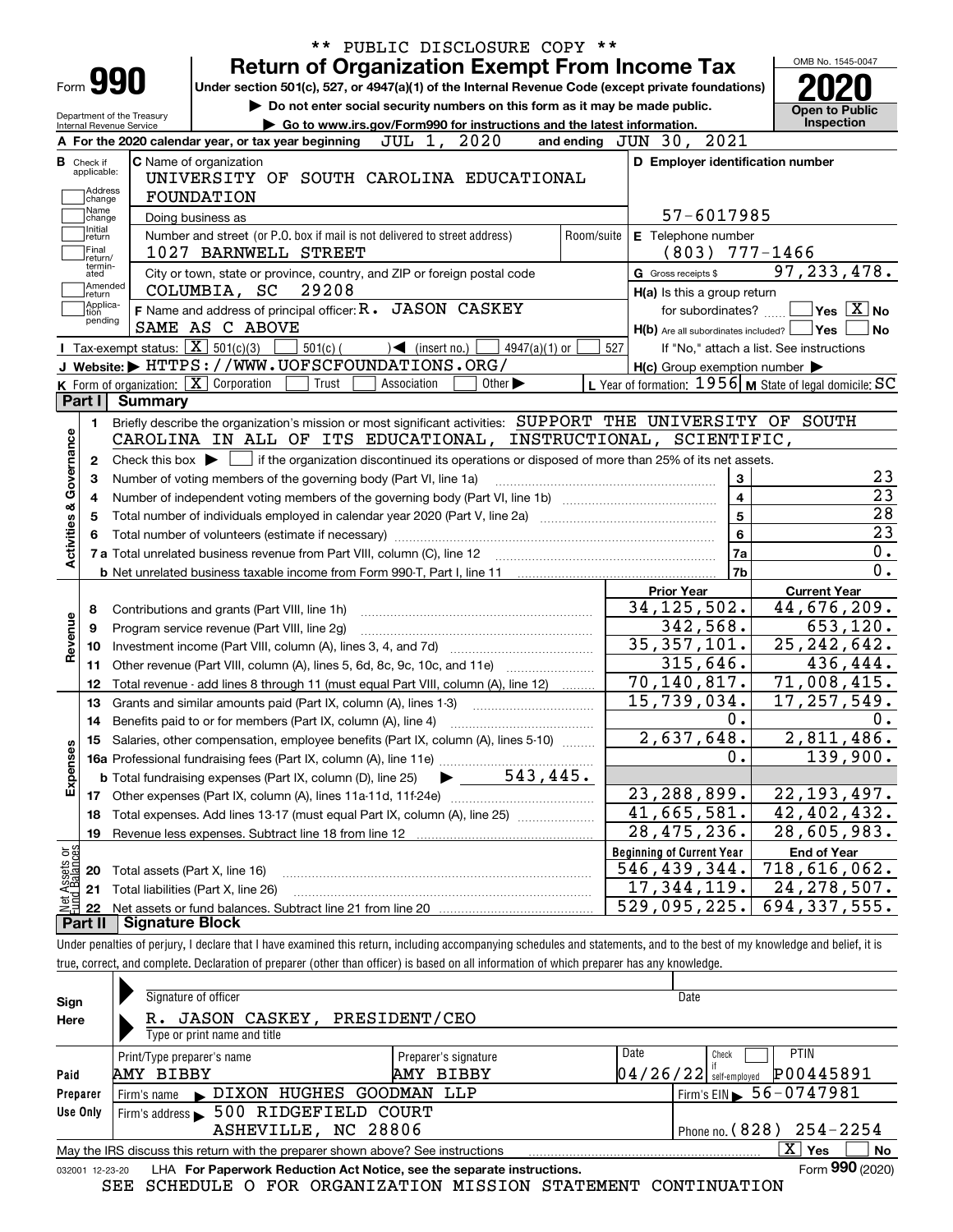|              | UNIVERSITY OF SOUTH CAROLINA EDUCATIONAL<br>57-6017985<br>FOUNDATION<br>Page 2<br>Form 990 (2020)                                                      |
|--------------|--------------------------------------------------------------------------------------------------------------------------------------------------------|
|              | Part III Statement of Program Service Accomplishments                                                                                                  |
|              |                                                                                                                                                        |
| 1            | Briefly describe the organization's mission:                                                                                                           |
|              | SUPPORT THE UNIVERSITY OF SOUTH CAROLINA IN ALL OF ITS EDUCATIONAL,                                                                                    |
|              | INSTRUCTIONAL, SCIENTIFIC, LITERARY, RESEARCH, SERVICE, CHARITABLE AND                                                                                 |
|              | OUTREACH ENDEAVORS.                                                                                                                                    |
|              |                                                                                                                                                        |
|              |                                                                                                                                                        |
| $\mathbf{2}$ | Did the organization undertake any significant program services during the year which were not listed on the                                           |
|              | $\overline{\ }$ Yes $\overline{\ \ X}$ No<br>prior Form 990 or 990-EZ?                                                                                 |
|              | If "Yes," describe these new services on Schedule O.                                                                                                   |
| 3            | $\sqrt{}$ Yes $\sqrt{}$ X $\sqrt{}$ No<br>Did the organization cease conducting, or make significant changes in how it conducts, any program services? |
|              | If "Yes," describe these changes on Schedule O.                                                                                                        |
| 4            | Describe the organization's program service accomplishments for each of its three largest program services, as measured by expenses.                   |
|              | Section 501(c)(3) and 501(c)(4) organizations are required to report the amount of grants and allocations to others, the total expenses, and           |
|              | revenue, if any, for each program service reported.                                                                                                    |
| 4a -         | 37, 873, 610. including grants of \$ 17, 257, 549. ) (Revenue \$ 1, 091, 612. )<br>(Expenses \$<br>(Code:                                              |
|              | AID THE UNIVERSITY IN ACHIEVING ITS MISSION AS THE STATE'S FLAGSHIP                                                                                    |
|              | INSTITUTION OF HIGHER EDUCATION THROUGH THE                                                                                                            |
|              | ESTABLISHMENT/IMPLEMENTATION OF LONG-RANGE FUNDRAISING PROGRAMS.                                                                                       |
|              |                                                                                                                                                        |
|              |                                                                                                                                                        |
|              |                                                                                                                                                        |
|              |                                                                                                                                                        |
|              |                                                                                                                                                        |
|              |                                                                                                                                                        |
|              |                                                                                                                                                        |
|              |                                                                                                                                                        |
|              |                                                                                                                                                        |
|              |                                                                                                                                                        |
| 4b.          | including grants of \$<br>(Expenses \$<br>) (Revenue \$<br>(Code:                                                                                      |
|              |                                                                                                                                                        |
|              |                                                                                                                                                        |
|              |                                                                                                                                                        |
|              |                                                                                                                                                        |
|              |                                                                                                                                                        |
|              |                                                                                                                                                        |
|              |                                                                                                                                                        |
|              |                                                                                                                                                        |
|              |                                                                                                                                                        |
|              |                                                                                                                                                        |
|              |                                                                                                                                                        |
|              |                                                                                                                                                        |
|              |                                                                                                                                                        |
| 4c           | (Code: ) (Expenses \$<br>including grants of \$<br>) (Revenue \$                                                                                       |
|              |                                                                                                                                                        |
|              |                                                                                                                                                        |
|              |                                                                                                                                                        |
|              |                                                                                                                                                        |
|              |                                                                                                                                                        |
|              |                                                                                                                                                        |
|              |                                                                                                                                                        |
|              |                                                                                                                                                        |
|              |                                                                                                                                                        |
|              |                                                                                                                                                        |
|              |                                                                                                                                                        |
|              |                                                                                                                                                        |
|              |                                                                                                                                                        |
|              |                                                                                                                                                        |
| 4d           | Other program services (Describe on Schedule O.)                                                                                                       |
|              | (Expenses \$<br>(Revenue \$<br>including grants of \$                                                                                                  |
| 4e           | 37,873,610.<br>Total program service expenses                                                                                                          |
|              | Form 990 (2020)<br>032002 12-23-20                                                                                                                     |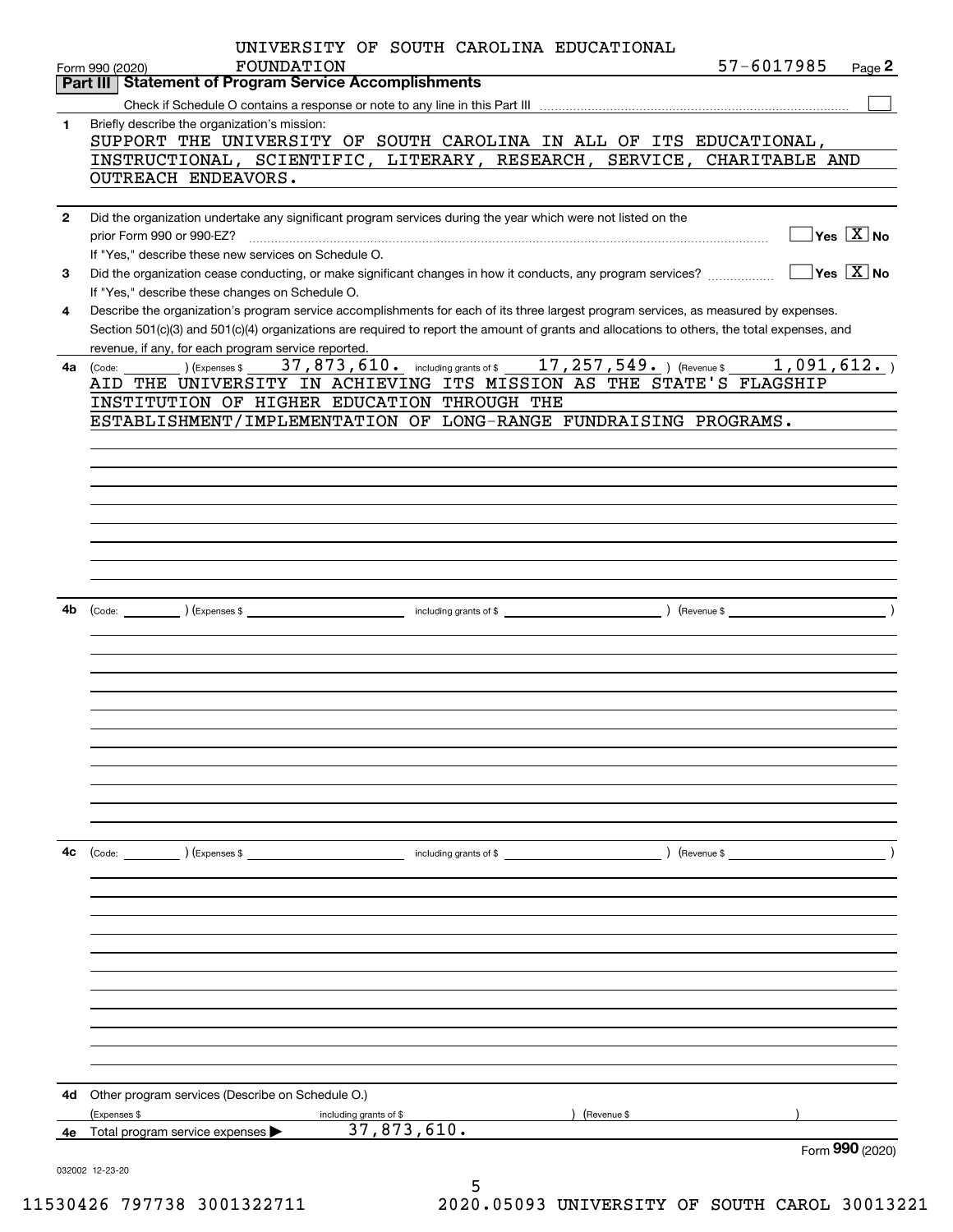|     |                                                                                                                                  |                 | Yes                     | No                      |
|-----|----------------------------------------------------------------------------------------------------------------------------------|-----------------|-------------------------|-------------------------|
| 1   | Is the organization described in section $501(c)(3)$ or $4947(a)(1)$ (other than a private foundation)?                          |                 |                         |                         |
|     |                                                                                                                                  | 1               | х                       |                         |
| 2   |                                                                                                                                  | $\mathbf{2}$    | $\overline{\mathbf{x}}$ |                         |
| 3   | Did the organization engage in direct or indirect political campaign activities on behalf of or in opposition to candidates for  |                 |                         |                         |
|     |                                                                                                                                  | 3               |                         | X.                      |
| 4   | Section 501(c)(3) organizations. Did the organization engage in lobbying activities, or have a section 501(h) election in effect |                 |                         |                         |
|     |                                                                                                                                  | 4               |                         | X.                      |
| 5   | Is the organization a section 501(c)(4), 501(c)(5), or 501(c)(6) organization that receives membership dues, assessments, or     |                 |                         |                         |
|     |                                                                                                                                  | 5               |                         | x                       |
| 6   | Did the organization maintain any donor advised funds or any similar funds or accounts for which donors have the right to        |                 |                         |                         |
|     | provide advice on the distribution or investment of amounts in such funds or accounts? If "Yes," complete Schedule D, Part I     | 6               |                         | X.                      |
| 7   | Did the organization receive or hold a conservation easement, including easements to preserve open space,                        |                 |                         |                         |
|     |                                                                                                                                  | 7               |                         | X.                      |
| 8   | Did the organization maintain collections of works of art, historical treasures, or other similar assets? If "Yes," complete     |                 |                         |                         |
|     |                                                                                                                                  | 8               |                         | x                       |
| 9   | Did the organization report an amount in Part X, line 21, for escrow or custodial account liability, serve as a custodian for    |                 |                         |                         |
|     | amounts not listed in Part X; or provide credit counseling, debt management, credit repair, or debt negotiation services?        |                 |                         |                         |
|     |                                                                                                                                  | 9               | х                       |                         |
| 10  | Did the organization, directly or through a related organization, hold assets in donor-restricted endowments                     |                 | х                       |                         |
|     |                                                                                                                                  | 10              |                         |                         |
| 11  | If the organization's answer to any of the following questions is "Yes," then complete Schedule D, Parts VI, VII, VIII, IX, or X |                 |                         |                         |
|     | as applicable.                                                                                                                   |                 |                         |                         |
|     | Did the organization report an amount for land, buildings, and equipment in Part X, line 10? If "Yes," complete Schedule D,      |                 | x                       |                         |
| b   | Did the organization report an amount for investments - other securities in Part X, line 12, that is 5% or more of its total     | 11a             |                         |                         |
|     |                                                                                                                                  | 11b             |                         | x                       |
|     | c Did the organization report an amount for investments - program related in Part X, line 13, that is 5% or more of its total    |                 |                         |                         |
|     |                                                                                                                                  | 11c             |                         | X.                      |
|     | d Did the organization report an amount for other assets in Part X, line 15, that is 5% or more of its total assets reported in  |                 |                         |                         |
|     |                                                                                                                                  | 11d             |                         | X                       |
|     |                                                                                                                                  | <b>11e</b>      |                         | $\overline{\text{x}}$   |
| f   | Did the organization's separate or consolidated financial statements for the tax year include a footnote that addresses          |                 |                         |                         |
|     | the organization's liability for uncertain tax positions under FIN 48 (ASC 740)? If "Yes," complete Schedule D, Part X           | 11f             | x                       |                         |
|     | 12a Did the organization obtain separate, independent audited financial statements for the tax year? If "Yes," complete          |                 |                         |                         |
|     |                                                                                                                                  | 12a             | x                       |                         |
|     | <b>b</b> Was the organization included in consolidated, independent audited financial statements for the tax year?               |                 |                         |                         |
|     | If "Yes," and if the organization answered "No" to line 12a, then completing Schedule D, Parts XI and XII is optional            | 12 <sub>b</sub> | х                       |                         |
| 13  | Is the organization a school described in section 170(b)(1)(A)(ii)? If "Yes," complete Schedule E                                | 13              |                         | X                       |
| 14a | Did the organization maintain an office, employees, or agents outside of the United States?                                      | 14a             |                         | X                       |
| b   | Did the organization have aggregate revenues or expenses of more than \$10,000 from grantmaking, fundraising, business,          |                 |                         |                         |
|     | investment, and program service activities outside the United States, or aggregate foreign investments valued at \$100,000       |                 |                         |                         |
|     |                                                                                                                                  | 14b             | х                       |                         |
| 15  | Did the organization report on Part IX, column (A), line 3, more than \$5,000 of grants or other assistance to or for any        |                 |                         |                         |
|     | foreign organization? If "Yes," complete Schedule F, Parts II and IV                                                             | 15              |                         | X.                      |
| 16  | Did the organization report on Part IX, column (A), line 3, more than \$5,000 of aggregate grants or other assistance to         |                 |                         |                         |
|     |                                                                                                                                  | 16              |                         | X.                      |
| 17  | Did the organization report a total of more than \$15,000 of expenses for professional fundraising services on Part IX,          |                 |                         |                         |
|     |                                                                                                                                  | 17              | х                       |                         |
| 18  | Did the organization report more than \$15,000 total of fundraising event gross income and contributions on Part VIII, lines     |                 |                         |                         |
|     |                                                                                                                                  | 18              | х                       |                         |
| 19  | Did the organization report more than \$15,000 of gross income from gaming activities on Part VIII, line 9a? If "Yes."           |                 |                         |                         |
|     |                                                                                                                                  | 19              |                         | X                       |
| 20a |                                                                                                                                  | 20a             |                         | $\overline{\mathbf{x}}$ |
| b   | If "Yes" to line 20a, did the organization attach a copy of its audited financial statements to this return?                     | 20b             |                         |                         |
| 21  | Did the organization report more than \$5,000 of grants or other assistance to any domestic organization or                      |                 |                         |                         |
|     |                                                                                                                                  | 21              | х                       |                         |
|     | 032003 12-23-20                                                                                                                  |                 |                         | Form 990 (2020)         |

032003 12-23-20

11530426 797738 3001322711 2020.05093 UNIVERSITY OF SOUTH CAROL 30013221

6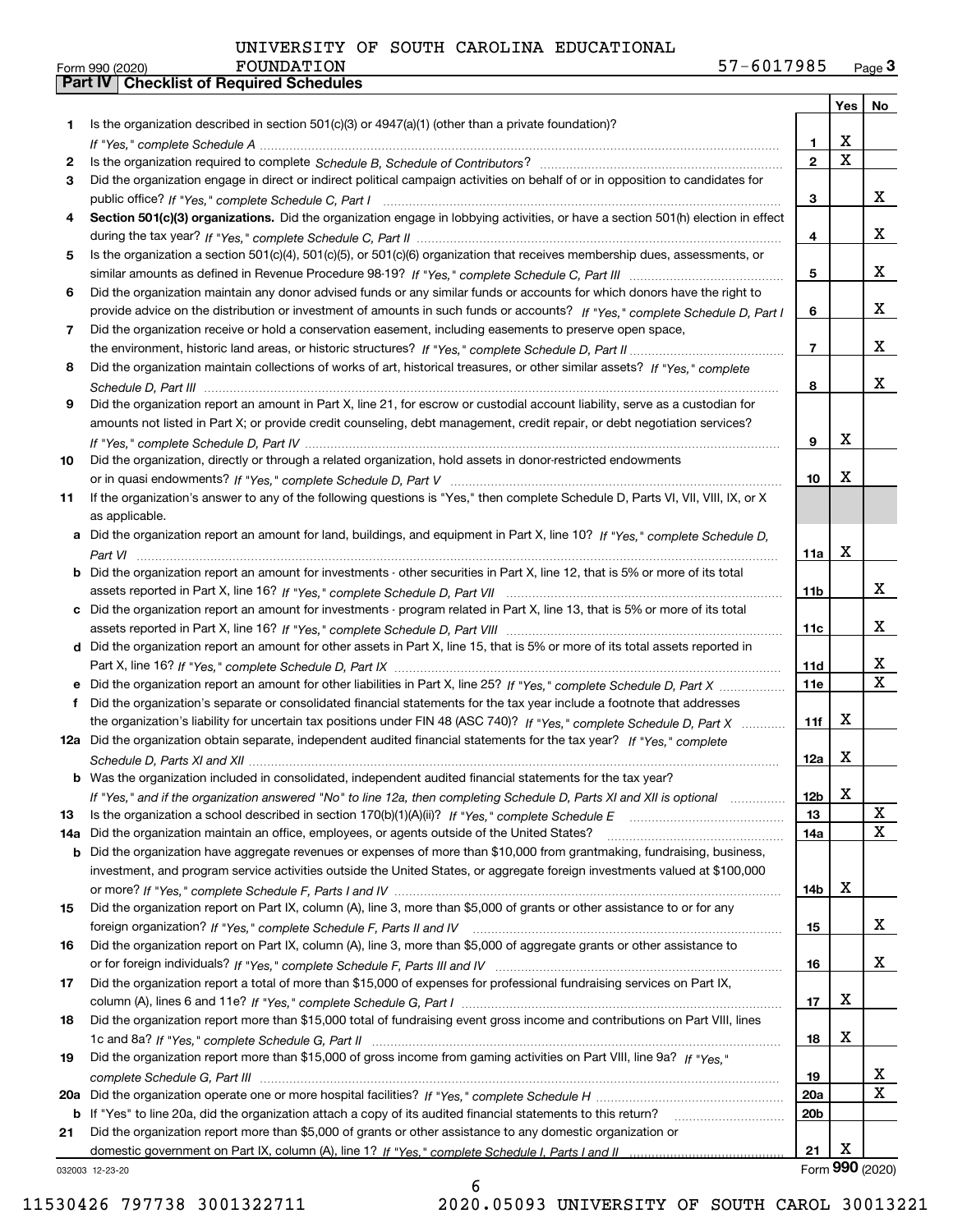*(continued)*

|        |                                                                                                                              |                 |     | Yes   No        |
|--------|------------------------------------------------------------------------------------------------------------------------------|-----------------|-----|-----------------|
| 22     | Did the organization report more than \$5,000 of grants or other assistance to or for domestic individuals on                |                 |     |                 |
|        |                                                                                                                              | 22              | x   |                 |
| 23     | Did the organization answer "Yes" to Part VII, Section A, line 3, 4, or 5 about compensation of the organization's current   |                 |     |                 |
|        | and former officers, directors, trustees, key employees, and highest compensated employees? If "Yes," complete               |                 |     |                 |
|        |                                                                                                                              | 23              | x   |                 |
|        | 24a Did the organization have a tax-exempt bond issue with an outstanding principal amount of more than \$100,000 as of the  |                 |     |                 |
|        | last day of the year, that was issued after December 31, 2002? If "Yes," answer lines 24b through 24d and complete           |                 |     |                 |
|        |                                                                                                                              | 24a             |     | x               |
|        | <b>b</b> Did the organization invest any proceeds of tax-exempt bonds beyond a temporary period exception?                   | 24b             |     |                 |
|        | c Did the organization maintain an escrow account other than a refunding escrow at any time during the year to defease       |                 |     |                 |
|        |                                                                                                                              | 24c             |     |                 |
|        |                                                                                                                              | 24d             |     |                 |
|        | 25a Section 501(c)(3), 501(c)(4), and 501(c)(29) organizations. Did the organization engage in an excess benefit             |                 |     |                 |
|        |                                                                                                                              | 25a             |     | x               |
|        | b Is the organization aware that it engaged in an excess benefit transaction with a disqualified person in a prior year, and |                 |     |                 |
|        | that the transaction has not been reported on any of the organization's prior Forms 990 or 990-EZ? If "Yes," complete        |                 |     |                 |
|        | Schedule L. Part I                                                                                                           | 25b             |     | x               |
| 26     | Did the organization report any amount on Part X, line 5 or 22, for receivables from or payables to any current              |                 |     |                 |
|        | or former officer, director, trustee, key employee, creator or founder, substantial contributor, or 35%                      |                 |     |                 |
|        | controlled entity or family member of any of these persons? If "Yes," complete Schedule L, Part II                           | 26              |     | x               |
| 27     | Did the organization provide a grant or other assistance to any current or former officer, director, trustee, key employee,  |                 |     |                 |
|        | creator or founder, substantial contributor or employee thereof, a grant selection committee member, or to a 35% controlled  |                 |     |                 |
|        | entity (including an employee thereof) or family member of any of these persons? If "Yes," complete Schedule L, Part III     | 27              |     | x               |
| 28     | Was the organization a party to a business transaction with one of the following parties (see Schedule L, Part IV            |                 |     |                 |
|        | instructions, for applicable filing thresholds, conditions, and exceptions):                                                 |                 |     |                 |
|        | a A current or former officer, director, trustee, key employee, creator or founder, or substantial contributor? If           |                 |     |                 |
|        |                                                                                                                              | 28a             |     | x               |
|        |                                                                                                                              | 28 <sub>b</sub> | X   |                 |
|        | c A 35% controlled entity of one or more individuals and/or organizations described in lines 28a or 28b? If                  |                 |     |                 |
|        |                                                                                                                              | 28c             |     | x               |
| 29     |                                                                                                                              | 29              | X   |                 |
| 30     | Did the organization receive contributions of art, historical treasures, or other similar assets, or qualified conservation  |                 |     |                 |
|        |                                                                                                                              | 30              |     | X               |
| 31     | Did the organization liquidate, terminate, or dissolve and cease operations? If "Yes," complete Schedule N, Part I           | 31              |     | $\mathbf X$     |
| 32     | Did the organization sell, exchange, dispose of, or transfer more than 25% of its net assets? If "Yes," complete             |                 |     |                 |
|        |                                                                                                                              | 32              |     | x               |
| 33     | Did the organization own 100% of an entity disregarded as separate from the organization under Regulations                   |                 |     |                 |
|        |                                                                                                                              | 33              | х   |                 |
| 34     | Was the organization related to any tax-exempt or taxable entity? If "Yes," complete Schedule R, Part II, III, or IV, and    |                 |     |                 |
|        |                                                                                                                              | 34              | х   |                 |
|        | 35a Did the organization have a controlled entity within the meaning of section 512(b)(13)?                                  | 35a             |     | X               |
|        | b If "Yes" to line 35a, did the organization receive any payment from or engage in any transaction with a controlled entity  |                 |     |                 |
|        |                                                                                                                              | 35b             |     |                 |
| 36     | Section 501(c)(3) organizations. Did the organization make any transfers to an exempt non-charitable related organization?   |                 |     |                 |
|        |                                                                                                                              | 36              |     | x               |
| 37     | Did the organization conduct more than 5% of its activities through an entity that is not a related organization             |                 |     |                 |
|        |                                                                                                                              | 37              |     | x               |
| 38     | Did the organization complete Schedule O and provide explanations in Schedule O for Part VI, lines 11b and 19?               |                 |     |                 |
|        |                                                                                                                              | 38              | х   |                 |
| Part V | <b>Statements Regarding Other IRS Filings and Tax Compliance</b>                                                             |                 |     |                 |
|        | Check if Schedule O contains a response or note to any line in this Part V                                                   |                 |     |                 |
|        |                                                                                                                              |                 | Yes | No              |
|        | 208<br>1a Enter the number reported in Box 3 of Form 1096. Enter -0- if not applicable<br>1a                                 |                 |     |                 |
| b      | 0<br>Enter the number of Forms W-2G included in line 1a. Enter -0- if not applicable<br>1b                                   |                 |     |                 |
|        | Did the organization comply with backup withholding rules for reportable payments to vendors and reportable gaming           |                 |     |                 |
|        |                                                                                                                              | 1c              | х   |                 |
|        | 032004 12-23-20                                                                                                              |                 |     | Form 990 (2020) |
|        |                                                                                                                              |                 |     |                 |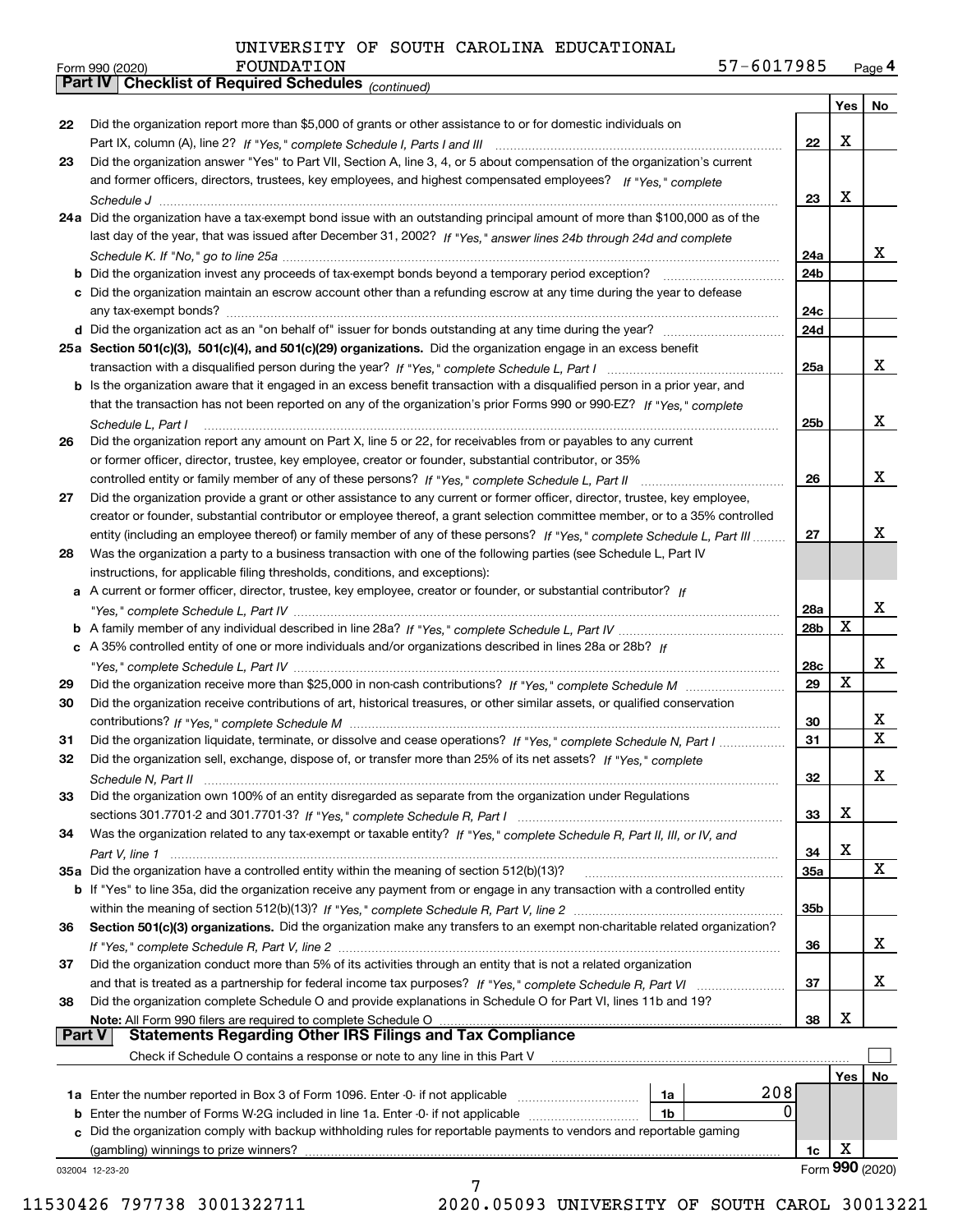|               | 57-6017985<br>FOUNDATION<br>Form 990 (2020)                                                                                                                                                                                           |     |     | $_{\text{Page}}$ 5 |
|---------------|---------------------------------------------------------------------------------------------------------------------------------------------------------------------------------------------------------------------------------------|-----|-----|--------------------|
| <b>Part V</b> | Statements Regarding Other IRS Filings and Tax Compliance (continued)                                                                                                                                                                 |     |     |                    |
|               |                                                                                                                                                                                                                                       |     | Yes | No                 |
|               | 2a Enter the number of employees reported on Form W-3, Transmittal of Wage and Tax Statements,                                                                                                                                        |     |     |                    |
|               | 28<br>filed for the calendar year ending with or within the year covered by this return<br>2a                                                                                                                                         |     |     |                    |
|               |                                                                                                                                                                                                                                       | 2b  | х   |                    |
|               |                                                                                                                                                                                                                                       |     |     |                    |
|               | 3a Did the organization have unrelated business gross income of \$1,000 or more during the year?                                                                                                                                      | За  | х   |                    |
|               |                                                                                                                                                                                                                                       | 3b  | X   |                    |
|               | 4a At any time during the calendar year, did the organization have an interest in, or a signature or other authority over, a                                                                                                          |     |     |                    |
|               |                                                                                                                                                                                                                                       | 4a  |     | x                  |
|               | <b>b</b> If "Yes," enter the name of the foreign country $\blacktriangleright$                                                                                                                                                        |     |     |                    |
|               | See instructions for filing requirements for FinCEN Form 114, Report of Foreign Bank and Financial Accounts (FBAR).                                                                                                                   |     |     |                    |
|               | 5a Was the organization a party to a prohibited tax shelter transaction at any time during the tax year?                                                                                                                              | 5a  |     | х                  |
| b             |                                                                                                                                                                                                                                       | 5b  |     | X                  |
| c             |                                                                                                                                                                                                                                       | 5c  |     |                    |
|               | 6a Does the organization have annual gross receipts that are normally greater than \$100,000, and did the organization solicit                                                                                                        |     |     |                    |
|               |                                                                                                                                                                                                                                       | 6a  | х   |                    |
|               | <b>b</b> If "Yes," did the organization include with every solicitation an express statement that such contributions or gifts                                                                                                         |     |     |                    |
|               | were not tax deductible?                                                                                                                                                                                                              | 6b  | х   |                    |
| 7             | Organizations that may receive deductible contributions under section 170(c).                                                                                                                                                         |     |     |                    |
| а             | Did the organization receive a payment in excess of \$75 made partly as a contribution and partly for goods and services provided to the payor?                                                                                       | 7a  | х   |                    |
| b             | If "Yes," did the organization notify the donor of the value of the goods or services provided?                                                                                                                                       | 7b  | х   |                    |
|               | c Did the organization sell, exchange, or otherwise dispose of tangible personal property for which it was required                                                                                                                   |     |     |                    |
|               |                                                                                                                                                                                                                                       | 7c  | х   |                    |
|               | 7d  <br>T<br>d If "Yes," indicate the number of Forms 8282 filed during the year [11] [11] No. 2010 [12] Henry Manuscover, 1                                                                                                          |     |     |                    |
| е             | Did the organization receive any funds, directly or indirectly, to pay premiums on a personal benefit contract?                                                                                                                       | 7e  |     | х                  |
| f             | Did the organization, during the year, pay premiums, directly or indirectly, on a personal benefit contract?                                                                                                                          | 7f  |     | х                  |
| g             | If the organization received a contribution of qualified intellectual property, did the organization file Form 8899 as required?                                                                                                      | 7g  |     |                    |
| h.            | If the organization received a contribution of cars, boats, airplanes, or other vehicles, did the organization file a Form 1098-C?                                                                                                    | 7h  |     |                    |
| 8             | Sponsoring organizations maintaining donor advised funds. Did a donor advised fund maintained by the                                                                                                                                  |     |     |                    |
|               | sponsoring organization have excess business holdings at any time during the year?                                                                                                                                                    | 8   |     |                    |
| 9             | Sponsoring organizations maintaining donor advised funds.                                                                                                                                                                             |     |     |                    |
| а             | Did the sponsoring organization make any taxable distributions under section 4966?                                                                                                                                                    | 9а  |     |                    |
| b             | Did the sponsoring organization make a distribution to a donor, donor advisor, or related person?                                                                                                                                     | 9b  |     |                    |
| 10            | Section 501(c)(7) organizations. Enter:                                                                                                                                                                                               |     |     |                    |
|               | 10a<br>a Initiation fees and capital contributions included on Part VIII, line 12 [111] [11] [12] [11] [12] [11] [12] [11] [12] [11] [12] [11] [12] [11] [12] [11] [12] [11] [12] [11] [12] [11] [12] [11] [12] [11] [12] [11] [12] [ |     |     |                    |
|               | 10 <sub>b</sub>  <br>Gross receipts, included on Form 990, Part VIII, line 12, for public use of club facilities                                                                                                                      |     |     |                    |
| 11            | Section 501(c)(12) organizations. Enter:                                                                                                                                                                                              |     |     |                    |
| a             | 11a                                                                                                                                                                                                                                   |     |     |                    |
|               | b Gross income from other sources (Do not net amounts due or paid to other sources against                                                                                                                                            |     |     |                    |
|               | <b>11b</b>                                                                                                                                                                                                                            |     |     |                    |
|               | 12a Section 4947(a)(1) non-exempt charitable trusts. Is the organization filing Form 990 in lieu of Form 1041?                                                                                                                        | 12a |     |                    |
|               | 12b<br><b>b</b> If "Yes," enter the amount of tax-exempt interest received or accrued during the year <i>manument</i>                                                                                                                 |     |     |                    |
| 13            | Section 501(c)(29) qualified nonprofit health insurance issuers.                                                                                                                                                                      |     |     |                    |
|               | a Is the organization licensed to issue qualified health plans in more than one state?                                                                                                                                                | 13a |     |                    |
|               | Note: See the instructions for additional information the organization must report on Schedule O.                                                                                                                                     |     |     |                    |
|               | <b>b</b> Enter the amount of reserves the organization is required to maintain by the states in which the                                                                                                                             |     |     |                    |
|               | 13b                                                                                                                                                                                                                                   |     |     |                    |
|               | 13с                                                                                                                                                                                                                                   |     |     |                    |
| 14a           | Did the organization receive any payments for indoor tanning services during the tax year?                                                                                                                                            | 14a |     | х                  |
|               | <b>b</b> If "Yes," has it filed a Form 720 to report these payments? If "No," provide an explanation on Schedule O                                                                                                                    | 14b |     |                    |
| 15            | Is the organization subject to the section 4960 tax on payment(s) of more than \$1,000,000 in remuneration or                                                                                                                         |     |     |                    |
|               |                                                                                                                                                                                                                                       | 15  |     | x                  |
|               | If "Yes," see instructions and file Form 4720, Schedule N.                                                                                                                                                                            |     |     | х                  |
| 16            | Is the organization an educational institution subject to the section 4968 excise tax on net investment income?<br>If "Yes," complete Form 4720, Schedule O.                                                                          | 16  |     |                    |
|               |                                                                                                                                                                                                                                       |     |     |                    |

8

Form (2020) **990**

032005 12-23-20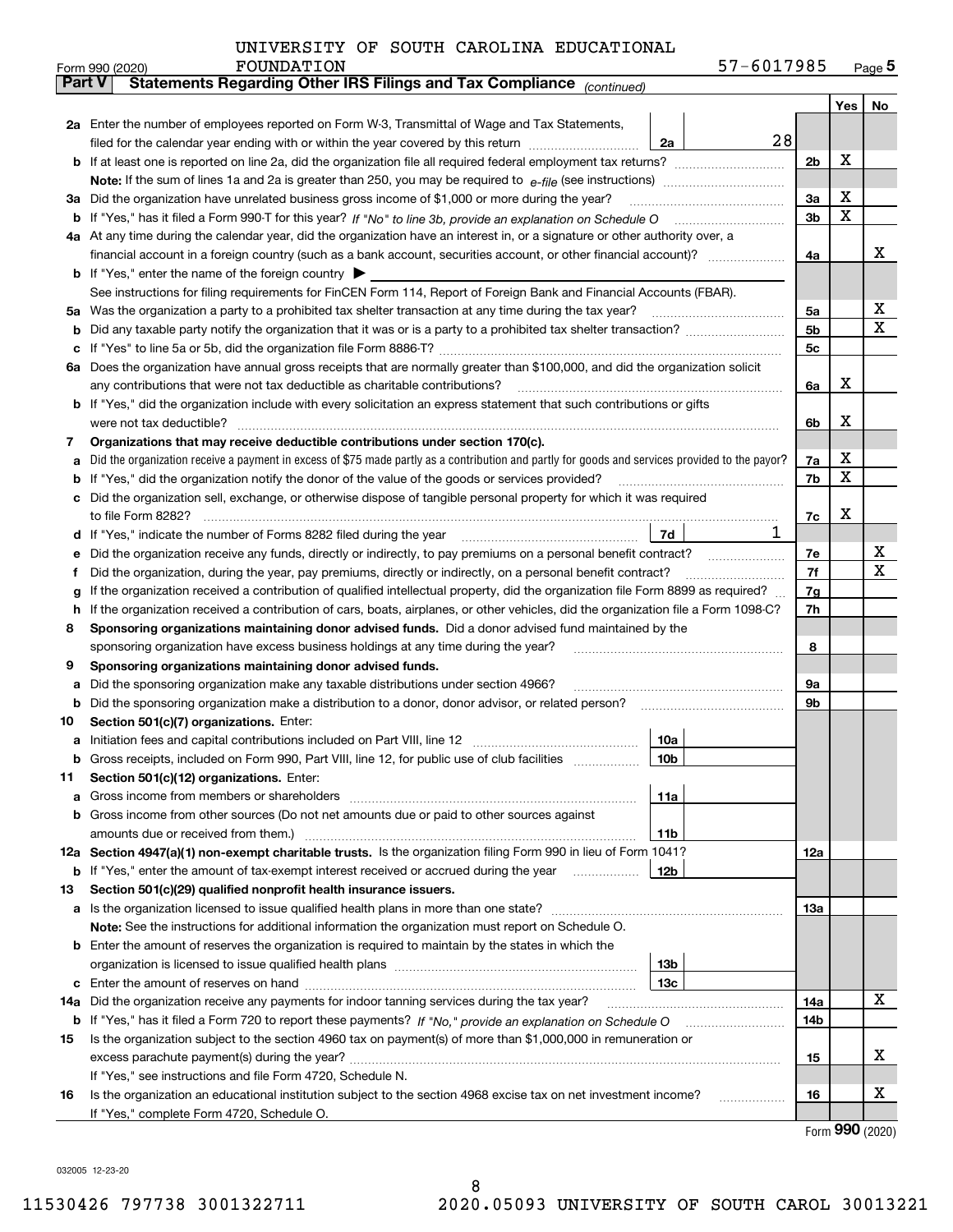Form 990 (2020) **FOUNDATION**<br>**Part VI Governance, Management, and Disclosure** For each "Yes" response to lines 2 through 7b below, and for a "No" response

*For each "Yes" response to lines 2 through 7b below, and for a "No" response*

|     | to line 8a, 8b, or 10b below, describe the circumstances, processes, or changes on Schedule O. See instructions.                                                         |                 |            |                       |
|-----|--------------------------------------------------------------------------------------------------------------------------------------------------------------------------|-----------------|------------|-----------------------|
|     | Check if Schedule O contains a response or note to any line in this Part VI                                                                                              |                 |            | $\overline{\text{X}}$ |
|     | <b>Section A. Governing Body and Management</b>                                                                                                                          |                 |            |                       |
|     |                                                                                                                                                                          |                 | <b>Yes</b> | No                    |
|     | 23<br>1a<br><b>1a</b> Enter the number of voting members of the governing body at the end of the tax year<br>.                                                           |                 |            |                       |
|     | If there are material differences in voting rights among members of the governing body, or if the governing                                                              |                 |            |                       |
|     | body delegated broad authority to an executive committee or similar committee, explain on Schedule O.                                                                    |                 |            |                       |
|     | 23<br>Enter the number of voting members included on line 1a, above, who are independent<br>1b                                                                           |                 |            |                       |
| 2   | Did any officer, director, trustee, or key employee have a family relationship or a business relationship with any other                                                 |                 |            |                       |
|     | officer, director, trustee, or key employee?                                                                                                                             | $\mathbf{2}$    | X          |                       |
| 3   | Did the organization delegate control over management duties customarily performed by or under the direct supervision                                                    |                 |            |                       |
|     | of officers, directors, trustees, or key employees to a management company or other person?                                                                              | 3               |            | х                     |
| 4   | Did the organization make any significant changes to its governing documents since the prior Form 990 was filed?                                                         | 4               |            | $\mathbf X$           |
| 5   |                                                                                                                                                                          | 5               |            | X                     |
| 6   | Did the organization have members or stockholders?                                                                                                                       | 6               |            | X                     |
| 7a  | Did the organization have members, stockholders, or other persons who had the power to elect or appoint one or                                                           |                 |            |                       |
|     |                                                                                                                                                                          | 7a              |            | х                     |
| b   | Are any governance decisions of the organization reserved to (or subject to approval by) members, stockholders, or                                                       |                 |            |                       |
|     | persons other than the governing body?                                                                                                                                   | 7b              |            | x                     |
| 8   | Did the organization contemporaneously document the meetings held or written actions undertaken during the year by the following:                                        |                 |            |                       |
| a   |                                                                                                                                                                          | 8а              | х          |                       |
|     |                                                                                                                                                                          | 8b              | X          |                       |
| 9   | Is there any officer, director, trustee, or key employee listed in Part VII, Section A, who cannot be reached at the                                                     |                 |            |                       |
|     |                                                                                                                                                                          | 9               |            | x                     |
|     | Section B. Policies <sub>(This Section B requests information about policies not required by the Internal Revenue Code.)</sub>                                           |                 |            |                       |
|     |                                                                                                                                                                          |                 | Yes        | No                    |
|     |                                                                                                                                                                          | 10a             |            | x                     |
| b   | If "Yes," did the organization have written policies and procedures governing the activities of such chapters, affiliates,                                               |                 |            |                       |
|     | and branches to ensure their operations are consistent with the organization's exempt purposes?                                                                          | 10b             |            |                       |
|     | 11a Has the organization provided a complete copy of this Form 990 to all members of its governing body before filing the form?                                          | 11a             | X          |                       |
| b   | Describe in Schedule O the process, if any, used by the organization to review this Form 990.                                                                            |                 |            |                       |
| 12a |                                                                                                                                                                          | 12a             | х          |                       |
| b   | Were officers, directors, or trustees, and key employees required to disclose annually interests that could give rise to conflicts?                                      | 12 <sub>b</sub> | X          |                       |
| c   | Did the organization regularly and consistently monitor and enforce compliance with the policy? If "Yes," describe                                                       |                 |            |                       |
|     | in Schedule O how this was done with the control of the control of the control of the control of the control o                                                           | 12c             | х          |                       |
| 13  | Did the organization have a written whistleblower policy?                                                                                                                | 13              | X          |                       |
| 14  |                                                                                                                                                                          | 14              | X          |                       |
| 15  | Did the process for determining compensation of the following persons include a review and approval by independent                                                       |                 |            |                       |
|     | persons, comparability data, and contemporaneous substantiation of the deliberation and decision?                                                                        |                 |            |                       |
| a   | The organization's CEO, Executive Director, or top management official manufactured content of the organization's CEO, Executive Director, or top management official    | 15a             | х          |                       |
|     |                                                                                                                                                                          |                 | X          |                       |
|     | Other officers or key employees of the organization<br>If "Yes" to line 15a or 15b, describe the process in Schedule O (see instructions).                               | <b>15b</b>      |            |                       |
|     |                                                                                                                                                                          |                 |            |                       |
|     | 16a Did the organization invest in, contribute assets to, or participate in a joint venture or similar arrangement with a                                                |                 |            | х                     |
|     | taxable entity during the year?<br><b>b</b> If "Yes," did the organization follow a written policy or procedure requiring the organization to evaluate its participation | 16a             |            |                       |
|     |                                                                                                                                                                          |                 |            |                       |
|     | in joint venture arrangements under applicable federal tax law, and take steps to safeguard the organization's<br>exempt status with respect to such arrangements?       | 16b             |            |                       |
|     | Section C. Disclosure                                                                                                                                                    |                 |            |                       |
|     | List the states with which a copy of this Form 990 is required to be filed $\blacktriangleright$ SC                                                                      |                 |            |                       |
| 17  |                                                                                                                                                                          |                 |            |                       |
| 18  | Section 6104 requires an organization to make its Forms 1023 (1024 or 1024-A, if applicable), 990, and 990-T (Section 501(c)(3)s only) available                         |                 |            |                       |
|     | for public inspection. Indicate how you made these available. Check all that apply.<br>$X$ Own website<br>$X$ Upon request<br>Another's website                          |                 |            |                       |
|     | Other (explain on Schedule O)                                                                                                                                            |                 |            |                       |
| 19  | Describe on Schedule O whether (and if so, how) the organization made its governing documents, conflict of interest policy, and financial                                |                 |            |                       |
|     | statements available to the public during the tax year.                                                                                                                  |                 |            |                       |
| 20  | State the name, address, and telephone number of the person who possesses the organization's books and records                                                           |                 |            |                       |
|     | R. JASON CASKEY - (803) 777-1466<br>29208<br>1027<br>BARNWELL STREET, COLUMBIA, SC                                                                                       |                 |            |                       |
|     |                                                                                                                                                                          |                 |            |                       |
|     | 032006 12-23-20                                                                                                                                                          |                 |            | Form 990 (2020)       |
|     | 9                                                                                                                                                                        |                 |            |                       |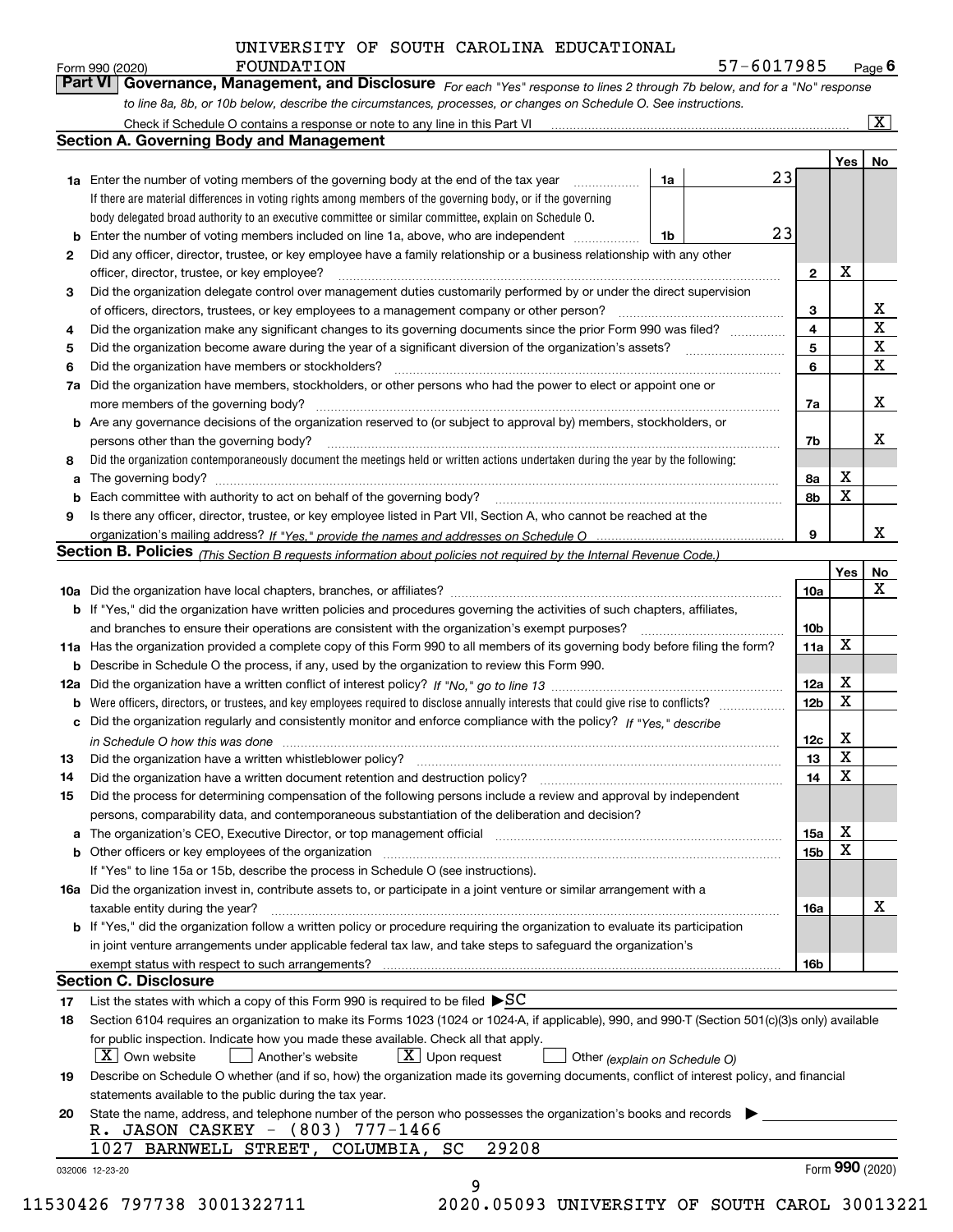|  |  |  |  | UNIVERSITY OF SOUTH CAROLINA EDUCATIONAL |
|--|--|--|--|------------------------------------------|
|--|--|--|--|------------------------------------------|

 $\mathcal{L}^{\text{max}}$ 

| Form 990 (2020) | FOUNDATION                                                                                 | 57-6017985 | Page $\prime$ |
|-----------------|--------------------------------------------------------------------------------------------|------------|---------------|
|                 | Part VII Compensation of Officers, Directors, Trustees, Key Employees, Highest Compensated |            |               |
|                 | <b>Employees, and Independent Contractors</b>                                              |            |               |

Check if Schedule O contains a response or note to any line in this Part VII

**Section A. Officers, Directors, Trustees, Key Employees, and Highest Compensated Employees**

**1a**  Complete this table for all persons required to be listed. Report compensation for the calendar year ending with or within the organization's tax year. **•** List all of the organization's current officers, directors, trustees (whether individuals or organizations), regardless of amount of compensation.

Enter -0- in columns (D), (E), and (F) if no compensation was paid.

 $\bullet$  List all of the organization's  $\,$ current key employees, if any. See instructions for definition of "key employee."

**•** List the organization's five current highest compensated employees (other than an officer, director, trustee, or key employee) who received reportable compensation (Box 5 of Form W-2 and/or Box 7 of Form 1099-MISC) of more than \$100,000 from the organization and any related organizations.

**•** List all of the organization's former officers, key employees, and highest compensated employees who received more than \$100,000 of reportable compensation from the organization and any related organizations.

**former directors or trustees**  ¥ List all of the organization's that received, in the capacity as a former director or trustee of the organization, more than \$10,000 of reportable compensation from the organization and any related organizations.

See instructions for the order in which to list the persons above.

Check this box if neither the organization nor any related organization compensated any current officer, director, or trustee.  $\mathcal{L}^{\text{max}}$ 

| (A)                                  | (B)                    |                               |                                                                  | (C)         |              |                                  |        | (D)                 | (E)                              | (F)                      |
|--------------------------------------|------------------------|-------------------------------|------------------------------------------------------------------|-------------|--------------|----------------------------------|--------|---------------------|----------------------------------|--------------------------|
| Name and title                       | Average                |                               | (do not check more than one                                      | Position    |              |                                  |        | Reportable          | Reportable                       | Estimated                |
|                                      | hours per              |                               | box, unless person is both an<br>officer and a director/trustee) |             |              |                                  |        | compensation        | compensation                     | amount of                |
|                                      | week                   |                               |                                                                  |             |              |                                  |        | from                | from related                     | other                    |
|                                      | (list any<br>hours for |                               |                                                                  |             |              |                                  |        | the<br>organization | organizations<br>(W-2/1099-MISC) | compensation<br>from the |
|                                      | related                |                               |                                                                  |             |              |                                  |        | (W-2/1099-MISC)     |                                  | organization             |
|                                      | organizations          |                               |                                                                  |             |              |                                  |        |                     |                                  | and related              |
|                                      | below                  | ndividual trustee or director | Institutional trustee                                            |             | Key employee |                                  |        |                     |                                  | organizations            |
|                                      | line)                  |                               |                                                                  | Officer     |              | Highest compensated<br> employee | Former |                     |                                  |                          |
| ROBERT CASLEN JR.<br>(1)             | 40.00                  |                               |                                                                  |             |              |                                  |        |                     |                                  |                          |
| UNIVERSITY PRESIDENT                 |                        |                               |                                                                  |             |              | X                                |        | 338,409.            | 0.                               | 0.                       |
| R. JASON CASKEY<br>(2)               | 15.00                  |                               |                                                                  |             |              |                                  |        |                     |                                  |                          |
| PRESIDENT AND CEO, UNIVERSITY FOUNDA | $\overline{25.00}$     |                               |                                                                  | $\mathbf X$ |              |                                  |        | 303,728.            | 0.                               | 22,597.                  |
| (3)<br>SUSAN B. SMITH                | 30.00                  |                               |                                                                  |             |              |                                  |        |                     |                                  |                          |
| COO                                  | 10.00                  |                               |                                                                  |             | X            |                                  |        | 229,781.            | $0$ .                            | 70, 162.                 |
| KIM ELLIOTT<br>(4)                   | 30.00                  |                               |                                                                  |             |              |                                  |        |                     |                                  |                          |
| CFO AND TREASURER                    | 10.00                  |                               |                                                                  | X           |              |                                  |        | 232,381.            | 0.                               | 11, 104.                 |
| (5)<br><b>JENNIFER MUIR</b>          | 39.00                  |                               |                                                                  |             |              |                                  |        |                     |                                  |                          |
| DIRECTOR OF INVESTMENTS              | 1.00                   |                               |                                                                  |             |              | X                                |        | 166, 163.           | 0.                               | 49,318.                  |
| (6)<br><b>JEAN PINCKNEY</b>          | 1.00                   |                               |                                                                  |             |              |                                  |        |                     |                                  |                          |
| DIRECTOR OF ACCOUNTING               | 39.00                  |                               |                                                                  |             |              | X                                |        | 124,752.            | $0$ .                            | 32,959.                  |
| <b>RUTH ANN SHULER</b><br>(7)        | 40.00                  |                               |                                                                  |             |              |                                  |        |                     |                                  |                          |
| DIRECTOR OF PLANNED GIVING           |                        |                               |                                                                  |             |              | $\mathbf X$                      |        | 117,768.            | 0.                               | 39,727.                  |
| (8) LINDSEY FISHER                   | 30.00                  |                               |                                                                  |             |              |                                  |        |                     |                                  |                          |
| SECRETARY                            | 10.00                  |                               |                                                                  | $\mathbf X$ |              |                                  |        | 76,871.             | 0.                               | 24,645.                  |
| (9) HUNTER LAMBERT                   | 15.00                  |                               |                                                                  |             |              |                                  |        |                     |                                  |                          |
| ASSISTANT SECRETARY                  | 25.00                  |                               |                                                                  | X           |              |                                  |        | 86,250.             | 0.                               | 14,118.                  |
| (10) BOYD B. JONES                   | 1.00                   |                               |                                                                  |             |              |                                  |        |                     |                                  |                          |
| CHAIR EMERITUS                       |                        | $\mathbf X$                   |                                                                  | $\mathbf X$ |              |                                  |        | $\mathbf 0$ .       | 0.                               | $0_{.}$                  |
| (11) RITA B. CAUGHMAN                | 1.00                   |                               |                                                                  |             |              |                                  |        |                     |                                  |                          |
| CHAIR                                |                        | $\mathbf x$                   |                                                                  | $\mathbf X$ |              |                                  |        | $\mathbf 0$ .       | 0.                               | $\mathbf 0$ .            |
| (12) JAMES BENNETT                   | 1.00                   |                               |                                                                  |             |              |                                  |        |                     |                                  |                          |
| VICE CHAIR                           |                        | $\mathbf X$                   |                                                                  | X           |              |                                  |        | $\mathbf 0$ .       | 0.                               | 0.                       |
| (13) PAMELA A. BAKER                 | 1.00                   |                               |                                                                  |             |              |                                  |        |                     |                                  |                          |
| <b>DIRECTOR</b>                      |                        | X                             |                                                                  |             |              |                                  |        | $\mathbf 0$ .       | $\mathbf 0$ .                    | 0.                       |
| (14) JAMES P. BARROW                 | 1.00                   |                               |                                                                  |             |              |                                  |        |                     |                                  |                          |
| <b>DIRECTOR</b>                      |                        | $\mathbf X$                   |                                                                  |             |              |                                  |        | $\mathbf 0$ .       | 0.                               | $0_{.}$                  |
| (15) WILLIAM D. CHASE                | 1.00                   |                               |                                                                  |             |              |                                  |        |                     |                                  |                          |
| <b>DIRECTOR</b>                      |                        | X                             |                                                                  |             |              |                                  |        | $\mathbf 0$ .       | $\mathbf 0$ .                    | 0.                       |
| (16) SUSAN W. CRAMER                 | 1.00                   |                               |                                                                  |             |              |                                  |        |                     |                                  |                          |
| <b>DIRECTOR</b>                      |                        | $\overline{\textbf{X}}$       |                                                                  |             |              |                                  |        | $\mathbf 0$ .       | $\mathbf 0$ .                    | $0_{.}$                  |
| (17) THOMAS C. DEAS, JR.             | 1.00                   |                               |                                                                  |             |              |                                  |        |                     |                                  |                          |
| <b>DIRECTOR</b>                      |                        | X                             |                                                                  |             |              |                                  |        | $\mathbf 0$ .       | 0.                               | 0.<br><b>OOO</b>         |

032007 12-23-20

Form (2020) **990**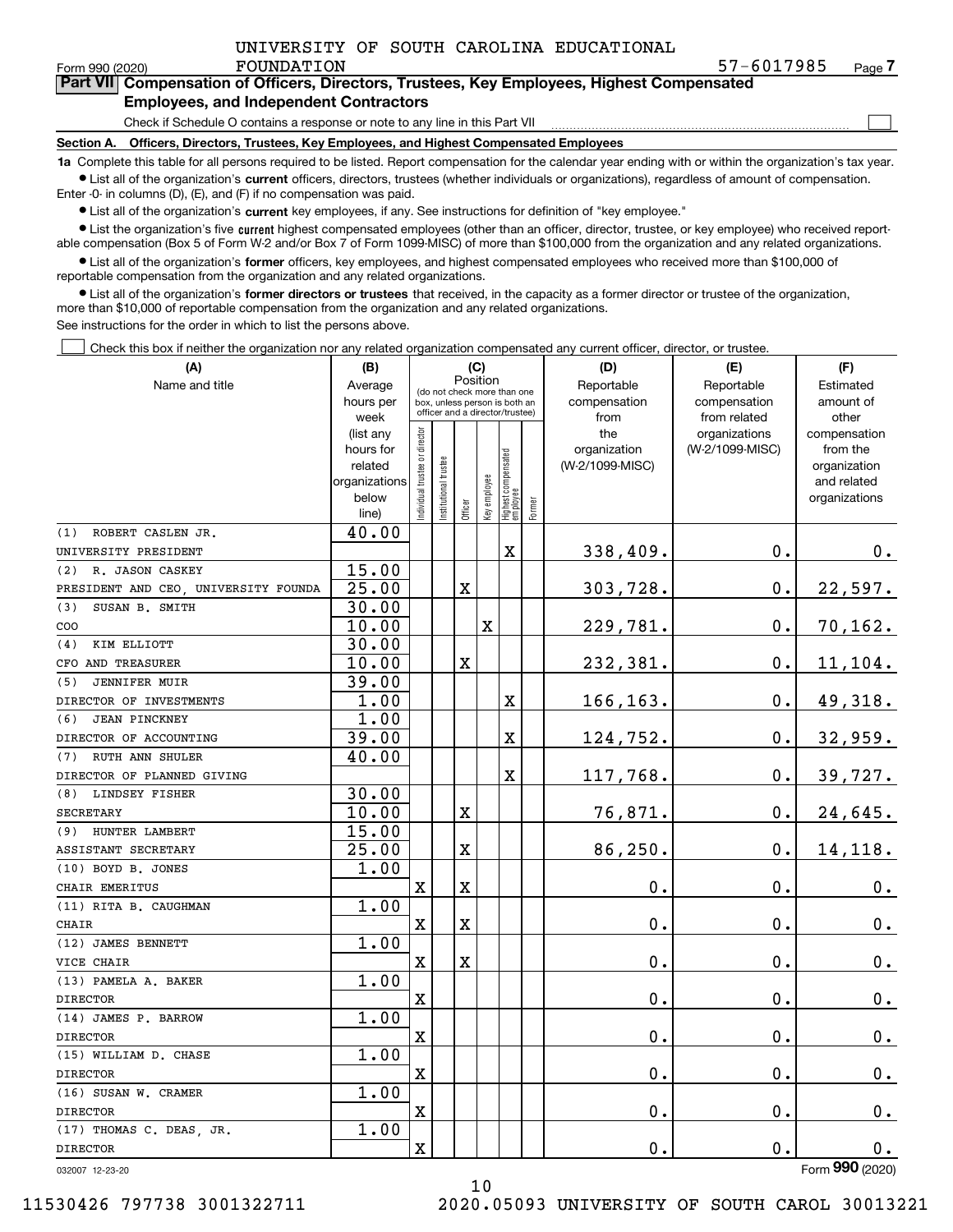FOUNDATION

Form 990 (2020) Page **8** 57-6017985

| <b>Part VII</b><br>Section A. Officers, Directors, Trustees, Key Employees, and Highest Compensated Employees (continued)                    |                                                    |                                |                      |         |              |                                 |        |                                |                  |                     |
|----------------------------------------------------------------------------------------------------------------------------------------------|----------------------------------------------------|--------------------------------|----------------------|---------|--------------|---------------------------------|--------|--------------------------------|------------------|---------------------|
| (A)                                                                                                                                          | (B)                                                |                                |                      |         | (C)          |                                 |        | (D)                            | (E)              | (F)                 |
| Name and title                                                                                                                               | Position<br>Average<br>(do not check more than one |                                |                      |         |              |                                 |        | Reportable                     | Reportable       | Estimated           |
|                                                                                                                                              | hours per                                          |                                |                      |         |              | box, unless person is both an   |        | compensation                   | compensation     | amount of           |
|                                                                                                                                              | week                                               |                                |                      |         |              | officer and a director/trustee) |        | from                           | from related     | other               |
|                                                                                                                                              | (list any                                          |                                |                      |         |              |                                 |        | the                            | organizations    | compensation        |
|                                                                                                                                              | hours for                                          |                                |                      |         |              |                                 |        | organization                   | (W-2/1099-MISC)  | from the            |
|                                                                                                                                              | related                                            |                                |                      |         |              |                                 |        | (W-2/1099-MISC)                |                  | organization        |
|                                                                                                                                              | organizations<br>below                             |                                |                      |         |              |                                 |        |                                |                  | and related         |
|                                                                                                                                              | line)                                              | Individual trustee or director | nstitutional trustee | Officer | Key employee | Highest compensated<br>employee | Former |                                |                  | organizations       |
| (18) CALVIN H. ELAM                                                                                                                          | 1.00                                               |                                |                      |         |              |                                 |        |                                |                  |                     |
|                                                                                                                                              |                                                    |                                |                      |         |              |                                 |        | 0.                             |                  |                     |
| <b>DIRECTOR</b>                                                                                                                              |                                                    | X                              |                      |         |              |                                 |        |                                | 0.               | 0.                  |
| (19) R. KEITH ELLIOTT                                                                                                                        | 1.00                                               |                                |                      |         |              |                                 |        |                                |                  |                     |
| <b>DIRECTOR</b>                                                                                                                              |                                                    | $\mathbf X$                    |                      |         |              |                                 |        | 0.                             | 0.               | 0.                  |
| (20) FRANCES GARDNER                                                                                                                         | 1.00                                               |                                |                      |         |              |                                 |        |                                |                  |                     |
| <b>DIRECTOR</b>                                                                                                                              |                                                    | X                              |                      |         |              |                                 |        | 0.                             | 0.               | $0$ .               |
| (21) JOHN V. JONSON                                                                                                                          | 1.00                                               |                                |                      |         |              |                                 |        |                                |                  |                     |
| <b>DIRECTOR</b>                                                                                                                              |                                                    | $\mathbf X$                    |                      |         |              |                                 |        | 0.                             | 0.               | 0.                  |
| (22) S. STANLEY JUK, JR.                                                                                                                     | 1.00                                               |                                |                      |         |              |                                 |        |                                |                  |                     |
| <b>DIRECTOR</b>                                                                                                                              |                                                    | $\mathbf X$                    |                      |         |              |                                 |        | 0.                             | 0.               | 0.                  |
| (23) SANDRA J. KELLY                                                                                                                         | 1.00                                               |                                |                      |         |              |                                 |        |                                |                  |                     |
| <b>DIRECTOR</b>                                                                                                                              |                                                    | $\mathbf X$                    |                      |         |              |                                 |        | 0.                             | 0.               | 0.                  |
| (24) KENDA M. LAUGHEY                                                                                                                        | 1.00                                               |                                |                      |         |              |                                 |        |                                |                  |                     |
| <b>DIRECTOR</b>                                                                                                                              |                                                    | $\mathbf X$                    |                      |         |              |                                 |        | 0.                             | 0.               | 0.                  |
| (25) STEPHEN D. MARINO                                                                                                                       | 1.00                                               |                                |                      |         |              |                                 |        |                                |                  |                     |
| <b>DIRECTOR</b>                                                                                                                              |                                                    | $\mathbf X$                    |                      |         |              |                                 |        | 0.                             | 0.               | 0.                  |
| (26) BUDDY MCENTIRE                                                                                                                          | 1.00                                               |                                |                      |         |              |                                 |        |                                |                  |                     |
| <b>DIRECTOR</b>                                                                                                                              |                                                    | $\mathbf x$                    |                      |         |              |                                 |        | 0.                             | $0$ .            | $0$ .               |
| 1b Subtotal                                                                                                                                  |                                                    |                                |                      |         |              |                                 |        | 1,676,103.                     | $\overline{0}$ . | 264,630.            |
| c Total from continuation sheets to Part VII, Section A [11] [12] [20] [20]                                                                  |                                                    |                                |                      |         |              |                                 |        | 0.                             | 0.               | 0.                  |
|                                                                                                                                              |                                                    |                                |                      |         |              |                                 |        | 1,676,103.                     | $\overline{0}$ . | 264,630.            |
| Total number of individuals (including but not limited to those listed above) who received more than \$100,000 of reportable<br>$\mathbf{2}$ |                                                    |                                |                      |         |              |                                 |        |                                |                  |                     |
| compensation from the organization                                                                                                           |                                                    |                                |                      |         |              |                                 |        |                                |                  |                     |
|                                                                                                                                              |                                                    |                                |                      |         |              |                                 |        |                                |                  | Yes<br>No           |
| Did the organization list any former officer, director, trustee, key employee, or highest compensated employee on<br>3                       |                                                    |                                |                      |         |              |                                 |        |                                |                  |                     |
| line 1a? If "Yes," complete Schedule J for such individual                                                                                   |                                                    |                                |                      |         |              |                                 |        |                                |                  | х<br>3              |
| For any individual listed on line 1a, is the sum of reportable compensation and other compensation from the organization<br>4                |                                                    |                                |                      |         |              |                                 |        |                                |                  |                     |
|                                                                                                                                              |                                                    |                                |                      |         |              |                                 |        |                                |                  | X<br>4              |
| Did any person listed on line 1a receive or accrue compensation from any unrelated organization or individual for services<br>5              |                                                    |                                |                      |         |              |                                 |        |                                |                  |                     |
|                                                                                                                                              |                                                    |                                |                      |         |              |                                 |        |                                |                  | х<br>5              |
| <b>Section B. Independent Contractors</b>                                                                                                    |                                                    |                                |                      |         |              |                                 |        |                                |                  |                     |
| Complete this table for your five highest compensated independent contractors that received more than \$100,000 of compensation from         |                                                    |                                |                      |         |              |                                 |        |                                |                  |                     |
| 1<br>the organization. Report compensation for the calendar year ending with or within the organization's tax year.                          |                                                    |                                |                      |         |              |                                 |        |                                |                  |                     |
|                                                                                                                                              |                                                    |                                |                      |         |              |                                 |        |                                |                  |                     |
| (A)<br>Name and business address                                                                                                             |                                                    |                                |                      |         |              |                                 |        | (B)<br>Description of services |                  | (C)<br>Compensation |
| BULLSTREET DEVELOPMENT LLC                                                                                                                   |                                                    |                                |                      |         |              |                                 |        |                                |                  |                     |
|                                                                                                                                              |                                                    |                                |                      |         |              |                                 |        |                                |                  |                     |
| PO BOX 2567, GREENVILLE, SC 29602                                                                                                            |                                                    |                                |                      |         |              |                                 |        | CONSTRUCTION                   |                  | 463,743.            |
| BRIGHT HORIZONS CAPITAL CORPORATION                                                                                                          |                                                    |                                |                      |         |              |                                 |        |                                |                  |                     |
| 2 WELLS AVENUE, NEWTON,                                                                                                                      | MA 02459                                           |                                |                      |         |              |                                 |        | MANAGEMENT                     |                  | 373,728.            |
| JF CONTRACTORS LLC                                                                                                                           |                                                    |                                |                      |         |              |                                 |        |                                |                  |                     |
| 119 S HARVIN STREET                                                                                                                          | , SUMTER, SC 29150                                 |                                |                      |         |              |                                 |        | CONSTRUCTION                   |                  | 269,394.            |
| FUND EVALUATION GROUP                                                                                                                        |                                                    |                                |                      |         |              |                                 |        |                                |                  |                     |
| P.O. BOX 639176, CINCINNATI, OH 45263                                                                                                        |                                                    |                                |                      |         |              |                                 |        | <b>INVESTMENT MANAGER</b>      |                  | 234, 158.           |
| MERCY CONTRACTING LLC                                                                                                                        |                                                    |                                |                      |         |              |                                 |        |                                |                  |                     |
| 227 BIRCHFIELD DR, COLUMBIA, SC 29223                                                                                                        |                                                    |                                |                      |         |              |                                 |        | CONSTRUCTION                   |                  | 198,750.            |
| Total number of independent contractors (including but not limited to those listed above) who received more than<br>$\mathbf{2}$             |                                                    |                                |                      |         |              |                                 |        |                                |                  |                     |
| \$100,000 of compensation from the organization                                                                                              |                                                    |                                |                      |         |              | 8                               |        |                                |                  |                     |

SEE PART VII, SECTION A CONTINUATION SHEETS

Form (2020) **990**

032008 12-23-20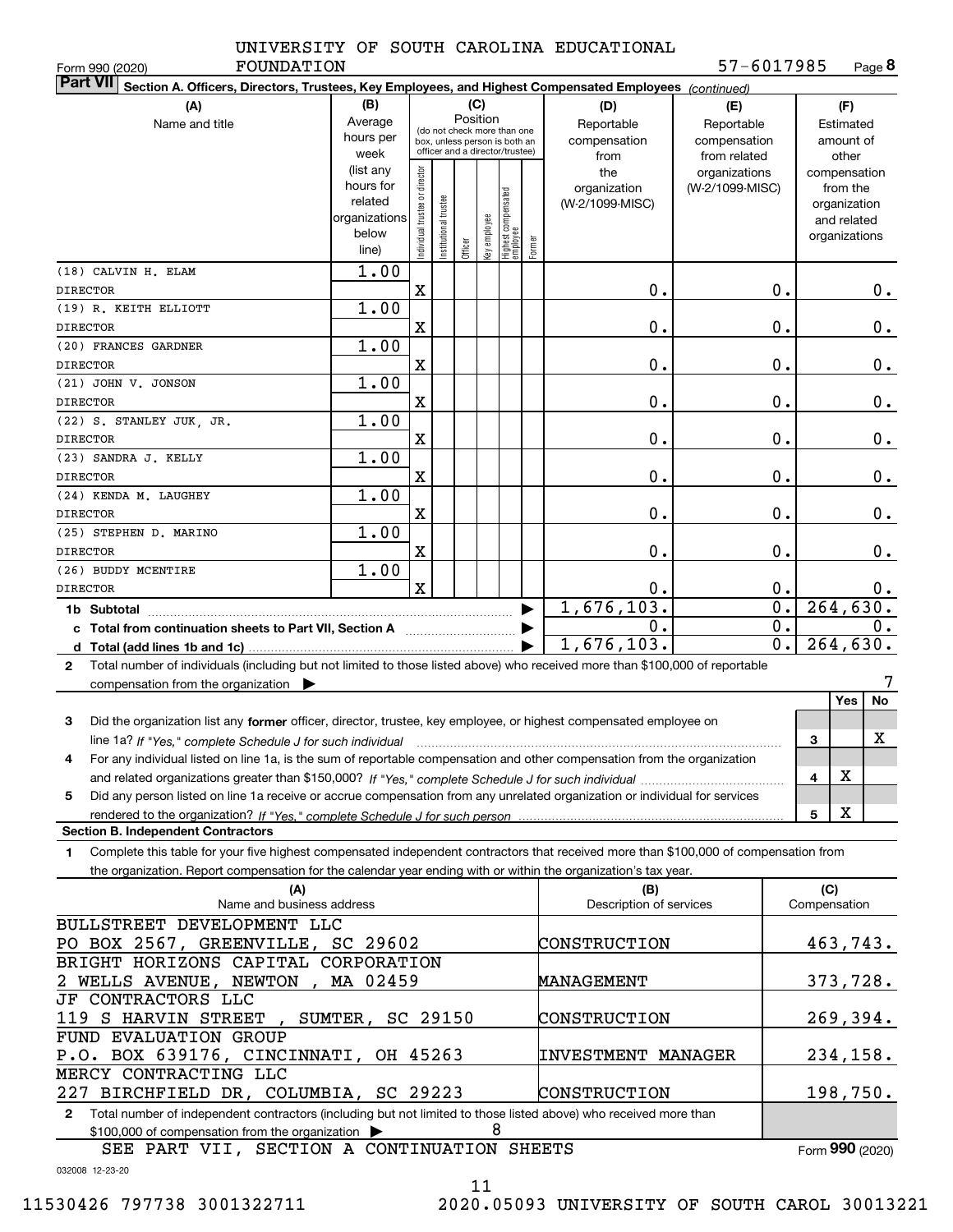|  |  |  |  | UNIVERSITY OF SOUTH CAROLINA EDUCATIONAL |
|--|--|--|--|------------------------------------------|
|--|--|--|--|------------------------------------------|

Form 990

FOUNDATION 57-6017985

| <b>Part VII</b> Section A. Officers, Directors, Trustees, Key Employees, and Highest Compensated Employees (continued) |                      |                                |                        |         |              |                              |        |                 |                 |                             |
|------------------------------------------------------------------------------------------------------------------------|----------------------|--------------------------------|------------------------|---------|--------------|------------------------------|--------|-----------------|-----------------|-----------------------------|
| (A)                                                                                                                    | (B)                  |                                |                        |         | (C)          |                              |        | (D)             | (E)             | (F)                         |
| Name and title                                                                                                         | Average              |                                |                        |         | Position     |                              |        | Reportable      | Reportable      | Estimated                   |
|                                                                                                                        | hours                |                                | (check all that apply) |         |              |                              |        | compensation    | compensation    | amount of                   |
|                                                                                                                        | per                  |                                |                        |         |              |                              |        | from            | from related    | other                       |
|                                                                                                                        | week                 |                                |                        |         |              |                              |        | the             | organizations   | compensation                |
|                                                                                                                        | (list any            |                                |                        |         |              |                              |        | organization    | (W-2/1099-MISC) | from the                    |
|                                                                                                                        | hours for<br>related |                                |                        |         |              |                              |        | (W-2/1099-MISC) |                 | organization<br>and related |
|                                                                                                                        | organizations        |                                |                        |         |              |                              |        |                 |                 | organizations               |
|                                                                                                                        | below                |                                |                        |         |              |                              |        |                 |                 |                             |
|                                                                                                                        | line)                | Individual trustee or director | Institutional trustee  | Officer | Key employee | Highest compensated employee | Former |                 |                 |                             |
| (27) LEAH B. MOODY                                                                                                     | 1.00                 |                                |                        |         |              |                              |        |                 |                 |                             |
| <b>DIRECTOR</b>                                                                                                        |                      | $\mathbf X$                    |                        |         |              |                              |        | $0$ .           | $0$ .           | 0.                          |
| (28) RICHARD S. PLYLER                                                                                                 | 1.00                 |                                |                        |         |              |                              |        |                 |                 |                             |
| <b>DIRECTOR</b>                                                                                                        |                      | X                              |                        |         |              |                              |        | $0$ .           | $0$ .           | 0.                          |
| (29) W. HAIGH PORTER                                                                                                   | 1.00                 |                                |                        |         |              |                              |        |                 |                 |                             |
| DIRECTOR                                                                                                               |                      | X                              |                        |         |              |                              |        | $0$ .           | $\mathbf 0$ .   | 0.                          |
| (30) JEFF SPEARS                                                                                                       | 1.00                 |                                |                        |         |              |                              |        |                 |                 |                             |
| <b>DIRECTOR</b>                                                                                                        |                      | X                              |                        |         |              |                              |        | $0$ .           | $\mathbf 0$ .   | 0.                          |
| (31) TONY TAM                                                                                                          | 1.00                 |                                |                        |         |              |                              |        |                 |                 |                             |
| <b>DIRECTOR</b>                                                                                                        |                      | X                              |                        |         |              |                              |        | $0$ .           | $\mathbf 0$ .   | 0.                          |
| (32) J. ALLEN WRIGHT                                                                                                   | 1.00                 |                                |                        |         |              |                              |        |                 |                 |                             |
| <b>DIRECTOR</b>                                                                                                        |                      | X                              |                        |         |              |                              |        | $\mathbf 0$ .   | $\mathbf 0$ .   | 0.                          |
|                                                                                                                        |                      |                                |                        |         |              |                              |        |                 |                 |                             |
|                                                                                                                        |                      |                                |                        |         |              |                              |        |                 |                 |                             |
|                                                                                                                        |                      |                                |                        |         |              |                              |        |                 |                 |                             |
|                                                                                                                        |                      |                                |                        |         |              |                              |        |                 |                 |                             |
|                                                                                                                        |                      |                                |                        |         |              |                              |        |                 |                 |                             |
|                                                                                                                        |                      |                                |                        |         |              |                              |        |                 |                 |                             |
|                                                                                                                        |                      |                                |                        |         |              |                              |        |                 |                 |                             |
|                                                                                                                        |                      |                                |                        |         |              |                              |        |                 |                 |                             |
|                                                                                                                        |                      |                                |                        |         |              |                              |        |                 |                 |                             |
|                                                                                                                        |                      |                                |                        |         |              |                              |        |                 |                 |                             |
|                                                                                                                        |                      |                                |                        |         |              |                              |        |                 |                 |                             |
|                                                                                                                        |                      |                                |                        |         |              |                              |        |                 |                 |                             |
|                                                                                                                        |                      |                                |                        |         |              |                              |        |                 |                 |                             |
|                                                                                                                        |                      |                                |                        |         |              |                              |        |                 |                 |                             |
|                                                                                                                        |                      |                                |                        |         |              |                              |        |                 |                 |                             |
|                                                                                                                        |                      |                                |                        |         |              |                              |        |                 |                 |                             |
|                                                                                                                        |                      |                                |                        |         |              |                              |        |                 |                 |                             |
|                                                                                                                        |                      |                                |                        |         |              |                              |        |                 |                 |                             |
|                                                                                                                        |                      |                                |                        |         |              |                              |        |                 |                 |                             |
|                                                                                                                        |                      |                                |                        |         |              |                              |        |                 |                 |                             |
|                                                                                                                        |                      |                                |                        |         |              |                              |        |                 |                 |                             |
|                                                                                                                        |                      |                                |                        |         |              |                              |        |                 |                 |                             |
|                                                                                                                        |                      |                                |                        |         |              |                              |        |                 |                 |                             |
|                                                                                                                        |                      |                                |                        |         |              |                              |        |                 |                 |                             |
|                                                                                                                        |                      |                                |                        |         |              |                              |        |                 |                 |                             |
|                                                                                                                        |                      |                                |                        |         |              |                              |        |                 |                 |                             |
|                                                                                                                        |                      |                                |                        |         |              |                              |        |                 |                 |                             |
|                                                                                                                        |                      |                                |                        |         |              |                              |        |                 |                 |                             |
|                                                                                                                        |                      |                                |                        |         |              |                              |        |                 |                 |                             |

032201 04-01-20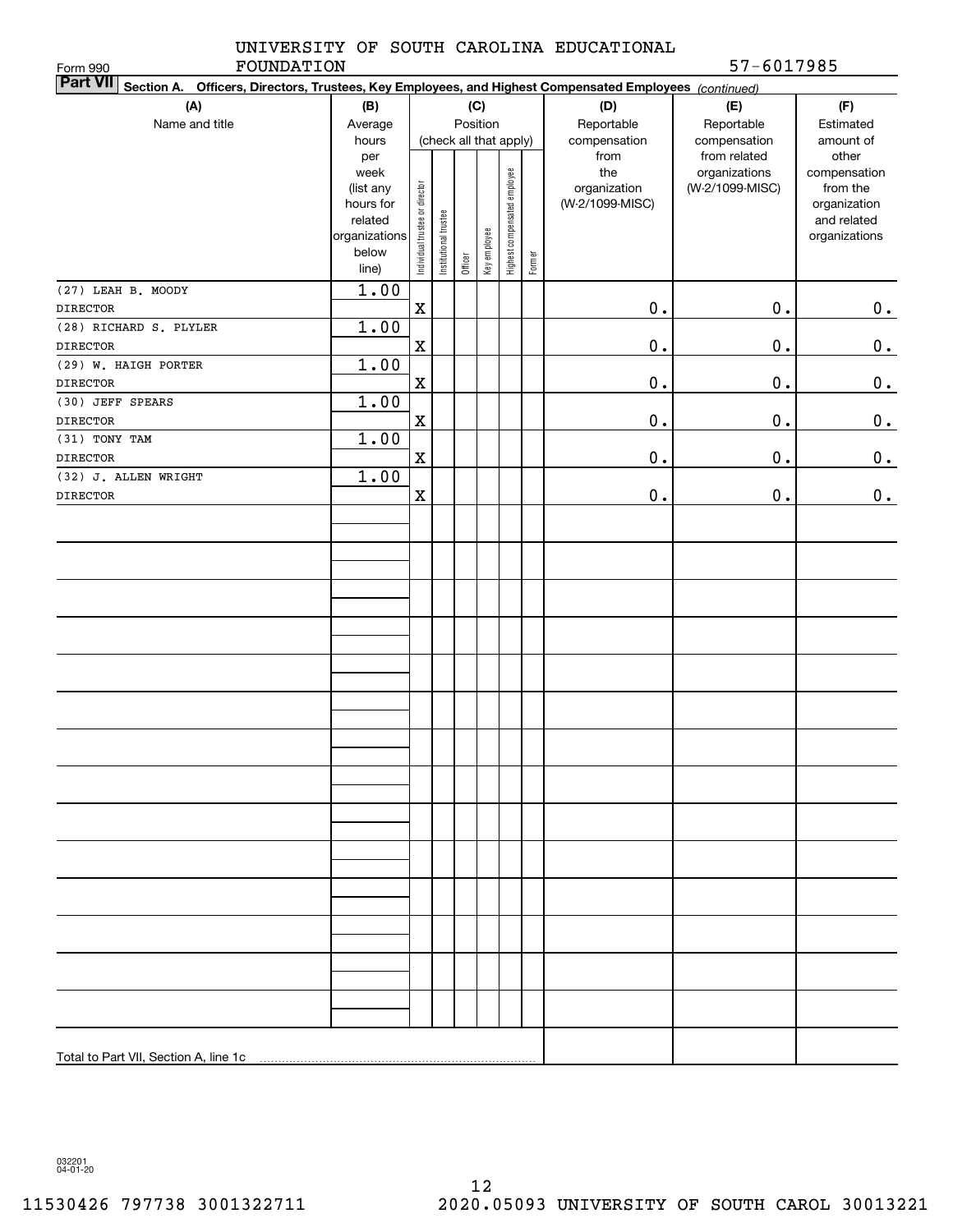|            |  | UNIVERSITY OF SOUTH CAROLINA EDUCATIONAL |
|------------|--|------------------------------------------|
| FOUNDATION |  |                                          |

| <b>Part VIII</b>                                          |    |    | <b>Statement of Revenue</b>                                                   |    |             |                      |                      |                      |                                              |                                                 |                                                                 |
|-----------------------------------------------------------|----|----|-------------------------------------------------------------------------------|----|-------------|----------------------|----------------------|----------------------|----------------------------------------------|-------------------------------------------------|-----------------------------------------------------------------|
|                                                           |    |    | Check if Schedule O contains a response or note to any line in this Part VIII |    |             |                      |                      |                      |                                              |                                                 |                                                                 |
|                                                           |    |    |                                                                               |    |             |                      |                      | (A)<br>Total revenue | (B)<br>Related or exempt<br>function revenue | $\overline{C}$<br>Unrelated<br>business revenue | (D)<br>Revenue excluded<br>from tax under<br>sections 512 - 514 |
|                                                           |    |    | 1 a Federated campaigns                                                       |    |             | 1a                   |                      |                      |                                              |                                                 |                                                                 |
| Contributions, Gifts, Grants<br>and Other Similar Amounts |    |    | <b>b</b> Membership dues                                                      |    |             | 1 <sub>b</sub>       |                      |                      |                                              |                                                 |                                                                 |
|                                                           |    |    | c Fundraising events                                                          |    |             | 1 <sub>c</sub>       | 101,885.             |                      |                                              |                                                 |                                                                 |
|                                                           |    |    | d Related organizations                                                       |    |             | 1 <sub>d</sub>       |                      |                      |                                              |                                                 |                                                                 |
|                                                           |    |    | e Government grants (contributions)                                           |    |             | 1e                   |                      |                      |                                              |                                                 |                                                                 |
|                                                           |    |    | f All other contributions, gifts, grants, and                                 |    |             |                      |                      |                      |                                              |                                                 |                                                                 |
|                                                           |    |    | similar amounts not included above                                            |    |             | 1f                   | 44, 574, 324.        |                      |                                              |                                                 |                                                                 |
|                                                           |    |    | g Noncash contributions included in lines 1a-1f                               |    |             | $1g$ \$              | 7,637,936.           |                      |                                              |                                                 |                                                                 |
|                                                           |    |    |                                                                               |    |             |                      |                      | 44,676,209.          |                                              |                                                 |                                                                 |
|                                                           |    |    |                                                                               |    |             |                      | <b>Business Code</b> |                      |                                              |                                                 |                                                                 |
|                                                           |    | 2а | RENTAL INCOME                                                                 |    |             |                      | 531120               | 356,970.             | 356,970.                                     |                                                 |                                                                 |
|                                                           |    | b  | REGISTRATION FEES                                                             |    |             |                      | 611430               | 224,422.             | 224,422.                                     |                                                 |                                                                 |
|                                                           |    |    | C MISCELLANEOUS REVENUE<br>d MUSICAL CONCERTS                                 |    |             |                      | 900099<br>711130     | 58,940.              | 58,940.                                      |                                                 |                                                                 |
| Program Service<br>Revenue                                |    |    |                                                                               |    |             |                      |                      | 12,788.              | 12,788.                                      |                                                 |                                                                 |
|                                                           |    | е  |                                                                               |    |             |                      |                      |                      |                                              |                                                 |                                                                 |
|                                                           |    | f  | All other program service revenue <i>mimimini</i>                             |    |             |                      |                      | 653,120.             |                                              |                                                 |                                                                 |
|                                                           | 3  |    | Investment income (including dividends, interest, and                         |    |             |                      |                      |                      |                                              |                                                 |                                                                 |
|                                                           |    |    |                                                                               |    |             |                      |                      | 9,020,075.           |                                              |                                                 | 9,020,075.                                                      |
|                                                           | 4  |    |                                                                               |    |             |                      |                      |                      |                                              |                                                 |                                                                 |
|                                                           | 5  |    | Income from investment of tax-exempt bond proceeds                            |    |             |                      |                      | 111,525.             | 111,525.                                     |                                                 |                                                                 |
|                                                           |    |    |                                                                               |    |             | (i) Real             | (ii) Personal        |                      |                                              |                                                 |                                                                 |
|                                                           |    |    | 6 a Gross rents<br>.                                                          | 6a |             |                      |                      |                      |                                              |                                                 |                                                                 |
|                                                           |    |    | <b>b</b> Less: rental expenses                                                | 6b |             |                      |                      |                      |                                              |                                                 |                                                                 |
|                                                           |    |    | c Rental income or (loss)                                                     | 6c |             |                      |                      |                      |                                              |                                                 |                                                                 |
|                                                           |    |    | d Net rental income or (loss)                                                 |    |             |                      |                      |                      |                                              |                                                 |                                                                 |
|                                                           |    |    | 7 a Gross amount from sales of                                                |    |             | (i) Securities       | (ii) Other           |                      |                                              |                                                 |                                                                 |
|                                                           |    |    | assets other than inventory                                                   |    |             | $7a$ 42, 380, 418.   |                      |                      |                                              |                                                 |                                                                 |
|                                                           |    |    | <b>b</b> Less: cost or other basis                                            |    |             |                      |                      |                      |                                              |                                                 |                                                                 |
|                                                           |    |    | and sales expenses                                                            |    |             | $ 7b $ 26, 157, 851. |                      |                      |                                              |                                                 |                                                                 |
| Revenue                                                   |    |    | <b>c</b> Gain or (loss)                                                       |    |             | $ 7c $ 16, 222, 567. |                      |                      |                                              |                                                 |                                                                 |
|                                                           |    |    |                                                                               |    |             |                      | ▶                    | 16, 222, 567.        |                                              |                                                 | 16, 222, 567.                                                   |
| <b>Othe</b>                                               |    |    | 8 a Gross income from fundraising events (not                                 |    |             |                      |                      |                      |                                              |                                                 |                                                                 |
|                                                           |    |    | including $$$                                                                 |    | 101,885. of |                      |                      |                      |                                              |                                                 |                                                                 |
|                                                           |    |    | contributions reported on line 1c). See                                       |    |             |                      |                      |                      |                                              |                                                 |                                                                 |
|                                                           |    |    |                                                                               |    |             | 8a<br>8b             | 65,164.<br>67,212.   |                      |                                              |                                                 |                                                                 |
|                                                           |    |    | c Net income or (loss) from fundraising events                                |    |             |                      | ▶                    | $-2,048.$            |                                              |                                                 | $-2,048.$                                                       |
|                                                           |    |    | 9 a Gross income from gaming activities. See                                  |    |             |                      |                      |                      |                                              |                                                 |                                                                 |
|                                                           |    |    |                                                                               |    |             | 9a                   |                      |                      |                                              |                                                 |                                                                 |
|                                                           |    |    | <b>b</b> Less: direct expenses                                                |    |             | 9 <sub>b</sub>       |                      |                      |                                              |                                                 |                                                                 |
|                                                           |    |    | c Net income or (loss) from gaming activities                                 |    |             |                      |                      |                      |                                              |                                                 |                                                                 |
|                                                           |    |    | 10 a Gross sales of inventory, less returns                                   |    |             |                      |                      |                      |                                              |                                                 |                                                                 |
|                                                           |    |    |                                                                               |    |             | 10a                  |                      |                      |                                              |                                                 |                                                                 |
|                                                           |    |    |                                                                               |    |             | 10b                  |                      |                      |                                              |                                                 |                                                                 |
|                                                           |    |    | c Net income or (loss) from sales of inventory                                |    |             |                      |                      |                      |                                              |                                                 |                                                                 |
|                                                           |    |    |                                                                               |    |             |                      | <b>Business Code</b> |                      |                                              |                                                 |                                                                 |
| Miscellaneous<br>Revenue                                  |    |    | 11 a MISCELLANEOUS INCOME                                                     |    |             |                      | 900099               | 266,882.             | 266,882.                                     |                                                 |                                                                 |
|                                                           |    | b  |                                                                               |    |             |                      |                      |                      |                                              |                                                 |                                                                 |
|                                                           |    | c  |                                                                               |    |             |                      |                      |                      |                                              |                                                 |                                                                 |
|                                                           |    |    |                                                                               |    |             |                      | 900099               | 60,085.              | 60,085.                                      |                                                 |                                                                 |
|                                                           |    |    |                                                                               |    |             |                      |                      | 326,967.             |                                              |                                                 |                                                                 |
|                                                           | 12 |    |                                                                               |    |             |                      |                      | 71,008,415.          | 1,091,612.                                   | 0.                                              | 25, 240, 594.                                                   |
| 032009 12-23-20                                           |    |    |                                                                               |    |             |                      |                      |                      |                                              |                                                 | Form 990 (2020)                                                 |

13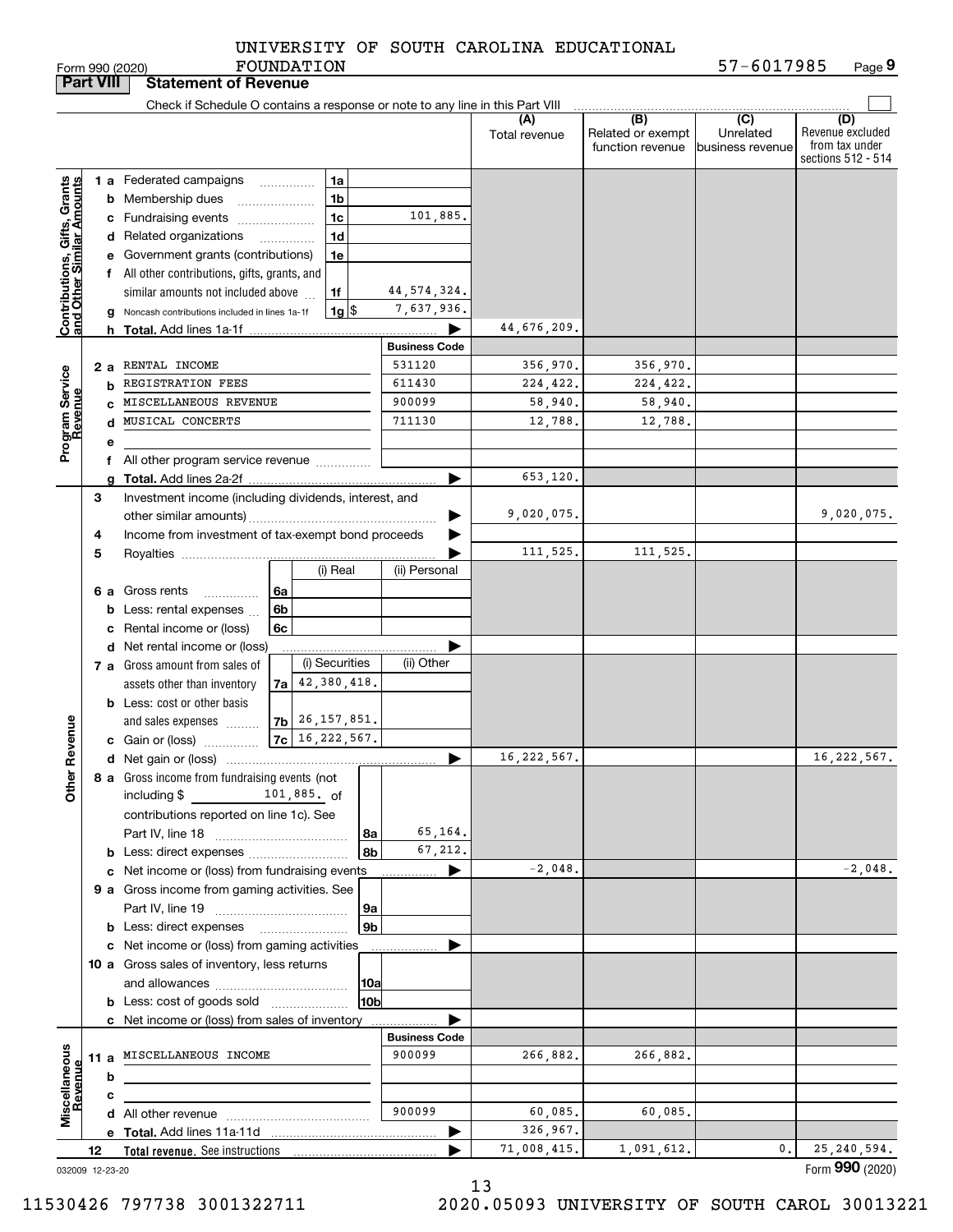## FOUNDATION 57-6017985 UNIVERSITY OF SOUTH CAROLINA EDUCATIONAL

**10**

|              | Form 990 (2020)<br><b>FOUNDATION</b><br><b>Part IX   Statement of Functional Expenses</b>                                                                                                                  |                           |                                    |                                           | 57-00I7985<br>Page 10          |
|--------------|------------------------------------------------------------------------------------------------------------------------------------------------------------------------------------------------------------|---------------------------|------------------------------------|-------------------------------------------|--------------------------------|
|              | Section 501(c)(3) and 501(c)(4) organizations must complete all columns. All other organizations must complete column (A).                                                                                 |                           |                                    |                                           |                                |
|              | Check if Schedule O contains a response or note to any line in this Part IX                                                                                                                                |                           |                                    |                                           |                                |
|              | Do not include amounts reported on lines 6b,<br>7b, 8b, 9b, and 10b of Part VIII.                                                                                                                          | (A)<br>Total expenses     | (B)<br>Program service<br>expenses | (C)<br>Management and<br>general expenses | (D)<br>Fundraising<br>expenses |
| 1.           | Grants and other assistance to domestic organizations                                                                                                                                                      |                           |                                    |                                           |                                |
|              | and domestic governments. See Part IV, line 21                                                                                                                                                             | 17,140,696.               | 17, 140, 696.                      |                                           |                                |
| $\mathbf{2}$ | Grants and other assistance to domestic                                                                                                                                                                    |                           |                                    |                                           |                                |
|              |                                                                                                                                                                                                            | 116,853.                  | 116,853.                           |                                           |                                |
| 3            | Grants and other assistance to foreign                                                                                                                                                                     |                           |                                    |                                           |                                |
|              | organizations, foreign governments, and foreign                                                                                                                                                            |                           |                                    |                                           |                                |
|              | individuals. See Part IV, lines 15 and 16                                                                                                                                                                  |                           |                                    |                                           |                                |
| 4            | Benefits paid to or for members                                                                                                                                                                            |                           |                                    |                                           |                                |
| 5            | Compensation of current officers, directors,                                                                                                                                                               |                           |                                    |                                           |                                |
|              | trustees, and key employees                                                                                                                                                                                | 1,075,599.                |                                    | 1,075,599.                                |                                |
| 6            | Compensation not included above to disqualified                                                                                                                                                            |                           |                                    |                                           |                                |
|              | persons (as defined under section 4958(f)(1)) and                                                                                                                                                          |                           |                                    |                                           |                                |
|              | persons described in section $4958(c)(3)(B)$                                                                                                                                                               |                           |                                    |                                           |                                |
| 7            |                                                                                                                                                                                                            | 1,182,628.                | 456,714.                           | 725, 914.                                 |                                |
| 8            | Pension plan accruals and contributions (include                                                                                                                                                           |                           |                                    |                                           |                                |
|              | section 401(k) and 403(b) employer contributions)                                                                                                                                                          | 216,611.                  |                                    | 216,611.                                  |                                |
| 9            | Other employee benefits                                                                                                                                                                                    | 167,203.                  | 2,390.                             | 164,813.                                  |                                |
| 10           |                                                                                                                                                                                                            | 169,445.                  | 14,804.                            | 154,641.                                  |                                |
| 11           | Fees for services (nonemployees):                                                                                                                                                                          |                           |                                    |                                           |                                |
| a            |                                                                                                                                                                                                            |                           |                                    |                                           |                                |
| b            |                                                                                                                                                                                                            | 120,005.                  | 70,177.                            | 49,828.                                   |                                |
| c            |                                                                                                                                                                                                            | 70,573.                   | 5,400.                             | 65,173.                                   |                                |
| d            |                                                                                                                                                                                                            |                           |                                    |                                           |                                |
| е            | Professional fundraising services. See Part IV, line 17                                                                                                                                                    | 139,900.<br>269,249.      | 25,391.                            | 243,858.                                  | 139,900.                       |
| f            | Investment management fees                                                                                                                                                                                 |                           |                                    |                                           |                                |
| g            | Other. (If line 11g amount exceeds 10% of line 25,                                                                                                                                                         | 2,797,627.                | 2,446,672.                         | 158,285.                                  | 192,670.                       |
|              | column (A) amount, list line 11g expenses on Sch O.)                                                                                                                                                       | 23, 323.                  | 23,323.                            |                                           |                                |
| 12<br>13     |                                                                                                                                                                                                            | 869,629.                  | 664,758.                           | 137,391.                                  | 67,480.                        |
| 14           |                                                                                                                                                                                                            | 607,693.                  | 187,252.                           | 332,149.                                  | 88,292.                        |
| 15           |                                                                                                                                                                                                            |                           |                                    |                                           |                                |
| 16           | Occupancy                                                                                                                                                                                                  | 1,846,110.                | 1,609,349.                         | 236,595.                                  | 166.                           |
| 17           | Travel                                                                                                                                                                                                     | 121,714.                  | 107,112.                           | 5,682.                                    | 8,920.                         |
| 18           | Payments of travel or entertainment expenses                                                                                                                                                               |                           |                                    |                                           |                                |
|              | for any federal, state, or local public officials                                                                                                                                                          |                           |                                    |                                           |                                |
| 19           | Conferences, conventions, and meetings                                                                                                                                                                     | 66,442.                   | 58,817.                            | 3,965.                                    | 3,660.                         |
| 20           | Interest                                                                                                                                                                                                   | 176,340.                  | 176,340.                           |                                           |                                |
| 21           |                                                                                                                                                                                                            |                           |                                    |                                           |                                |
| 22           | Depreciation, depletion, and amortization                                                                                                                                                                  | 541,666.                  | 414,611.                           | 127,055.                                  |                                |
| 23           | Insurance                                                                                                                                                                                                  | 369,787.                  | 308,926.                           | 60, 861.                                  |                                |
| 24           | Other expenses. Itemize expenses not covered<br>above (List miscellaneous expenses on line 24e. If<br>line 24e amount exceeds 10% of line 25, column (A)<br>amount, list line 24e expenses on Schedule O.) |                           |                                    |                                           |                                |
| a            | CONSTRUCTION COSTS, EQU                                                                                                                                                                                    | 5,558,410.                | 5,428,730.                         | 129,680.                                  |                                |
| b            | SALARY/WAGE REIMBURSEME                                                                                                                                                                                    | $\overline{4,850}$ , 543. | 4,850,543.                         |                                           |                                |
| c            | CONTRIBUTIONS                                                                                                                                                                                              | 3,344,846.                | 3,344,846.                         |                                           |                                |
| d            | FOOD SUPPLIES                                                                                                                                                                                              | 212,707.                  | 196,337.                           | 11,441.                                   | 4,929.                         |
|              | e All other expenses                                                                                                                                                                                       | 346,833.<br>42,402,432.   | 223,569.<br>37,873,610.            | 85,836.<br>3,985,377.                     | 37,428.                        |
| 25           | Total functional expenses. Add lines 1 through 24e                                                                                                                                                         |                           |                                    |                                           | 543,445.                       |
| 26           | Joint costs. Complete this line only if the organization                                                                                                                                                   |                           |                                    |                                           |                                |
|              | reported in column (B) joint costs from a combined<br>educational campaign and fundraising solicitation.                                                                                                   |                           |                                    |                                           |                                |
|              | Check here $\blacktriangleright$<br>if following SOP 98-2 (ASC 958-720)                                                                                                                                    |                           |                                    |                                           |                                |

14

032010 12-23-20

## 11530426 797738 3001322711 2020.05093 UNIVERSITY OF SOUTH CAROL 30013221

Form (2020) **990**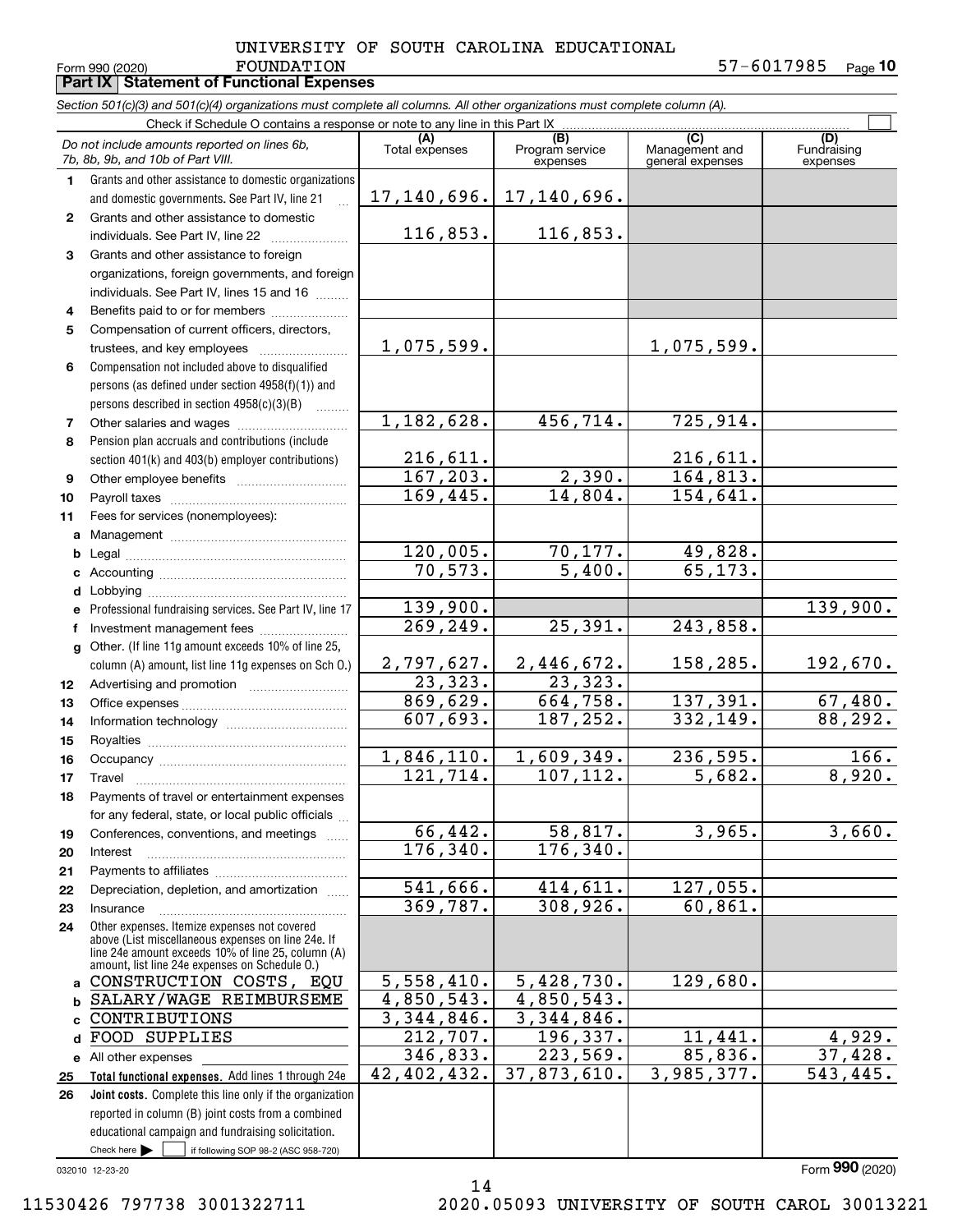| Farm 990 <i>(</i> 2020 |  |  |
|------------------------|--|--|

Form 990 (2020) Page **11** FOUNDATION 57-6017985

| <b>Part X</b>               |          | <b>Balance Sheet</b>                                                                                                                                                                                                           |                          |                |                              |
|-----------------------------|----------|--------------------------------------------------------------------------------------------------------------------------------------------------------------------------------------------------------------------------------|--------------------------|----------------|------------------------------|
|                             |          |                                                                                                                                                                                                                                |                          |                |                              |
|                             |          |                                                                                                                                                                                                                                | (A)<br>Beginning of year |                | (B)<br>End of year           |
|                             | 1        |                                                                                                                                                                                                                                | 400.                     | 1.             | 400.                         |
|                             | 2        |                                                                                                                                                                                                                                | 8,466,009.               | $\mathbf{2}$   | 10,029,639.                  |
|                             | з        |                                                                                                                                                                                                                                | 43, 283, 119.            | 3              | 40,786,296.                  |
|                             | 4        |                                                                                                                                                                                                                                | 6,027,134.               | 4              | 7,562,934.                   |
|                             | 5        | Loans and other receivables from any current or former officer, director,                                                                                                                                                      |                          |                |                              |
|                             |          | trustee, key employee, creator or founder, substantial contributor, or 35%                                                                                                                                                     |                          |                |                              |
|                             |          | controlled entity or family member of any of these persons                                                                                                                                                                     |                          | 5              |                              |
|                             | 6        | Loans and other receivables from other disqualified persons (as defined                                                                                                                                                        |                          |                |                              |
|                             |          | under section $4958(f)(1)$ , and persons described in section $4958(c)(3)(B)$                                                                                                                                                  |                          | 6              |                              |
| Assets                      | 7        |                                                                                                                                                                                                                                | 5,701,959.               | $\overline{7}$ | 13,356,020.                  |
|                             | 8        |                                                                                                                                                                                                                                |                          | 8<br>9         | 234,245.                     |
|                             | 9        | Prepaid expenses and deferred charges<br><b>10a</b> Land, buildings, and equipment: cost or other                                                                                                                              |                          |                |                              |
|                             |          | basis. Complete Part VI of Schedule D $\frac{10a}{\cdots}$ 10a   5, 397, 379.                                                                                                                                                  |                          |                |                              |
|                             |          | 1,437,766.                                                                                                                                                                                                                     | 4, 417, 529.             | 10c            | 3,959,613.                   |
|                             | 11       |                                                                                                                                                                                                                                | 468,420,895.             | 11             | 632,081,056.                 |
|                             | 12       |                                                                                                                                                                                                                                | 421,686.                 | 12             | 421,686.                     |
|                             | 13       | Investments - program-related. See Part IV, line 11                                                                                                                                                                            |                          | 13             |                              |
|                             | 14       |                                                                                                                                                                                                                                | 1,006.                   | 14             | 1,006.                       |
|                             | 15       |                                                                                                                                                                                                                                | 9,699,607.               | 15             | 10, 183, 167.                |
|                             | 16       |                                                                                                                                                                                                                                | 546,439,344.             | 16             | 718,616,062.                 |
|                             | 17       |                                                                                                                                                                                                                                | $\overline{4,197}, 728.$ | 17             | 4,090,076.                   |
|                             | 18       |                                                                                                                                                                                                                                |                          | 18             |                              |
|                             | 19       | Deferred revenue information and contact the contract of the contract of the contract of the contract of the contract of the contract of the contract of the contract of the contract of the contract of the contract of the c |                          | 19             |                              |
|                             | 20       |                                                                                                                                                                                                                                |                          | 20             |                              |
|                             | 21       | Escrow or custodial account liability. Complete Part IV of Schedule D                                                                                                                                                          | 9,425,134.               | 21             | 12,429,630.                  |
|                             | 22       | Loans and other payables to any current or former officer, director,                                                                                                                                                           |                          |                |                              |
| Liabilities                 |          | trustee, key employee, creator or founder, substantial contributor, or 35%                                                                                                                                                     |                          |                |                              |
|                             |          | controlled entity or family member of any of these persons                                                                                                                                                                     |                          | 22             |                              |
|                             | 23<br>24 | Secured mortgages and notes payable to unrelated third parties<br>.                                                                                                                                                            | $\overline{3,721}, 257.$ | 23<br>24       | 7,758,801.                   |
|                             | 25       | Other liabilities (including federal income tax, payables to related third                                                                                                                                                     |                          |                |                              |
|                             |          | parties, and other liabilities not included on lines 17-24). Complete Part X                                                                                                                                                   |                          |                |                              |
|                             |          | of Schedule D                                                                                                                                                                                                                  |                          | 25             |                              |
|                             | 26       | Total liabilities. Add lines 17 through 25                                                                                                                                                                                     | 17,344,119.              | 26             | 24, 278, 507.                |
|                             |          | Organizations that follow FASB ASC 958, check here $\blacktriangleright \boxed{X}$                                                                                                                                             |                          |                |                              |
|                             |          | and complete lines 27, 28, 32, and 33.                                                                                                                                                                                         |                          |                |                              |
|                             | 27       |                                                                                                                                                                                                                                | 87,457,363.              | 27             | 135,810,750.                 |
|                             | 28       |                                                                                                                                                                                                                                | 441,637,862.             | 28             | 558, 526, 805.               |
|                             |          | Organizations that do not follow FASB ASC 958, check here $\blacktriangleright$                                                                                                                                                |                          |                |                              |
|                             |          | and complete lines 29 through 33.                                                                                                                                                                                              |                          |                |                              |
|                             | 29       |                                                                                                                                                                                                                                |                          | 29             |                              |
|                             | 30       | Paid-in or capital surplus, or land, building, or equipment fund                                                                                                                                                               |                          | 30             |                              |
| Net Assets or Fund Balances | 31       | Retained earnings, endowment, accumulated income, or other funds<br>.                                                                                                                                                          | 529,095,225.             | 31<br>32       | $\overline{694}$ , 337, 555. |
|                             | 32<br>33 |                                                                                                                                                                                                                                | 546,439,344.             | 33             | $\overline{718}$ , 616, 062. |
|                             |          |                                                                                                                                                                                                                                |                          |                | Form 990 (2020)              |

032011 12-23-20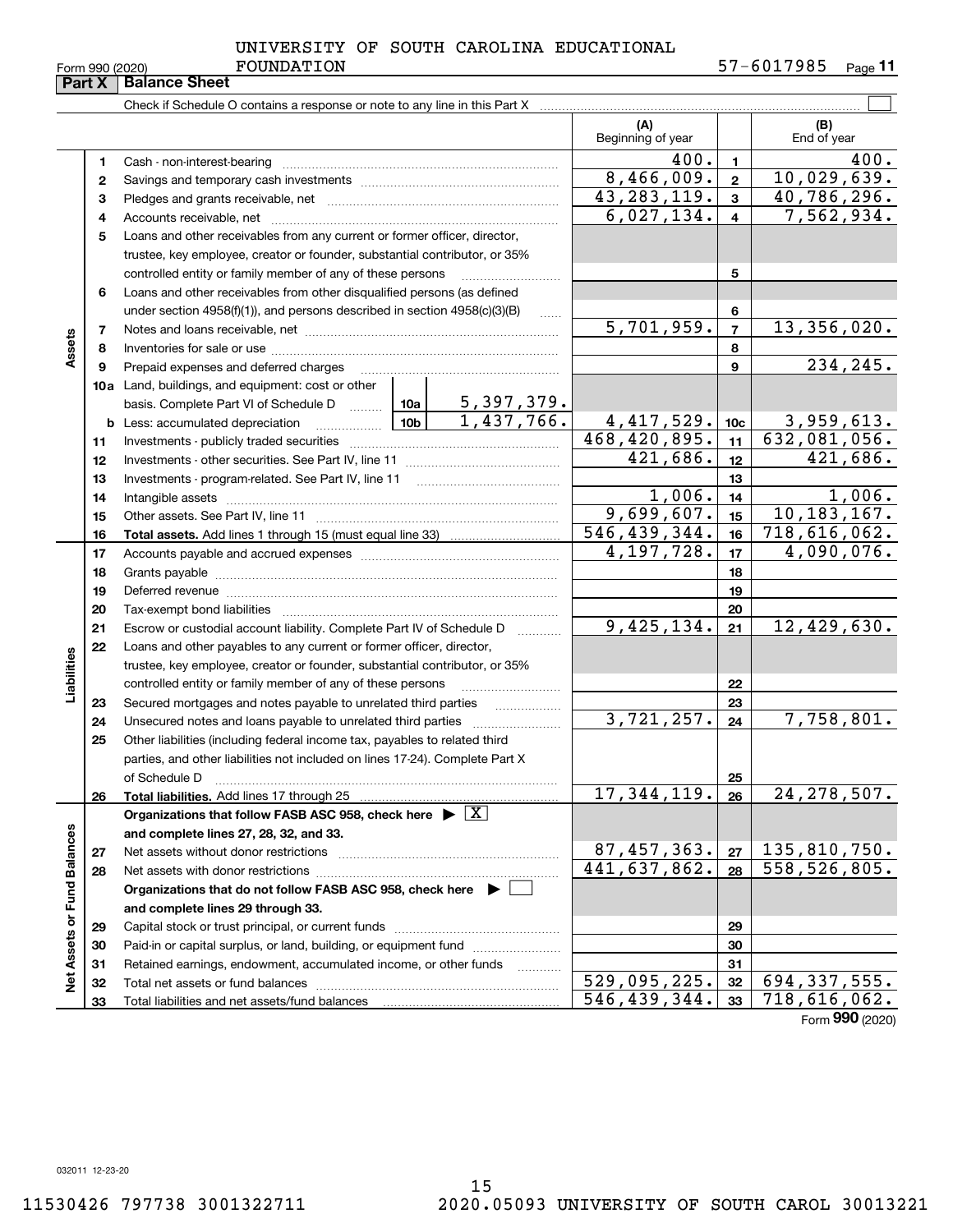|  |  |  |  | UNIVERSITY OF SOUTH CAROLINA EDUCATIONAL |
|--|--|--|--|------------------------------------------|
|--|--|--|--|------------------------------------------|

|    | FOUNDATION<br>Form 990 (2020)                                                                                                                                                                                                  |                         | 57-6017985 |                |            | <u>Page</u> 12          |  |
|----|--------------------------------------------------------------------------------------------------------------------------------------------------------------------------------------------------------------------------------|-------------------------|------------|----------------|------------|-------------------------|--|
|    | Part XI<br><b>Reconciliation of Net Assets</b>                                                                                                                                                                                 |                         |            |                |            |                         |  |
|    |                                                                                                                                                                                                                                |                         |            |                |            | $\overline{\mathbf{X}}$ |  |
|    |                                                                                                                                                                                                                                |                         |            |                |            |                         |  |
| 1  |                                                                                                                                                                                                                                | $\mathbf{1}$            |            | 71,008,415.    |            |                         |  |
| 2  | Total expenses (must equal Part IX, column (A), line 25)                                                                                                                                                                       | $\overline{2}$          |            | 42,402,432.    |            |                         |  |
| 3  | Revenue less expenses. Subtract line 2 from line 1                                                                                                                                                                             | 3                       |            | 28,605,983.    |            |                         |  |
| 4  |                                                                                                                                                                                                                                | $\overline{\mathbf{4}}$ |            | 529,095,225.   |            |                         |  |
| 5  |                                                                                                                                                                                                                                | 5                       |            | 139, 133, 170. |            |                         |  |
| 6  | Donated services and use of facilities [111] matter contracts and the service of facilities [11] matter contracts and use of facilities [11] matter contracts and the service of facilities [11] matter contracts and the serv | 6                       |            |                |            |                         |  |
| 7  | Investment expenses www.communication.communication.com/internation.com/internation.com/internation.com/intern                                                                                                                 | $\overline{7}$          |            |                |            |                         |  |
| 8  | Prior period adjustments material contents and content of the content of the content of the content of the content of the content of the content of the content of the content of the content of the content of the content of | 8                       |            |                |            |                         |  |
| 9  | Other changes in net assets or fund balances (explain on Schedule O)                                                                                                                                                           | $\mathbf{9}$            |            | $-2,496,823.$  |            |                         |  |
| 10 | Net assets or fund balances at end of year. Combine lines 3 through 9 (must equal Part X, line 32,                                                                                                                             |                         |            |                |            |                         |  |
|    |                                                                                                                                                                                                                                | 10                      |            | 694,337,555.   |            |                         |  |
|    | Part XII Financial Statements and Reporting                                                                                                                                                                                    |                         |            |                |            |                         |  |
|    |                                                                                                                                                                                                                                |                         |            |                |            | $\overline{\mathbf{x}}$ |  |
|    |                                                                                                                                                                                                                                |                         |            |                | <b>Yes</b> | <b>No</b>               |  |
| 1  | $\boxed{\text{X}}$ Accrual<br>Accounting method used to prepare the Form 990: [139] Cash<br>Other                                                                                                                              |                         |            |                |            |                         |  |
|    | If the organization changed its method of accounting from a prior year or checked "Other," explain in Schedule O.                                                                                                              |                         |            |                |            |                         |  |
|    | 2a Were the organization's financial statements compiled or reviewed by an independent accountant?                                                                                                                             |                         |            |                |            |                         |  |
|    | If "Yes," check a box below to indicate whether the financial statements for the year were compiled or reviewed on a                                                                                                           |                         |            |                |            |                         |  |
|    | separate basis, consolidated basis, or both:                                                                                                                                                                                   |                         |            |                |            |                         |  |
|    | Separate basis<br>Consolidated basis<br>Both consolidated and separate basis                                                                                                                                                   |                         |            |                |            |                         |  |
|    | b Were the organization's financial statements audited by an independent accountant?                                                                                                                                           |                         |            | 2 <sub>b</sub> | X          |                         |  |
|    | If "Yes," check a box below to indicate whether the financial statements for the year were audited on a separate basis,                                                                                                        |                         |            |                |            |                         |  |
|    | consolidated basis, or both:                                                                                                                                                                                                   |                         |            |                |            |                         |  |
|    | $X$ Both consolidated and separate basis<br>Consolidated basis<br>Separate basis                                                                                                                                               |                         |            |                |            |                         |  |
|    | c If "Yes" to line 2a or 2b, does the organization have a committee that assumes responsibility for oversight of the audit,                                                                                                    |                         |            |                |            |                         |  |
|    |                                                                                                                                                                                                                                |                         |            | 2c             | х          |                         |  |
|    | If the organization changed either its oversight process or selection process during the tax year, explain on Schedule O.                                                                                                      |                         |            |                |            |                         |  |
|    | 3a As a result of a federal award, was the organization required to undergo an audit or audits as set forth in the Single Audit                                                                                                |                         |            |                |            |                         |  |
|    |                                                                                                                                                                                                                                |                         |            | За             |            | х                       |  |
|    | b If "Yes," did the organization undergo the required audit or audits? If the organization did not undergo the required audit                                                                                                  |                         |            |                |            |                         |  |
|    |                                                                                                                                                                                                                                |                         |            | 3b             |            |                         |  |

Form (2020) **990**

032012 12-23-20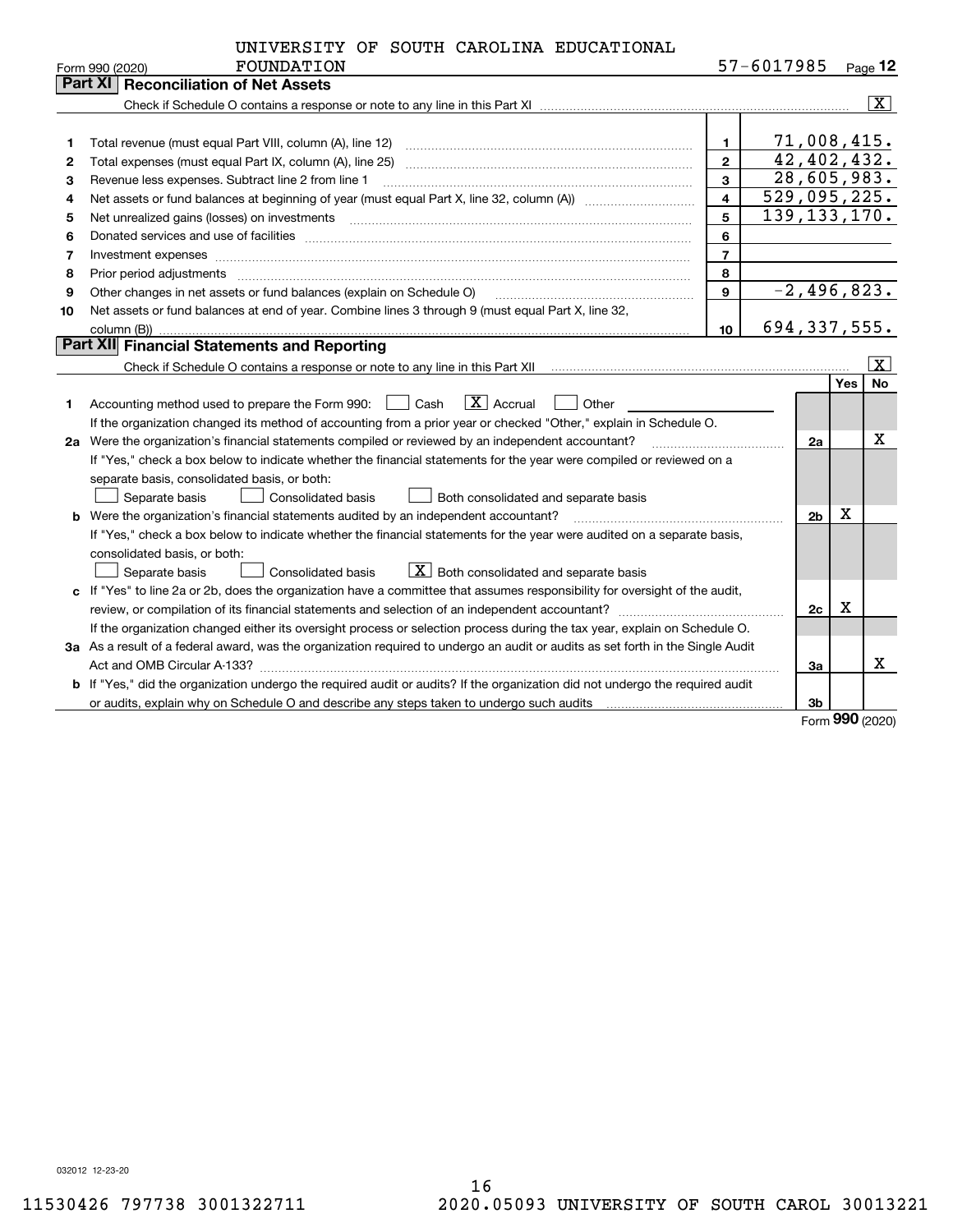| <b>SCHEDULE A</b>               |                                               |                                                                        |                                                                                                                                                                                                                                                           |     |                                                                |                                                      | OMB No. 1545-0047                                     |
|---------------------------------|-----------------------------------------------|------------------------------------------------------------------------|-----------------------------------------------------------------------------------------------------------------------------------------------------------------------------------------------------------------------------------------------------------|-----|----------------------------------------------------------------|------------------------------------------------------|-------------------------------------------------------|
|                                 | (Form 990 or 990-EZ)                          |                                                                        | <b>Public Charity Status and Public Support</b><br>Complete if the organization is a section 501(c)(3) organization or a section                                                                                                                          |     |                                                                |                                                      |                                                       |
|                                 |                                               |                                                                        | 4947(a)(1) nonexempt charitable trust.                                                                                                                                                                                                                    |     |                                                                |                                                      |                                                       |
| <b>Internal Revenue Service</b> | Department of the Treasury                    |                                                                        | Attach to Form 990 or Form 990-EZ.                                                                                                                                                                                                                        |     |                                                                |                                                      | <b>Open to Public</b><br>Inspection                   |
|                                 |                                               |                                                                        | ▶ Go to www.irs.gov/Form990 for instructions and the latest information.                                                                                                                                                                                  |     |                                                                |                                                      | <b>Employer identification number</b>                 |
|                                 | Name of the organization                      | FOUNDATION                                                             | UNIVERSITY OF SOUTH CAROLINA EDUCATIONAL                                                                                                                                                                                                                  |     |                                                                |                                                      | 57-6017985                                            |
| Part I                          |                                               |                                                                        | Reason for Public Charity Status. (All organizations must complete this part.) See instructions.                                                                                                                                                          |     |                                                                |                                                      |                                                       |
|                                 |                                               |                                                                        | The organization is not a private foundation because it is: (For lines 1 through 12, check only one box.)                                                                                                                                                 |     |                                                                |                                                      |                                                       |
| 1                               |                                               |                                                                        | A church, convention of churches, or association of churches described in section 170(b)(1)(A)(i).                                                                                                                                                        |     |                                                                |                                                      |                                                       |
| 2                               |                                               |                                                                        | A school described in section 170(b)(1)(A)(ii). (Attach Schedule E (Form 990 or 990-EZ).)                                                                                                                                                                 |     |                                                                |                                                      |                                                       |
| 3                               |                                               |                                                                        | A hospital or a cooperative hospital service organization described in section $170(b)(1)(A)(iii)$ .                                                                                                                                                      |     |                                                                |                                                      |                                                       |
| 4                               |                                               |                                                                        | A medical research organization operated in conjunction with a hospital described in section 170(b)(1)(A)(iii). Enter the hospital's name,                                                                                                                |     |                                                                |                                                      |                                                       |
|                                 | city, and state:                              |                                                                        |                                                                                                                                                                                                                                                           |     |                                                                |                                                      |                                                       |
| $\mathbf{X}$<br>5               |                                               |                                                                        | An organization operated for the benefit of a college or university owned or operated by a governmental unit described in                                                                                                                                 |     |                                                                |                                                      |                                                       |
|                                 |                                               | section 170(b)(1)(A)(iv). (Complete Part II.)                          |                                                                                                                                                                                                                                                           |     |                                                                |                                                      |                                                       |
| 6                               |                                               |                                                                        | A federal, state, or local government or governmental unit described in section $170(b)(1)(A)(v)$ .                                                                                                                                                       |     |                                                                |                                                      |                                                       |
| 7                               |                                               | section 170(b)(1)(A)(vi). (Complete Part II.)                          | An organization that normally receives a substantial part of its support from a governmental unit or from the general public described in                                                                                                                 |     |                                                                |                                                      |                                                       |
| 8                               |                                               |                                                                        | A community trust described in section 170(b)(1)(A)(vi). (Complete Part II.)                                                                                                                                                                              |     |                                                                |                                                      |                                                       |
| 9                               |                                               |                                                                        | An agricultural research organization described in section 170(b)(1)(A)(ix) operated in conjunction with a land-grant college                                                                                                                             |     |                                                                |                                                      |                                                       |
|                                 |                                               |                                                                        | or university or a non-land-grant college of agriculture (see instructions). Enter the name, city, and state of the college or                                                                                                                            |     |                                                                |                                                      |                                                       |
|                                 | university:                                   |                                                                        |                                                                                                                                                                                                                                                           |     |                                                                |                                                      |                                                       |
| 10                              |                                               |                                                                        | An organization that normally receives (1) more than 33 1/3% of its support from contributions, membership fees, and gross receipts from                                                                                                                  |     |                                                                |                                                      |                                                       |
|                                 |                                               |                                                                        | activities related to its exempt functions, subject to certain exceptions; and (2) no more than 33 1/3% of its support from gross investment                                                                                                              |     |                                                                |                                                      |                                                       |
|                                 |                                               |                                                                        | income and unrelated business taxable income (less section 511 tax) from businesses acquired by the organization after June 30, 1975.                                                                                                                     |     |                                                                |                                                      |                                                       |
|                                 |                                               | See section 509(a)(2). (Complete Part III.)                            |                                                                                                                                                                                                                                                           |     |                                                                |                                                      |                                                       |
| 11                              |                                               |                                                                        | An organization organized and operated exclusively to test for public safety. See section 509(a)(4).                                                                                                                                                      |     |                                                                |                                                      |                                                       |
| 12                              |                                               |                                                                        | An organization organized and operated exclusively for the benefit of, to perform the functions of, or to carry out the purposes of one or                                                                                                                |     |                                                                |                                                      |                                                       |
|                                 |                                               |                                                                        | more publicly supported organizations described in section 509(a)(1) or section 509(a)(2). See section 509(a)(3). Check the box in<br>lines 12a through 12d that describes the type of supporting organization and complete lines 12e, 12f, and 12g.      |     |                                                                |                                                      |                                                       |
| a                               |                                               |                                                                        | Type I. A supporting organization operated, supervised, or controlled by its supported organization(s), typically by giving                                                                                                                               |     |                                                                |                                                      |                                                       |
|                                 |                                               |                                                                        | the supported organization(s) the power to regularly appoint or elect a majority of the directors or trustees of the supporting                                                                                                                           |     |                                                                |                                                      |                                                       |
|                                 |                                               | organization. You must complete Part IV, Sections A and B.             |                                                                                                                                                                                                                                                           |     |                                                                |                                                      |                                                       |
| b                               |                                               |                                                                        | Type II. A supporting organization supervised or controlled in connection with its supported organization(s), by having                                                                                                                                   |     |                                                                |                                                      |                                                       |
|                                 |                                               |                                                                        | control or management of the supporting organization vested in the same persons that control or manage the supported                                                                                                                                      |     |                                                                |                                                      |                                                       |
|                                 |                                               | organization(s). You must complete Part IV, Sections A and C.          |                                                                                                                                                                                                                                                           |     |                                                                |                                                      |                                                       |
| с                               |                                               |                                                                        | Type III functionally integrated. A supporting organization operated in connection with, and functionally integrated with,                                                                                                                                |     |                                                                |                                                      |                                                       |
|                                 |                                               |                                                                        | its supported organization(s) (see instructions). You must complete Part IV, Sections A, D, and E.                                                                                                                                                        |     |                                                                |                                                      |                                                       |
| d                               |                                               |                                                                        | Type III non-functionally integrated. A supporting organization operated in connection with its supported organization(s)<br>that is not functionally integrated. The organization generally must satisfy a distribution requirement and an attentiveness |     |                                                                |                                                      |                                                       |
|                                 |                                               |                                                                        | requirement (see instructions). You must complete Part IV, Sections A and D, and Part V.                                                                                                                                                                  |     |                                                                |                                                      |                                                       |
| е                               |                                               |                                                                        | Check this box if the organization received a written determination from the IRS that it is a Type I, Type II, Type III                                                                                                                                   |     |                                                                |                                                      |                                                       |
|                                 |                                               |                                                                        | functionally integrated, or Type III non-functionally integrated supporting organization.                                                                                                                                                                 |     |                                                                |                                                      |                                                       |
|                                 | f Enter the number of supported organizations |                                                                        |                                                                                                                                                                                                                                                           |     |                                                                |                                                      |                                                       |
|                                 |                                               | Provide the following information about the supported organization(s). |                                                                                                                                                                                                                                                           |     |                                                                |                                                      |                                                       |
|                                 | (i) Name of supported<br>organization         | (ii) EIN                                                               | (iii) Type of organization<br>(described on lines 1-10                                                                                                                                                                                                    |     | (iv) Is the organization listed<br>in your governing document? | (v) Amount of monetary<br>support (see instructions) | (vi) Amount of other<br>support (see instructions)    |
|                                 |                                               |                                                                        | above (see instructions))                                                                                                                                                                                                                                 | Yes | No                                                             |                                                      |                                                       |
|                                 |                                               |                                                                        |                                                                                                                                                                                                                                                           |     |                                                                |                                                      |                                                       |
|                                 |                                               |                                                                        |                                                                                                                                                                                                                                                           |     |                                                                |                                                      |                                                       |
|                                 |                                               |                                                                        |                                                                                                                                                                                                                                                           |     |                                                                |                                                      |                                                       |
|                                 |                                               |                                                                        |                                                                                                                                                                                                                                                           |     |                                                                |                                                      |                                                       |
|                                 |                                               |                                                                        |                                                                                                                                                                                                                                                           |     |                                                                |                                                      |                                                       |
|                                 |                                               |                                                                        |                                                                                                                                                                                                                                                           |     |                                                                |                                                      |                                                       |
|                                 |                                               |                                                                        |                                                                                                                                                                                                                                                           |     |                                                                |                                                      |                                                       |
|                                 |                                               |                                                                        |                                                                                                                                                                                                                                                           |     |                                                                |                                                      |                                                       |
|                                 |                                               |                                                                        |                                                                                                                                                                                                                                                           |     |                                                                |                                                      |                                                       |
| Total                           |                                               |                                                                        |                                                                                                                                                                                                                                                           |     |                                                                |                                                      | $(T_{\text{num}}$ 000 $_{\text{num}}$ 000 $E$ 7) 0000 |

LHA For Paperwork Reduction Act Notice, see the Instructions for Form 990 or 990-EZ. <sub>032021</sub> o1-25-21 Schedule A (Form 990 or 990-EZ) 2020 17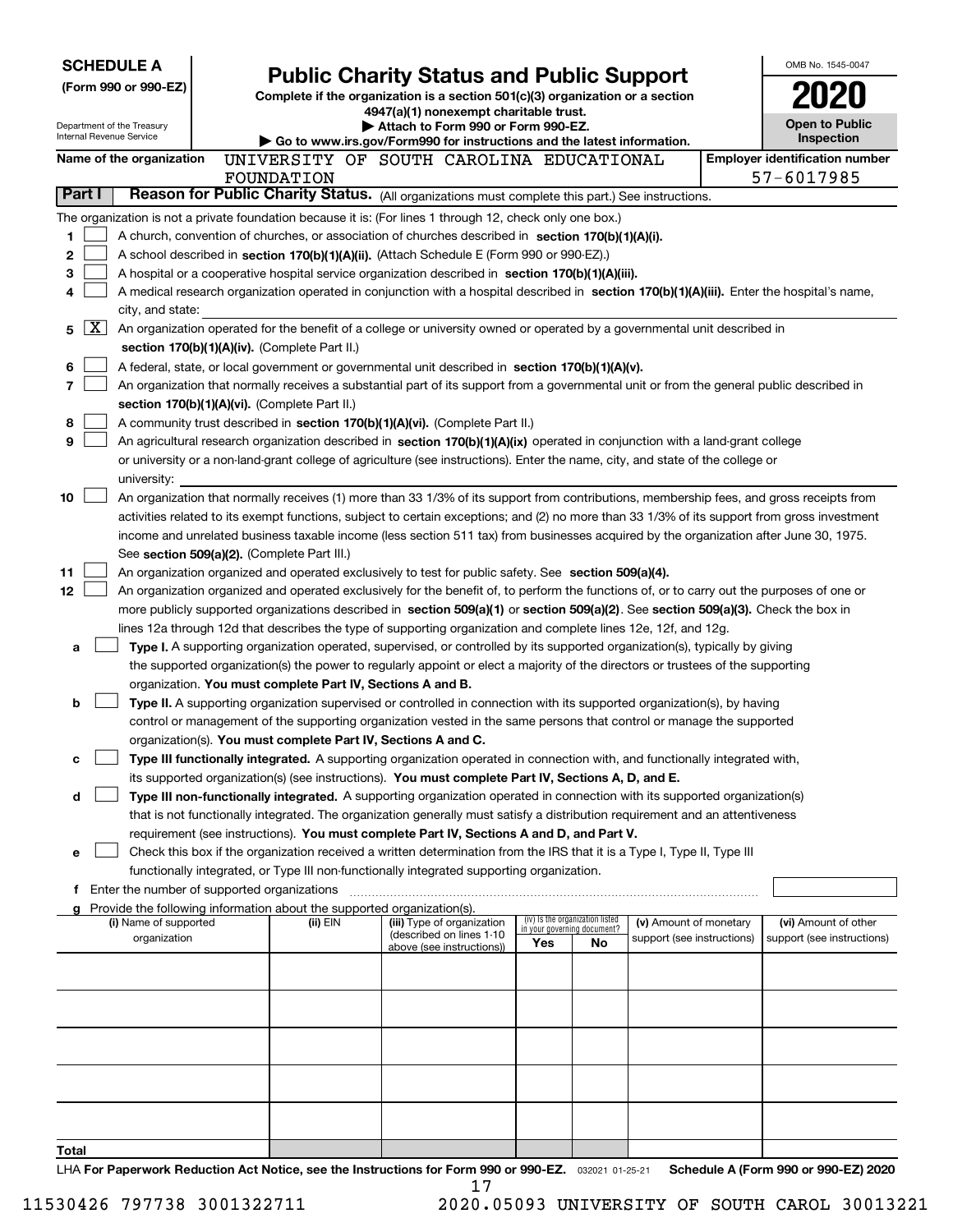# Schedule A (Form 990 or 990-EZ) 2020 FOUNDATION

**2** FOUNDATION 57-6017985

(Complete only if you checked the box on line 5, 7, or 8 of Part I or if the organization failed to qualify under Part III. If the organization fails to qualify under the tests listed below, please complete Part III.) **Part II Support Schedule for Organizations Described in Sections 170(b)(1)(A)(iv) and 170(b)(1)(A)(vi)**

|     | <b>Section A. Public Support</b>                                                                                                               |                                                        |          |            |                                                                      |                                      |                                 |
|-----|------------------------------------------------------------------------------------------------------------------------------------------------|--------------------------------------------------------|----------|------------|----------------------------------------------------------------------|--------------------------------------|---------------------------------|
|     | Calendar year (or fiscal year beginning in)                                                                                                    | (a) 2016                                               | (b) 2017 | $(c)$ 2018 | $(d)$ 2019                                                           | (e) 2020                             | (f) Total                       |
|     | 1 Gifts, grants, contributions, and                                                                                                            |                                                        |          |            |                                                                      |                                      |                                 |
|     | membership fees received. (Do not                                                                                                              |                                                        |          |            |                                                                      |                                      |                                 |
|     | include any "unusual grants.")                                                                                                                 | 72006750.43921150.18194153.34125502.44676209.212923764 |          |            |                                                                      |                                      |                                 |
|     | 2 Tax revenues levied for the organ-                                                                                                           |                                                        |          |            |                                                                      |                                      |                                 |
|     | ization's benefit and either paid to                                                                                                           |                                                        |          |            |                                                                      |                                      |                                 |
|     | or expended on its behalf                                                                                                                      |                                                        |          |            |                                                                      |                                      |                                 |
|     | 3 The value of services or facilities                                                                                                          |                                                        |          |            |                                                                      |                                      |                                 |
|     | furnished by a governmental unit to                                                                                                            |                                                        |          |            |                                                                      |                                      |                                 |
|     | the organization without charge                                                                                                                |                                                        |          |            |                                                                      |                                      |                                 |
|     | 4 Total. Add lines 1 through 3                                                                                                                 |                                                        |          |            | 72006750.43921150.18194153.34125502.44676209.212923764               |                                      |                                 |
|     | The portion of total contributions                                                                                                             |                                                        |          |            |                                                                      |                                      |                                 |
|     | by each person (other than a                                                                                                                   |                                                        |          |            |                                                                      |                                      |                                 |
|     | governmental unit or publicly                                                                                                                  |                                                        |          |            |                                                                      |                                      |                                 |
|     | supported organization) included                                                                                                               |                                                        |          |            |                                                                      |                                      |                                 |
|     | on line 1 that exceeds 2% of the                                                                                                               |                                                        |          |            |                                                                      |                                      |                                 |
|     | amount shown on line 11,                                                                                                                       |                                                        |          |            |                                                                      |                                      |                                 |
|     | column (f)                                                                                                                                     |                                                        |          |            |                                                                      |                                      | 4280955.                        |
|     |                                                                                                                                                |                                                        |          |            |                                                                      |                                      | 208642809                       |
|     | 6 Public support. Subtract line 5 from line 4.<br><b>Section B. Total Support</b>                                                              |                                                        |          |            |                                                                      |                                      |                                 |
|     |                                                                                                                                                |                                                        |          |            |                                                                      |                                      |                                 |
|     | Calendar year (or fiscal year beginning in)                                                                                                    | (a) 2016                                               | (b) 2017 | $(c)$ 2018 | $(d)$ 2019<br>72006750.43921150.18194153.34125502.44676209.212923764 | (e) 2020                             | (f) Total                       |
|     | <b>7</b> Amounts from line 4                                                                                                                   |                                                        |          |            |                                                                      |                                      |                                 |
|     | 8 Gross income from interest,                                                                                                                  |                                                        |          |            |                                                                      |                                      |                                 |
|     | dividends, payments received on                                                                                                                |                                                        |          |            |                                                                      |                                      |                                 |
|     | securities loans, rents, royalties,                                                                                                            |                                                        |          |            |                                                                      |                                      |                                 |
|     | and income from similar sources                                                                                                                | 6714912.                                               | 7398493. | 5959450.   | 9471380.                                                             |                                      | 9020075.38564310.               |
| 9   | Net income from unrelated business                                                                                                             |                                                        |          |            |                                                                      |                                      |                                 |
|     | activities, whether or not the                                                                                                                 |                                                        |          |            |                                                                      |                                      |                                 |
|     | business is regularly carried on                                                                                                               |                                                        |          |            |                                                                      |                                      |                                 |
|     | 10 Other income. Do not include gain                                                                                                           |                                                        |          |            |                                                                      |                                      |                                 |
|     | or loss from the sale of capital                                                                                                               |                                                        |          |            |                                                                      |                                      |                                 |
|     | assets (Explain in Part VI.)                                                                                                                   | 131,187.                                               | 65,325.  | 81,078.    | 41,341.                                                              |                                      | 65, 164.   384, 095.            |
|     | 11 Total support. Add lines 7 through 10                                                                                                       |                                                        |          |            |                                                                      |                                      | 251872169                       |
|     | 12 Gross receipts from related activities, etc. (see instructions)                                                                             |                                                        |          |            |                                                                      | 12                                   |                                 |
|     | 13 First 5 years. If the Form 990 is for the organization's first, second, third, fourth, or fifth tax year as a section 501(c)(3)             |                                                        |          |            |                                                                      |                                      |                                 |
|     | organization, check this box and stop here                                                                                                     |                                                        |          |            |                                                                      |                                      |                                 |
|     | <b>Section C. Computation of Public Support Percentage</b>                                                                                     |                                                        |          |            |                                                                      |                                      |                                 |
|     | 14 Public support percentage for 2020 (line 6, column (f), divided by line 11, column (f) <i>mummumumum</i>                                    |                                                        |          |            |                                                                      | 14                                   | 82.84<br>%                      |
|     | 15 Public support percentage from 2019 Schedule A, Part II, line 14                                                                            |                                                        |          |            |                                                                      | 15                                   | 82.57<br>%                      |
|     | 16a 33 1/3% support test - 2020. If the organization did not check the box on line 13, and line 14 is 33 1/3% or more, check this box and      |                                                        |          |            |                                                                      |                                      |                                 |
|     | stop here. The organization qualifies as a publicly supported organization                                                                     |                                                        |          |            |                                                                      |                                      | $\blacktriangleright$ $\vert$ X |
|     | b 33 1/3% support test - 2019. If the organization did not check a box on line 13 or 16a, and line 15 is 33 1/3% or more, check this box       |                                                        |          |            |                                                                      |                                      |                                 |
|     | and stop here. The organization qualifies as a publicly supported organization                                                                 |                                                        |          |            |                                                                      |                                      |                                 |
|     | 17a 10% -facts-and-circumstances test - 2020. If the organization did not check a box on line 13, 16a, or 16b, and line 14 is 10% or more,     |                                                        |          |            |                                                                      |                                      |                                 |
|     | and if the organization meets the facts-and-circumstances test, check this box and stop here. Explain in Part VI how the organization          |                                                        |          |            |                                                                      |                                      |                                 |
|     | meets the facts-and-circumstances test. The organization qualifies as a publicly supported organization                                        |                                                        |          |            |                                                                      |                                      |                                 |
|     | <b>b 10% -facts-and-circumstances test - 2019.</b> If the organization did not check a box on line 13, 16a, 16b, or 17a, and line 15 is 10% or |                                                        |          |            |                                                                      |                                      |                                 |
|     | more, and if the organization meets the facts-and-circumstances test, check this box and stop here. Explain in Part VI how the                 |                                                        |          |            |                                                                      |                                      |                                 |
|     | organization meets the facts-and-circumstances test. The organization qualifies as a publicly supported organization                           |                                                        |          |            |                                                                      |                                      |                                 |
| 18. | Private foundation. If the organization did not check a box on line 13, 16a, 16b, 17a, or 17b, check this box and see instructions             |                                                        |          |            |                                                                      |                                      |                                 |
|     |                                                                                                                                                |                                                        |          |            |                                                                      | Schodule A (Form 990 or 990-F7) 2020 |                                 |

**Schedule A (Form 990 or 990-EZ) 2020**

032022 01-25-21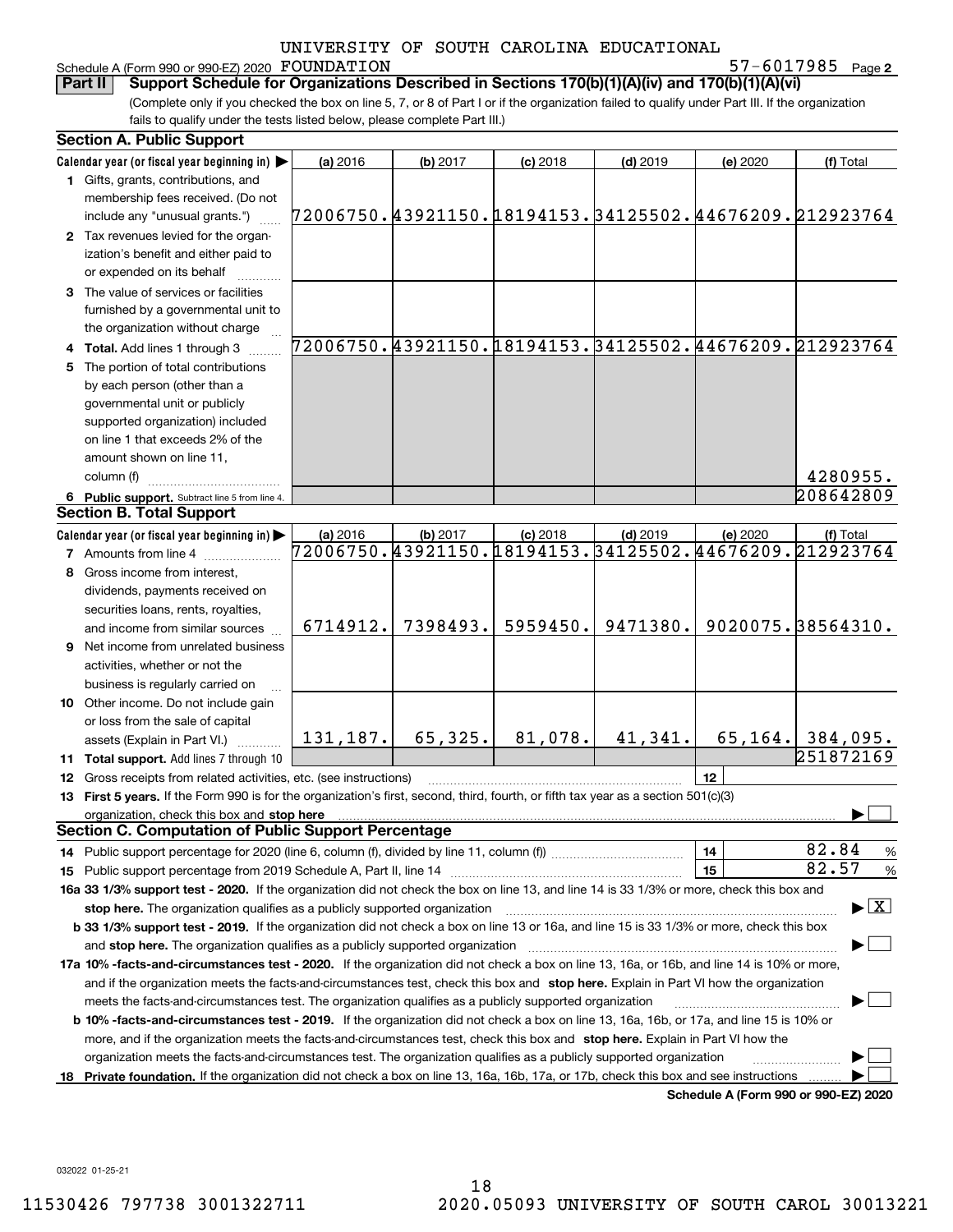Schedule A (Form 990 or 990-EZ) 2020 FOUNDATION

**3** FOUNDATION 57-6017985

## **Part III Support Schedule for Organizations Described in Section 509(a)(2)**

(Complete only if you checked the box on line 10 of Part I or if the organization failed to qualify under Part II. If the organization fails to qualify under the tests listed below, please complete Part II.)

|    | <b>Section A. Public Support</b>                                                                                                                                                                                                                                   |          |          |            |            |          |                                      |
|----|--------------------------------------------------------------------------------------------------------------------------------------------------------------------------------------------------------------------------------------------------------------------|----------|----------|------------|------------|----------|--------------------------------------|
|    | Calendar year (or fiscal year beginning in) $\blacktriangleright$                                                                                                                                                                                                  | (a) 2016 | (b) 2017 | $(c)$ 2018 | $(d)$ 2019 | (e) 2020 | (f) Total                            |
|    | 1 Gifts, grants, contributions, and                                                                                                                                                                                                                                |          |          |            |            |          |                                      |
|    | membership fees received. (Do not                                                                                                                                                                                                                                  |          |          |            |            |          |                                      |
|    | include any "unusual grants.")                                                                                                                                                                                                                                     |          |          |            |            |          |                                      |
|    | 2 Gross receipts from admissions,<br>merchandise sold or services per-<br>formed, or facilities furnished in<br>any activity that is related to the<br>organization's tax-exempt purpose                                                                           |          |          |            |            |          |                                      |
|    | 3 Gross receipts from activities that<br>are not an unrelated trade or bus-                                                                                                                                                                                        |          |          |            |            |          |                                      |
|    | iness under section 513                                                                                                                                                                                                                                            |          |          |            |            |          |                                      |
|    | 4 Tax revenues levied for the organ-                                                                                                                                                                                                                               |          |          |            |            |          |                                      |
|    | ization's benefit and either paid to<br>or expended on its behalf<br>.                                                                                                                                                                                             |          |          |            |            |          |                                      |
|    | 5 The value of services or facilities                                                                                                                                                                                                                              |          |          |            |            |          |                                      |
|    | furnished by a governmental unit to                                                                                                                                                                                                                                |          |          |            |            |          |                                      |
|    | the organization without charge                                                                                                                                                                                                                                    |          |          |            |            |          |                                      |
|    | <b>6 Total.</b> Add lines 1 through 5                                                                                                                                                                                                                              |          |          |            |            |          |                                      |
|    | 7a Amounts included on lines 1, 2, and<br>3 received from disqualified persons                                                                                                                                                                                     |          |          |            |            |          |                                      |
|    | <b>b</b> Amounts included on lines 2 and 3 received<br>from other than disqualified persons that<br>exceed the greater of \$5,000 or 1% of the<br>amount on line 13 for the year                                                                                   |          |          |            |            |          |                                      |
|    | c Add lines 7a and 7b                                                                                                                                                                                                                                              |          |          |            |            |          |                                      |
|    | 8 Public support. (Subtract line 7c from line 6.)                                                                                                                                                                                                                  |          |          |            |            |          |                                      |
|    | <b>Section B. Total Support</b>                                                                                                                                                                                                                                    |          |          |            |            |          |                                      |
|    | Calendar year (or fiscal year beginning in) $\blacktriangleright$                                                                                                                                                                                                  | (a) 2016 | (b) 2017 | $(c)$ 2018 | $(d)$ 2019 | (e) 2020 | (f) Total                            |
|    | 9 Amounts from line 6                                                                                                                                                                                                                                              |          |          |            |            |          |                                      |
|    | 10a Gross income from interest,<br>dividends, payments received on<br>securities loans, rents, royalties,<br>and income from similar sources                                                                                                                       |          |          |            |            |          |                                      |
|    | <b>b</b> Unrelated business taxable income<br>(less section 511 taxes) from businesses                                                                                                                                                                             |          |          |            |            |          |                                      |
|    | acquired after June 30, 1975                                                                                                                                                                                                                                       |          |          |            |            |          |                                      |
|    | c Add lines 10a and 10b<br>11 Net income from unrelated business<br>activities not included in line 10b,<br>whether or not the business is<br>regularly carried on                                                                                                 |          |          |            |            |          |                                      |
|    | 12 Other income. Do not include gain<br>or loss from the sale of capital<br>assets (Explain in Part VI.)                                                                                                                                                           |          |          |            |            |          |                                      |
|    | <b>13</b> Total support. (Add lines 9, 10c, 11, and 12.)                                                                                                                                                                                                           |          |          |            |            |          |                                      |
|    | 14 First 5 years. If the Form 990 is for the organization's first, second, third, fourth, or fifth tax year as a section 501(c)(3) organization,                                                                                                                   |          |          |            |            |          |                                      |
|    | check this box and stop here measurements are constructed as the state of the state of the state of the state o                                                                                                                                                    |          |          |            |            |          |                                      |
|    | <b>Section C. Computation of Public Support Percentage</b>                                                                                                                                                                                                         |          |          |            |            |          |                                      |
|    | 15 Public support percentage for 2020 (line 8, column (f), divided by line 13, column (f))                                                                                                                                                                         |          |          |            |            | 15       | %                                    |
|    | 16 Public support percentage from 2019 Schedule A, Part III, line 15                                                                                                                                                                                               |          |          |            |            | 16       | %                                    |
|    | <b>Section D. Computation of Investment Income Percentage</b>                                                                                                                                                                                                      |          |          |            |            |          |                                      |
|    | 17 Investment income percentage for 2020 (line 10c, column (f), divided by line 13, column (f))                                                                                                                                                                    |          |          |            |            | 17<br>18 | %                                    |
|    | <b>18</b> Investment income percentage from <b>2019</b> Schedule A, Part III, line 17<br>19a 33 1/3% support tests - 2020. If the organization did not check the box on line 14, and line 15 is more than 33 1/3%, and line 17 is not                              |          |          |            |            |          | %                                    |
|    |                                                                                                                                                                                                                                                                    |          |          |            |            |          |                                      |
|    | more than 33 1/3%, check this box and stop here. The organization qualifies as a publicly supported organization                                                                                                                                                   |          |          |            |            |          | ▶                                    |
|    | b 33 1/3% support tests - 2019. If the organization did not check a box on line 14 or line 19a, and line 16 is more than 33 1/3%, and                                                                                                                              |          |          |            |            |          |                                      |
|    | line 18 is not more than 33 1/3%, check this box and stop here. The organization qualifies as a publicly supported organization<br><b>Private foundation.</b> If the organization did not check a box on line 14, 19a, or 19b, check this box and see instructions |          |          |            |            |          |                                      |
| 20 | 032023 01-25-21                                                                                                                                                                                                                                                    |          |          |            |            |          | Schedule A (Form 990 or 990-EZ) 2020 |
|    |                                                                                                                                                                                                                                                                    |          | 19       |            |            |          |                                      |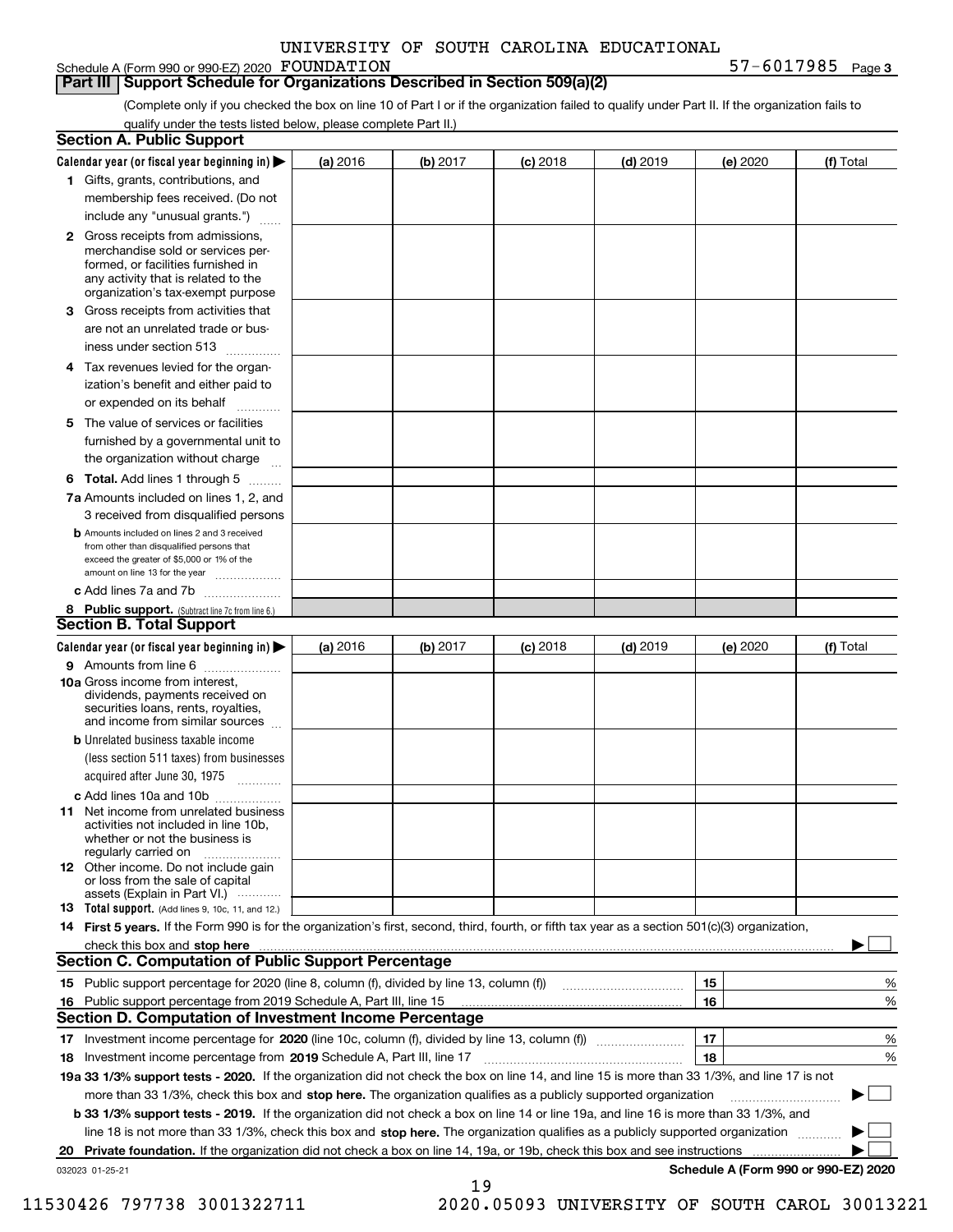#### **4**FOUNDATION 57-6017985 Schedule A (Form 990 or 990-EZ) 2020  $\texttt{\bf FOUNDATION}$ **Part IV Supporting Organizations**

(Complete only if you checked a box in line 12 on Part I. If you checked box 12a, Part I, complete Sections A and B. If you checked box 12b, Part I, complete Sections A and C. If you checked box 12c, Part I, complete Sections A, D, and E. If you checked box 12d, Part I, complete Sections A and D, and complete Part V.)

## **Section A. All Supporting Organizations**

- **1** Are all of the organization's supported organizations listed by name in the organization's governing documents? If "No," describe in **Part VI** how the supported organizations are designated. If designated by *class or purpose, describe the designation. If historic and continuing relationship, explain.*
- **2** Did the organization have any supported organization that does not have an IRS determination of status under section 509(a)(1) or (2)? If "Yes," explain in Part VI how the organization determined that the supported *organization was described in section 509(a)(1) or (2).*
- **3a** Did the organization have a supported organization described in section 501(c)(4), (5), or (6)? If "Yes," answer *lines 3b and 3c below.*
- **b** Did the organization confirm that each supported organization qualified under section 501(c)(4), (5), or (6) and satisfied the public support tests under section 509(a)(2)? If "Yes," describe in **Part VI** when and how the *organization made the determination.*
- **c**Did the organization ensure that all support to such organizations was used exclusively for section 170(c)(2)(B) purposes? If "Yes," explain in **Part VI** what controls the organization put in place to ensure such use.
- **4a***If* Was any supported organization not organized in the United States ("foreign supported organization")? *"Yes," and if you checked box 12a or 12b in Part I, answer lines 4b and 4c below.*
- **b** Did the organization have ultimate control and discretion in deciding whether to make grants to the foreign supported organization? If "Yes," describe in **Part VI** how the organization had such control and discretion *despite being controlled or supervised by or in connection with its supported organizations.*
- **c** Did the organization support any foreign supported organization that does not have an IRS determination under sections 501(c)(3) and 509(a)(1) or (2)? If "Yes," explain in **Part VI** what controls the organization used *to ensure that all support to the foreign supported organization was used exclusively for section 170(c)(2)(B) purposes.*
- **5a** Did the organization add, substitute, or remove any supported organizations during the tax year? If "Yes," answer lines 5b and 5c below (if applicable). Also, provide detail in **Part VI,** including (i) the names and EIN *numbers of the supported organizations added, substituted, or removed; (ii) the reasons for each such action; (iii) the authority under the organization's organizing document authorizing such action; and (iv) how the action was accomplished (such as by amendment to the organizing document).*
- **b** Type I or Type II only. Was any added or substituted supported organization part of a class already designated in the organization's organizing document?
- **cSubstitutions only.**  Was the substitution the result of an event beyond the organization's control?
- **6** Did the organization provide support (whether in the form of grants or the provision of services or facilities) to **Part VI.** *If "Yes," provide detail in* support or benefit one or more of the filing organization's supported organizations? anyone other than (i) its supported organizations, (ii) individuals that are part of the charitable class benefited by one or more of its supported organizations, or (iii) other supporting organizations that also
- **7**Did the organization provide a grant, loan, compensation, or other similar payment to a substantial contributor *If "Yes," complete Part I of Schedule L (Form 990 or 990-EZ).* regard to a substantial contributor? (as defined in section 4958(c)(3)(C)), a family member of a substantial contributor, or a 35% controlled entity with
- **8** Did the organization make a loan to a disqualified person (as defined in section 4958) not described in line 7? *If "Yes," complete Part I of Schedule L (Form 990 or 990-EZ).*
- **9a** Was the organization controlled directly or indirectly at any time during the tax year by one or more in section 509(a)(1) or (2))? If "Yes," *provide detail in* <code>Part VI.</code> disqualified persons, as defined in section 4946 (other than foundation managers and organizations described
- **b**the supporting organization had an interest? If "Yes," provide detail in P**art VI**. Did one or more disqualified persons (as defined in line 9a) hold a controlling interest in any entity in which
- **c**Did a disqualified person (as defined in line 9a) have an ownership interest in, or derive any personal benefit from, assets in which the supporting organization also had an interest? If "Yes," provide detail in P**art VI.**
- **10a** Was the organization subject to the excess business holdings rules of section 4943 because of section supporting organizations)? If "Yes," answer line 10b below. 4943(f) (regarding certain Type II supporting organizations, and all Type III non-functionally integrated
- **b** Did the organization have any excess business holdings in the tax year? (Use Schedule C, Form 4720, to *determine whether the organization had excess business holdings.)*

032024 01-25-21

**10bSchedule A (Form 990 or 990-EZ) 2020**

**YesNo**

**1**

**2**

**3a**

**3b**

**3c**

**4a**

**4b**

**4c**

**5a**

**5b5c**

**6**

**7**

**8**

**9a**

**9b**

**9c**

**10a**

20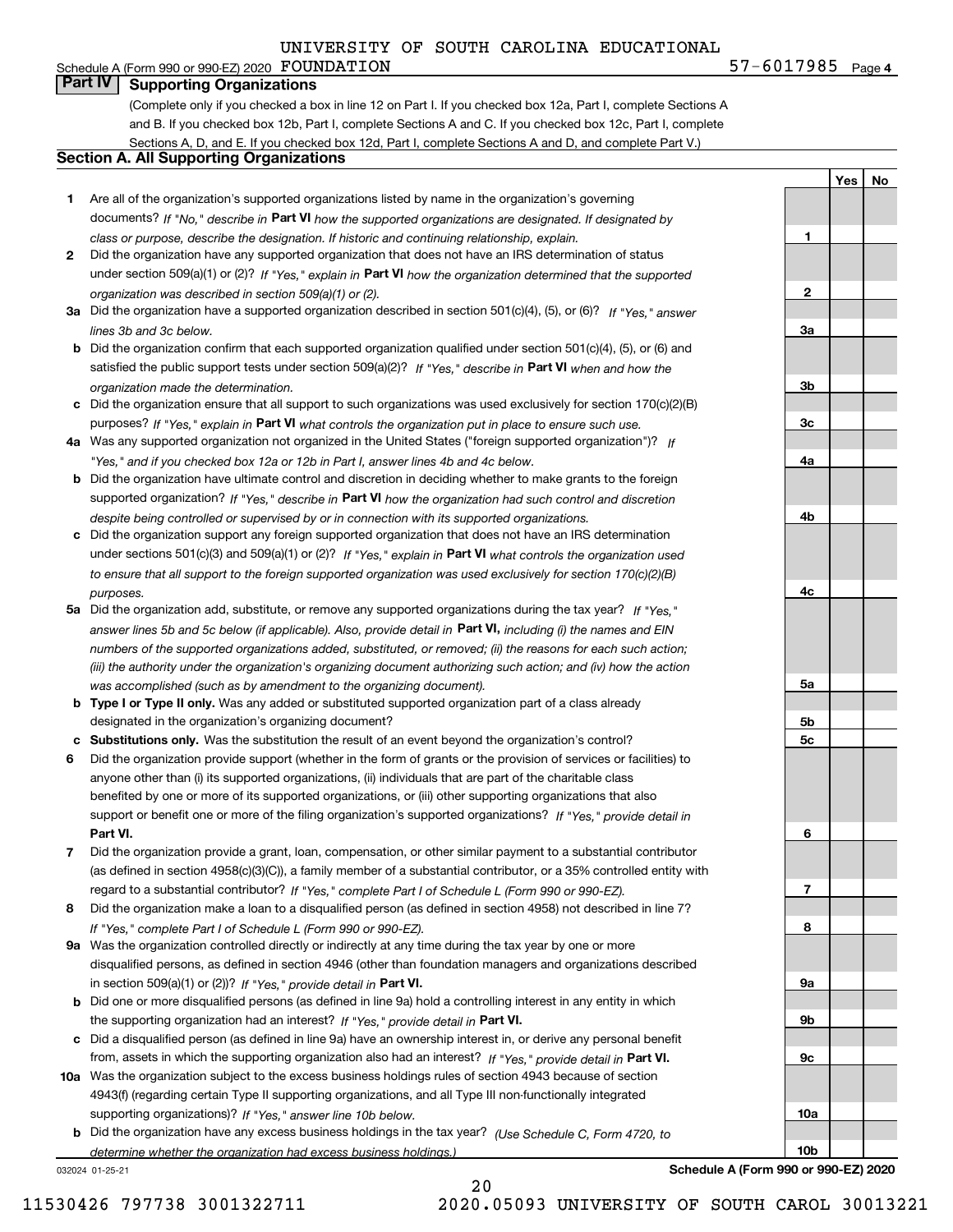Schedule A (Form 990 or 990-EZ) 2020 FOUNDATION

**Yes No 11** Has the organization accepted a gift or contribution from any of the following persons? **a**A person who directly or indirectly controls, either alone or together with persons described in lines 11b and **b** A family member of a person described in line 11a above? **c** A 35% controlled entity of a person described in line 11a or 11b above? If "Yes" to line 11a, 11b, or 11c, provide **11a11bPart VI. 11c Yes No 12** Did the organization operate for the benefit of any supported organization other than the supported directors, or trustees at all times during the tax year? If "No," describe in **Part VI** how the supported organization(s) **12Part VI**  *how providing such benefit carried out the purposes of the supported organization(s) that operated,* **Yes No 1** Were a majority of the organization's directors or trustees during the tax year also a majority of the directors or trustees of each of the organization's supported organization(s)? If "No," describe in **Part VI** how control **1Yes No 1** Did the organization provide to each of its supported organizations, by the last day of the fifth month of the **2** Were any of the organization's officers, directors, or trustees either (i) appointed or elected by the supported **3123**organization(s) or (ii) serving on the governing body of a supported organization? If "No," explain in **Part VI** how income or assets at all times during the tax year? If "Yes," describe in **Part VI** the role the organization's **12Answer lines 2a and 2b below. Yes No** Activities Test. **3**Check the box next to the method that the organization used to satisfy the Integral Part Test during the year (see instructions). **abclinupy** The organization satisfied the Activities Test. Complete line 2 below. The organization is the parent of each of its supported organizations. *Complete* line 3 *below.* The organization supported a governmental entity. *Describe in* Part **VI** *how you supported a governmental entity (see instruction<u>s).</u>* **a** Did substantially all of the organization's activities during the tax year directly further the exempt purposes of **b** Did the activities described in line 2a, above, constitute activities that, but for the organization's involvement, **a** Did the organization have the power to regularly appoint or elect a majority of the officers, directors, or the supported organization(s) to which the organization was responsive? If "Yes," then in **Part VI identify those supported organizations and explain**  *how these activities directly furthered their exempt purposes,* **2a 2b3aPart VI**  *the reasons for the organization's position that its supported organization(s) would have engaged in* Parent of Supported Organizations. Answer lines 3a and 3b below. trustees of each of the supported organizations? If "Yes" or "No" provide details in **Part VI.** *detail in effectively operated, supervised, or controlled the organization's activities. If the organization had more than one supported organization, describe how the powers to appoint and/or remove officers, directors, or trustees were allocated among the supported organizations and what conditions or restrictions, if any, applied to such powers during the tax year. If "Yes," explain in* organization(s) that operated, supervised, or controlled the supporting organization? *supervised, or controlled the supporting organization. or management of the supporting organization was vested in the same persons that controlled or managed the supported organization(s). the organization maintained a close and continuous working relationship with the supported organization(s). supported organizations played in this regard. how the organization was responsive to those supported organizations, and how the organization determined that these activities constituted substantially all of its activities.* one or more of the organization's supported organization(s) would have been engaged in? If "Yes," e*xplain in these activities but for the organization's involvement.* 11c below, the governing body of a supported organization? Did the governing body, members of the governing body, officers acting in their official capacity, or membership of one or more supported organizations have the power to regularly appoint or elect at least a majority of the organization's officers, organization's tax year, (i) a written notice describing the type and amount of support provided during the prior tax year, (ii) a copy of the Form 990 that was most recently filed as of the date of notification, and (iii) copies of the organization's governing documents in effect on the date of notification, to the extent not previously provided? By reason of the relationship described in line 2, above, did the organization's supported organizations have a significant voice in the organization's investment policies and in directing the use of the organization's **Part IV Supporting Organizations** *(continued)* **Section B. Type I Supporting Organizations Section C. Type II Supporting Organizations Section D. All Type III Supporting Organizations Section E. Type III Functionally Integrated Supporting Organizations**  $\mathcal{L}^{\text{max}}$  $\mathcal{L}^{\text{max}}$ 

**b** Did the organization exercise a substantial degree of direction over the policies, programs, and activities of each of its supported organizations? If "Yes," describe in Part VI the role played by the organization in this regard.

21

**Schedule A (Form 990 or 990-EZ) 2020**

**3b**

### 032025 01-25-21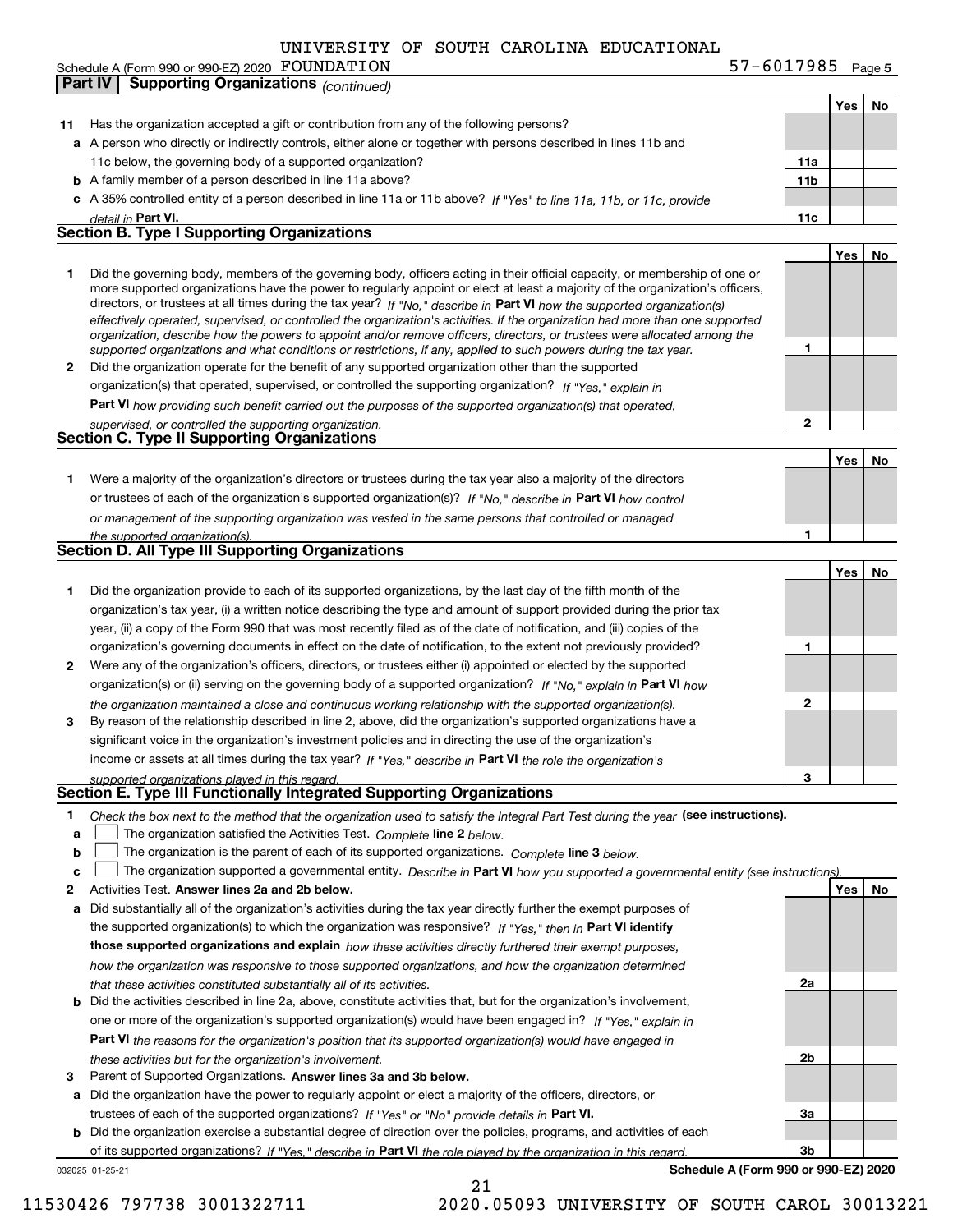|  |  |  |  | UNIVERSITY OF SOUTH CAROLINA EDUCATIONAL |
|--|--|--|--|------------------------------------------|
|--|--|--|--|------------------------------------------|

|                | Schedule A (Form 990 or 990-EZ) 2020 FOUNDATION                                                                                                |                |                | $57 - 6017985$ Page 6          |
|----------------|------------------------------------------------------------------------------------------------------------------------------------------------|----------------|----------------|--------------------------------|
|                | Type III Non-Functionally Integrated 509(a)(3) Supporting Organizations<br><b>Part V</b>                                                       |                |                |                                |
| 1.             | Check here if the organization satisfied the Integral Part Test as a qualifying trust on Nov. 20, 1970 (explain in Part VI). See instructions. |                |                |                                |
|                | All other Type III non-functionally integrated supporting organizations must complete Sections A through E.                                    |                |                |                                |
|                | Section A - Adjusted Net Income                                                                                                                |                | (A) Prior Year | (B) Current Year<br>(optional) |
| 1              | Net short-term capital gain                                                                                                                    | 1.             |                |                                |
| 2              | Recoveries of prior-year distributions                                                                                                         | $\mathbf{2}$   |                |                                |
| 3              | Other gross income (see instructions)                                                                                                          | 3              |                |                                |
| 4              | Add lines 1 through 3.                                                                                                                         | 4              |                |                                |
| 5              | Depreciation and depletion                                                                                                                     | 5              |                |                                |
| 6              | Portion of operating expenses paid or incurred for production or                                                                               |                |                |                                |
|                | collection of gross income or for management, conservation, or                                                                                 |                |                |                                |
|                | maintenance of property held for production of income (see instructions)                                                                       | 6              |                |                                |
| $\overline{7}$ | Other expenses (see instructions)                                                                                                              | 7              |                |                                |
| 8              | <b>Adjusted Net Income</b> (subtract lines 5, 6, and 7 from line 4)                                                                            | 8              |                |                                |
|                | Section B - Minimum Asset Amount                                                                                                               |                | (A) Prior Year | (B) Current Year<br>(optional) |
| 1              | Aggregate fair market value of all non-exempt-use assets (see                                                                                  |                |                |                                |
|                | instructions for short tax year or assets held for part of year):                                                                              |                |                |                                |
|                | <b>a</b> Average monthly value of securities                                                                                                   | 1a             |                |                                |
|                | <b>b</b> Average monthly cash balances                                                                                                         | 1 <sub>b</sub> |                |                                |
|                | c Fair market value of other non-exempt-use assets                                                                                             | 1c             |                |                                |
|                | d Total (add lines 1a, 1b, and 1c)                                                                                                             | 1d             |                |                                |
|                | <b>e</b> Discount claimed for blockage or other factors                                                                                        |                |                |                                |
|                | <u>(explain in detail in <b>Part VI</b>)</u> :                                                                                                 |                |                |                                |
| $\mathbf{2}$   | Acquisition indebtedness applicable to non-exempt-use assets                                                                                   | $\overline{2}$ |                |                                |
| 3              | Subtract line 2 from line 1d.                                                                                                                  | 3              |                |                                |
| 4              | Cash deemed held for exempt use. Enter 0.015 of line 3 (for greater amount,                                                                    |                |                |                                |
|                | see instructions).                                                                                                                             | 4              |                |                                |
| 5              | Net value of non-exempt-use assets (subtract line 4 from line 3)                                                                               | 5              |                |                                |
| 6              | Multiply line 5 by 0.035.                                                                                                                      | 6              |                |                                |
| $\overline{7}$ | Recoveries of prior-year distributions                                                                                                         | $\overline{7}$ |                |                                |
| 8              | Minimum Asset Amount (add line 7 to line 6)                                                                                                    | 8              |                |                                |
|                | <b>Section C - Distributable Amount</b>                                                                                                        |                |                | <b>Current Year</b>            |
| $\mathbf{1}$   | Adjusted net income for prior year (from Section A, line 8, column A)                                                                          | 1.             |                |                                |
| 2              | Enter 0.85 of line 1.                                                                                                                          | $\mathbf{2}$   |                |                                |
| 3              | Minimum asset amount for prior year (from Section B, line 8, column A)                                                                         | 3              |                |                                |
| 4              | Enter greater of line 2 or line 3.                                                                                                             | 4              |                |                                |
| 5              | Income tax imposed in prior year                                                                                                               | 5              |                |                                |
| 6              | <b>Distributable Amount.</b> Subtract line 5 from line 4, unless subject to                                                                    |                |                |                                |

**Distributable Amount.** Subtract line 5 from line 4, unless subject to emergency temporary reduction (see instructions).

**7**Check here if the current year is the organization's first as a non-functionally integrated Type III supporting organization (see instructions).

**6**

**Schedule A (Form 990 or 990-EZ) 2020**

032026 01-25-21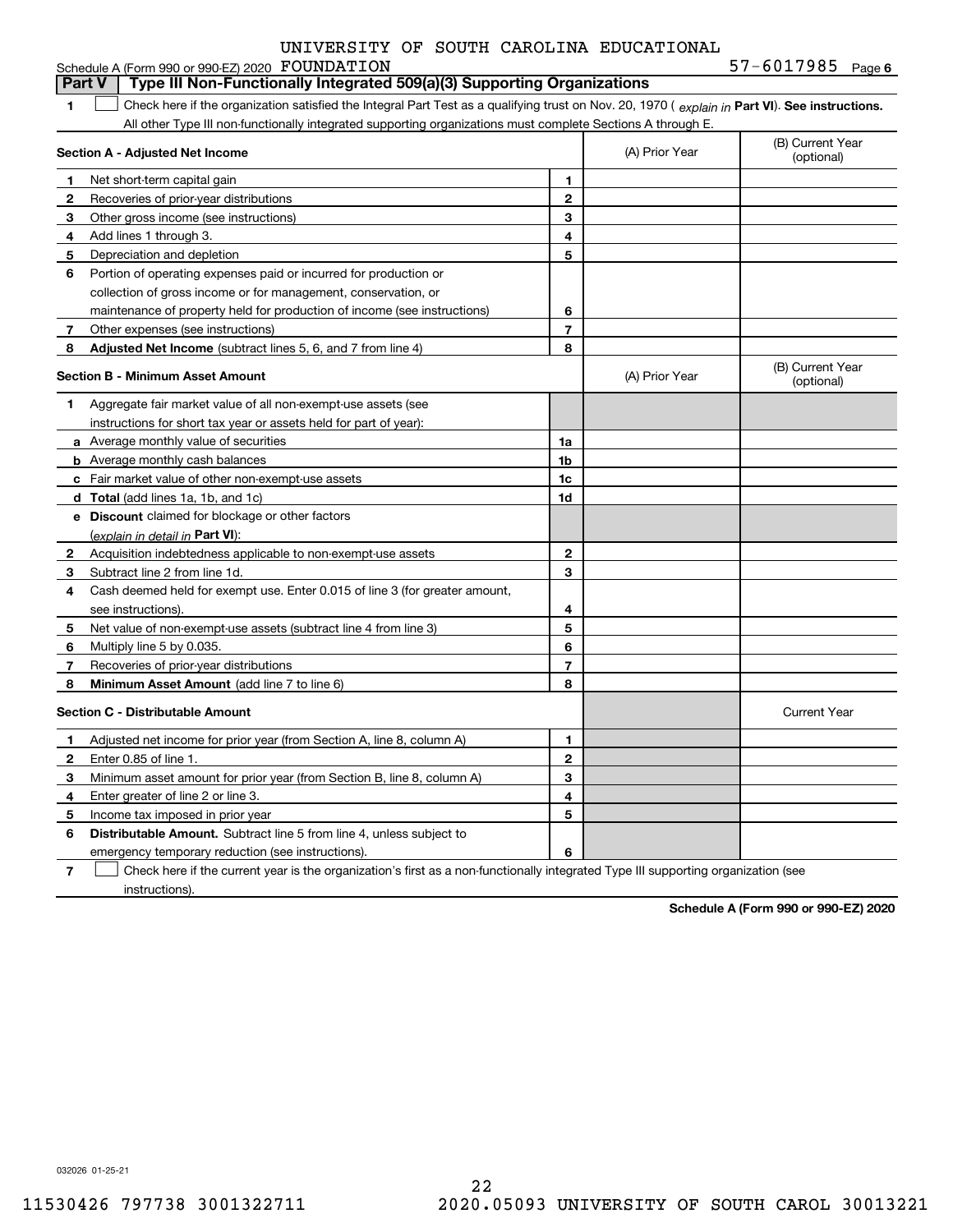|               | Schedule A (Form 990 or 990-EZ) 2020 FOUNDATION                                            |                                    |                                               |        | 57-6017985 $Page 7$                              |  |
|---------------|--------------------------------------------------------------------------------------------|------------------------------------|-----------------------------------------------|--------|--------------------------------------------------|--|
| <b>Part V</b> | Type III Non-Functionally Integrated 509(a)(3) Supporting Organizations                    |                                    | (continued)                                   |        |                                                  |  |
|               | <b>Section D - Distributions</b>                                                           |                                    |                                               |        | <b>Current Year</b>                              |  |
| 1             | Amounts paid to supported organizations to accomplish exempt purposes                      |                                    |                                               | 1      |                                                  |  |
| 2             | Amounts paid to perform activity that directly furthers exempt purposes of supported       |                                    |                                               |        |                                                  |  |
|               | organizations, in excess of income from activity                                           |                                    |                                               | 2      |                                                  |  |
| 3             | Administrative expenses paid to accomplish exempt purposes of supported organizations      |                                    |                                               | 3      |                                                  |  |
| 4             | Amounts paid to acquire exempt-use assets                                                  |                                    |                                               | 4      |                                                  |  |
| 5             | Qualified set-aside amounts (prior IRS approval required - provide details in Part VI)     |                                    |                                               | 5      |                                                  |  |
| 6             | Other distributions ( <i>describe in</i> Part VI). See instructions.                       |                                    |                                               | 6      |                                                  |  |
| 7             | Total annual distributions. Add lines 1 through 6.                                         |                                    |                                               | 7      |                                                  |  |
| 8             | Distributions to attentive supported organizations to which the organization is responsive |                                    |                                               |        |                                                  |  |
|               | (provide details in Part VI). See instructions.                                            |                                    |                                               | 8<br>9 |                                                  |  |
| 9             | Distributable amount for 2020 from Section C, line 6                                       |                                    |                                               | 10     |                                                  |  |
| 10            | Line 8 amount divided by line 9 amount                                                     |                                    |                                               |        |                                                  |  |
|               | <b>Section E - Distribution Allocations</b> (see instructions)                             | (i)<br><b>Excess Distributions</b> | (ii)<br><b>Underdistributions</b><br>Pre-2020 |        | (iii)<br><b>Distributable</b><br>Amount for 2020 |  |
| 1             | Distributable amount for 2020 from Section C, line 6                                       |                                    |                                               |        |                                                  |  |
| 2             | Underdistributions, if any, for years prior to 2020 (reason-                               |                                    |                                               |        |                                                  |  |
|               | able cause required - explain in Part VI). See instructions.                               |                                    |                                               |        |                                                  |  |
| 3             | Excess distributions carryover, if any, to 2020                                            |                                    |                                               |        |                                                  |  |
|               | <b>a</b> From 2015                                                                         |                                    |                                               |        |                                                  |  |
|               | <b>b</b> From 2016                                                                         |                                    |                                               |        |                                                  |  |
|               | c From 2017                                                                                |                                    |                                               |        |                                                  |  |
|               | d From 2018                                                                                |                                    |                                               |        |                                                  |  |
|               | e From 2019                                                                                |                                    |                                               |        |                                                  |  |
|               | f Total of lines 3a through 3e                                                             |                                    |                                               |        |                                                  |  |
|               | g Applied to underdistributions of prior years                                             |                                    |                                               |        |                                                  |  |
|               | <b>h</b> Applied to 2020 distributable amount                                              |                                    |                                               |        |                                                  |  |
| Ť.            | Carryover from 2015 not applied (see instructions)                                         |                                    |                                               |        |                                                  |  |
|               | Remainder. Subtract lines 3g, 3h, and 3i from line 3f.                                     |                                    |                                               |        |                                                  |  |
| 4             | Distributions for 2020 from Section D.                                                     |                                    |                                               |        |                                                  |  |
|               | \$<br>line $7:$                                                                            |                                    |                                               |        |                                                  |  |
|               | <b>a</b> Applied to underdistributions of prior years                                      |                                    |                                               |        |                                                  |  |
|               | <b>b</b> Applied to 2020 distributable amount                                              |                                    |                                               |        |                                                  |  |
|               | <b>c</b> Remainder. Subtract lines 4a and 4b from line 4.                                  |                                    |                                               |        |                                                  |  |
|               | Remaining underdistributions for years prior to 2020, if                                   |                                    |                                               |        |                                                  |  |
|               | any. Subtract lines 3g and 4a from line 2. For result greater                              |                                    |                                               |        |                                                  |  |
|               | than zero, explain in Part VI. See instructions.                                           |                                    |                                               |        |                                                  |  |
| 6             | Remaining underdistributions for 2020. Subtract lines 3h                                   |                                    |                                               |        |                                                  |  |
|               | and 4b from line 1. For result greater than zero, explain in                               |                                    |                                               |        |                                                  |  |
|               | <b>Part VI.</b> See instructions.                                                          |                                    |                                               |        |                                                  |  |
| $\mathbf{7}$  | Excess distributions carryover to 2021. Add lines 3j                                       |                                    |                                               |        |                                                  |  |
|               | and 4c.                                                                                    |                                    |                                               |        |                                                  |  |
| 8             | Breakdown of line 7:                                                                       |                                    |                                               |        |                                                  |  |
|               | a Excess from 2016                                                                         |                                    |                                               |        |                                                  |  |
|               | <b>b</b> Excess from 2017                                                                  |                                    |                                               |        |                                                  |  |
|               | c Excess from 2018                                                                         |                                    |                                               |        |                                                  |  |
|               | d Excess from 2019                                                                         |                                    |                                               |        |                                                  |  |
|               | e Excess from 2020                                                                         |                                    |                                               |        |                                                  |  |

**Schedule A (Form 990 or 990-EZ) 2020**

032027 01-25-21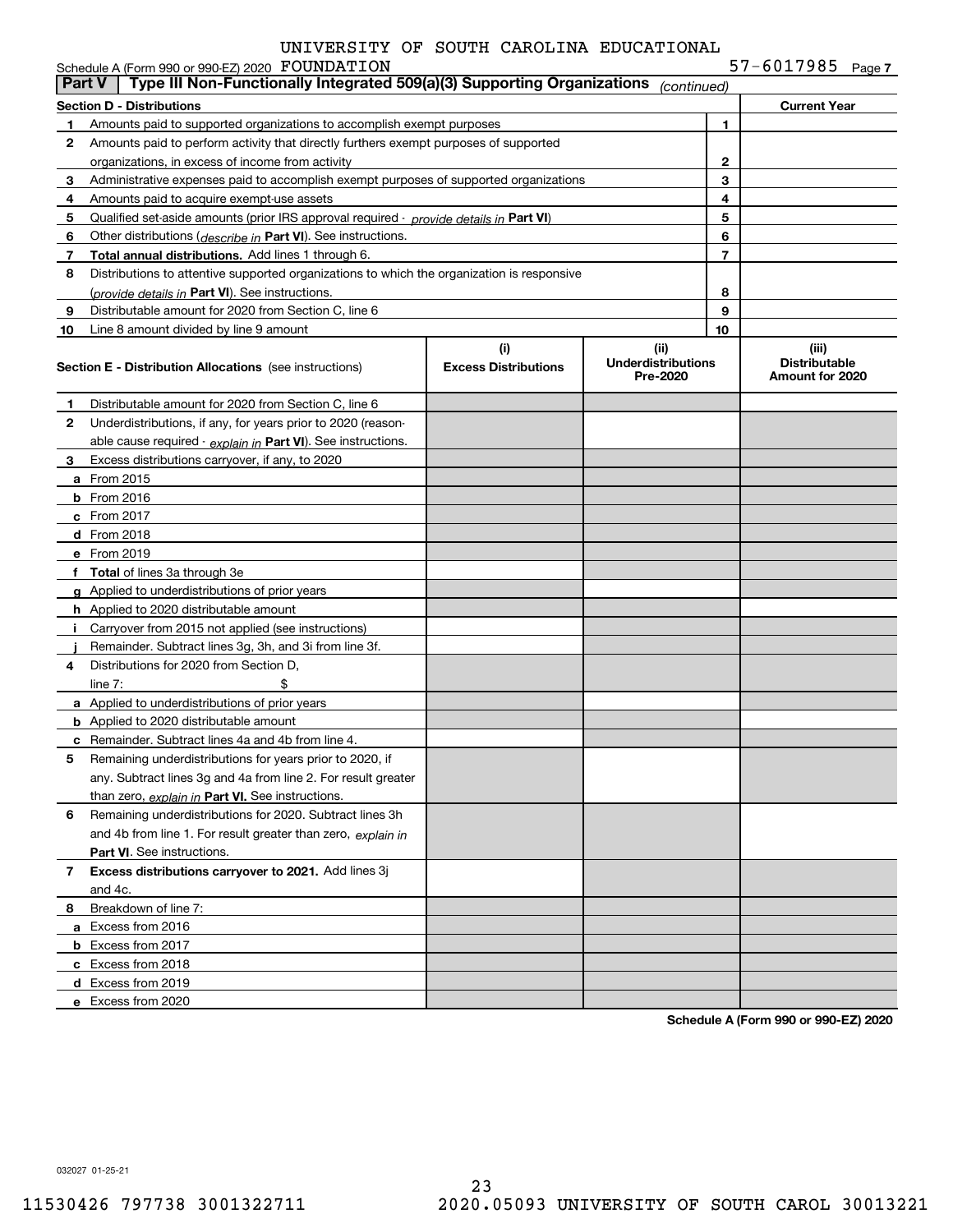|                 |                                                                                                                                                                                                                                                                                                                                                                                                                                                                                                                                                                      | UNIVERSITY OF SOUTH CAROLINA EDUCATIONAL |                                      |
|-----------------|----------------------------------------------------------------------------------------------------------------------------------------------------------------------------------------------------------------------------------------------------------------------------------------------------------------------------------------------------------------------------------------------------------------------------------------------------------------------------------------------------------------------------------------------------------------------|------------------------------------------|--------------------------------------|
| <b>Part VI</b>  | Schedule A (Form 990 or 990-EZ) 2020 FOUNDATION                                                                                                                                                                                                                                                                                                                                                                                                                                                                                                                      |                                          | $57 - 6017985$ Page 8                |
|                 | Supplemental Information. Provide the explanations required by Part II, line 10; Part II, line 17a or 17b; Part III, line 12;<br>Part IV, Section A, lines 1, 2, 3b, 3c, 4b, 4c, 5a, 6, 9a, 9b, 9c, 11a, 11b, and 11c; Part IV, Section B, lines 1 and 2; Part IV, Section C,<br>line 1; Part IV, Section D, lines 2 and 3; Part IV, Section E, lines 1c, 2a, 2b, 3a, and 3b; Part V, line 1; Part V, Section B, line 1e; Part V,<br>Section D, lines 5, 6, and 8; and Part V, Section E, lines 2, 5, and 6. Also complete this part for any additional information. |                                          |                                      |
|                 | (See instructions.)                                                                                                                                                                                                                                                                                                                                                                                                                                                                                                                                                  |                                          |                                      |
|                 |                                                                                                                                                                                                                                                                                                                                                                                                                                                                                                                                                                      |                                          |                                      |
|                 |                                                                                                                                                                                                                                                                                                                                                                                                                                                                                                                                                                      |                                          |                                      |
|                 |                                                                                                                                                                                                                                                                                                                                                                                                                                                                                                                                                                      |                                          |                                      |
|                 |                                                                                                                                                                                                                                                                                                                                                                                                                                                                                                                                                                      |                                          |                                      |
|                 |                                                                                                                                                                                                                                                                                                                                                                                                                                                                                                                                                                      |                                          |                                      |
|                 |                                                                                                                                                                                                                                                                                                                                                                                                                                                                                                                                                                      |                                          |                                      |
|                 |                                                                                                                                                                                                                                                                                                                                                                                                                                                                                                                                                                      |                                          |                                      |
|                 |                                                                                                                                                                                                                                                                                                                                                                                                                                                                                                                                                                      |                                          |                                      |
|                 |                                                                                                                                                                                                                                                                                                                                                                                                                                                                                                                                                                      |                                          |                                      |
|                 |                                                                                                                                                                                                                                                                                                                                                                                                                                                                                                                                                                      |                                          |                                      |
|                 |                                                                                                                                                                                                                                                                                                                                                                                                                                                                                                                                                                      |                                          |                                      |
|                 |                                                                                                                                                                                                                                                                                                                                                                                                                                                                                                                                                                      |                                          |                                      |
|                 |                                                                                                                                                                                                                                                                                                                                                                                                                                                                                                                                                                      |                                          |                                      |
|                 |                                                                                                                                                                                                                                                                                                                                                                                                                                                                                                                                                                      |                                          |                                      |
|                 |                                                                                                                                                                                                                                                                                                                                                                                                                                                                                                                                                                      |                                          |                                      |
|                 |                                                                                                                                                                                                                                                                                                                                                                                                                                                                                                                                                                      |                                          |                                      |
|                 |                                                                                                                                                                                                                                                                                                                                                                                                                                                                                                                                                                      |                                          |                                      |
|                 |                                                                                                                                                                                                                                                                                                                                                                                                                                                                                                                                                                      |                                          |                                      |
|                 |                                                                                                                                                                                                                                                                                                                                                                                                                                                                                                                                                                      |                                          |                                      |
|                 |                                                                                                                                                                                                                                                                                                                                                                                                                                                                                                                                                                      |                                          |                                      |
|                 |                                                                                                                                                                                                                                                                                                                                                                                                                                                                                                                                                                      |                                          |                                      |
|                 |                                                                                                                                                                                                                                                                                                                                                                                                                                                                                                                                                                      |                                          |                                      |
|                 |                                                                                                                                                                                                                                                                                                                                                                                                                                                                                                                                                                      |                                          |                                      |
|                 |                                                                                                                                                                                                                                                                                                                                                                                                                                                                                                                                                                      |                                          |                                      |
|                 |                                                                                                                                                                                                                                                                                                                                                                                                                                                                                                                                                                      |                                          |                                      |
|                 |                                                                                                                                                                                                                                                                                                                                                                                                                                                                                                                                                                      |                                          |                                      |
|                 |                                                                                                                                                                                                                                                                                                                                                                                                                                                                                                                                                                      |                                          |                                      |
|                 |                                                                                                                                                                                                                                                                                                                                                                                                                                                                                                                                                                      |                                          |                                      |
|                 |                                                                                                                                                                                                                                                                                                                                                                                                                                                                                                                                                                      |                                          |                                      |
|                 |                                                                                                                                                                                                                                                                                                                                                                                                                                                                                                                                                                      |                                          |                                      |
|                 |                                                                                                                                                                                                                                                                                                                                                                                                                                                                                                                                                                      |                                          |                                      |
| 032028 01-25-21 |                                                                                                                                                                                                                                                                                                                                                                                                                                                                                                                                                                      |                                          | Schedule A (Form 990 or 990-EZ) 2020 |
|                 |                                                                                                                                                                                                                                                                                                                                                                                                                                                                                                                                                                      | 24                                       |                                      |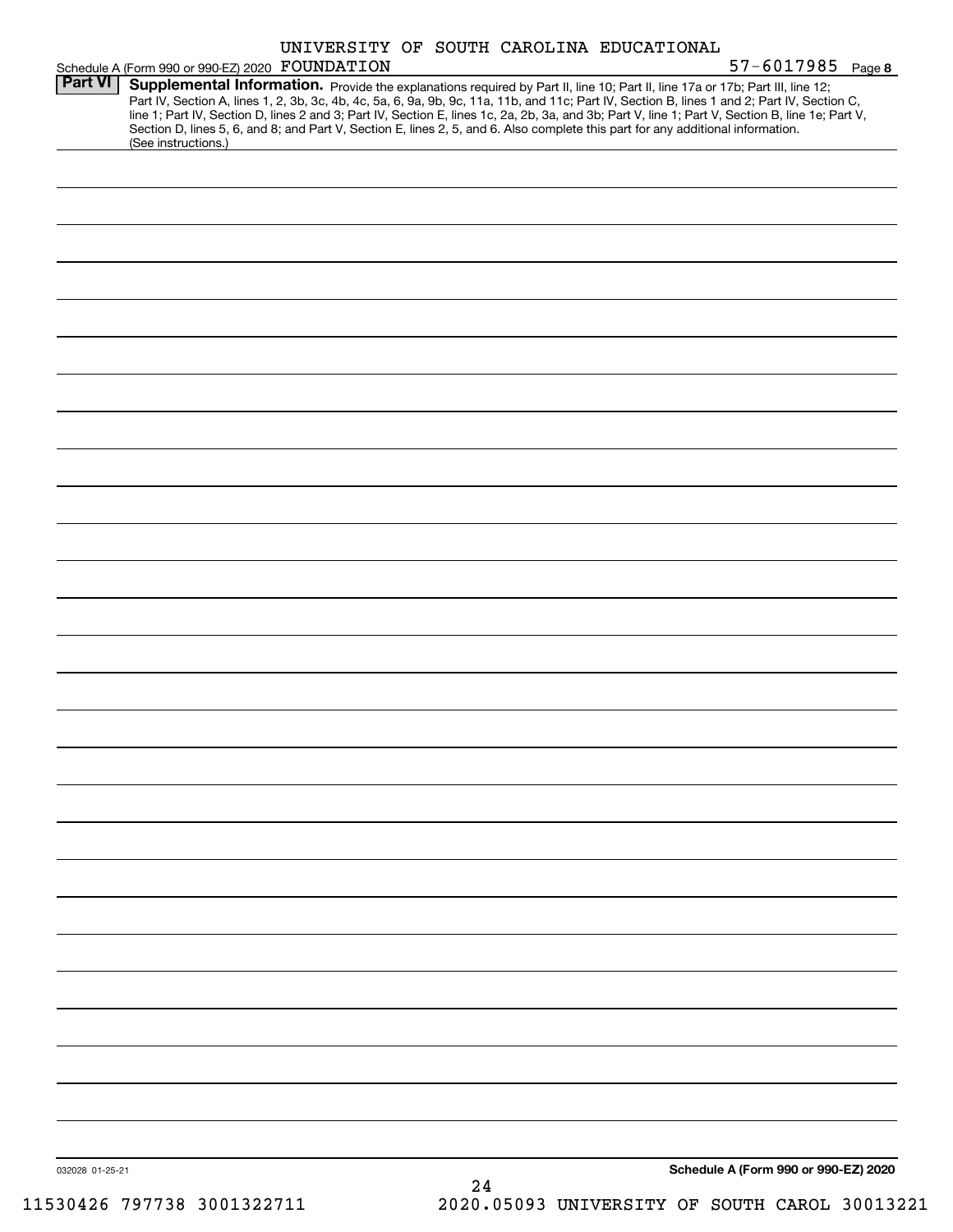|  | <b>Schedule B</b> |  |
|--|-------------------|--|
|--|-------------------|--|

Department of the Treasury Internal Revenue Service **(Form 990, 990-EZ, or 990-PF)**

|  |  | Name of the organization |
|--|--|--------------------------|
|  |  |                          |

|  |  | ** PUBLIC DISCLOSURE COPY ** |  |  |
|--|--|------------------------------|--|--|
|--|--|------------------------------|--|--|

# **Schedule of Contributors**

**| Attach to Form 990, Form 990-EZ, or Form 990-PF. | Go to www.irs.gov/Form990 for the latest information.** OMB No. 1545-0047

| ļI<br>ı, | ſ<br>J | ∼<br>J<br>L |  |
|----------|--------|-------------|--|
|          |        |             |  |

**Employer identification number**

FOUNDATION 57-6017985

|                                       | <b>FUUNDA</b> . |
|---------------------------------------|-----------------|
| <b>Organization type (check one):</b> |                 |

| Filers of:         | Section:                                                                    |
|--------------------|-----------------------------------------------------------------------------|
| Form 990 or 990-EZ | $X$ 501(c)( 3) (enter number) organization                                  |
|                    | $4947(a)(1)$ nonexempt charitable trust not treated as a private foundation |
|                    | 527 political organization                                                  |
| Form 990-PF        | 501(c)(3) exempt private foundation                                         |
|                    | 4947(a)(1) nonexempt charitable trust treated as a private foundation       |
|                    | 501(c)(3) taxable private foundation                                        |

UNIVERSITY OF SOUTH CAROLINA EDUCATIONAL

Check if your organization is covered by the **General Rule** or a **Special Rule. Note:**  Only a section 501(c)(7), (8), or (10) organization can check boxes for both the General Rule and a Special Rule. See instructions.

### **General Rule**

 $\mathcal{L}^{\text{max}}$ 

For an organization filing Form 990, 990-EZ, or 990-PF that received, during the year, contributions totaling \$5,000 or more (in money or property) from any one contributor. Complete Parts I and II. See instructions for determining a contributor's total contributions.

### **Special Rules**

any one contributor, during the year, total contributions of the greater of  $\,$  (1) \$5,000; or **(2)** 2% of the amount on (i) Form 990, Part VIII, line 1h;  $\boxed{\textbf{X}}$  For an organization described in section 501(c)(3) filing Form 990 or 990-EZ that met the 33 1/3% support test of the regulations under sections 509(a)(1) and 170(b)(1)(A)(vi), that checked Schedule A (Form 990 or 990-EZ), Part II, line 13, 16a, or 16b, and that received from or (ii) Form 990-EZ, line 1. Complete Parts I and II.

For an organization described in section 501(c)(7), (8), or (10) filing Form 990 or 990-EZ that received from any one contributor, during the year, total contributions of more than \$1,000 exclusively for religious, charitable, scientific, literary, or educational purposes, or for the prevention of cruelty to children or animals. Complete Parts I (entering "N/A" in column (b) instead of the contributor name and address), II, and III.  $\mathcal{L}^{\text{max}}$ 

purpose. Don't complete any of the parts unless the **General Rule** applies to this organization because it received *nonexclusively* year, contributions <sub>exclusively</sub> for religious, charitable, etc., purposes, but no such contributions totaled more than \$1,000. If this box is checked, enter here the total contributions that were received during the year for an  $\;$ exclusively religious, charitable, etc., For an organization described in section 501(c)(7), (8), or (10) filing Form 990 or 990-EZ that received from any one contributor, during the religious, charitable, etc., contributions totaling \$5,000 or more during the year  $\Box$ — $\Box$   $\Box$  $\mathcal{L}^{\text{max}}$ 

**Caution:**  An organization that isn't covered by the General Rule and/or the Special Rules doesn't file Schedule B (Form 990, 990-EZ, or 990-PF),  **must** but it answer "No" on Part IV, line 2, of its Form 990; or check the box on line H of its Form 990-EZ or on its Form 990-PF, Part I, line 2, to certify that it doesn't meet the filing requirements of Schedule B (Form 990, 990-EZ, or 990-PF).

**For Paperwork Reduction Act Notice, see the instructions for Form 990, 990-EZ, or 990-PF. Schedule B (Form 990, 990-EZ, or 990-PF) (2020)** LHA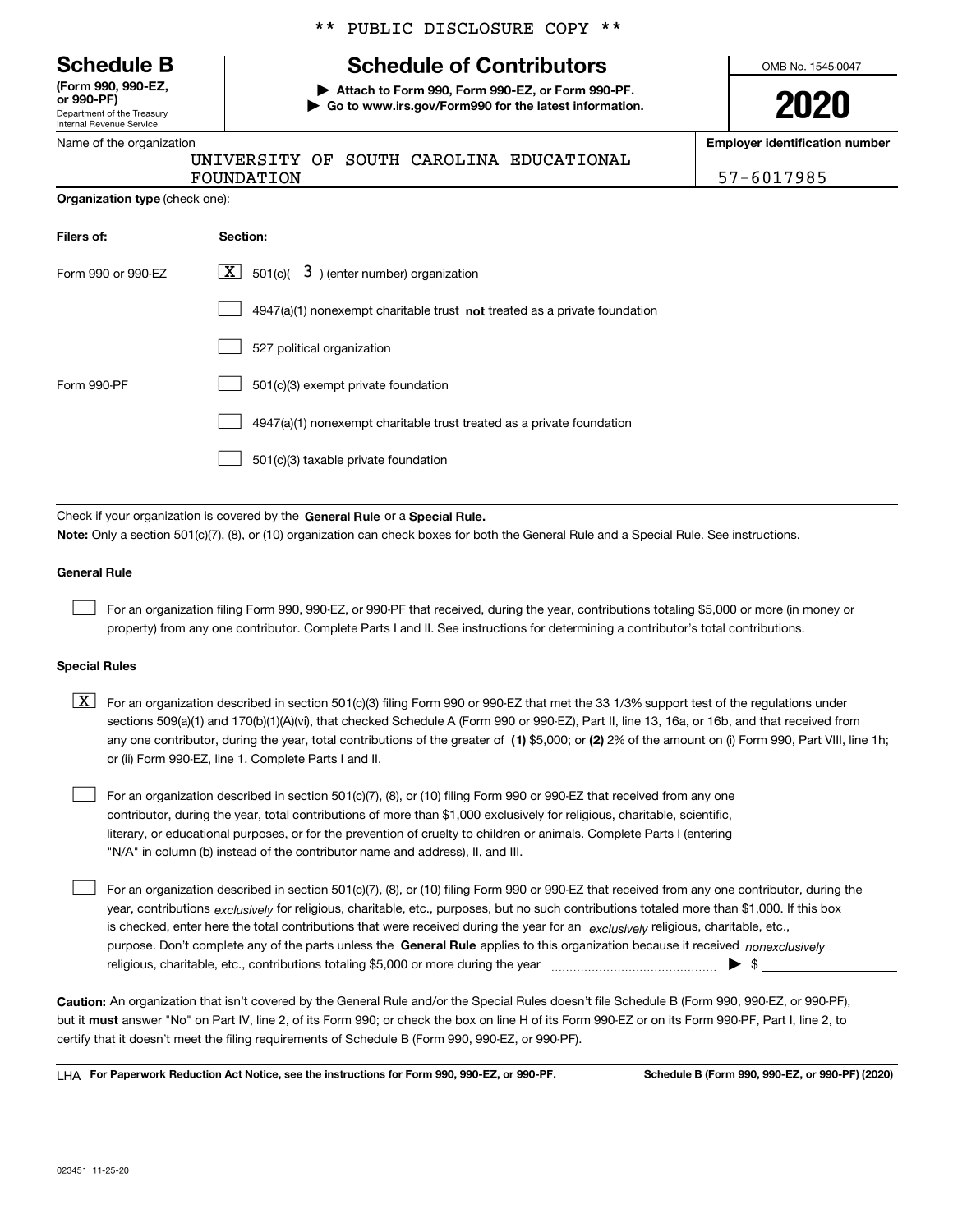## Schedule B (Form 990, 990-EZ, or 990-PF) (2020) **Page 2** Page 2

## UNIVERSITY OF SOUTH CAROLINA EDUCATIONAL FOUNDATION 57-6017985

|                                                                                | Schedule B (Form 990, 990-EZ, or 990-PF) (2020)                                                |                                   |                            | Page 2                                                                                                      |
|--------------------------------------------------------------------------------|------------------------------------------------------------------------------------------------|-----------------------------------|----------------------------|-------------------------------------------------------------------------------------------------------------|
| Name of organization<br>UNIVERSITY OF SOUTH CAROLINA EDUCATIONAL<br>FOUNDATION |                                                                                                |                                   |                            | <b>Employer identification number</b><br>57-6017985                                                         |
| Part I                                                                         | Contributors (see instructions). Use duplicate copies of Part I if additional space is needed. |                                   |                            |                                                                                                             |
| (a)<br>No.                                                                     | (b)<br>Name, address, and ZIP + 4                                                              | (c)<br><b>Total contributions</b> |                            | (d)<br>Type of contribution                                                                                 |
| 1                                                                              |                                                                                                | 3,200,000.<br>\$                  |                            | $\mathbf{X}$<br>Person<br>Payroll<br>Noncash<br>(Complete Part II for<br>noncash contributions.)            |
| (a)<br>No.                                                                     | (b)<br>Name, address, and ZIP + 4                                                              | (c)<br><b>Total contributions</b> |                            | (d)<br>Type of contribution                                                                                 |
| $\boldsymbol{2}$                                                               |                                                                                                | 1,453,333.<br>$$\mathbb{S}$$      |                            | $\overline{\mathbf{X}}$<br>Person<br>Payroll<br>Noncash<br>(Complete Part II for<br>noncash contributions.) |
| (a)<br>No.                                                                     | (b)<br>Name, address, and ZIP + 4                                                              | (c)                               | <b>Total contributions</b> |                                                                                                             |
| $\mathbf{3}$                                                                   |                                                                                                | 1, 163, 000.<br>$\mathfrak{S}$    |                            | $\overline{\mathbf{X}}$<br>Person<br>Payroll<br>Noncash<br>(Complete Part II for<br>noncash contributions.) |
| (a)<br>No.                                                                     | (b)<br>Name, address, and ZIP + 4                                                              | (c)<br><b>Total contributions</b> |                            | (d)<br>Type of contribution                                                                                 |
| 4                                                                              |                                                                                                | 2,244,886.<br>$$\mathbb{S}$$      |                            | $\mathbf{X}$<br>Person<br><b>Payroll</b><br>Noncash<br>(Complete Part II for<br>noncash contributions.)     |
| (a)<br>No.                                                                     | (b)<br>Name, address, and ZIP + 4                                                              | (c)                               | <b>Total contributions</b> |                                                                                                             |
| 5                                                                              |                                                                                                | 1,000,000.<br>\$                  |                            | $\boxed{\text{X}}$<br>Person<br>Payroll<br>Noncash<br>(Complete Part II for<br>noncash contributions.)      |
| (a)<br>No.                                                                     | (b)<br>Name, address, and ZIP + 4                                                              | (c)<br><b>Total contributions</b> |                            | (d)<br>Type of contribution                                                                                 |
| 6                                                                              |                                                                                                | 1,000,000.<br>\$                  |                            | $\boxed{\text{X}}$<br>Person<br>Payroll<br>Noncash<br>(Complete Part II for<br>noncash contributions.)      |

023452 11-25-20 **Schedule B (Form 990, 990-EZ, or 990-PF) (2020)**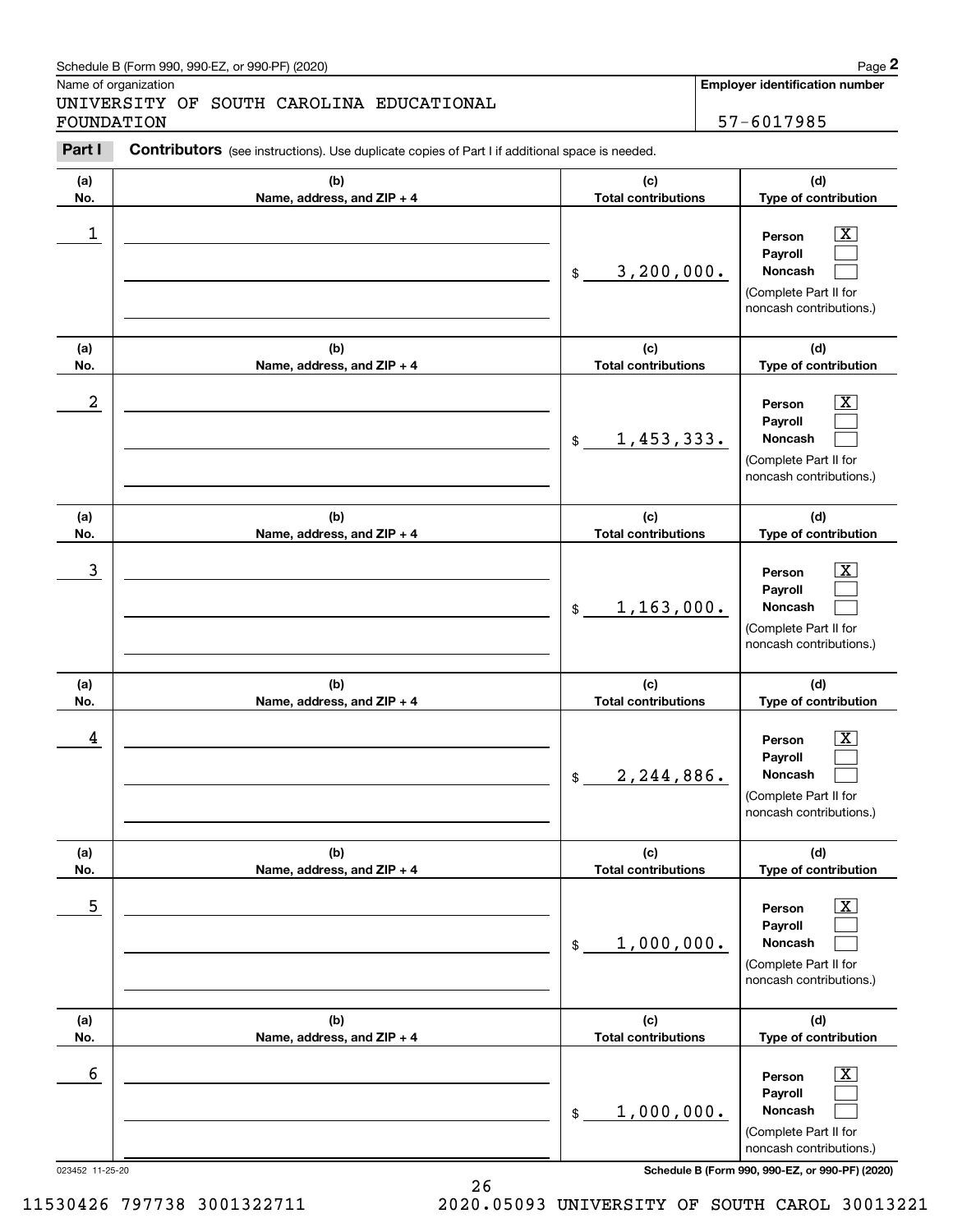## Schedule B (Form 990, 990-EZ, or 990-PF) (2020) **Page 2** Page 2

## UNIVERSITY OF SOUTH CAROLINA EDUCATIONAL FOUNDATION 57-6017985

|            | Schedule B (Form 990, 990-EZ, or 990-PF) (2020)                                                |                                   |                            | Page 2                                                                                                                        |
|------------|------------------------------------------------------------------------------------------------|-----------------------------------|----------------------------|-------------------------------------------------------------------------------------------------------------------------------|
| FOUNDATION | Name of organization<br>UNIVERSITY OF SOUTH CAROLINA EDUCATIONAL                               |                                   |                            | Employer identification number<br>57-6017985                                                                                  |
| Part I     | Contributors (see instructions). Use duplicate copies of Part I if additional space is needed. |                                   |                            |                                                                                                                               |
| (a)<br>No. | (b)<br>Name, address, and ZIP + 4                                                              | (c)<br><b>Total contributions</b> |                            | (d)<br>Type of contribution                                                                                                   |
| 7          |                                                                                                | 1,000,000.<br>\$                  |                            | $\mathbf{X}$<br>Person<br>Payroll<br>Noncash<br>(Complete Part II for<br>noncash contributions.)                              |
| (a)<br>No. | (b)<br>Name, address, and ZIP + 4                                                              | (c)<br><b>Total contributions</b> |                            | (d)<br>Type of contribution                                                                                                   |
| 8          |                                                                                                | 1,536,710.<br>\$                  |                            | Person<br>Payroll<br>$\overline{\mathbf{x}}$<br>Noncash<br>(Complete Part II for<br>noncash contributions.)                   |
| (a)<br>No. | (b)<br>Name, address, and ZIP + 4                                                              | (c)                               | <b>Total contributions</b> |                                                                                                                               |
| 9          |                                                                                                | 1,020,073.<br>\$                  |                            | $\overline{\mathbf{X}}$<br>Person<br>Payroll<br>Noncash<br>(Complete Part II for<br>noncash contributions.)                   |
| (a)<br>No. | (b)<br>Name, address, and ZIP + 4                                                              | (c)<br><b>Total contributions</b> |                            | (d)<br>Type of contribution                                                                                                   |
| 10         |                                                                                                | 974,744.<br>\$                    |                            | $\mathbf{X}$<br>Person<br><b>Payroll</b><br>Noncash<br>$\boxed{\text{X}}$<br>(Complete Part II for<br>noncash contributions.) |
| (a)<br>No. | (b)<br>Name, address, and ZIP + 4                                                              | (c)<br><b>Total contributions</b> |                            | (d)<br>Type of contribution                                                                                                   |
| 11         |                                                                                                | 938,257.<br>\$                    |                            | Person<br>Payroll<br>Noncash<br>$\overline{\text{X}}$<br>(Complete Part II for<br>noncash contributions.)                     |
| (a)<br>No. | (b)<br>Name, address, and ZIP + 4                                                              | (c)<br><b>Total contributions</b> |                            | (d)<br>Type of contribution                                                                                                   |
| 12         |                                                                                                | 2,201,077.<br>\$                  |                            | Person<br>Payroll<br>Noncash<br>$\overline{\mathbf{x}}$<br>(Complete Part II for<br>noncash contributions.)                   |

023452 11-25-20 **Schedule B (Form 990, 990-EZ, or 990-PF) (2020)**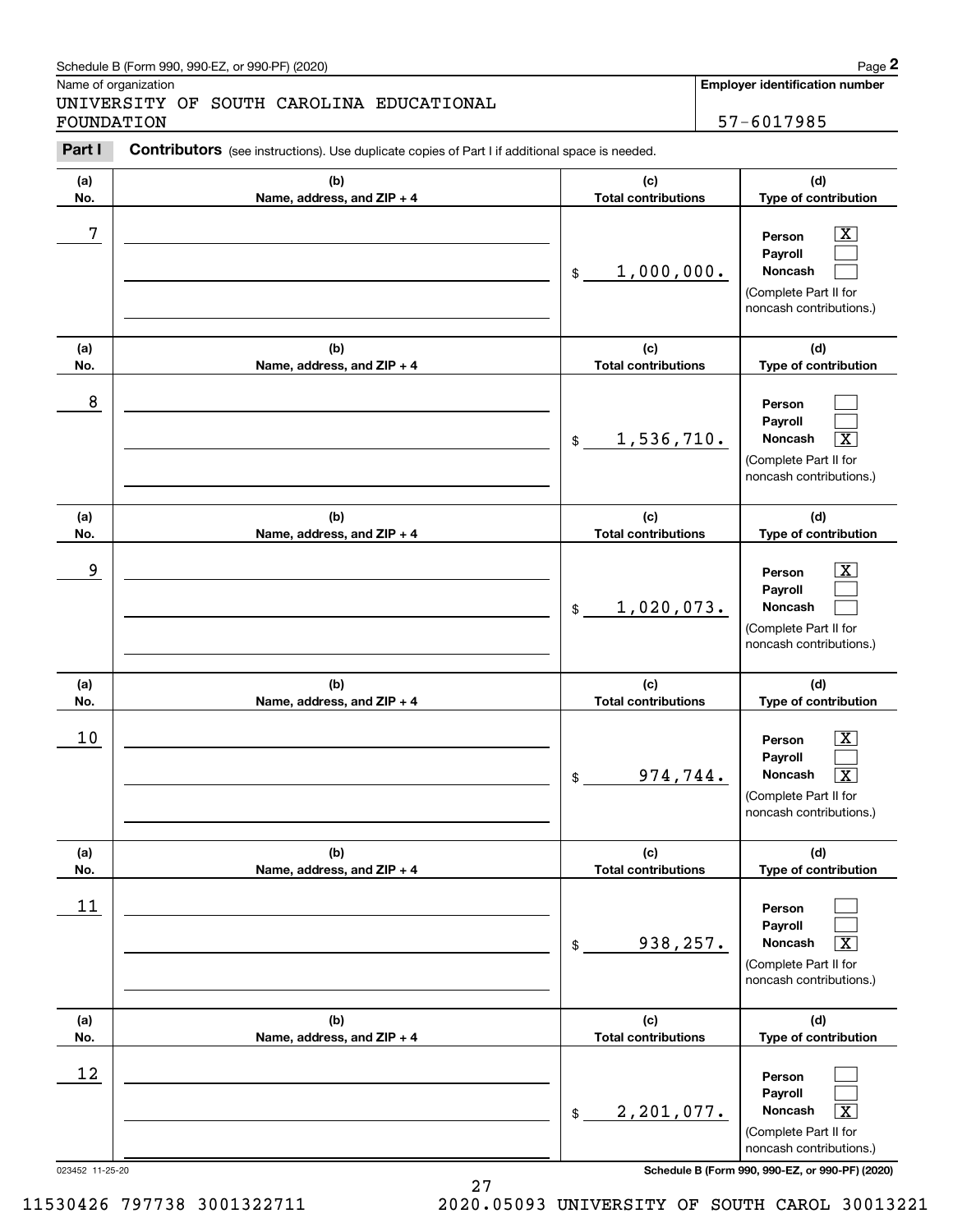|                              | Schedule B (Form 990, 990-EZ, or 990-PF) (2020)                                                     |                                                 | Page 3                                          |
|------------------------------|-----------------------------------------------------------------------------------------------------|-------------------------------------------------|-------------------------------------------------|
|                              | Name of organization                                                                                |                                                 | Employer identification number                  |
| FOUNDATION                   | UNIVERSITY OF SOUTH CAROLINA EDUCATIONAL                                                            |                                                 | 57-6017985                                      |
| Part II                      | Noncash Property (see instructions). Use duplicate copies of Part II if additional space is needed. |                                                 |                                                 |
| (a)<br>No.<br>from<br>Part I | (b)<br>Description of noncash property given                                                        | (c)<br>FMV (or estimate)<br>(See instructions.) | (d)<br>Date received                            |
|                              | APPLE STOCK                                                                                         |                                                 |                                                 |
| 8                            |                                                                                                     |                                                 |                                                 |
|                              |                                                                                                     | 1,536,710.<br>$\frac{1}{2}$                     | 08/03/20                                        |
| (a)<br>No.<br>from<br>Part I | (b)<br>Description of noncash property given                                                        | (c)<br>FMV (or estimate)<br>(See instructions.) | (d)<br>Date received                            |
|                              | TRBCX STOCK                                                                                         |                                                 |                                                 |
| 10                           |                                                                                                     |                                                 |                                                 |
|                              |                                                                                                     | 874,744.<br>$\mathfrak{S}$                      | 06/30/21                                        |
| (a)<br>No.<br>from<br>Part I | (b)<br>Description of noncash property given                                                        | (c)<br>FMV (or estimate)<br>(See instructions.) | (d)<br>Date received                            |
|                              | VARIOUS STOCK                                                                                       |                                                 |                                                 |
| 11                           |                                                                                                     |                                                 |                                                 |
|                              |                                                                                                     | 938,257.<br>$\$\$                               | 06/30/21                                        |
| (a)<br>No.<br>from<br>Part I | (b)<br>Description of noncash property given                                                        | (c)<br>FMV (or estimate)<br>(See instructions.) | (d)<br>Date received                            |
|                              | VARIOUS STOCK                                                                                       |                                                 |                                                 |
| 12                           |                                                                                                     |                                                 |                                                 |
|                              |                                                                                                     | 2,201,077.<br>\$                                | 06/30/21                                        |
| (a)<br>No.<br>from<br>Part I | (b)<br>Description of noncash property given                                                        | (c)<br>FMV (or estimate)<br>(See instructions.) | (d)<br>Date received                            |
|                              |                                                                                                     |                                                 |                                                 |
|                              |                                                                                                     |                                                 |                                                 |
|                              |                                                                                                     | \$                                              |                                                 |
| (a)<br>No.<br>from<br>Part I | (b)<br>Description of noncash property given                                                        | (c)<br>FMV (or estimate)<br>(See instructions.) | (d)<br>Date received                            |
|                              |                                                                                                     |                                                 |                                                 |
|                              |                                                                                                     |                                                 |                                                 |
|                              |                                                                                                     | \$                                              |                                                 |
| 023453 11-25-20              |                                                                                                     |                                                 | Schedule B (Form 990, 990-EZ, or 990-PF) (2020) |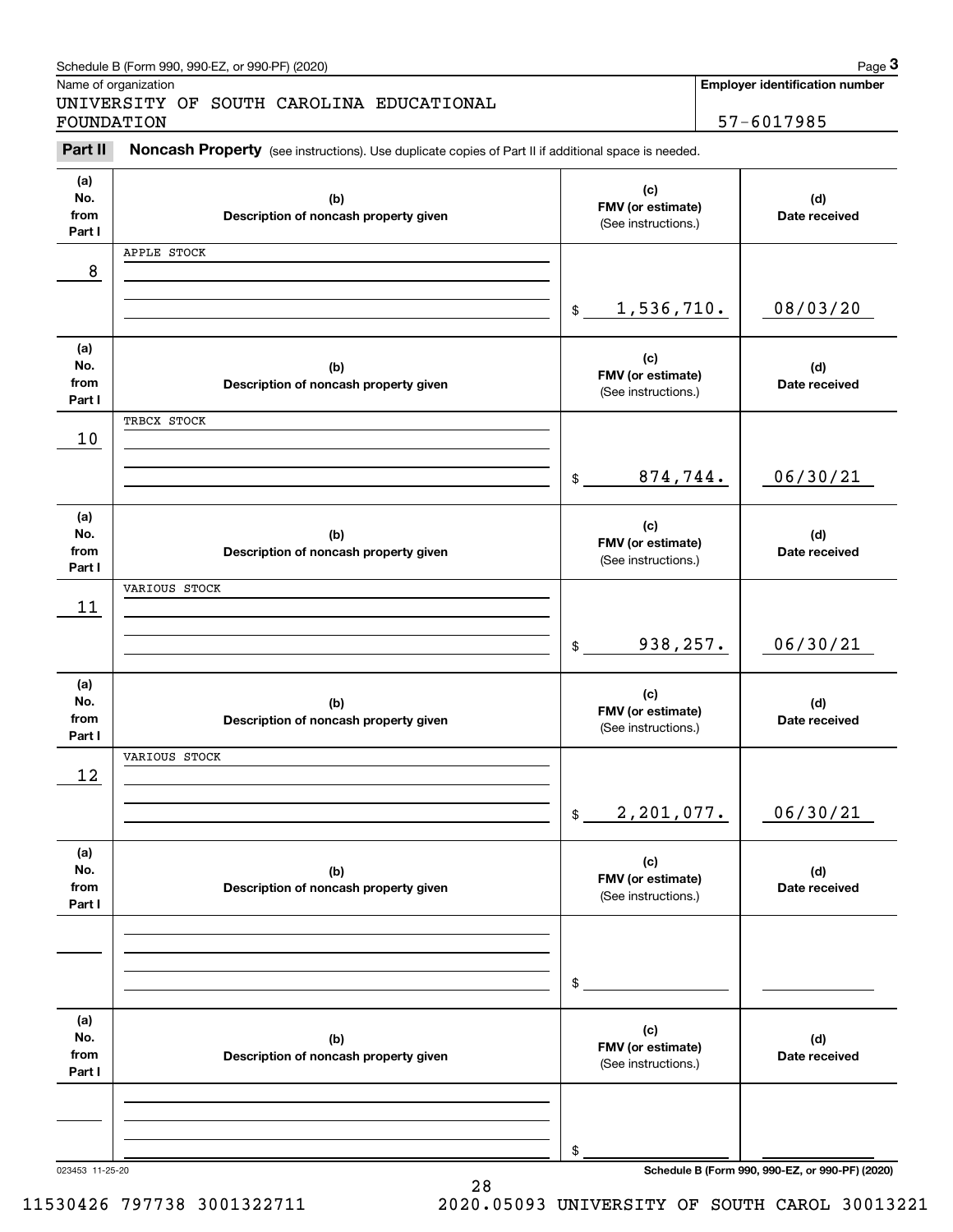|                           | Schedule B (Form 990, 990-EZ, or 990-PF) (2020)                                                                                                                                                                                                                              |                      | Page 4                                          |
|---------------------------|------------------------------------------------------------------------------------------------------------------------------------------------------------------------------------------------------------------------------------------------------------------------------|----------------------|-------------------------------------------------|
|                           | Name of organization                                                                                                                                                                                                                                                         |                      | <b>Employer identification number</b>           |
|                           | UNIVERSITY OF SOUTH CAROLINA EDUCATIONAL                                                                                                                                                                                                                                     |                      |                                                 |
| FOUNDATION                |                                                                                                                                                                                                                                                                              |                      | 57-6017985                                      |
| Part III                  | Exclusively religious, charitable, etc., contributions to organizations described in section 501(c)(7), (8), or (10) that total more than \$1,000 for the year<br>from any one contributor. Complete columns (a) through (e) and the following line entry. For organizations |                      |                                                 |
|                           | completing Part III, enter the total of exclusively religious, charitable, etc., contributions of \$1,000 or less for the year. (Enter this info. once.) $\blacktriangleright$ \$                                                                                            |                      |                                                 |
|                           | Use duplicate copies of Part III if additional space is needed.                                                                                                                                                                                                              |                      |                                                 |
| $(a)$ No.<br>from         | (b) Purpose of gift                                                                                                                                                                                                                                                          | (c) Use of gift      | (d) Description of how gift is held             |
| Part I                    |                                                                                                                                                                                                                                                                              |                      |                                                 |
|                           |                                                                                                                                                                                                                                                                              |                      |                                                 |
|                           |                                                                                                                                                                                                                                                                              |                      |                                                 |
|                           |                                                                                                                                                                                                                                                                              |                      |                                                 |
|                           |                                                                                                                                                                                                                                                                              |                      |                                                 |
|                           |                                                                                                                                                                                                                                                                              | (e) Transfer of gift |                                                 |
|                           |                                                                                                                                                                                                                                                                              |                      |                                                 |
|                           | Transferee's name, address, and ZIP + 4                                                                                                                                                                                                                                      |                      | Relationship of transferor to transferee        |
|                           |                                                                                                                                                                                                                                                                              |                      |                                                 |
|                           |                                                                                                                                                                                                                                                                              |                      |                                                 |
|                           |                                                                                                                                                                                                                                                                              |                      |                                                 |
| (a) No.                   |                                                                                                                                                                                                                                                                              |                      |                                                 |
| from<br>Part I            | (b) Purpose of gift                                                                                                                                                                                                                                                          | (c) Use of gift      | (d) Description of how gift is held             |
|                           |                                                                                                                                                                                                                                                                              |                      |                                                 |
|                           |                                                                                                                                                                                                                                                                              |                      |                                                 |
|                           |                                                                                                                                                                                                                                                                              |                      |                                                 |
|                           |                                                                                                                                                                                                                                                                              |                      |                                                 |
|                           |                                                                                                                                                                                                                                                                              | (e) Transfer of gift |                                                 |
|                           |                                                                                                                                                                                                                                                                              |                      |                                                 |
|                           | Transferee's name, address, and ZIP + 4                                                                                                                                                                                                                                      |                      | Relationship of transferor to transferee        |
|                           |                                                                                                                                                                                                                                                                              |                      |                                                 |
|                           |                                                                                                                                                                                                                                                                              |                      |                                                 |
|                           |                                                                                                                                                                                                                                                                              |                      |                                                 |
| (a) No.                   |                                                                                                                                                                                                                                                                              |                      |                                                 |
| from<br>Part I            | (b) Purpose of gift                                                                                                                                                                                                                                                          | (c) Use of gift      | (d) Description of how gift is held             |
|                           |                                                                                                                                                                                                                                                                              |                      |                                                 |
|                           |                                                                                                                                                                                                                                                                              |                      |                                                 |
|                           |                                                                                                                                                                                                                                                                              |                      |                                                 |
|                           |                                                                                                                                                                                                                                                                              |                      |                                                 |
|                           |                                                                                                                                                                                                                                                                              | (e) Transfer of gift |                                                 |
|                           |                                                                                                                                                                                                                                                                              |                      |                                                 |
|                           | Transferee's name, address, and ZIP + 4                                                                                                                                                                                                                                      |                      | Relationship of transferor to transferee        |
|                           |                                                                                                                                                                                                                                                                              |                      |                                                 |
|                           |                                                                                                                                                                                                                                                                              |                      |                                                 |
|                           |                                                                                                                                                                                                                                                                              |                      |                                                 |
|                           |                                                                                                                                                                                                                                                                              |                      |                                                 |
| (a) No.<br>from<br>Part I | (b) Purpose of gift                                                                                                                                                                                                                                                          | (c) Use of gift      | (d) Description of how gift is held             |
|                           |                                                                                                                                                                                                                                                                              |                      |                                                 |
|                           |                                                                                                                                                                                                                                                                              |                      |                                                 |
|                           |                                                                                                                                                                                                                                                                              |                      |                                                 |
|                           |                                                                                                                                                                                                                                                                              |                      |                                                 |
|                           |                                                                                                                                                                                                                                                                              | (e) Transfer of gift |                                                 |
|                           |                                                                                                                                                                                                                                                                              |                      |                                                 |
|                           | Transferee's name, address, and $ZIP + 4$                                                                                                                                                                                                                                    |                      | Relationship of transferor to transferee        |
|                           |                                                                                                                                                                                                                                                                              |                      |                                                 |
|                           |                                                                                                                                                                                                                                                                              |                      |                                                 |
|                           |                                                                                                                                                                                                                                                                              |                      |                                                 |
|                           |                                                                                                                                                                                                                                                                              |                      |                                                 |
| 023454 11-25-20           |                                                                                                                                                                                                                                                                              |                      | Schedule B (Form 990, 990-EZ, or 990-PF) (2020) |

29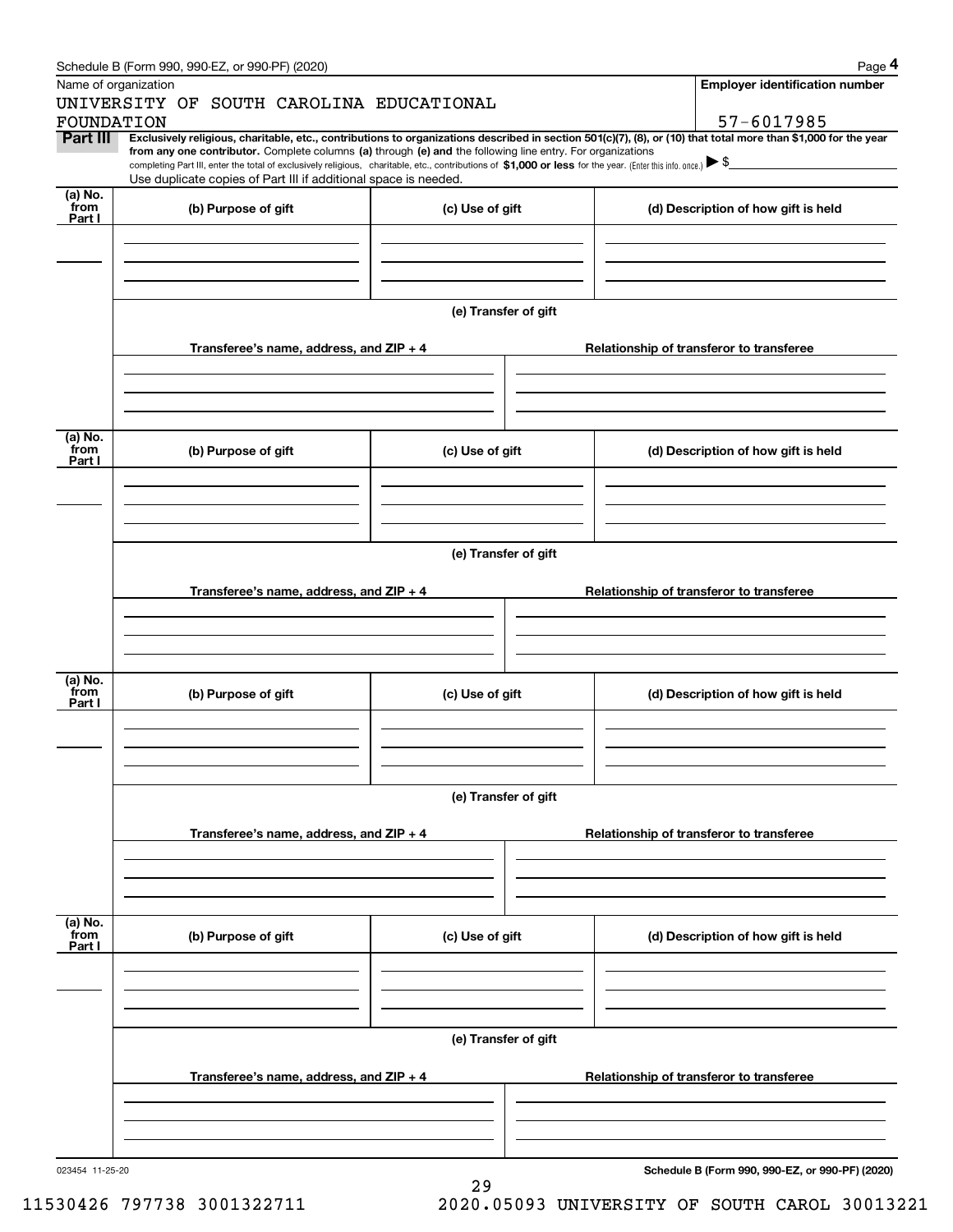|         | <b>SCHEDULE D</b>              |                                                                                           | <b>Supplemental Financial Statements</b>                                                                                                                                                                                                                 | OMB No. 1545-0047       |                                 |
|---------|--------------------------------|-------------------------------------------------------------------------------------------|----------------------------------------------------------------------------------------------------------------------------------------------------------------------------------------------------------------------------------------------------------|-------------------------|---------------------------------|
|         | (Form 990)                     |                                                                                           | Complete if the organization answered "Yes" on Form 990,                                                                                                                                                                                                 |                         |                                 |
|         | Department of the Treasury     |                                                                                           | Part IV, line 6, 7, 8, 9, 10, 11a, 11b, 11c, 11d, 11e, 11f, 12a, or 12b.<br>Attach to Form 990.                                                                                                                                                          |                         | Open to Public                  |
|         | Internal Revenue Service       |                                                                                           | Go to www.irs.gov/Form990 for instructions and the latest information.<br>UNIVERSITY OF SOUTH CAROLINA EDUCATIONAL                                                                                                                                       |                         | <b>Inspection</b>               |
|         | Name of the organization       |                                                                                           | <b>Employer identification number</b><br>57-6017985                                                                                                                                                                                                      |                         |                                 |
| Part I  |                                | FOUNDATION                                                                                | Organizations Maintaining Donor Advised Funds or Other Similar Funds or Accounts. Complete if the                                                                                                                                                        |                         |                                 |
|         |                                | organization answered "Yes" on Form 990, Part IV, line 6.                                 |                                                                                                                                                                                                                                                          |                         |                                 |
|         |                                |                                                                                           | (a) Donor advised funds                                                                                                                                                                                                                                  |                         | (b) Funds and other accounts    |
| 1       |                                |                                                                                           |                                                                                                                                                                                                                                                          |                         |                                 |
| 2       |                                | Aggregate value of contributions to (during year)                                         |                                                                                                                                                                                                                                                          |                         |                                 |
| з       |                                |                                                                                           |                                                                                                                                                                                                                                                          |                         |                                 |
| 4       |                                |                                                                                           |                                                                                                                                                                                                                                                          |                         |                                 |
| 5       |                                |                                                                                           | Did the organization inform all donors and donor advisors in writing that the assets held in donor advised funds                                                                                                                                         |                         |                                 |
|         |                                |                                                                                           |                                                                                                                                                                                                                                                          |                         | Yes<br><b>No</b>                |
| 6       |                                |                                                                                           | Did the organization inform all grantees, donors, and donor advisors in writing that grant funds can be used only<br>for charitable purposes and not for the benefit of the donor or donor advisor, or for any other purpose conferring                  |                         |                                 |
|         | impermissible private benefit? |                                                                                           |                                                                                                                                                                                                                                                          |                         | Yes<br>No                       |
| Part II |                                |                                                                                           | Conservation Easements. Complete if the organization answered "Yes" on Form 990, Part IV, line 7.                                                                                                                                                        |                         |                                 |
| 1       |                                | Purpose(s) of conservation easements held by the organization (check all that apply).     |                                                                                                                                                                                                                                                          |                         |                                 |
|         |                                | Preservation of land for public use (for example, recreation or education)                | Preservation of a historically important land area                                                                                                                                                                                                       |                         |                                 |
|         | Protection of natural habitat  |                                                                                           | Preservation of a certified historic structure                                                                                                                                                                                                           |                         |                                 |
|         | Preservation of open space     |                                                                                           |                                                                                                                                                                                                                                                          |                         |                                 |
| 2       |                                |                                                                                           | Complete lines 2a through 2d if the organization held a qualified conservation contribution in the form of a conservation easement on the last                                                                                                           |                         |                                 |
|         | day of the tax year.           |                                                                                           |                                                                                                                                                                                                                                                          |                         | Held at the End of the Tax Year |
| а       |                                |                                                                                           |                                                                                                                                                                                                                                                          | 2a                      |                                 |
|         |                                | Total acreage restricted by conservation easements                                        |                                                                                                                                                                                                                                                          | 2b                      |                                 |
|         |                                |                                                                                           | Number of conservation easements on a certified historic structure included in (a) manufacture of conservation                                                                                                                                           | 2c                      |                                 |
| d       |                                |                                                                                           | Number of conservation easements included in (c) acquired after 7/25/06, and not on a historic structure                                                                                                                                                 |                         |                                 |
| 3       |                                |                                                                                           | Number of conservation easements modified, transferred, released, extinguished, or terminated by the organization during the tax                                                                                                                         | 2d                      |                                 |
|         | $year \blacktriangleright$     |                                                                                           |                                                                                                                                                                                                                                                          |                         |                                 |
| 4       |                                | Number of states where property subject to conservation easement is located >             |                                                                                                                                                                                                                                                          |                         |                                 |
| 5       |                                |                                                                                           | Does the organization have a written policy regarding the periodic monitoring, inspection, handling of                                                                                                                                                   |                         |                                 |
|         |                                | violations, and enforcement of the conservation easements it holds?                       |                                                                                                                                                                                                                                                          |                         | Yes<br><b>No</b>                |
| 6       |                                |                                                                                           | Staff and volunteer hours devoted to monitoring, inspecting, handling of violations, and enforcing conservation easements during the year                                                                                                                |                         |                                 |
|         |                                |                                                                                           |                                                                                                                                                                                                                                                          |                         |                                 |
| 7       |                                |                                                                                           | Amount of expenses incurred in monitoring, inspecting, handling of violations, and enforcing conservation easements during the year                                                                                                                      |                         |                                 |
|         | ▶ \$                           |                                                                                           |                                                                                                                                                                                                                                                          |                         |                                 |
| 8       |                                |                                                                                           | Does each conservation easement reported on line 2(d) above satisfy the requirements of section 170(h)(4)(B)(i)                                                                                                                                          |                         |                                 |
|         |                                |                                                                                           |                                                                                                                                                                                                                                                          |                         | Yes<br>No                       |
| 9       |                                |                                                                                           | In Part XIII, describe how the organization reports conservation easements in its revenue and expense statement and<br>balance sheet, and include, if applicable, the text of the footnote to the organization's financial statements that describes the |                         |                                 |
|         |                                | organization's accounting for conservation easements.                                     |                                                                                                                                                                                                                                                          |                         |                                 |
|         | Part III                       |                                                                                           | Organizations Maintaining Collections of Art, Historical Treasures, or Other Similar Assets.                                                                                                                                                             |                         |                                 |
|         |                                | Complete if the organization answered "Yes" on Form 990, Part IV, line 8.                 |                                                                                                                                                                                                                                                          |                         |                                 |
|         |                                |                                                                                           | 1a If the organization elected, as permitted under FASB ASC 958, not to report in its revenue statement and balance sheet works                                                                                                                          |                         |                                 |
|         |                                |                                                                                           | of art, historical treasures, or other similar assets held for public exhibition, education, or research in furtherance of public                                                                                                                        |                         |                                 |
|         |                                |                                                                                           | service, provide in Part XIII the text of the footnote to its financial statements that describes these items.                                                                                                                                           |                         |                                 |
|         |                                |                                                                                           | <b>b</b> If the organization elected, as permitted under FASB ASC 958, to report in its revenue statement and balance sheet works of                                                                                                                     |                         |                                 |
|         |                                |                                                                                           | art, historical treasures, or other similar assets held for public exhibition, education, or research in furtherance of public service,                                                                                                                  |                         |                                 |
|         |                                | provide the following amounts relating to these items:                                    |                                                                                                                                                                                                                                                          |                         |                                 |
|         |                                |                                                                                           |                                                                                                                                                                                                                                                          |                         | $\triangleright$ \$             |
|         |                                |                                                                                           | (ii) Assets included in Form 990, Part X [11] [2000] [2010] Assets included in Form 990, Part X [11] [11] [11]                                                                                                                                           |                         |                                 |
| 2       |                                |                                                                                           | If the organization received or held works of art, historical treasures, or other similar assets for financial gain, provide                                                                                                                             |                         |                                 |
|         |                                | the following amounts required to be reported under FASB ASC 958 relating to these items: |                                                                                                                                                                                                                                                          |                         |                                 |
| а       |                                |                                                                                           |                                                                                                                                                                                                                                                          | $\blacktriangleright$ s | $\frac{1}{2}$                   |
|         |                                | LHA For Paperwork Reduction Act Notice, see the Instructions for Form 990.                |                                                                                                                                                                                                                                                          |                         | Schedule D (Form 990) 2020      |
|         | 032051 12-01-20                |                                                                                           |                                                                                                                                                                                                                                                          |                         |                                 |
|         |                                |                                                                                           | っぃ                                                                                                                                                                                                                                                       |                         |                                 |

| 11530426 797738 300132271 |  |  |
|---------------------------|--|--|
|---------------------------|--|--|

| 30  |       |  |  |
|-----|-------|--|--|
| いつの | ハにハハつ |  |  |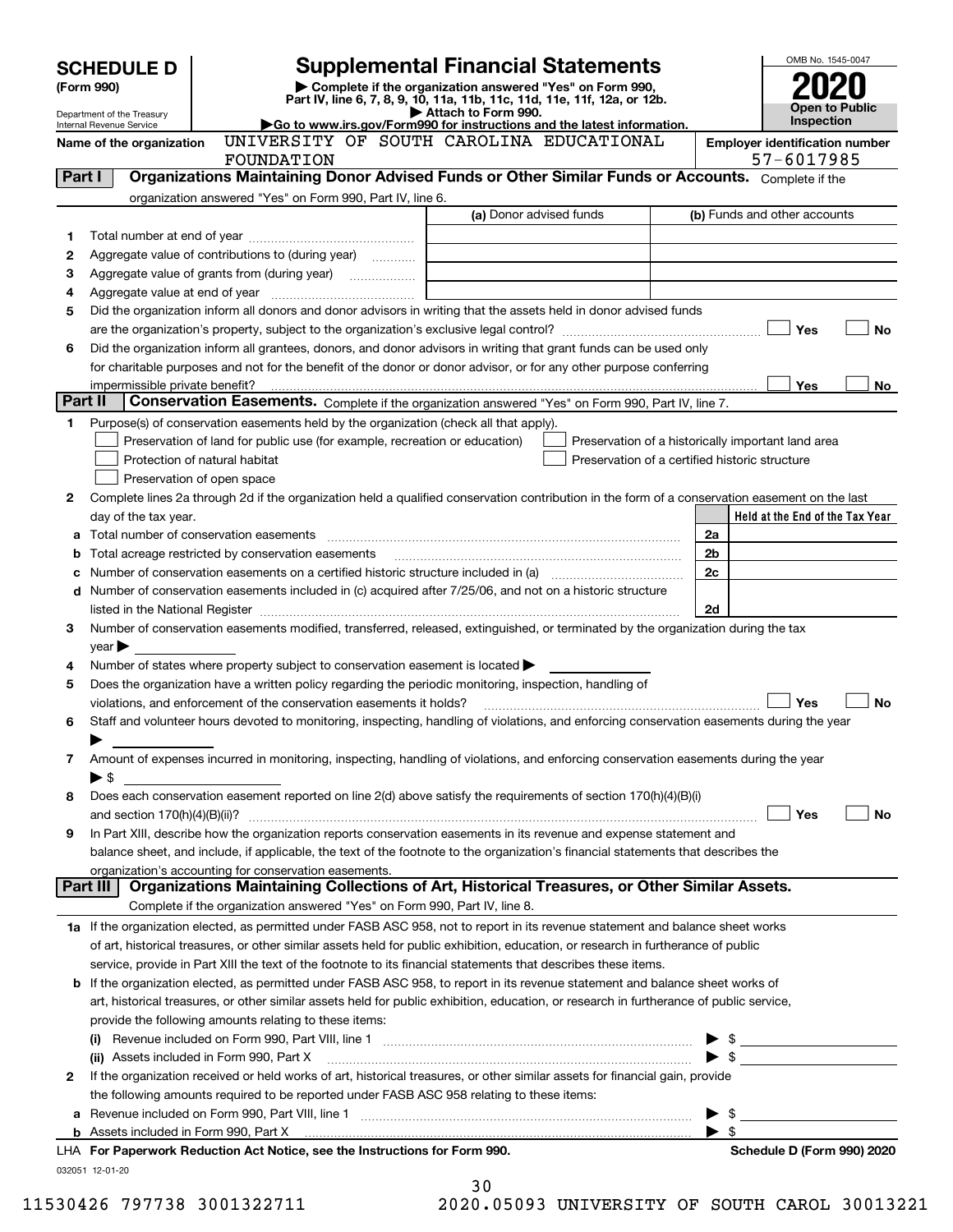|               |                                                                                                                                                                                                                                | UNIVERSITY OF SOUTH CAROLINA EDUCATIONAL |                |                                                                                                                                                                                                                                |              |                                            |                            |                         |
|---------------|--------------------------------------------------------------------------------------------------------------------------------------------------------------------------------------------------------------------------------|------------------------------------------|----------------|--------------------------------------------------------------------------------------------------------------------------------------------------------------------------------------------------------------------------------|--------------|--------------------------------------------|----------------------------|-------------------------|
|               | FOUNDATION<br>Schedule D (Form 990) 2020                                                                                                                                                                                       |                                          |                |                                                                                                                                                                                                                                |              |                                            | 57-6017985 Page 2          |                         |
|               | Organizations Maintaining Collections of Art, Historical Treasures, or Other Similar Assets (continued)<br>Part III                                                                                                            |                                          |                |                                                                                                                                                                                                                                |              |                                            |                            |                         |
| 3             | Using the organization's acquisition, accession, and other records, check any of the following that make significant use of its                                                                                                |                                          |                |                                                                                                                                                                                                                                |              |                                            |                            |                         |
|               | collection items (check all that apply):                                                                                                                                                                                       |                                          |                |                                                                                                                                                                                                                                |              |                                            |                            |                         |
| a             | Public exhibition                                                                                                                                                                                                              |                                          |                | Loan or exchange program                                                                                                                                                                                                       |              |                                            |                            |                         |
| b             | Scholarly research                                                                                                                                                                                                             | е                                        |                | Other and the control of the control of the control of the control of the control of the control of the control of the control of the control of the control of the control of the control of the control of the control of th |              |                                            |                            |                         |
| c             | Preservation for future generations                                                                                                                                                                                            |                                          |                |                                                                                                                                                                                                                                |              |                                            |                            |                         |
|               | Provide a description of the organization's collections and explain how they further the organization's exempt purpose in Part XIII.                                                                                           |                                          |                |                                                                                                                                                                                                                                |              |                                            |                            |                         |
| 5             | During the year, did the organization solicit or receive donations of art, historical treasures, or other similar assets                                                                                                       |                                          |                |                                                                                                                                                                                                                                |              |                                            |                            |                         |
|               | to be sold to raise funds rather than to be maintained as part of the organization's collection?                                                                                                                               |                                          |                |                                                                                                                                                                                                                                |              |                                            | Yes                        | No                      |
|               | Part IV<br><b>Escrow and Custodial Arrangements.</b> Complete if the organization answered "Yes" on Form 990, Part IV, line 9, or                                                                                              |                                          |                |                                                                                                                                                                                                                                |              |                                            |                            |                         |
|               | reported an amount on Form 990, Part X, line 21.                                                                                                                                                                               |                                          |                |                                                                                                                                                                                                                                |              |                                            |                            |                         |
|               | 1a Is the organization an agent, trustee, custodian or other intermediary for contributions or other assets not included                                                                                                       |                                          |                |                                                                                                                                                                                                                                |              |                                            |                            |                         |
|               |                                                                                                                                                                                                                                |                                          |                |                                                                                                                                                                                                                                |              |                                            | Yes                        | $\boxed{\text{X}}$ No   |
|               | b If "Yes," explain the arrangement in Part XIII and complete the following table:                                                                                                                                             |                                          |                |                                                                                                                                                                                                                                |              |                                            |                            |                         |
|               |                                                                                                                                                                                                                                |                                          |                |                                                                                                                                                                                                                                |              |                                            | Amount                     |                         |
|               | c Beginning balance measurements and the contract of the contract of the contract of the contract of the contract of the contract of the contract of the contract of the contract of the contract of the contract of the contr |                                          |                |                                                                                                                                                                                                                                |              | 1c                                         |                            |                         |
|               | d Additions during the year measurement contains and a state of a state of a state of the state of the state of the state of the state of the state of the state of the state of the state of the state of the state of the st |                                          |                |                                                                                                                                                                                                                                |              | 1d                                         |                            |                         |
|               | Distributions during the year measurement contains and all the state of the state of the state of the state of                                                                                                                 |                                          |                |                                                                                                                                                                                                                                |              | 1e                                         |                            |                         |
|               |                                                                                                                                                                                                                                |                                          |                |                                                                                                                                                                                                                                |              | 1f                                         |                            |                         |
|               | 2a Did the organization include an amount on Form 990, Part X, line 21, for escrow or custodial account liability?                                                                                                             |                                          |                |                                                                                                                                                                                                                                |              |                                            | $\boxed{\text{X}}$ Yes     | No                      |
|               | b If "Yes," explain the arrangement in Part XIII. Check here if the explanation has been provided on Part XIII                                                                                                                 |                                          |                |                                                                                                                                                                                                                                |              |                                            |                            | $\overline{\mathbf{X}}$ |
| <b>Part V</b> | Endowment Funds. Complete if the organization answered "Yes" on Form 990, Part IV, line 10.                                                                                                                                    |                                          |                |                                                                                                                                                                                                                                |              |                                            |                            |                         |
|               |                                                                                                                                                                                                                                | (a) Current year                         | (b) Prior year | (c) Two years back                                                                                                                                                                                                             |              | (d) Three years back   (e) Four years back |                            |                         |
|               | 1a Beginning of year balance                                                                                                                                                                                                   | 384, 374, 168.                           | 382, 163, 064. | 373, 491, 335.                                                                                                                                                                                                                 |              | 348, 340, 768.                             |                            | 264, 993, 455.          |
|               |                                                                                                                                                                                                                                | 14,687,599.                              | 11,561,904.    | 11,701,190.                                                                                                                                                                                                                    |              | 6,937,289.                                 |                            | 59,887,646.             |
|               | Net investment earnings, gains, and losses                                                                                                                                                                                     | 117, 423, 196.                           | 4,531,198.     | 9,200,626.                                                                                                                                                                                                                     |              | 26,696,655.                                |                            | 35,228,061.             |
|               | Grants or scholarships                                                                                                                                                                                                         | 5,097,292.                               | 4,889,492.     | 4,897,377.                                                                                                                                                                                                                     |              | 4,641,168.                                 |                            | 4,426,723.              |
|               |                                                                                                                                                                                                                                |                                          |                |                                                                                                                                                                                                                                |              |                                            |                            |                         |
|               | e Other expenditures for facilities                                                                                                                                                                                            | 4,747,707.                               | 5,584,383.     | 4,005,355.                                                                                                                                                                                                                     |              | 3,569,100.                                 |                            | 3,883,931.              |
|               |                                                                                                                                                                                                                                | 3,864,733.                               | 3,408,123.     | 3, 327, 355.                                                                                                                                                                                                                   |              | 273, 109.                                  |                            | 3,457,740.              |
|               | Administrative expenses                                                                                                                                                                                                        | 502, 775, 231.                           | 384, 374, 168. | 382, 163, 064.                                                                                                                                                                                                                 |              | 373, 491, 335.                             |                            | 348, 340, 768.          |
|               | End of year balance                                                                                                                                                                                                            |                                          |                |                                                                                                                                                                                                                                |              |                                            |                            |                         |
| 2             | Provide the estimated percentage of the current year end balance (line 1g, column (a)) held as:                                                                                                                                |                                          |                |                                                                                                                                                                                                                                |              |                                            |                            |                         |
|               | Board designated or quasi-endowment                                                                                                                                                                                            |                                          | %              |                                                                                                                                                                                                                                |              |                                            |                            |                         |
|               | Permanent endowment > 99.0000                                                                                                                                                                                                  | $\%$                                     |                |                                                                                                                                                                                                                                |              |                                            |                            |                         |
|               | c Term endowment $\blacktriangleright$ 1.0000 %                                                                                                                                                                                |                                          |                |                                                                                                                                                                                                                                |              |                                            |                            |                         |
|               | The percentages on lines 2a, 2b, and 2c should equal 100%.                                                                                                                                                                     |                                          |                |                                                                                                                                                                                                                                |              |                                            |                            |                         |
|               | 3a Are there endowment funds not in the possession of the organization that are held and administered for the organization                                                                                                     |                                          |                |                                                                                                                                                                                                                                |              |                                            |                            |                         |
|               | by:                                                                                                                                                                                                                            |                                          |                |                                                                                                                                                                                                                                |              |                                            |                            | Yes<br><u>No</u>        |
|               | (i)                                                                                                                                                                                                                            |                                          |                |                                                                                                                                                                                                                                |              |                                            | 3a(i)                      | X                       |
|               |                                                                                                                                                                                                                                |                                          |                |                                                                                                                                                                                                                                |              |                                            | 3a(ii)                     | $\overline{\mathbf{X}}$ |
|               |                                                                                                                                                                                                                                |                                          |                |                                                                                                                                                                                                                                |              |                                            | 3b                         |                         |
| 4             | Describe in Part XIII the intended uses of the organization's endowment funds.                                                                                                                                                 |                                          |                |                                                                                                                                                                                                                                |              |                                            |                            |                         |
|               | Land, Buildings, and Equipment.<br><b>Part VI</b>                                                                                                                                                                              |                                          |                |                                                                                                                                                                                                                                |              |                                            |                            |                         |
|               | Complete if the organization answered "Yes" on Form 990, Part IV, line 11a. See Form 990, Part X, line 10.                                                                                                                     |                                          |                |                                                                                                                                                                                                                                |              |                                            |                            |                         |
|               | Description of property                                                                                                                                                                                                        | (a) Cost or other                        |                | (b) Cost or other                                                                                                                                                                                                              |              | (c) Accumulated                            | (d) Book value             |                         |
|               |                                                                                                                                                                                                                                | basis (investment)                       |                | basis (other)                                                                                                                                                                                                                  | depreciation |                                            |                            |                         |
|               |                                                                                                                                                                                                                                | 3, 313, 618.                             |                |                                                                                                                                                                                                                                |              |                                            |                            | 3,313,618.              |
| b             |                                                                                                                                                                                                                                |                                          |                |                                                                                                                                                                                                                                |              |                                            |                            |                         |
|               | Leasehold improvements                                                                                                                                                                                                         | $\overline{1,921},871.$                  |                |                                                                                                                                                                                                                                |              | 1,254,026.                                 |                            | 667,845.                |
|               |                                                                                                                                                                                                                                |                                          |                | 12,371.                                                                                                                                                                                                                        |              | 112,760.                                   |                            | $-100, 389.$            |
|               |                                                                                                                                                                                                                                |                                          |                | 149,519.                                                                                                                                                                                                                       |              | 70,980.                                    |                            | 78,539.                 |
|               | Total. Add lines 1a through 1e. (Column (d) must equal Form 990. Part X. column (B). line 10c.)                                                                                                                                |                                          |                |                                                                                                                                                                                                                                |              |                                            | 3,959,613.                 |                         |
|               |                                                                                                                                                                                                                                |                                          |                |                                                                                                                                                                                                                                |              |                                            | Schedule D (Form 990) 2020 |                         |
|               |                                                                                                                                                                                                                                |                                          |                |                                                                                                                                                                                                                                |              |                                            |                            |                         |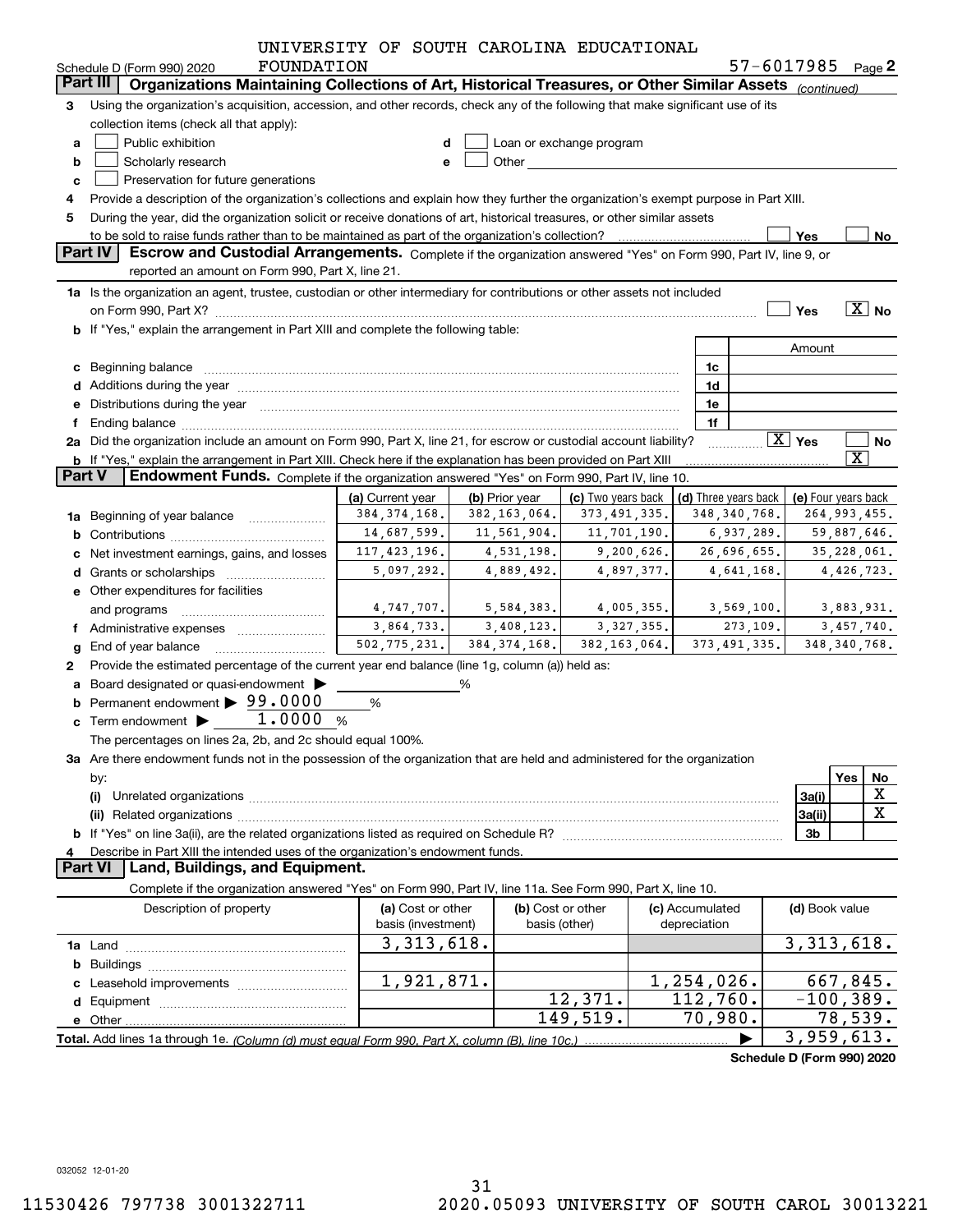|  |  |  |  | UNIVERSITY OF SOUTH CAROLINA EDUCATIONAL |
|--|--|--|--|------------------------------------------|
|--|--|--|--|------------------------------------------|

| FOUNDATION<br>Schedule D (Form 990) 2020                                                                                                    |                 |                                                           | 57-6017985<br>Page 3 |
|---------------------------------------------------------------------------------------------------------------------------------------------|-----------------|-----------------------------------------------------------|----------------------|
| Part VII Investments - Other Securities.                                                                                                    |                 |                                                           |                      |
| Complete if the organization answered "Yes" on Form 990, Part IV, line 11b. See Form 990, Part X, line 12.                                  |                 |                                                           |                      |
| (a) Description of security or category (including name of security)                                                                        | (b) Book value  | (c) Method of valuation: Cost or end-of-year market value |                      |
|                                                                                                                                             |                 |                                                           |                      |
|                                                                                                                                             |                 |                                                           |                      |
| $(3)$ Other                                                                                                                                 |                 |                                                           |                      |
| (A)                                                                                                                                         |                 |                                                           |                      |
| (B)                                                                                                                                         |                 |                                                           |                      |
| (C)                                                                                                                                         |                 |                                                           |                      |
| (D)                                                                                                                                         |                 |                                                           |                      |
| (E)                                                                                                                                         |                 |                                                           |                      |
| (F)                                                                                                                                         |                 |                                                           |                      |
| (G)                                                                                                                                         |                 |                                                           |                      |
| (H)                                                                                                                                         |                 |                                                           |                      |
| Total. (Col. (b) must equal Form 990, Part X, col. (B) line 12.)                                                                            |                 |                                                           |                      |
| Part VIII Investments - Program Related.                                                                                                    |                 |                                                           |                      |
|                                                                                                                                             |                 |                                                           |                      |
| Complete if the organization answered "Yes" on Form 990, Part IV, line 11c. See Form 990, Part X, line 13.<br>(a) Description of investment | (b) Book value  | (c) Method of valuation: Cost or end-of-year market value |                      |
|                                                                                                                                             |                 |                                                           |                      |
| (1)                                                                                                                                         |                 |                                                           |                      |
| (2)                                                                                                                                         |                 |                                                           |                      |
| (3)                                                                                                                                         |                 |                                                           |                      |
| (4)                                                                                                                                         |                 |                                                           |                      |
| (5)                                                                                                                                         |                 |                                                           |                      |
| (6)                                                                                                                                         |                 |                                                           |                      |
| (7)                                                                                                                                         |                 |                                                           |                      |
| (8)                                                                                                                                         |                 |                                                           |                      |
| (9)                                                                                                                                         |                 |                                                           |                      |
| Total. (Col. (b) must equal Form 990, Part X, col. (B) line 13.) $\blacktriangleright$                                                      |                 |                                                           |                      |
| Other Assets.<br>Part IX                                                                                                                    |                 |                                                           |                      |
| Complete if the organization answered "Yes" on Form 990, Part IV, line 11d. See Form 990, Part X, line 15.                                  |                 |                                                           |                      |
|                                                                                                                                             | (a) Description |                                                           | (b) Book value       |
| (1)                                                                                                                                         |                 |                                                           |                      |
| (2)                                                                                                                                         |                 |                                                           |                      |
|                                                                                                                                             |                 |                                                           |                      |
|                                                                                                                                             |                 |                                                           |                      |
| (3)                                                                                                                                         |                 |                                                           |                      |
| (4)                                                                                                                                         |                 |                                                           |                      |
| (5)                                                                                                                                         |                 |                                                           |                      |
| (6)                                                                                                                                         |                 |                                                           |                      |
| (7)                                                                                                                                         |                 |                                                           |                      |
| (8)                                                                                                                                         |                 |                                                           |                      |
| (9)                                                                                                                                         |                 |                                                           |                      |
| Total. (Column (b) must equal Form 990. Part X, col. (B) line 15.)                                                                          |                 |                                                           |                      |
| Part X<br><b>Other Liabilities.</b>                                                                                                         |                 |                                                           |                      |
| Complete if the organization answered "Yes" on Form 990, Part IV, line 11e or 11f. See Form 990, Part X, line 25.                           |                 |                                                           |                      |
| (a) Description of liability                                                                                                                |                 |                                                           | (b) Book value       |
| (1)<br>Federal income taxes                                                                                                                 |                 |                                                           |                      |
| (2)                                                                                                                                         |                 |                                                           |                      |
| (3)                                                                                                                                         |                 |                                                           |                      |
| (4)                                                                                                                                         |                 |                                                           |                      |
| (5)                                                                                                                                         |                 |                                                           |                      |
| (6)                                                                                                                                         |                 |                                                           |                      |
| (7)                                                                                                                                         |                 |                                                           |                      |
| 1.<br>(8)                                                                                                                                   |                 |                                                           |                      |
| (9)                                                                                                                                         |                 |                                                           |                      |

**2.** Liability for uncertain tax positions. In Part XIII, provide the text of the footnote to the organization's financial statements that reports the organization's liability for uncertain tax positions under FASB ASC 740. Check here if the text of the footnote has been provided in Part XIII

**Schedule D (Form 990) 2020**

 $\boxed{\text{X}}$ 

032053 12-01-20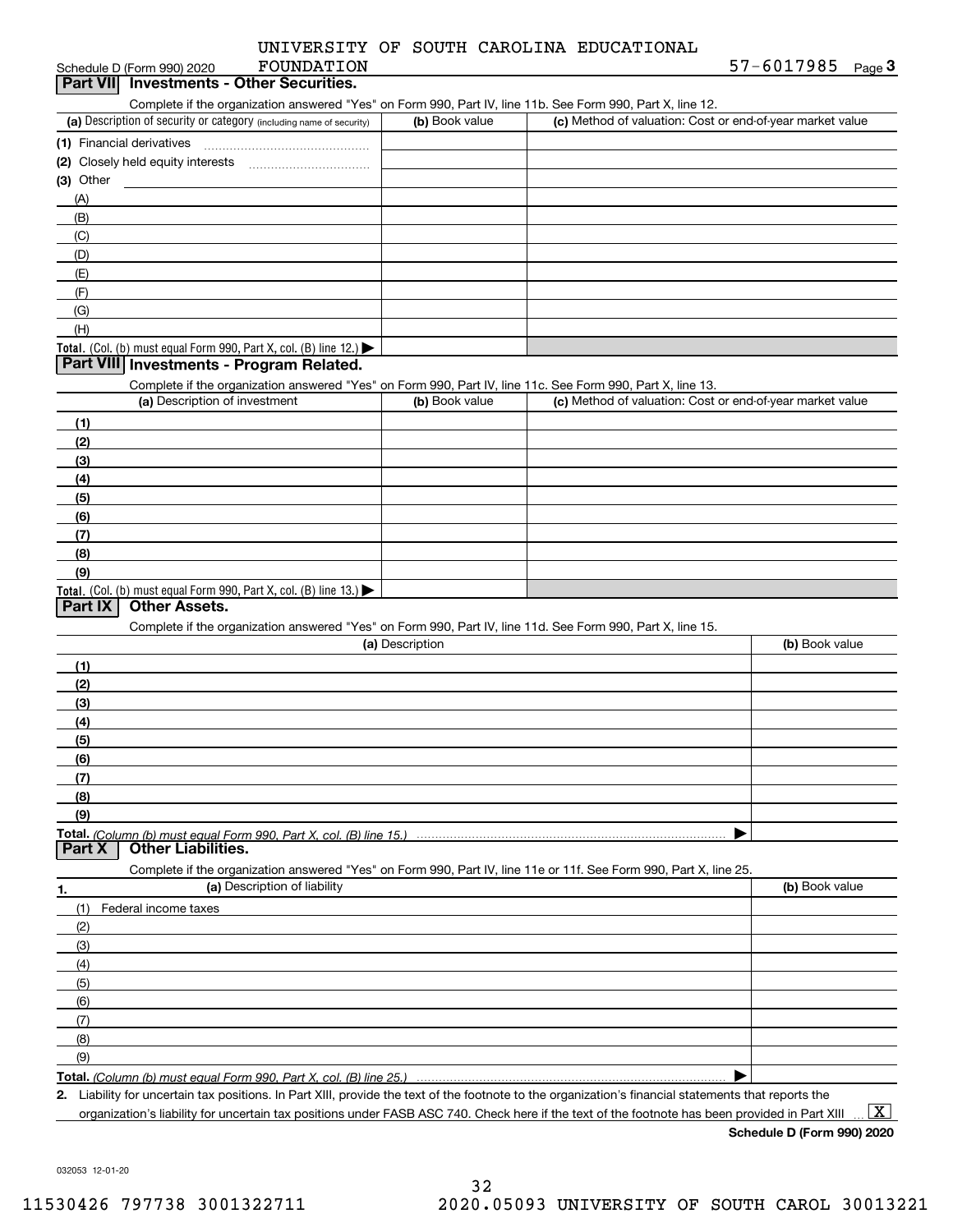|   | UNIVERSITY OF SOUTH CAROLINA EDUCATIONAL                                                                                                                                                                                            |                |                            |                         |                               |        |
|---|-------------------------------------------------------------------------------------------------------------------------------------------------------------------------------------------------------------------------------------|----------------|----------------------------|-------------------------|-------------------------------|--------|
|   | FOUNDATION<br>Schedule D (Form 990) 2020                                                                                                                                                                                            |                |                            |                         | 57-6017985                    | Page 4 |
|   | Reconciliation of Revenue per Audited Financial Statements With Revenue per Return.<br>Part XI                                                                                                                                      |                |                            |                         |                               |        |
|   | Complete if the organization answered "Yes" on Form 990, Part IV, line 12a.                                                                                                                                                         |                |                            |                         |                               |        |
| 1 | Total revenue, gains, and other support per audited financial statements                                                                                                                                                            |                |                            |                         | $1 \overline{207,411,032}$ .  |        |
| 2 | Amounts included on line 1 but not on Form 990, Part VIII, line 12:                                                                                                                                                                 |                |                            |                         |                               |        |
| a | Net unrealized gains (losses) on investments [11] matter contracts and the unrealized gains (losses) on investments                                                                                                                 |                | <u>2a   139, 133, 170.</u> |                         |                               |        |
| b |                                                                                                                                                                                                                                     | 2 <sub>b</sub> |                            |                         |                               |        |
|   |                                                                                                                                                                                                                                     | 2c             |                            |                         |                               |        |
| d |                                                                                                                                                                                                                                     | 2d             | $-2,429,611.$              |                         |                               |        |
| е | Add lines 2a through 2d                                                                                                                                                                                                             |                |                            |                         | $_{2e}$ [136,703,559.         |        |
| 3 |                                                                                                                                                                                                                                     |                |                            | $\overline{\mathbf{3}}$ | 70,707,473.                   |        |
| 4 | Amounts included on Form 990, Part VIII, line 12, but not on line 1:                                                                                                                                                                |                |                            |                         |                               |        |
| a |                                                                                                                                                                                                                                     | 4a l           | 300,942.                   |                         |                               |        |
| b | Other (Describe in Part XIII.) <b>Construction Contract Construction</b> Chemical Construction Chemical Chemical Chemical Chemical Chemical Chemical Chemical Chemical Chemical Chemical Chemical Chemical Chemical Chemical Chemic | 4h             |                            |                         |                               |        |
|   | Add lines 4a and 4b                                                                                                                                                                                                                 |                |                            | 4c                      | <u>300,942.</u>               |        |
| 5 |                                                                                                                                                                                                                                     |                |                            | 5                       | 71,008,415.                   |        |
|   | Part XII   Reconciliation of Expenses per Audited Financial Statements With Expenses per Return.                                                                                                                                    |                |                            |                         |                               |        |
|   | Complete if the organization answered "Yes" on Form 990, Part IV, line 12a.                                                                                                                                                         |                |                            |                         |                               |        |
| 1 | Total expenses and losses per audited financial statements [11] [12] contraction and statements [13] [13] Total expenses and losses per audited financial statements [13] [13] [13] $\alpha$                                        |                |                            | $\blacksquare$          | 42, 168, 702.                 |        |
| 2 | Amounts included on line 1 but not on Form 990, Part IX, line 25:                                                                                                                                                                   |                |                            |                         |                               |        |
| a |                                                                                                                                                                                                                                     | 2a             |                            |                         |                               |        |
|   |                                                                                                                                                                                                                                     | 2 <sub>b</sub> |                            |                         |                               |        |
| c |                                                                                                                                                                                                                                     | 2c             |                            |                         |                               |        |
| d |                                                                                                                                                                                                                                     | 2d             | 67,212.                    |                         |                               |        |
| e | Add lines 2a through 2d <b>contained a contained a contained a contained a</b> contained a contact the state of the state of the state of the state of the state of the state of the state of the state of the state of the state o |                |                            | 2e                      | $\frac{67,212}{42,101,490}$ . |        |
| 3 |                                                                                                                                                                                                                                     |                |                            | 3                       |                               |        |
| 4 | Amounts included on Form 990, Part IX, line 25, but not on line 1:                                                                                                                                                                  |                |                            |                         |                               |        |
|   |                                                                                                                                                                                                                                     | 4a             | 300, 942.                  |                         |                               |        |
|   |                                                                                                                                                                                                                                     | 4 <sub>b</sub> |                            |                         |                               |        |
|   | c Add lines 4a and 4b                                                                                                                                                                                                               |                |                            | 4c                      | 300,942.                      |        |
| 5 |                                                                                                                                                                                                                                     |                |                            | 5                       | 42,402,432.                   |        |
|   | Part XIII Supplemental Information.                                                                                                                                                                                                 |                |                            |                         |                               |        |

Provide the descriptions required for Part II, lines 3, 5, and 9; Part III, lines 1a and 4; Part IV, lines 1b and 2b; Part V, line 4; Part X, line 2; Part XI, lines 2d and 4b; and Part XII, lines 2d and 4b. Also complete this part to provide any additional information.

## PART IV, LINE 2B:

| THE USC EDUCATIONAL FOUNDATION HAS ENTERED INTO AN AGREEMENT WITH THE     |
|---------------------------------------------------------------------------|
| EDUCATIONAL FOUNDATION OF USC LANCASTER (A SEPARATE $501(C)(3)$ ENTITY)   |
| WHEREBY THE USC EDUCATIONAL FOUNDATION HOLDS, RECEIVES, RECORDS, MANAGES, |
| INVESTS AND DISBURSES ALL PRIVATE FUNDS DONATED TO THE EDUCATIONAL        |
| FOUNDATION OF USC LANCASTER. THE EDUCATIONAL FOUNDATION OF USC LANCASTER  |
| MAY WITHDRAW THEIR FUNDS AT ANY POINT. THIS AGREEMENT WAS INITIATED TO    |
| ENJOY THE ECONOMIES OF SCALE IN REGARDS TO STAFFING, RESOURCES AND        |
| ADMINISTRATIVE COSTS.                                                     |
|                                                                           |
|                                                                           |

# PART V, LINE 4:

032054 12-01-20 THE NET INCOME OF THE FOUNDATION'S ENDOWMENT FUNDS IS UTILIZED AS DIRECTED

33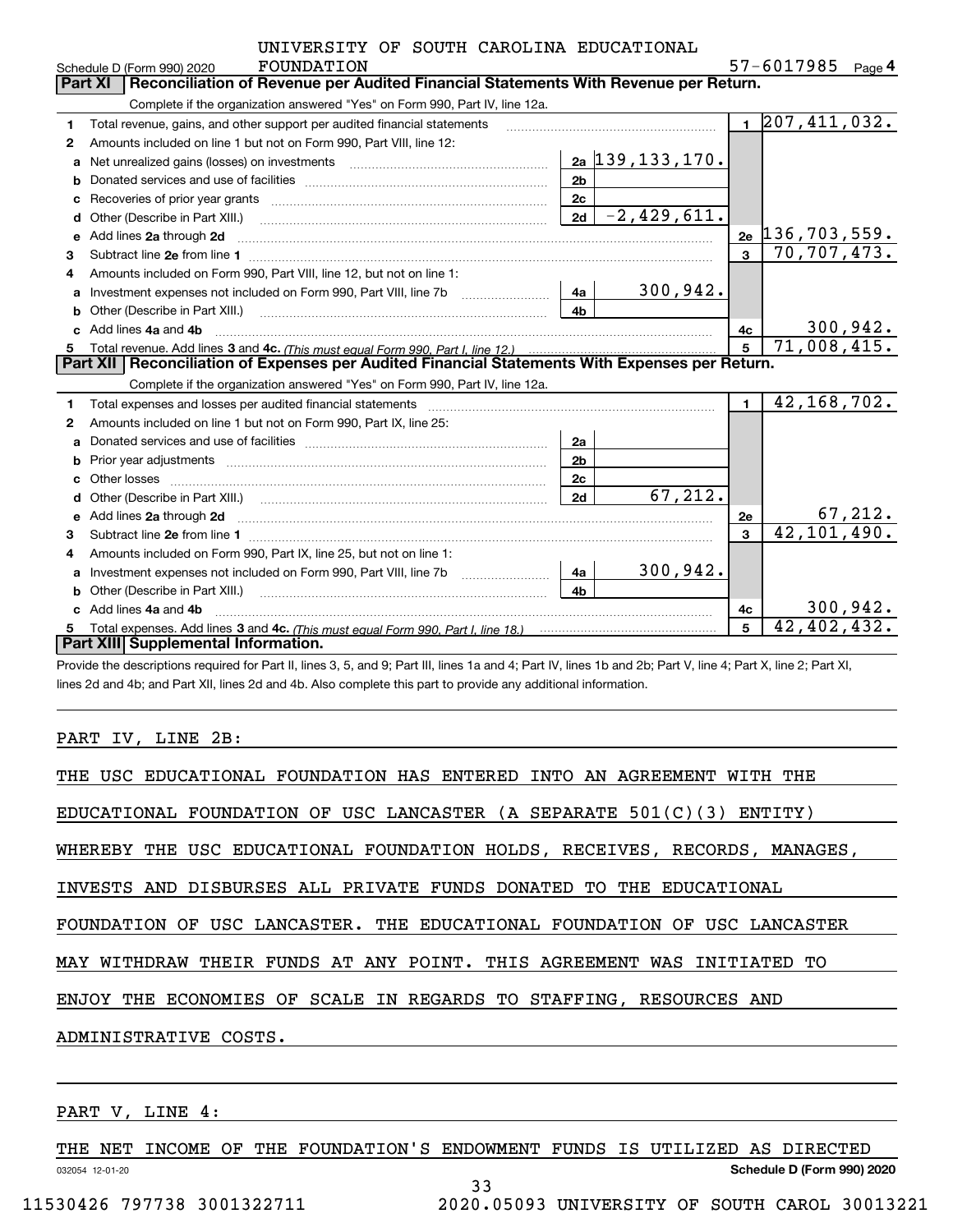57-6017985 Page 5 *(continued)* **Part XIII Supplemental Information**  Schedule D (Form 990) 2020 BY THE BOARD OF DIRECTORS OF THE FOUNDATION IN ACCORDANCE WITH THE ESTABLISHED PRIORITIES AND GIFT RESTRICTIONS FOR THE EXCLUSIVE BENEFIT OF THE UNIVERSITY OF SOUTH CAROLINA. THESE USES INCLUDE BUT ARE NOT LIMITED TO: 1) SCHOLARSHIPS AND/OR FELLOWSHIPS 2) CHAIRS AND/OR PROFESSORSHIPS 3) GENERAL PROGRAM SUPPORT FOR VARIOUS UNIVERSITY DEPARTMENTS, COLLEGES, INSTITUTES AND OFFICES. FOUNDATION UNIVERSITY OF SOUTH CAROLINA EDUCATIONAL

PART X, LINE 2:

THE FOUNDATION HAS BEEN GRANTED EXEMPTION FROM INCOME TAXES UNDER SECTION

501(C)(3) OF THE INTERNAL REVENUE CODE AND ACCORDINGLY, NO PROVISION FOR

INCOME TAX IS RECORDED IN THE ACCOMPANYING FINANCIAL STATEMENTS. THE

FOUNDATION HAS DETERMINED THAT IT DOES NOT HAVE ANY UNRECOGNIZED TAX

BENEFITS OR OBLIGATIONS AS OF JUNE 30, 2021.

PART XI, LINE 2D - REVENUE AMOUNTS INCLUDED IN FINANCIALS -

CHANGES IN PLEDGES RECEIVABLE -\$2,496,823

SPECIAL EVENTS -\$67,212

PART XII, LINE 2D - EXPENSE AMOUNTS INCLUDED IN FINANCIALS -

SPECIAL EVENTS -\$67,212

**Schedule D (Form 990) 2020**

032055 12-01-20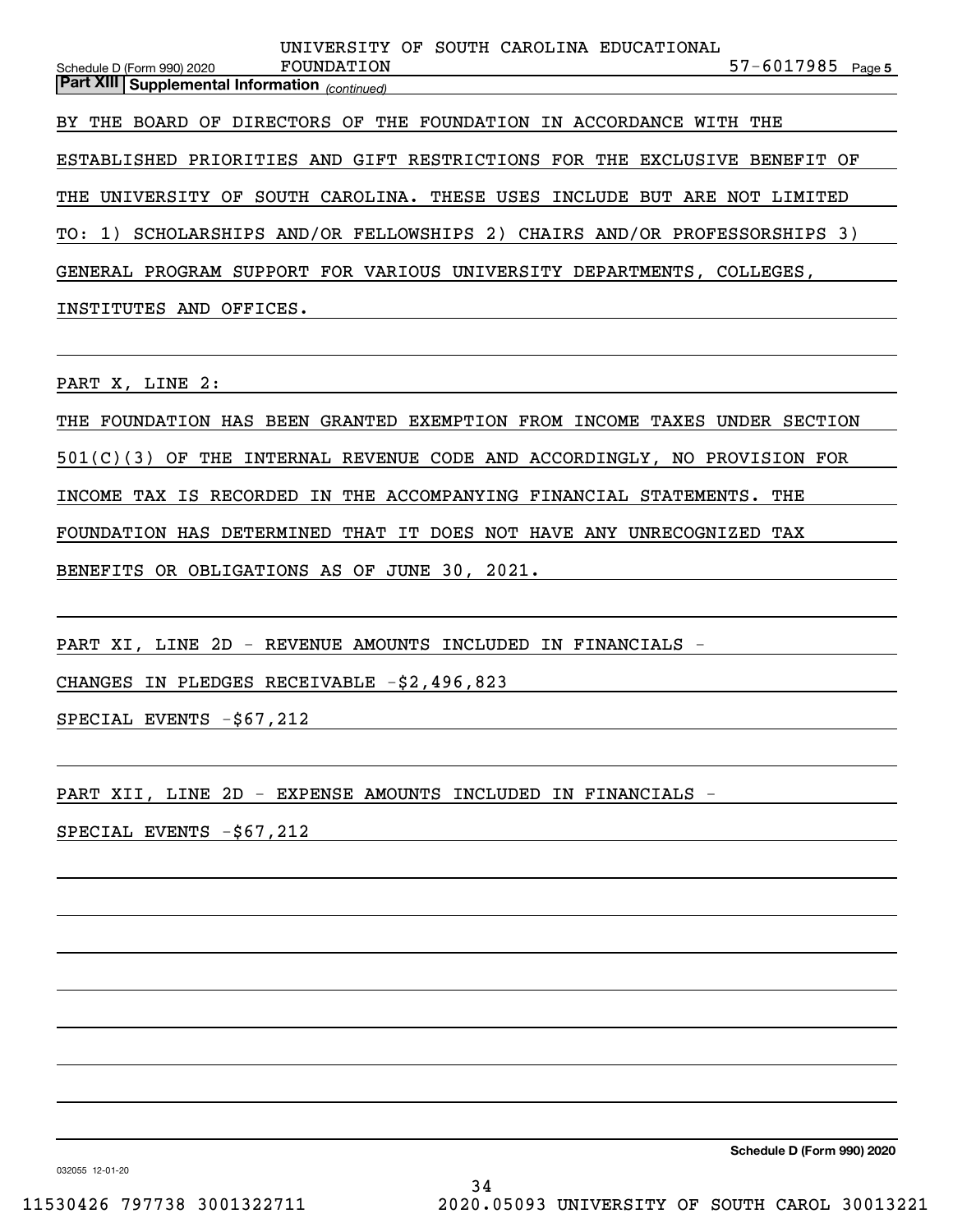|         | <b>SCHEDULE F</b>                                                    |                                           |                                                                                           | <b>Statement of Activities Outside the United States</b>                                                                                                                                                                                             |     |                                                                                                                 |            | OMB No. 1545-0047                                                    |
|---------|----------------------------------------------------------------------|-------------------------------------------|-------------------------------------------------------------------------------------------|------------------------------------------------------------------------------------------------------------------------------------------------------------------------------------------------------------------------------------------------------|-----|-----------------------------------------------------------------------------------------------------------------|------------|----------------------------------------------------------------------|
|         | (Form 990)                                                           |                                           |                                                                                           | Complete if the organization answered "Yes" on Form 990, Part IV, line 14b, 15, or 16.                                                                                                                                                               |     |                                                                                                                 |            |                                                                      |
|         | Department of the Treasury                                           |                                           |                                                                                           | Attach to Form 990.                                                                                                                                                                                                                                  |     |                                                                                                                 |            | <b>Open to Public</b>                                                |
|         | Internal Revenue Service                                             |                                           |                                                                                           | Go to www.irs.gov/Form990 for instructions and the latest information.                                                                                                                                                                               |     |                                                                                                                 | Inspection |                                                                      |
|         | Name of the organization<br>UNIVERSITY OF SOUTH CAROLINA EDUCATIONAL |                                           |                                                                                           |                                                                                                                                                                                                                                                      |     |                                                                                                                 |            | <b>Employer identification number</b>                                |
|         | <b>FOUNDATION</b>                                                    |                                           |                                                                                           |                                                                                                                                                                                                                                                      |     | 57-6017985                                                                                                      |            |                                                                      |
| Part I  |                                                                      |                                           |                                                                                           | General Information on Activities Outside the United States. Complete if the organization answered "Yes" on                                                                                                                                          |     |                                                                                                                 |            |                                                                      |
|         | Form 990, Part IV, line 14b.                                         |                                           |                                                                                           |                                                                                                                                                                                                                                                      |     |                                                                                                                 |            |                                                                      |
| 1.      |                                                                      |                                           |                                                                                           | For grantmakers. Does the organization maintain records to substantiate the amount of its grants and other assistance,<br>the grantees' eligibility for the grants or assistance, and the selection criteria used to award the grants or assistance? |     |                                                                                                                 |            | Yes<br><b>No</b>                                                     |
| 2       | United States.                                                       |                                           |                                                                                           | For grantmakers. Describe in Part V the organization's procedures for monitoring the use of its grants and other assistance outside the                                                                                                              |     |                                                                                                                 |            |                                                                      |
|         |                                                                      |                                           |                                                                                           | Activities per Region. (The following Part I, line 3 table can be duplicated if additional space is needed.)                                                                                                                                         |     |                                                                                                                 |            |                                                                      |
|         | (a) Region                                                           | (b) Number of<br>offices<br>in the region | (c) Number of<br>employees,<br>agents, and<br>independent<br>contractors<br>in the region | (d) Activities conducted in the region<br>(by type) (such as, fundraising, pro-<br>gram services, investments, grants to<br>recipients located in the region)                                                                                        |     | (e) If activity listed in (d)<br>is a program service,<br>describe specific type<br>of service(s) in the region |            | (f) Total<br>expenditures<br>for and<br>investments<br>in the region |
| CENTRAL |                                                                      |                                           |                                                                                           |                                                                                                                                                                                                                                                      |     |                                                                                                                 |            |                                                                      |
|         | AMERICA/CARRIBEAN                                                    | 0                                         | 0                                                                                         | <b>INVESTMENT</b>                                                                                                                                                                                                                                    | N/A |                                                                                                                 |            | 1,405,282.                                                           |
|         |                                                                      |                                           |                                                                                           |                                                                                                                                                                                                                                                      |     |                                                                                                                 |            |                                                                      |
|         |                                                                      |                                           |                                                                                           |                                                                                                                                                                                                                                                      |     |                                                                                                                 |            |                                                                      |
|         |                                                                      |                                           |                                                                                           |                                                                                                                                                                                                                                                      |     |                                                                                                                 |            |                                                                      |
|         |                                                                      | 0                                         | 0                                                                                         |                                                                                                                                                                                                                                                      |     |                                                                                                                 |            |                                                                      |
|         | 3 a Subtotal<br><b>b</b> Total from continuation                     |                                           |                                                                                           |                                                                                                                                                                                                                                                      |     |                                                                                                                 |            | 1,405,282.                                                           |
|         | sheets to Part I                                                     | 0                                         | 0                                                                                         |                                                                                                                                                                                                                                                      |     |                                                                                                                 |            | 0.                                                                   |
|         | c Totals (add lines 3a<br>and 3b)                                    | 0                                         | 0                                                                                         |                                                                                                                                                                                                                                                      |     |                                                                                                                 |            | 1,405,282.                                                           |

**For Paperwork Reduction Act Notice, see the Instructions for Form 990. Schedule F (Form 990) 2020** LHA

032071 12-03-20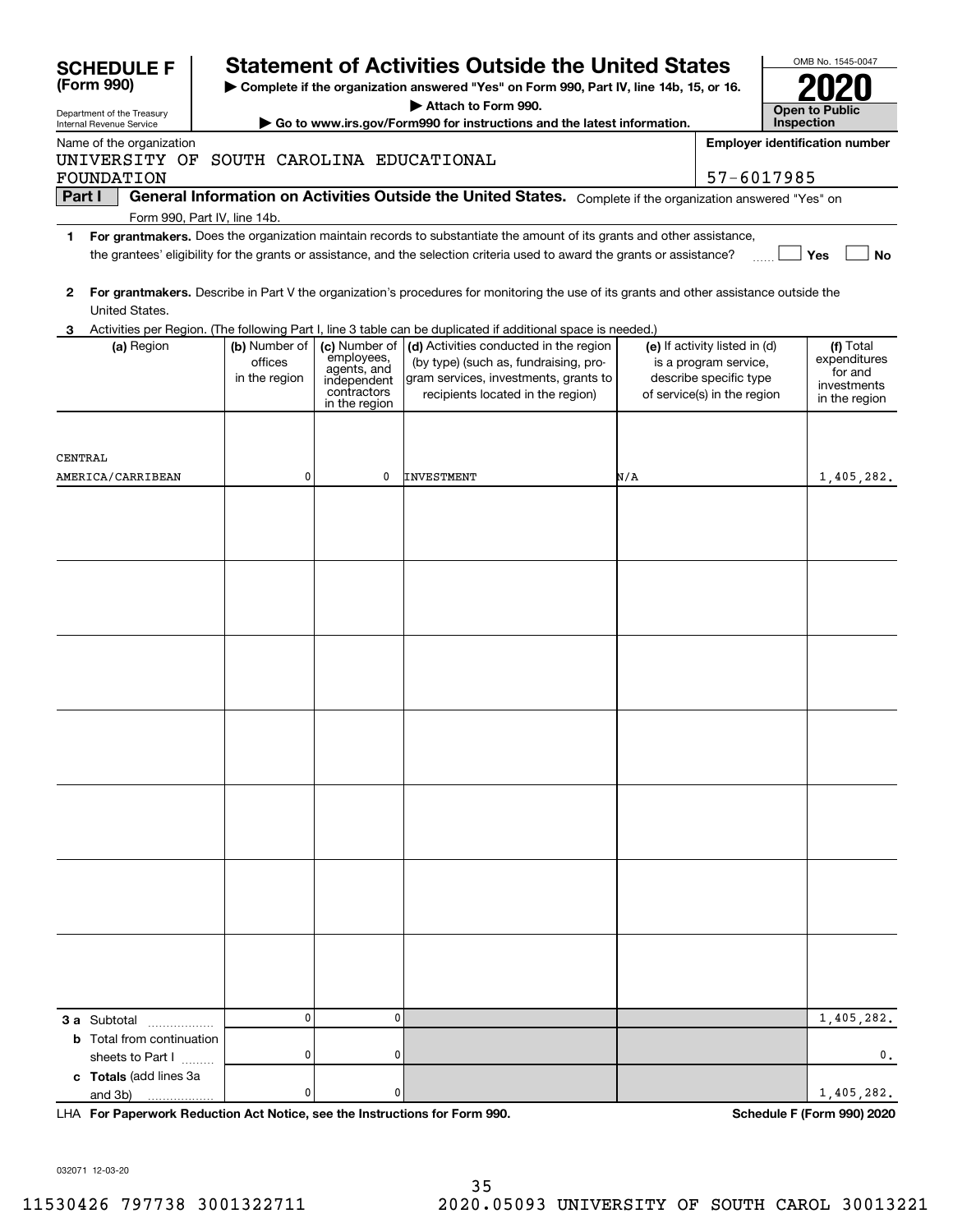Schedule F (Form 990) 2020 **POUNDATION** 57 - 6017985

FOUNDATION

Part II | Grants and Other Assistance to Organizations or Entities Outside the United States. Complete if the organization answered "Yes" on Form 990, Part IV, line 15, for any recipient who received more than \$5,000. Part II can be duplicated if additional space is needed.

| 1<br>(a) Name of organization                           | (b) IRS code section<br>and EIN (if applicable) | (c) Region | (d) Purpose of<br>grant                                                                                                                 | (e) Amount<br>of cash grant | (f) Manner of<br>cash disbursement | (g) Amount of<br>noncash<br>assistance | (h) Description<br>of noncash<br>assistance | (i) Method of<br>valuation (book, FMV,<br>appraisal, other) |
|---------------------------------------------------------|-------------------------------------------------|------------|-----------------------------------------------------------------------------------------------------------------------------------------|-----------------------------|------------------------------------|----------------------------------------|---------------------------------------------|-------------------------------------------------------------|
|                                                         |                                                 |            |                                                                                                                                         |                             |                                    |                                        |                                             |                                                             |
|                                                         |                                                 |            |                                                                                                                                         |                             |                                    |                                        |                                             |                                                             |
|                                                         |                                                 |            |                                                                                                                                         |                             |                                    |                                        |                                             |                                                             |
|                                                         |                                                 |            |                                                                                                                                         |                             |                                    |                                        |                                             |                                                             |
|                                                         |                                                 |            |                                                                                                                                         |                             |                                    |                                        |                                             |                                                             |
|                                                         |                                                 |            |                                                                                                                                         |                             |                                    |                                        |                                             |                                                             |
|                                                         |                                                 |            |                                                                                                                                         |                             |                                    |                                        |                                             |                                                             |
|                                                         |                                                 |            |                                                                                                                                         |                             |                                    |                                        |                                             |                                                             |
|                                                         |                                                 |            |                                                                                                                                         |                             |                                    |                                        |                                             |                                                             |
|                                                         |                                                 |            |                                                                                                                                         |                             |                                    |                                        |                                             |                                                             |
|                                                         |                                                 |            |                                                                                                                                         |                             |                                    |                                        |                                             |                                                             |
|                                                         |                                                 |            |                                                                                                                                         |                             |                                    |                                        |                                             |                                                             |
|                                                         |                                                 |            |                                                                                                                                         |                             |                                    |                                        |                                             |                                                             |
|                                                         |                                                 |            |                                                                                                                                         |                             |                                    |                                        |                                             |                                                             |
|                                                         |                                                 |            |                                                                                                                                         |                             |                                    |                                        |                                             |                                                             |
|                                                         |                                                 |            |                                                                                                                                         |                             |                                    |                                        |                                             |                                                             |
| $\mathbf{2}$                                            |                                                 |            | Enter total number of recipient organizations listed above that are recognized as charities by the foreign country, recognized as a tax |                             |                                    |                                        |                                             |                                                             |
| 3 Enter total number of other organizations or entities |                                                 |            | exempt 501(c)(3) organization by the IRS, or for which the grantee or counsel has provided a section 501(c)(3) equivalency letter       |                             |                                    |                                        |                                             |                                                             |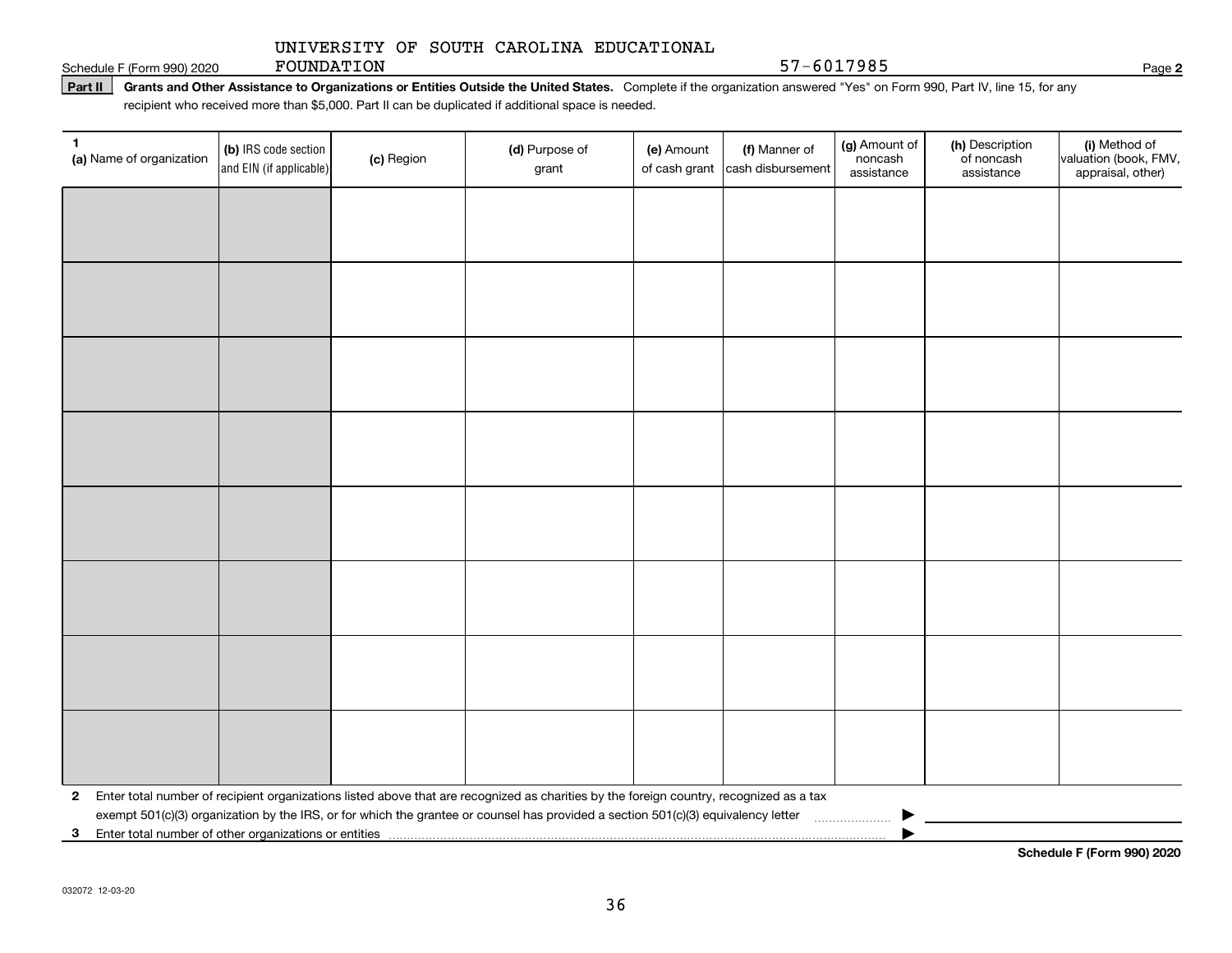## UNIVERSITY OF SOUTH CAROLINA EDUCATIONAL FOUNDATION

Schedule F (Form 990) 2020 **POUNDATION** 57 – 6017985

Part III Grants and Other Assistance to Individuals Outside the United States. Complete if the organization answered "Yes" on Form 990, Part IV, line 16. Part III can be duplicated if additional space is needed.

| Part III can be duplicated if additional space is needed.<br>(a) Type of grant or assistance | (b) Region | (c) Number of<br>recipients | (d) Amount of<br>cash grant | (e) Manner of<br>cash disbursement | (f) Amount of<br>noncash | (g) Description of<br>noncash assistance |                                                                |
|----------------------------------------------------------------------------------------------|------------|-----------------------------|-----------------------------|------------------------------------|--------------------------|------------------------------------------|----------------------------------------------------------------|
|                                                                                              |            |                             |                             |                                    | assistance               |                                          | (h) Method of<br>valuation<br>(book, FMV,<br>appraisal, other) |
|                                                                                              |            |                             |                             |                                    |                          |                                          |                                                                |
|                                                                                              |            |                             |                             |                                    |                          |                                          |                                                                |
|                                                                                              |            |                             |                             |                                    |                          |                                          |                                                                |
|                                                                                              |            |                             |                             |                                    |                          |                                          |                                                                |
|                                                                                              |            |                             |                             |                                    |                          |                                          |                                                                |
|                                                                                              |            |                             |                             |                                    |                          |                                          |                                                                |
|                                                                                              |            |                             |                             |                                    |                          |                                          |                                                                |
|                                                                                              |            |                             |                             |                                    |                          |                                          |                                                                |
|                                                                                              |            |                             |                             |                                    |                          |                                          |                                                                |
|                                                                                              |            |                             |                             |                                    |                          |                                          |                                                                |
|                                                                                              |            |                             |                             |                                    |                          |                                          |                                                                |
|                                                                                              |            |                             |                             |                                    |                          |                                          |                                                                |
|                                                                                              |            |                             |                             |                                    |                          |                                          |                                                                |
|                                                                                              |            |                             |                             |                                    |                          |                                          |                                                                |
|                                                                                              |            |                             |                             |                                    |                          |                                          |                                                                |
|                                                                                              |            |                             |                             |                                    |                          |                                          |                                                                |
|                                                                                              |            |                             |                             |                                    |                          |                                          |                                                                |
|                                                                                              |            |                             |                             |                                    |                          |                                          |                                                                |
|                                                                                              |            |                             |                             |                                    |                          |                                          |                                                                |
|                                                                                              |            |                             |                             |                                    |                          |                                          |                                                                |

**Schedule F (Form 990) 2020**

Page 3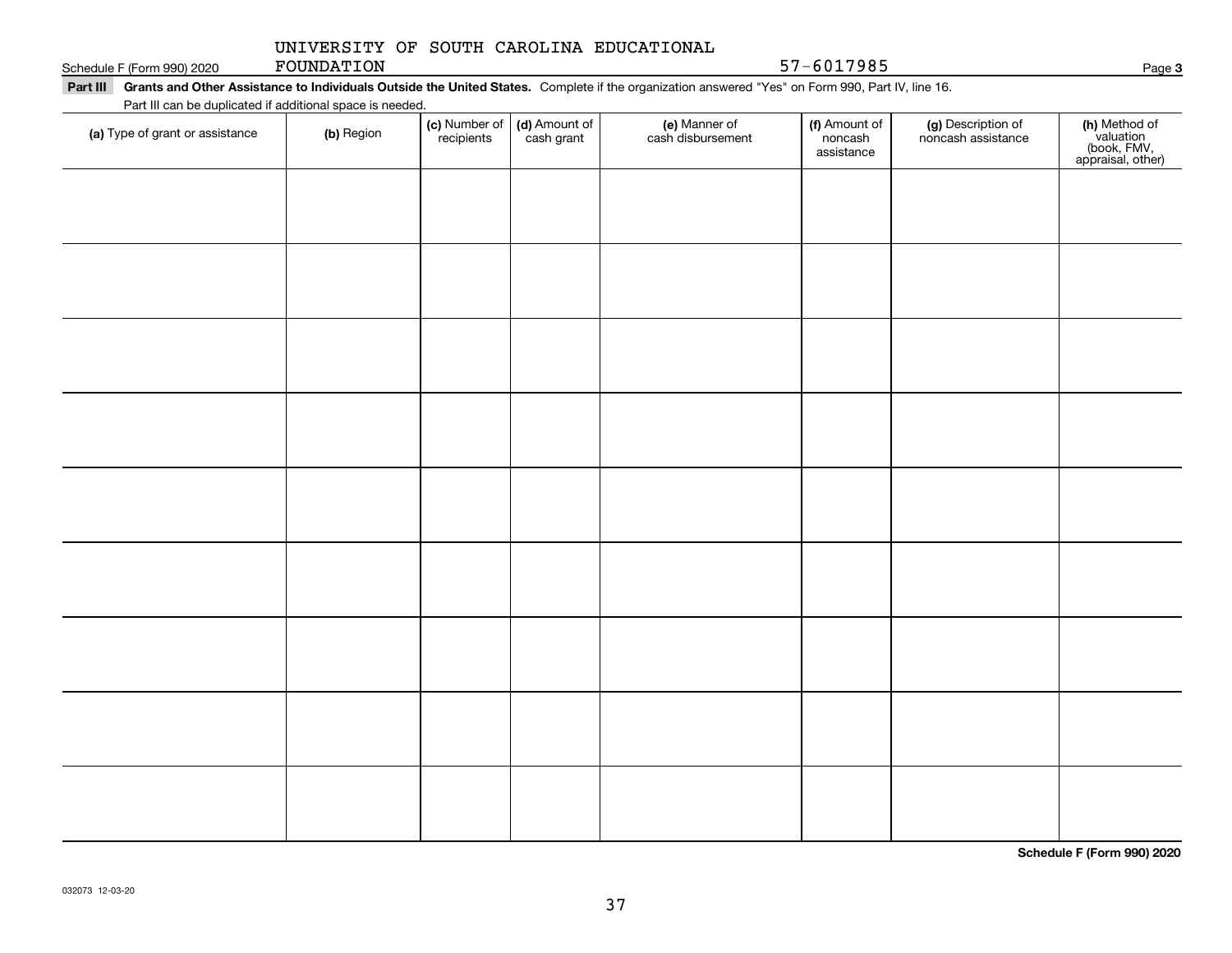| Part IV      |  | <b>Foreign Forms</b>                                                                                                                                                                                                                |                        |                   |
|--------------|--|-------------------------------------------------------------------------------------------------------------------------------------------------------------------------------------------------------------------------------------|------------------------|-------------------|
|              |  |                                                                                                                                                                                                                                     |                        |                   |
| 1            |  | Was the organization a U.S. transferor of property to a foreign corporation during the tax year? If "Yes."                                                                                                                          |                        |                   |
|              |  | the organization may be required to file Form 926, Return by a U.S. Transferor of Property to a Foreign                                                                                                                             |                        |                   |
|              |  |                                                                                                                                                                                                                                     | $\mid X \mid$ Yes      | Nο                |
| $\mathbf{2}$ |  | Did the organization have an interest in a foreign trust during the tax year? If "Yes," the organization may                                                                                                                        |                        |                   |
|              |  | be required to separately file Form 3520, Annual Return To Report Transactions With Foreign Trusts and                                                                                                                              |                        |                   |
|              |  | Receipt of Certain Foreign Gifts, and/or Form 3520-A, Annual Information Return of Foreign Trust With a                                                                                                                             |                        |                   |
|              |  |                                                                                                                                                                                                                                     | Yes                    | $X \mid N_{0}$    |
| 3            |  | Did the organization have an ownership interest in a foreign corporation during the tax year? If "Yes."                                                                                                                             |                        |                   |
|              |  | the organization may be required to file Form 5471, Information Return of U.S. Persons With Respect to                                                                                                                              |                        |                   |
|              |  | Certain Foreign Corporations (see Instructions for Form 5471) <i>[100]</i> [100] [100] [100] [100] [100] [100] [100] [100] [100] [100] [100] [100] [100] [100] [100] [100] [100] [100] [100] [100] [100] [100] [100] [100] [100] [1 | Yes                    | $\overline{X}$ No |
| 4            |  | Was the organization a direct or indirect shareholder of a passive foreign investment company or a                                                                                                                                  |                        |                   |
|              |  | qualified electing fund during the tax year? If "Yes," the organization may be required to file Form 8621,                                                                                                                          |                        |                   |
|              |  | Information Return by a Shareholder of a Passive Foreign Investment Company or Qualified Electing                                                                                                                                   |                        |                   |
|              |  | Fund (see Instructions for Form 8621) manufactured control to the control of the control of the control of the                                                                                                                      | $\overline{X}$ Yes     | No                |
| 5            |  | Did the organization have an ownership interest in a foreign partnership during the tax year? If "Yes."                                                                                                                             |                        |                   |
|              |  | the organization may be required to file Form 8865, Return of U.S. Persons With Respect to Certain                                                                                                                                  |                        |                   |
|              |  | Foreign Partnerships (see Instructions for Form 8865) manufactured contain the control of the control of the control of the control of the control of the control of the control of the control of the control of the control       | $\boxed{\text{X}}$ Yes | No                |
| 6            |  | Did the organization have any operations in or related to any boycotting countries during the tax year? If                                                                                                                          |                        |                   |
|              |  | "Yes," the organization may be required to separately file Form 5713, International Boycott Report (see                                                                                                                             |                        |                   |
|              |  |                                                                                                                                                                                                                                     | Yes                    | X<br>No           |
|              |  |                                                                                                                                                                                                                                     |                        |                   |

**Schedule F (Form 990) 2020**

032074 12-03-20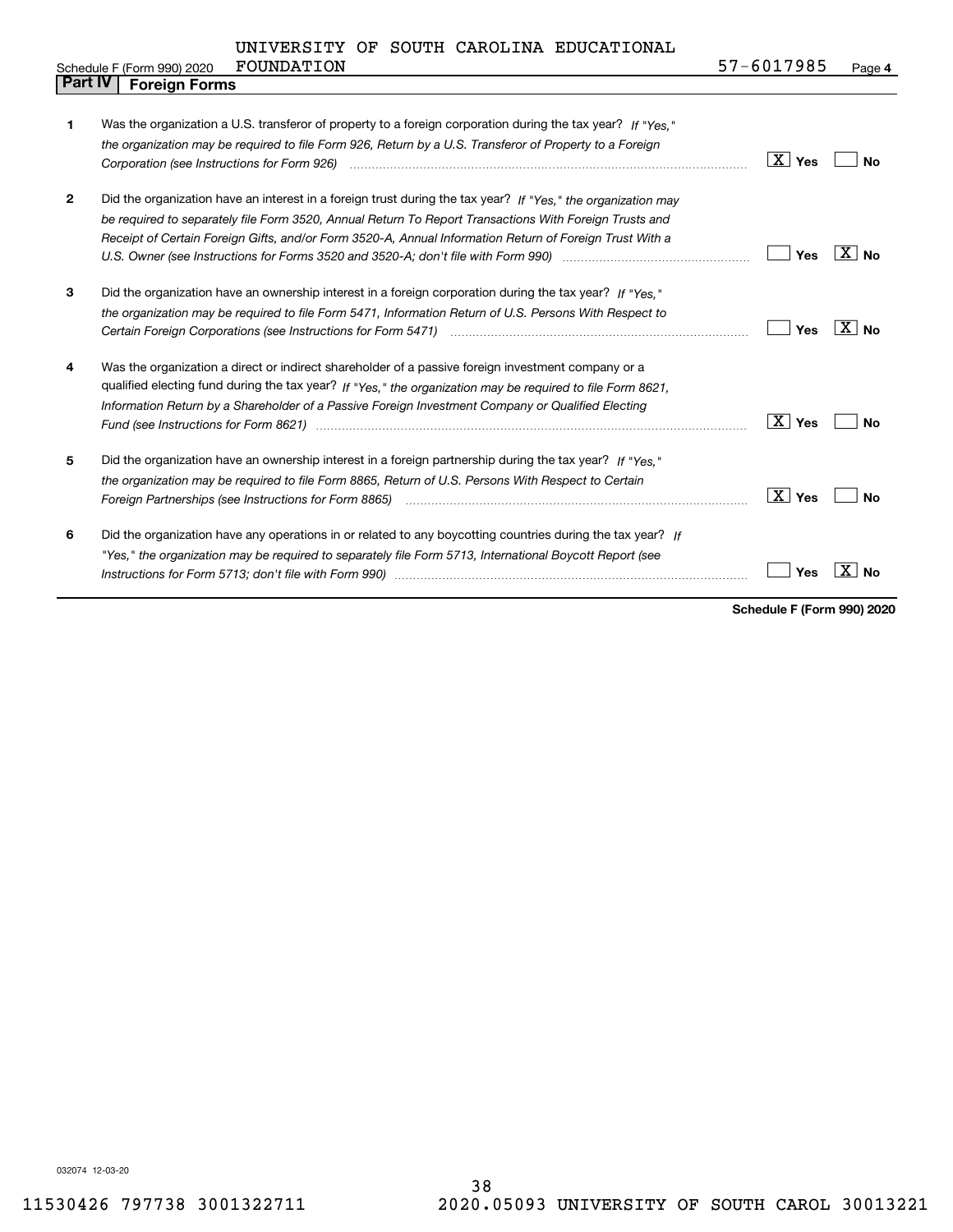| UNIVERSITY OF SOUTH CAROLINA EDUCATIONAL |  |
|------------------------------------------|--|
|------------------------------------------|--|

|                 | Schedule F (Form 990) 2020      | FOUNDATION                                                                                                                            | 57-6017985                 | Page 5 |
|-----------------|---------------------------------|---------------------------------------------------------------------------------------------------------------------------------------|----------------------------|--------|
| <b>Part V</b>   | <b>Supplemental Information</b> |                                                                                                                                       |                            |        |
|                 |                                 | Provide the information required by Part I, line 2 (monitoring of funds); Part I, line 3, column (f) (accounting method; amounts of   |                            |        |
|                 |                                 | investments vs. expenditures per region); Part II, line 1 (accounting method); Part III (accounting method); and Part III, column (c) |                            |        |
|                 |                                 | (estimated number of recipients), as applicable. Also complete this part to provide any additional information. See instructions.     |                            |        |
|                 |                                 |                                                                                                                                       |                            |        |
|                 |                                 |                                                                                                                                       |                            |        |
|                 |                                 |                                                                                                                                       |                            |        |
|                 |                                 |                                                                                                                                       |                            |        |
|                 |                                 |                                                                                                                                       |                            |        |
|                 |                                 |                                                                                                                                       |                            |        |
|                 |                                 |                                                                                                                                       |                            |        |
|                 |                                 |                                                                                                                                       |                            |        |
|                 |                                 |                                                                                                                                       |                            |        |
|                 |                                 |                                                                                                                                       |                            |        |
|                 |                                 |                                                                                                                                       |                            |        |
|                 |                                 |                                                                                                                                       |                            |        |
|                 |                                 |                                                                                                                                       |                            |        |
|                 |                                 |                                                                                                                                       |                            |        |
|                 |                                 |                                                                                                                                       |                            |        |
|                 |                                 |                                                                                                                                       |                            |        |
|                 |                                 |                                                                                                                                       |                            |        |
|                 |                                 |                                                                                                                                       |                            |        |
|                 |                                 |                                                                                                                                       |                            |        |
|                 |                                 |                                                                                                                                       |                            |        |
|                 |                                 |                                                                                                                                       |                            |        |
|                 |                                 |                                                                                                                                       |                            |        |
|                 |                                 |                                                                                                                                       |                            |        |
|                 |                                 |                                                                                                                                       |                            |        |
|                 |                                 |                                                                                                                                       |                            |        |
|                 |                                 |                                                                                                                                       |                            |        |
|                 |                                 |                                                                                                                                       |                            |        |
|                 |                                 |                                                                                                                                       |                            |        |
|                 |                                 |                                                                                                                                       |                            |        |
|                 |                                 |                                                                                                                                       |                            |        |
|                 |                                 |                                                                                                                                       |                            |        |
|                 |                                 |                                                                                                                                       |                            |        |
|                 |                                 |                                                                                                                                       |                            |        |
|                 |                                 |                                                                                                                                       |                            |        |
|                 |                                 |                                                                                                                                       |                            |        |
|                 |                                 |                                                                                                                                       |                            |        |
|                 |                                 |                                                                                                                                       |                            |        |
|                 |                                 |                                                                                                                                       |                            |        |
|                 |                                 |                                                                                                                                       |                            |        |
|                 |                                 |                                                                                                                                       |                            |        |
|                 |                                 |                                                                                                                                       |                            |        |
|                 |                                 |                                                                                                                                       |                            |        |
|                 |                                 |                                                                                                                                       |                            |        |
|                 |                                 |                                                                                                                                       |                            |        |
|                 |                                 |                                                                                                                                       |                            |        |
|                 |                                 |                                                                                                                                       |                            |        |
|                 |                                 |                                                                                                                                       |                            |        |
|                 |                                 |                                                                                                                                       |                            |        |
|                 |                                 |                                                                                                                                       |                            |        |
|                 |                                 |                                                                                                                                       |                            |        |
|                 |                                 |                                                                                                                                       |                            |        |
|                 |                                 |                                                                                                                                       |                            |        |
|                 |                                 |                                                                                                                                       |                            |        |
| 032075 12-03-20 |                                 |                                                                                                                                       | Schedule F (Form 990) 2020 |        |
|                 |                                 | 39                                                                                                                                    |                            |        |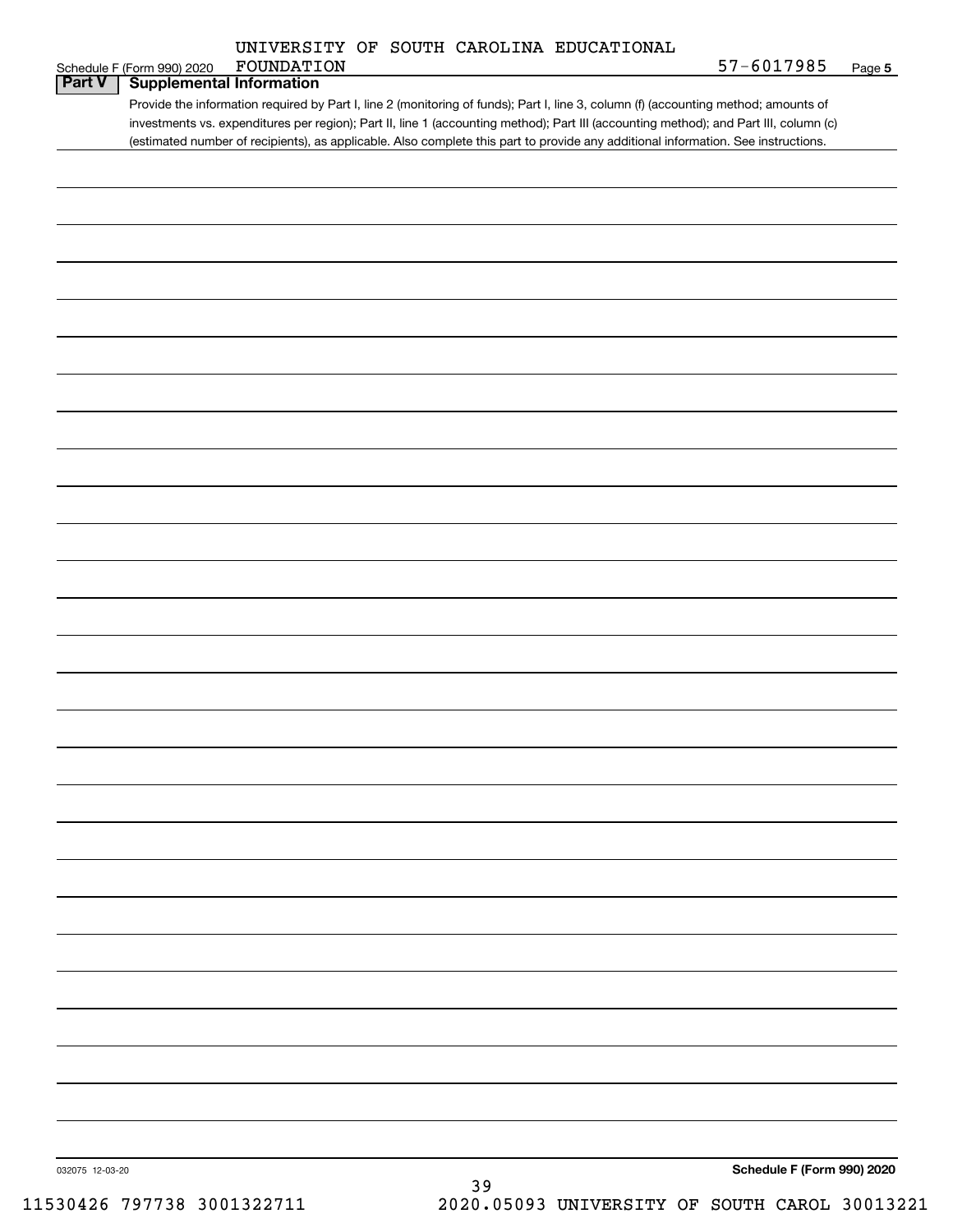| <b>SCHEDULE G</b>                                            |                                  | <b>Supplemental Information Regarding Fundraising or Gaming Activities</b>                                                                                                                                                                           |                                                                            |    |                                                              |                                                         | OMB No. 1545-0047                                       |
|--------------------------------------------------------------|----------------------------------|------------------------------------------------------------------------------------------------------------------------------------------------------------------------------------------------------------------------------------------------------|----------------------------------------------------------------------------|----|--------------------------------------------------------------|---------------------------------------------------------|---------------------------------------------------------|
| (Form 990 or 990-EZ)                                         |                                  | Complete if the organization answered "Yes" on Form 990, Part IV, line 17, 18, or 19, or if the<br>organization entered more than \$15,000 on Form 990-EZ, line 6a.                                                                                  |                                                                            |    |                                                              |                                                         |                                                         |
| Department of the Treasury                                   |                                  | Attach to Form 990 or Form 990-EZ.                                                                                                                                                                                                                   |                                                                            |    |                                                              |                                                         | <b>Open to Public</b>                                   |
| Internal Revenue Service                                     |                                  | Go to www.irs.gov/Form990 for instructions and the latest information.                                                                                                                                                                               |                                                                            |    |                                                              |                                                         | Inspection                                              |
| Name of the organization                                     | FOUNDATION                       | UNIVERSITY OF SOUTH CAROLINA EDUCATIONAL                                                                                                                                                                                                             |                                                                            |    |                                                              | 57-6017985                                              | <b>Employer identification number</b>                   |
| Part I                                                       |                                  | Fundraising Activities. Complete if the organization answered "Yes" on Form 990, Part IV, line 17. Form 990-EZ filers are not                                                                                                                        |                                                                            |    |                                                              |                                                         |                                                         |
|                                                              | required to complete this part.  | 1 Indicate whether the organization raised funds through any of the following activities. Check all that apply.                                                                                                                                      |                                                                            |    |                                                              |                                                         |                                                         |
| $\mid$ $\rm X\mid$ Mail solicitations<br>a                   |                                  |                                                                                                                                                                                                                                                      |                                                                            |    | $e$ $\boxed{\text{X}}$ Solicitation of non-government grants |                                                         |                                                         |
| X  <br>b                                                     | Internet and email solicitations | f                                                                                                                                                                                                                                                    |                                                                            |    | Solicitation of government grants                            |                                                         |                                                         |
| $\overline{\mathbf{X}}$ Phone solicitations<br>C             |                                  | $g\mid X$ Special fundraising events                                                                                                                                                                                                                 |                                                                            |    |                                                              |                                                         |                                                         |
| $\boxed{\textbf{X}}$ In-person solicitations<br>d            |                                  |                                                                                                                                                                                                                                                      |                                                                            |    |                                                              |                                                         |                                                         |
|                                                              |                                  | 2 a Did the organization have a written or oral agreement with any individual (including officers, directors, trustees, or                                                                                                                           |                                                                            |    |                                                              | $\boxed{\text{X}}$ Yes                                  |                                                         |
|                                                              |                                  | key employees listed in Form 990, Part VII) or entity in connection with professional fundraising services?<br>b If "Yes," list the 10 highest paid individuals or entities (fundraisers) pursuant to agreements under which the fundraiser is to be |                                                                            |    |                                                              |                                                         | <b>No</b>                                               |
| compensated at least \$5,000 by the organization.            |                                  |                                                                                                                                                                                                                                                      |                                                                            |    |                                                              |                                                         |                                                         |
|                                                              |                                  |                                                                                                                                                                                                                                                      |                                                                            |    |                                                              | (v) Amount paid                                         |                                                         |
| (i) Name and address of individual<br>or entity (fundraiser) |                                  | (ii) Activity                                                                                                                                                                                                                                        | (iii) Did<br>fundraiser<br>have custody<br>or control of<br>contributions? |    | (iv) Gross receipts<br>from activity                         | to (or retained by)<br>fundraiser<br>listed in col. (i) | (vi) Amount paid<br>to (or retained by)<br>organization |
| MARTS & LUNDY - 160 CHUBB                                    |                                  |                                                                                                                                                                                                                                                      | Yes                                                                        | No |                                                              |                                                         |                                                         |
| AVE., STE 103, LYNDHURST, NJ                                 |                                  | CONSULTING                                                                                                                                                                                                                                           |                                                                            | X  | $\mathbf{0}$                                                 | 139,900.                                                | $-139,900.$                                             |
|                                                              |                                  |                                                                                                                                                                                                                                                      |                                                                            |    |                                                              |                                                         |                                                         |
|                                                              |                                  |                                                                                                                                                                                                                                                      |                                                                            |    |                                                              |                                                         |                                                         |
|                                                              |                                  |                                                                                                                                                                                                                                                      |                                                                            |    |                                                              |                                                         |                                                         |
|                                                              |                                  |                                                                                                                                                                                                                                                      |                                                                            |    |                                                              |                                                         |                                                         |
|                                                              |                                  |                                                                                                                                                                                                                                                      |                                                                            |    |                                                              |                                                         |                                                         |
|                                                              |                                  |                                                                                                                                                                                                                                                      |                                                                            |    |                                                              |                                                         |                                                         |
|                                                              |                                  |                                                                                                                                                                                                                                                      |                                                                            |    |                                                              |                                                         |                                                         |
|                                                              |                                  |                                                                                                                                                                                                                                                      |                                                                            |    |                                                              |                                                         |                                                         |
|                                                              |                                  |                                                                                                                                                                                                                                                      |                                                                            |    |                                                              |                                                         |                                                         |
|                                                              |                                  |                                                                                                                                                                                                                                                      |                                                                            |    |                                                              |                                                         |                                                         |
|                                                              |                                  |                                                                                                                                                                                                                                                      |                                                                            |    |                                                              |                                                         |                                                         |
|                                                              |                                  |                                                                                                                                                                                                                                                      |                                                                            |    |                                                              |                                                         |                                                         |
|                                                              |                                  |                                                                                                                                                                                                                                                      |                                                                            |    |                                                              |                                                         |                                                         |
| Total                                                        |                                  | 3 List all states in which the organization is registered or licensed to solicit contributions or has been notified it is exempt from registration                                                                                                   |                                                                            |    |                                                              | 139,900.                                                | $-139.900.$                                             |
| or licensing.                                                |                                  |                                                                                                                                                                                                                                                      |                                                                            |    |                                                              |                                                         |                                                         |
| SC                                                           |                                  |                                                                                                                                                                                                                                                      |                                                                            |    |                                                              |                                                         |                                                         |
|                                                              |                                  |                                                                                                                                                                                                                                                      |                                                                            |    |                                                              |                                                         |                                                         |
|                                                              |                                  |                                                                                                                                                                                                                                                      |                                                                            |    |                                                              |                                                         |                                                         |
|                                                              |                                  |                                                                                                                                                                                                                                                      |                                                                            |    |                                                              |                                                         |                                                         |
|                                                              |                                  |                                                                                                                                                                                                                                                      |                                                                            |    |                                                              |                                                         |                                                         |
|                                                              |                                  |                                                                                                                                                                                                                                                      |                                                                            |    |                                                              |                                                         |                                                         |
|                                                              |                                  |                                                                                                                                                                                                                                                      |                                                                            |    |                                                              |                                                         |                                                         |
|                                                              |                                  |                                                                                                                                                                                                                                                      |                                                                            |    |                                                              |                                                         |                                                         |
|                                                              |                                  |                                                                                                                                                                                                                                                      |                                                                            |    |                                                              |                                                         |                                                         |
|                                                              |                                  | LHA For Paperwork Reduction Act Notice, see the Instructions for Form 990 or 990-EZ.                                                                                                                                                                 |                                                                            |    |                                                              |                                                         | Schedule G (Form 990 or 990-EZ) 2020                    |
|                                                              |                                  | SEE PART IV FOR CONTINUATIONS                                                                                                                                                                                                                        |                                                                            |    |                                                              |                                                         |                                                         |

032081 11-25-20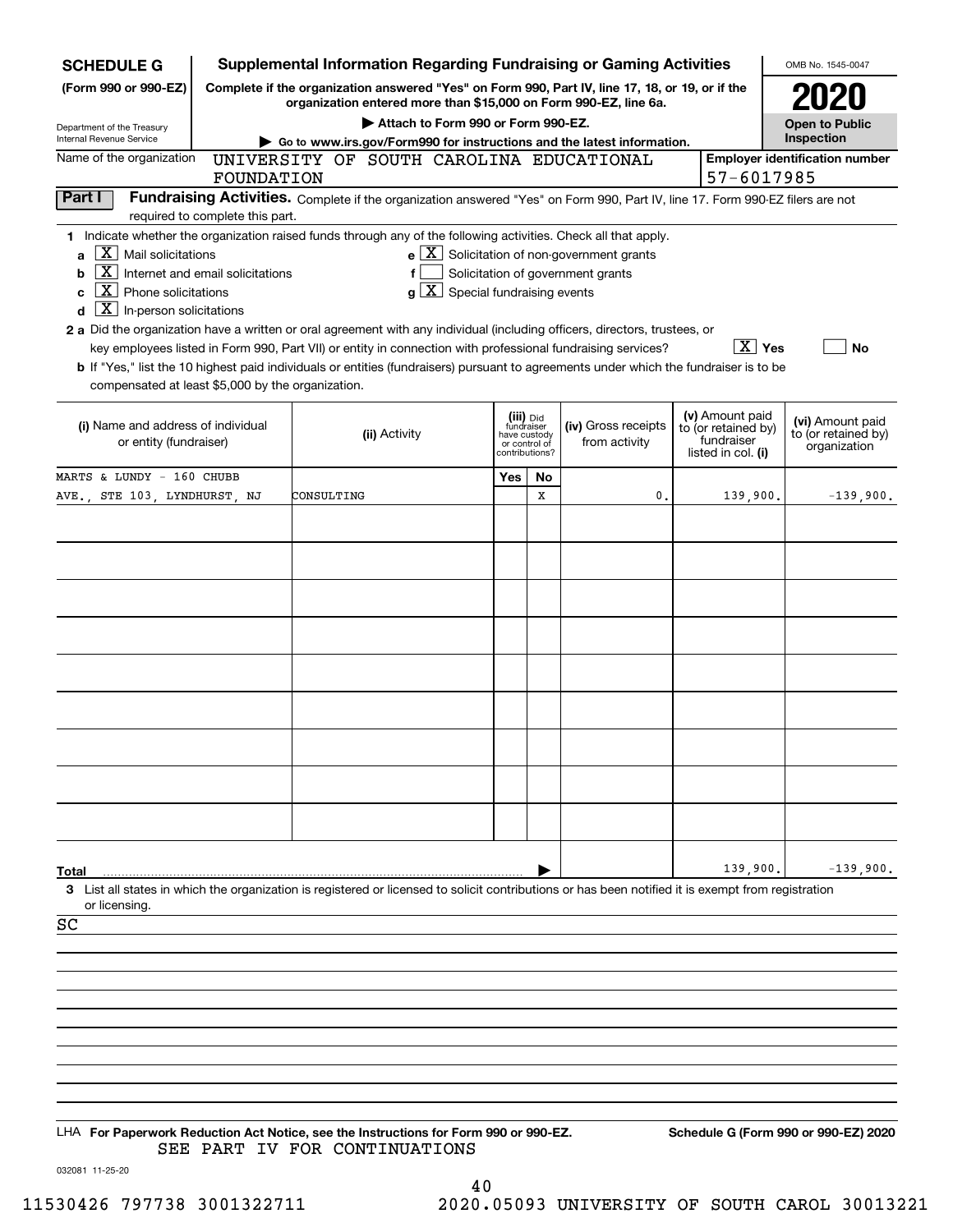Schedule G (Form 990 or 990-EZ) 2020 FOUNDATION

**Part II** | Fundraising Events. Complete if the organization answered "Yes" on Form 990, Part IV, line 18, or reported more than \$15,000

|                 |    | of fundraising event contributions and gross income on Form 990-EZ, lines 1 and 6b. List events with gross receipts greater than \$5,000.                                                                                                 |                    |                                                  |                  |                                                     |
|-----------------|----|-------------------------------------------------------------------------------------------------------------------------------------------------------------------------------------------------------------------------------------------|--------------------|--------------------------------------------------|------------------|-----------------------------------------------------|
|                 |    |                                                                                                                                                                                                                                           | (a) Event $#1$     | (b) Event #2                                     | (c) Other events | (d) Total events                                    |
|                 |    |                                                                                                                                                                                                                                           | GALA               | <b>GALA</b>                                      | 3                | (add col. (a) through                               |
|                 |    |                                                                                                                                                                                                                                           | (event type)       | (event type)                                     | (total number)   | col. (c)                                            |
|                 |    |                                                                                                                                                                                                                                           |                    |                                                  |                  |                                                     |
| Revenue         | 1. |                                                                                                                                                                                                                                           | 72,829.            | 26,538.                                          | 67,682.          | <u>167,049.</u>                                     |
|                 |    |                                                                                                                                                                                                                                           | 64,764.            | 19,397.                                          | 17,724.          | <u>101,885.</u>                                     |
|                 | 3  | Gross income (line 1 minus line 2)                                                                                                                                                                                                        | 8,065.             | 7,141.                                           | 49,958.          | 65, 164.                                            |
|                 |    |                                                                                                                                                                                                                                           |                    |                                                  |                  |                                                     |
|                 | 5  |                                                                                                                                                                                                                                           |                    |                                                  | 4,155.           | 4,155.                                              |
| Direct Expenses | 6  |                                                                                                                                                                                                                                           |                    |                                                  | 16,798.          | 16,798.                                             |
|                 | 7  |                                                                                                                                                                                                                                           | 5,969.             |                                                  | 10,983.          | 16,952.                                             |
|                 | 8  |                                                                                                                                                                                                                                           |                    |                                                  |                  |                                                     |
|                 | 9  |                                                                                                                                                                                                                                           | 1,751.             | 8,137.                                           | 19,419.          | 29,307.                                             |
|                 | 10 | Direct expense summary. Add lines 4 through 9 in column (d)                                                                                                                                                                               |                    |                                                  |                  | 67, 212.                                            |
|                 | 11 | Net income summary. Subtract line 10 from line 3, column (d)                                                                                                                                                                              |                    |                                                  |                  | $-2,048.$                                           |
| Part III        |    | Gaming. Complete if the organization answered "Yes" on Form 990, Part IV, line 19, or reported more than                                                                                                                                  |                    |                                                  |                  |                                                     |
|                 |    | \$15,000 on Form 990-EZ, line 6a.                                                                                                                                                                                                         |                    |                                                  |                  |                                                     |
| Revenue         |    |                                                                                                                                                                                                                                           | (a) Bingo          | (b) Pull tabs/instant<br>bingo/progressive bingo | (c) Other gaming | (d) Total gaming (add<br>col. (a) through col. (c)) |
|                 | 1  |                                                                                                                                                                                                                                           |                    |                                                  |                  |                                                     |
|                 |    |                                                                                                                                                                                                                                           |                    |                                                  |                  |                                                     |
| Direct Expenses | 3  |                                                                                                                                                                                                                                           |                    |                                                  |                  |                                                     |
|                 | 4  |                                                                                                                                                                                                                                           |                    |                                                  |                  |                                                     |
|                 |    |                                                                                                                                                                                                                                           |                    |                                                  |                  |                                                     |
|                 |    |                                                                                                                                                                                                                                           | <b>Yes</b><br>$\%$ | Yes<br>%                                         | Yes<br>%         |                                                     |
|                 |    | 6 Volunteer labor                                                                                                                                                                                                                         | No                 | No                                               | No               |                                                     |
|                 | 7  | Direct expense summary. Add lines 2 through 5 in column (d)                                                                                                                                                                               |                    |                                                  |                  |                                                     |
|                 |    |                                                                                                                                                                                                                                           |                    |                                                  |                  |                                                     |
|                 |    |                                                                                                                                                                                                                                           |                    |                                                  |                  |                                                     |
|                 |    |                                                                                                                                                                                                                                           |                    |                                                  |                  |                                                     |
|                 |    |                                                                                                                                                                                                                                           |                    |                                                  |                  | Yes<br>No                                           |
|                 |    |                                                                                                                                                                                                                                           |                    |                                                  |                  |                                                     |
|                 |    |                                                                                                                                                                                                                                           |                    |                                                  |                  |                                                     |
|                 |    |                                                                                                                                                                                                                                           |                    |                                                  |                  | Yes<br>No                                           |
|                 |    | <b>b</b> If "Yes," explain: <u>example and the set of the set of the set of the set of the set of the set of the set of the set of the set of the set of the set of the set of the set of the set of the set of the set of the set of</u> |                    |                                                  |                  |                                                     |
|                 |    |                                                                                                                                                                                                                                           |                    |                                                  |                  |                                                     |
|                 |    |                                                                                                                                                                                                                                           |                    |                                                  |                  |                                                     |
|                 |    | 032082 11-25-20                                                                                                                                                                                                                           |                    |                                                  |                  | Schedule G (Form 990 or 990-EZ) 2020                |

**Schedule G (Form 990 or 990-EZ) 2020**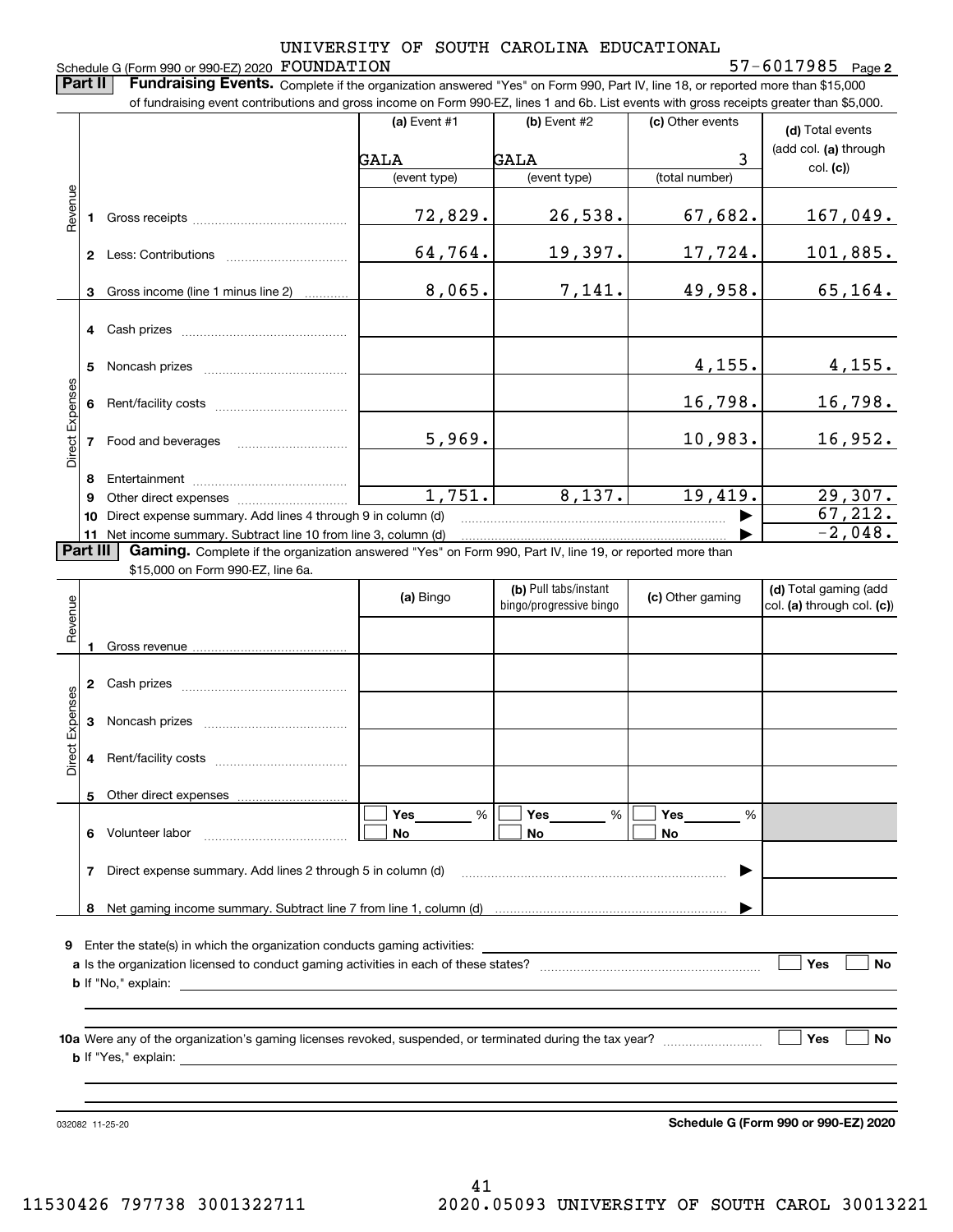|       | UNIVERSITY OF SOUTH CAROLINA EDUCATIONAL                                                                                                                                                                                                                                                                                                                                                                     |                 |           |
|-------|--------------------------------------------------------------------------------------------------------------------------------------------------------------------------------------------------------------------------------------------------------------------------------------------------------------------------------------------------------------------------------------------------------------|-----------------|-----------|
|       | Schedule G (Form 990 or 990-EZ) 2020 FOUNDATION                                                                                                                                                                                                                                                                                                                                                              | 57-6017985      | Page 3    |
|       |                                                                                                                                                                                                                                                                                                                                                                                                              | Yes             | No        |
|       | 12 Is the organization a grantor, beneficiary or trustee of a trust, or a member of a partnership or other entity formed                                                                                                                                                                                                                                                                                     | Yes             | No        |
|       | 13 Indicate the percentage of gaming activity conducted in:                                                                                                                                                                                                                                                                                                                                                  |                 |           |
|       |                                                                                                                                                                                                                                                                                                                                                                                                              | 13a             | %         |
|       | <b>b</b> An outside facility <i>www.communicality www.communicality.communicality www.communicality www.communicality.com</i>                                                                                                                                                                                                                                                                                | 13 <sub>b</sub> | %         |
|       | 14 Enter the name and address of the person who prepares the organization's gaming/special events books and records:                                                                                                                                                                                                                                                                                         |                 |           |
|       | $Name \rightarrow 1$                                                                                                                                                                                                                                                                                                                                                                                         |                 |           |
|       | 15a Does the organization have a contract with a third party from whom the organization receives gaming revenue?                                                                                                                                                                                                                                                                                             | Yes             | No        |
|       | of gaming revenue retained by the third party $\triangleright$ \$<br>c If "Yes," enter name and address of the third party:                                                                                                                                                                                                                                                                                  |                 |           |
|       |                                                                                                                                                                                                                                                                                                                                                                                                              |                 |           |
|       |                                                                                                                                                                                                                                                                                                                                                                                                              |                 |           |
| 16    | Gaming manager information:                                                                                                                                                                                                                                                                                                                                                                                  |                 |           |
|       | $Name \rightarrow$                                                                                                                                                                                                                                                                                                                                                                                           |                 |           |
|       | Gaming manager compensation > \$                                                                                                                                                                                                                                                                                                                                                                             |                 |           |
|       |                                                                                                                                                                                                                                                                                                                                                                                                              |                 |           |
|       |                                                                                                                                                                                                                                                                                                                                                                                                              |                 |           |
|       | Director/officer<br>Employee<br>Independent contractor                                                                                                                                                                                                                                                                                                                                                       |                 |           |
|       | <b>17</b> Mandatory distributions:<br>a Is the organization required under state law to make charitable distributions from the gaming proceeds to<br>retain the state gaming license?<br><b>b</b> Enter the amount of distributions required under state law to be distributed to other exempt organizations or spent in the<br>organization's own exempt activities during the tax year $\triangleright$ \$ | Yes             | <b>No</b> |
|       | <b>Part IV</b><br>Supplemental Information. Provide the explanations required by Part I, line 2b, columns (iii) and (v); and Part III, lines 9, 9b, 10b,<br>15b, 15c, 16, and 17b, as applicable. Also provide any additional information. See instructions.                                                                                                                                                 |                 |           |
|       | SCHEDULE G, PART I, LINE 2B, LIST OF TEN HIGHEST PAID FUNDRAISERS:                                                                                                                                                                                                                                                                                                                                           |                 |           |
|       |                                                                                                                                                                                                                                                                                                                                                                                                              |                 |           |
| ( I ) | NAME OF FUNDRAISER: MARTS & LUNDY                                                                                                                                                                                                                                                                                                                                                                            |                 |           |
|       |                                                                                                                                                                                                                                                                                                                                                                                                              |                 |           |
| ( I ) | ADDRESS OF FUNDRAISER: 160 CHUBB AVE., STE 103, LYNDHURST, NJ                                                                                                                                                                                                                                                                                                                                                | 07071           |           |
|       |                                                                                                                                                                                                                                                                                                                                                                                                              |                 |           |
|       |                                                                                                                                                                                                                                                                                                                                                                                                              |                 |           |
|       |                                                                                                                                                                                                                                                                                                                                                                                                              |                 |           |
|       | Schedule G (Form 990 or 990-EZ) 2020<br>032083 11-25-20<br>42                                                                                                                                                                                                                                                                                                                                                |                 |           |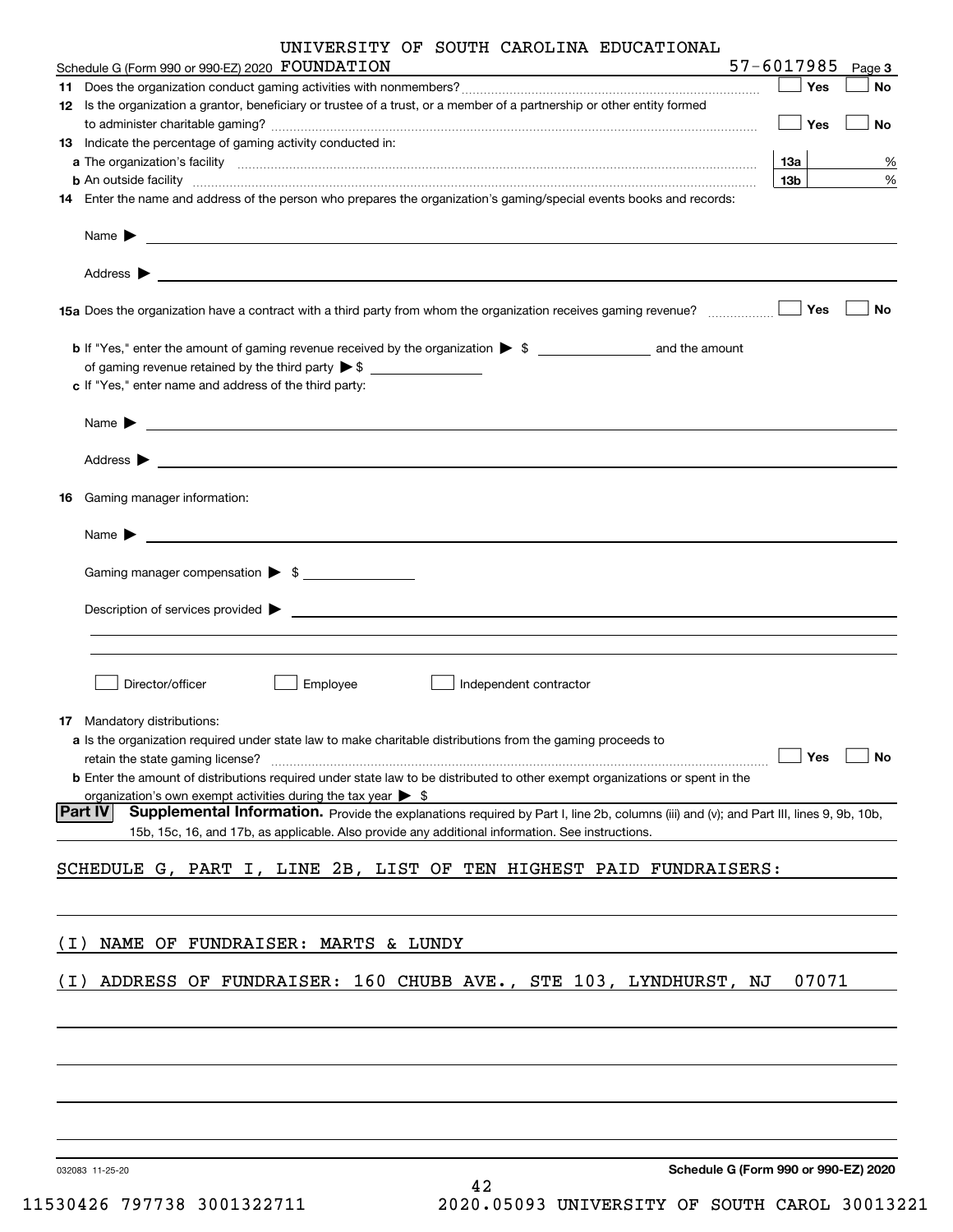| Schedule G (Form 990 or 990-EZ) FOUNDATION<br><b>Part IV</b> Supplemental Information (continued) | FOUNDATION |  | UNIVERSITY OF SOUTH CAROLINA EDUCATIONAL | 57-6017985 Page 4               |  |
|---------------------------------------------------------------------------------------------------|------------|--|------------------------------------------|---------------------------------|--|
|                                                                                                   |            |  |                                          |                                 |  |
|                                                                                                   |            |  |                                          |                                 |  |
|                                                                                                   |            |  |                                          |                                 |  |
|                                                                                                   |            |  |                                          |                                 |  |
|                                                                                                   |            |  |                                          |                                 |  |
|                                                                                                   |            |  |                                          |                                 |  |
|                                                                                                   |            |  |                                          |                                 |  |
|                                                                                                   |            |  |                                          |                                 |  |
|                                                                                                   |            |  |                                          |                                 |  |
|                                                                                                   |            |  |                                          |                                 |  |
|                                                                                                   |            |  |                                          |                                 |  |
|                                                                                                   |            |  |                                          |                                 |  |
|                                                                                                   |            |  |                                          |                                 |  |
|                                                                                                   |            |  |                                          |                                 |  |
|                                                                                                   |            |  |                                          |                                 |  |
|                                                                                                   |            |  |                                          |                                 |  |
|                                                                                                   |            |  |                                          |                                 |  |
|                                                                                                   |            |  |                                          |                                 |  |
|                                                                                                   |            |  |                                          |                                 |  |
|                                                                                                   |            |  |                                          |                                 |  |
|                                                                                                   |            |  |                                          |                                 |  |
|                                                                                                   |            |  |                                          |                                 |  |
|                                                                                                   |            |  |                                          |                                 |  |
|                                                                                                   |            |  |                                          |                                 |  |
|                                                                                                   |            |  |                                          |                                 |  |
|                                                                                                   |            |  |                                          |                                 |  |
|                                                                                                   |            |  |                                          |                                 |  |
|                                                                                                   |            |  |                                          |                                 |  |
|                                                                                                   |            |  |                                          |                                 |  |
|                                                                                                   |            |  |                                          |                                 |  |
|                                                                                                   |            |  |                                          | Schedule G (Form 990 or 990-EZ) |  |

032084 04-01-20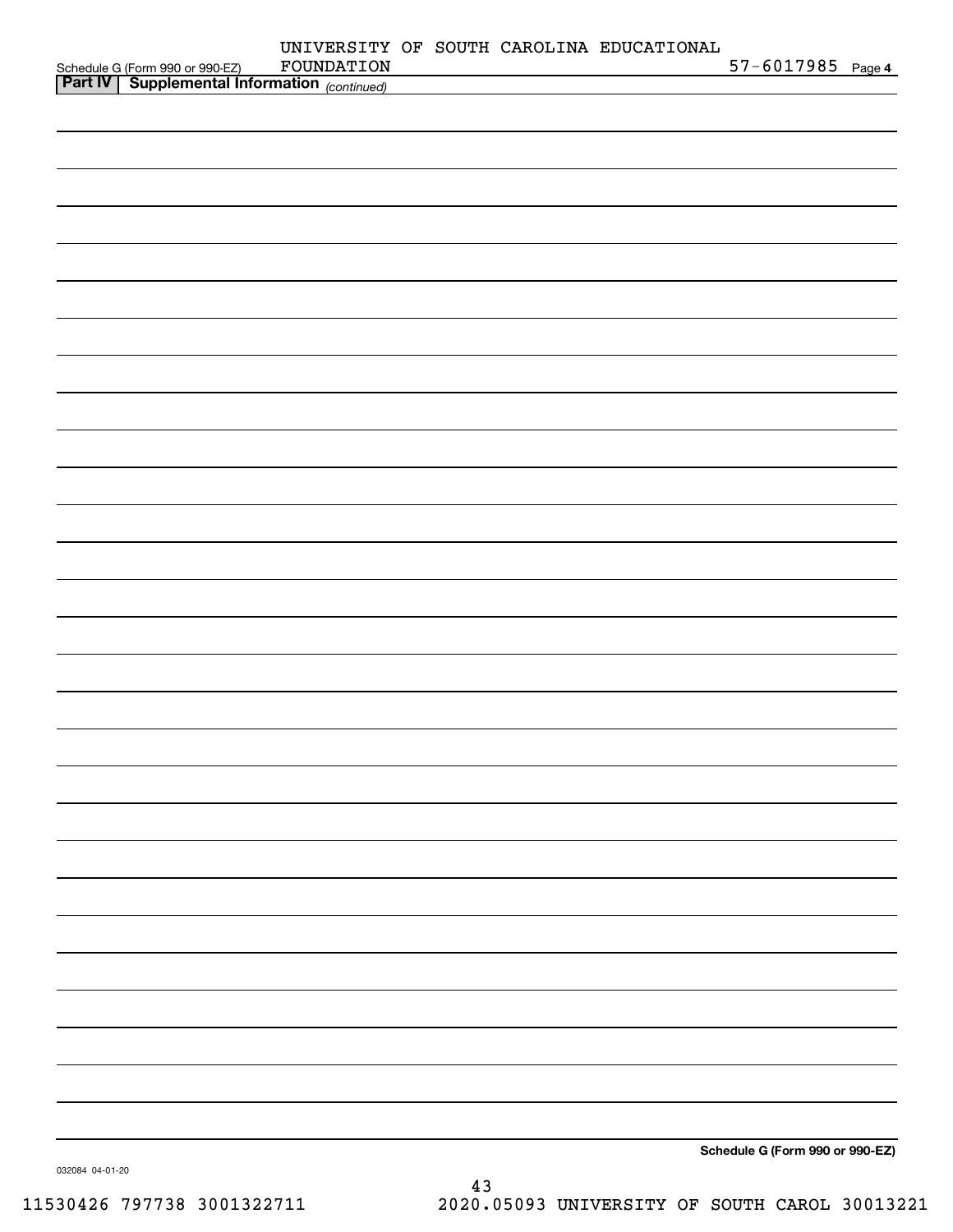| <b>SCHEDULE I</b>                                                                                                                                                                                                                                                                                                         |                  | <b>Grants and Other Assistance to Organizations,</b>                                                                                  |                                                                              |                                         |                                                                |                                          |                                       | OMB No. 1545-0047                     |     |  |  |  |
|---------------------------------------------------------------------------------------------------------------------------------------------------------------------------------------------------------------------------------------------------------------------------------------------------------------------------|------------------|---------------------------------------------------------------------------------------------------------------------------------------|------------------------------------------------------------------------------|-----------------------------------------|----------------------------------------------------------------|------------------------------------------|---------------------------------------|---------------------------------------|-----|--|--|--|
| (Form 990)                                                                                                                                                                                                                                                                                                                |                  | Governments, and Individuals in the United States<br>Complete if the organization answered "Yes" on Form 990, Part IV, line 21 or 22. |                                                                              |                                         |                                                                |                                          |                                       |                                       |     |  |  |  |
| Department of the Treasury<br>Internal Revenue Service                                                                                                                                                                                                                                                                    |                  |                                                                                                                                       | Attach to Form 990.<br>Go to www.irs.gov/Form990 for the latest information. |                                         |                                                                |                                          |                                       | <b>Open to Public</b><br>Inspection   |     |  |  |  |
| Name of the organization<br>FOUNDATION                                                                                                                                                                                                                                                                                    |                  | UNIVERSITY OF SOUTH CAROLINA EDUCATIONAL                                                                                              |                                                                              |                                         |                                                                |                                          | <b>Employer identification number</b> | 57-6017985                            |     |  |  |  |
| Part I<br><b>General Information on Grants and Assistance</b>                                                                                                                                                                                                                                                             |                  |                                                                                                                                       |                                                                              |                                         |                                                                |                                          |                                       |                                       |     |  |  |  |
| Does the organization maintain records to substantiate the amount of the grants or assistance, the grantees' eligibility for the grants or assistance, and the selection<br>$\mathbf{1}$<br>Describe in Part IV the organization's procedures for monitoring the use of grant funds in the United States.<br>$\mathbf{2}$ |                  |                                                                                                                                       |                                                                              |                                         |                                                                |                                          |                                       | $\boxed{\text{X}}$ Yes                | No. |  |  |  |
| Part II<br>Grants and Other Assistance to Domestic Organizations and Domestic Governments. Complete if the organization answered "Yes" on Form 990, Part IV, line 21, for any                                                                                                                                             |                  |                                                                                                                                       |                                                                              |                                         |                                                                |                                          |                                       |                                       |     |  |  |  |
| recipient that received more than \$5,000. Part II can be duplicated if additional space is needed.                                                                                                                                                                                                                       |                  |                                                                                                                                       |                                                                              |                                         |                                                                |                                          |                                       |                                       |     |  |  |  |
| <b>1 (a)</b> Name and address of organization<br>or government                                                                                                                                                                                                                                                            | $(b)$ EIN        | (c) IRC section<br>(if applicable)                                                                                                    | (d) Amount of<br>cash grant                                                  | (e) Amount of<br>non-cash<br>assistance | (f) Method of<br>valuation (book,<br>FMV, appraisal,<br>other) | (g) Description of<br>noncash assistance |                                       | (h) Purpose of grant<br>or assistance |     |  |  |  |
| NATIONAL MERIT SCHOLARSHIP CORP<br>1560 SHERMAN AVE, SUITE 200<br>EVANSTON, IL 60201-4897                                                                                                                                                                                                                                 | 36-2307745 501C3 |                                                                                                                                       | 96,250.                                                                      | 0.                                      |                                                                |                                          | SCHOLARSHIPS                          |                                       |     |  |  |  |
| UNIVERSITY OF SOUTH CAROLINA<br>1600 HAMPTON STREET<br>COLUMBIA, SC 29208                                                                                                                                                                                                                                                 | 57-6001153 115   |                                                                                                                                       | 15,049,646.                                                                  | 933,704.COST                            |                                                                | EQUIPMENT                                | <b>OPERATING-SCHOLARS</b>             |                                       |     |  |  |  |
| CHILDREN'S CENTER AT USC<br>1530 WHEAT STREET<br>COLUMBIA, SC 29205                                                                                                                                                                                                                                                       | 20-3404109 501C3 |                                                                                                                                       | 694,119.                                                                     | 0.                                      |                                                                |                                          | PROJECT SUPPORT                       |                                       |     |  |  |  |
| FRANCIS MARION UNIVERSITY<br>PO BOX 100547<br>FLORENCE SC 29502                                                                                                                                                                                                                                                           | 23-7432174 115   |                                                                                                                                       | 75,000                                                                       | 0.                                      |                                                                |                                          | PROJECT SUPPORT                       |                                       |     |  |  |  |
| MEDICAL UNIVERSITY OF SOUTH<br>CAROLINA - 45 COURTENAY DRIVE -<br>CHARLESTON, SC 29407                                                                                                                                                                                                                                    | 57-6028985 115   |                                                                                                                                       | 111,409.                                                                     | 0.                                      |                                                                |                                          | PROJECT SUPPORT                       |                                       |     |  |  |  |
| THE COOPERATIVE MINISTRY<br>3821 W. BELTLINE BOULEVARD<br>COLUMBIA, SC 29204                                                                                                                                                                                                                                              | 57-0825025 501C3 |                                                                                                                                       | 61, 315.                                                                     | 0.                                      |                                                                |                                          | PROJECT SUPPORT                       |                                       |     |  |  |  |
| 2 Enter total number of section 501(c)(3) and government organizations listed in the line 1 table<br>Enter total number of other organizations listed in the line 1 table<br>3                                                                                                                                            |                  |                                                                                                                                       |                                                                              |                                         |                                                                |                                          |                                       |                                       | 6.  |  |  |  |

**For Paperwork Reduction Act Notice, see the Instructions for Form 990. Schedule I (Form 990) 2020** LHA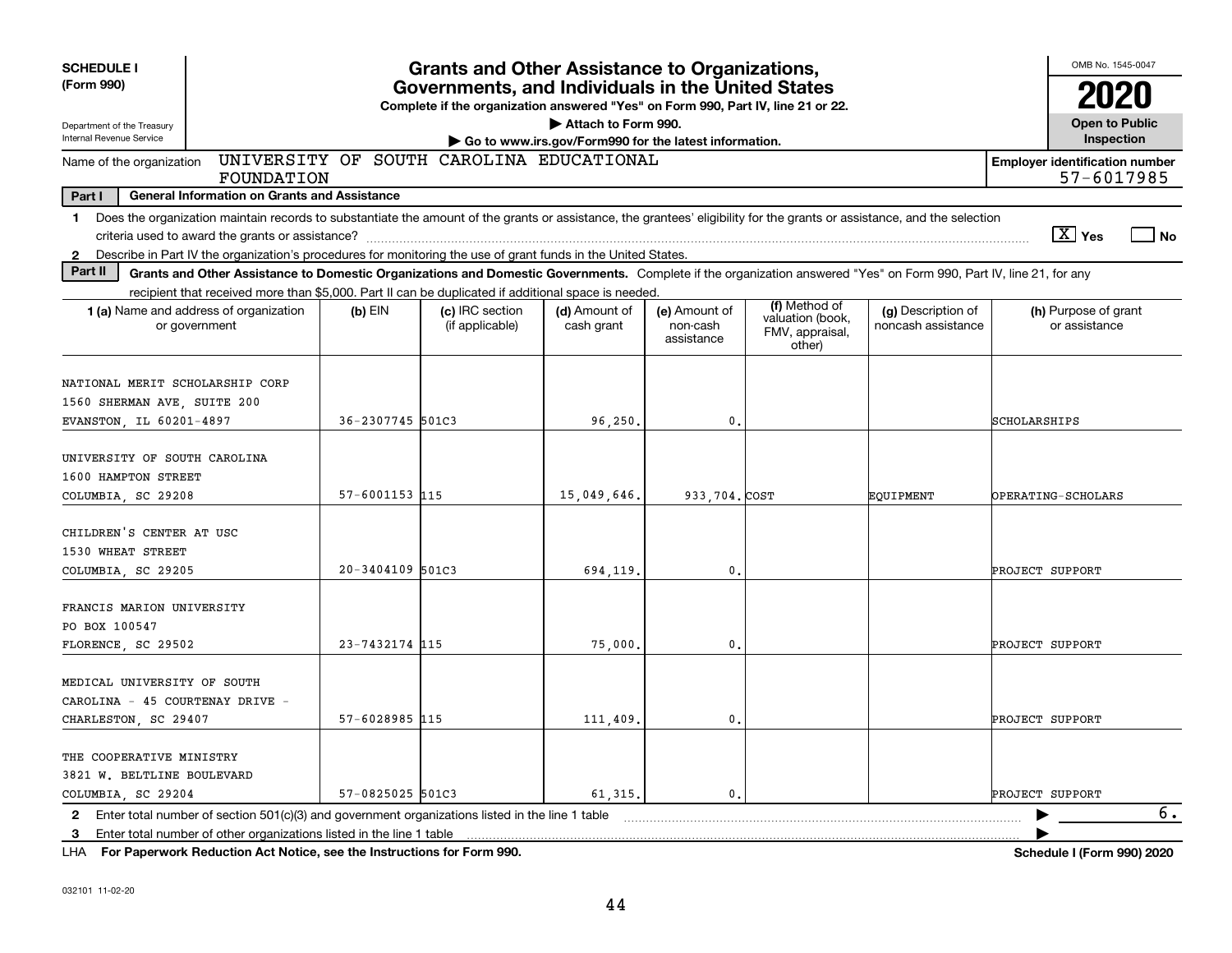Schedule I (Form 990) 2020 FOUNDATION

**2**

**Part III** | Grants and Other Assistance to Domestic Individuals. Complete if the organization answered "Yes" on Form 990, Part IV, line 22. Part III can be duplicated if additional space is needed.

| (b) Number of<br>recipients | (c) Amount of<br>cash grant | cash assistance | (e) Method of valuation<br>(book, FMV, appraisal, other) | (f) Description of noncash assistance |
|-----------------------------|-----------------------------|-----------------|----------------------------------------------------------|---------------------------------------|
|                             |                             |                 |                                                          |                                       |
|                             |                             | $\mathbf{0}$ .  |                                                          |                                       |
|                             |                             |                 |                                                          |                                       |
|                             |                             |                 |                                                          |                                       |
|                             |                             |                 |                                                          |                                       |
|                             |                             |                 |                                                          |                                       |
|                             |                             |                 |                                                          |                                       |
|                             |                             |                 |                                                          |                                       |
|                             |                             |                 |                                                          |                                       |
|                             |                             |                 |                                                          |                                       |
|                             |                             |                 | 116,853.                                                 | (d) Amount of non-                    |

Part IV | Supplemental Information. Provide the information required in Part I, line 2; Part III, column (b); and any other additional information.

PART I, LINE 2

PROCEDURES FOR MONITORING THE USE OF GRANT FUNDS SCHOLARSHIPS ARE

PROVIDED ON BEHALF OF THE GRANTEE DIRECTLY TO THE UNIVERSITY FOR

APPLICATION AGAINST EDUCATIONAL EXPENSES.

PART 111, COLUMN B

SELECTION OF GRANTEES IS CHOSEN BASED ON AVAILABILITY OF FUNDING AND

PREDETERMINED SCHOLARSHIP CRITERIA.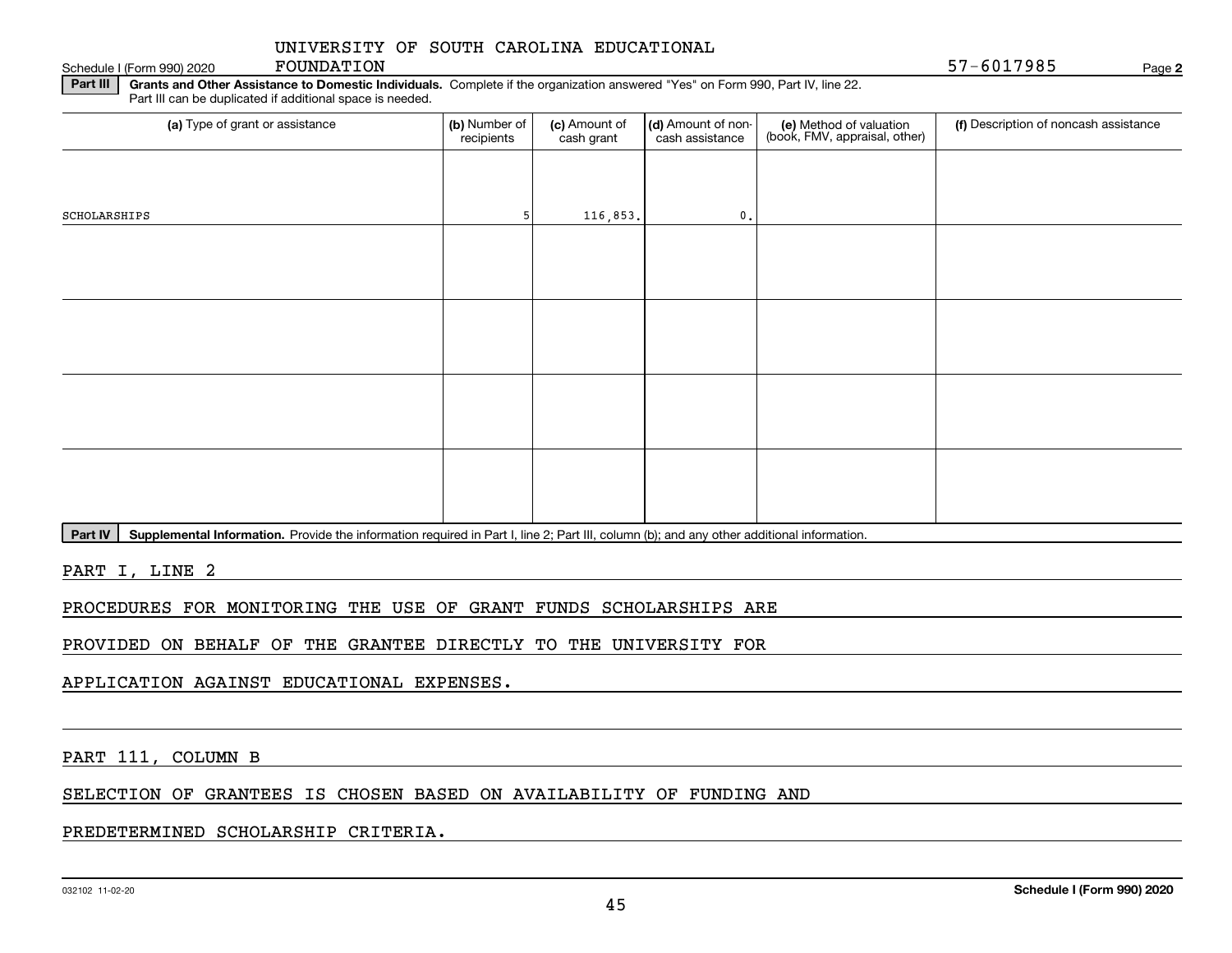|   | <b>SCHEDULE J</b>                                    | <b>Compensation Information</b>                                                                                                                                                                                                     | OMB No. 1545-0047                     |     |             |
|---|------------------------------------------------------|-------------------------------------------------------------------------------------------------------------------------------------------------------------------------------------------------------------------------------------|---------------------------------------|-----|-------------|
|   | (Form 990)                                           | For certain Officers, Directors, Trustees, Key Employees, and Highest                                                                                                                                                               |                                       |     |             |
|   |                                                      | <b>Compensated Employees</b>                                                                                                                                                                                                        | 2020                                  |     |             |
|   | Department of the Treasury                           | Complete if the organization answered "Yes" on Form 990, Part IV, line 23.<br>Attach to Form 990.                                                                                                                                   | <b>Open to Public</b>                 |     |             |
|   | Internal Revenue Service                             | Go to www.irs.gov/Form990 for instructions and the latest information.                                                                                                                                                              | Inspection                            |     |             |
|   | Name of the organization                             | UNIVERSITY OF SOUTH CAROLINA EDUCATIONAL                                                                                                                                                                                            | <b>Employer identification number</b> |     |             |
|   |                                                      | FOUNDATION                                                                                                                                                                                                                          | 57-6017985                            |     |             |
|   | Part I                                               | <b>Questions Regarding Compensation</b>                                                                                                                                                                                             |                                       |     |             |
|   |                                                      |                                                                                                                                                                                                                                     |                                       | Yes | No          |
|   |                                                      | Check the appropriate box(es) if the organization provided any of the following to or for a person listed on Form 990,                                                                                                              |                                       |     |             |
|   |                                                      | Part VII, Section A, line 1a. Complete Part III to provide any relevant information regarding these items.                                                                                                                          |                                       |     |             |
|   | First-class or charter travel                        | Housing allowance or residence for personal use                                                                                                                                                                                     |                                       |     |             |
|   | Travel for companions                                | Payments for business use of personal residence                                                                                                                                                                                     |                                       |     |             |
|   |                                                      | Tax indemnification and gross-up payments<br>Health or social club dues or initiation fees                                                                                                                                          |                                       |     |             |
|   |                                                      | Discretionary spending account<br>Personal services (such as maid, chauffeur, chef)                                                                                                                                                 |                                       |     |             |
|   |                                                      |                                                                                                                                                                                                                                     |                                       |     |             |
|   |                                                      | <b>b</b> If any of the boxes on line 1a are checked, did the organization follow a written policy regarding payment or                                                                                                              |                                       |     |             |
|   |                                                      |                                                                                                                                                                                                                                     | 1b                                    |     |             |
| 2 |                                                      | Did the organization require substantiation prior to reimbursing or allowing expenses incurred by all directors,                                                                                                                    |                                       |     |             |
|   |                                                      |                                                                                                                                                                                                                                     | $\mathbf{2}$                          |     |             |
|   |                                                      |                                                                                                                                                                                                                                     |                                       |     |             |
| з |                                                      | Indicate which, if any, of the following the organization used to establish the compensation of the organization's                                                                                                                  |                                       |     |             |
|   |                                                      | CEO/Executive Director. Check all that apply. Do not check any boxes for methods used by a related organization to                                                                                                                  |                                       |     |             |
|   |                                                      | establish compensation of the CEO/Executive Director, but explain in Part III.                                                                                                                                                      |                                       |     |             |
|   | $\lfloor \texttt{X} \rfloor$ Compensation committee  | Written employment contract                                                                                                                                                                                                         |                                       |     |             |
|   |                                                      | Independent compensation consultant<br>Compensation survey or study                                                                                                                                                                 |                                       |     |             |
|   | $\boxed{\textbf{X}}$ Form 990 of other organizations | $\overline{\mathbf{X}}$ Approval by the board or compensation committee                                                                                                                                                             |                                       |     |             |
| 4 |                                                      | During the year, did any person listed on Form 990, Part VII, Section A, line 1a, with respect to the filing                                                                                                                        |                                       |     |             |
|   | organization or a related organization:              |                                                                                                                                                                                                                                     |                                       |     |             |
| а |                                                      | Receive a severance payment or change-of-control payment?                                                                                                                                                                           | 4a                                    |     | х           |
| b |                                                      | Participate in or receive payment from a supplemental nonqualified retirement plan?                                                                                                                                                 | 4b                                    |     | X           |
| с |                                                      | Participate in or receive payment from an equity-based compensation arrangement?                                                                                                                                                    | 4c                                    |     | $\mathbf X$ |
|   |                                                      | If "Yes" to any of lines 4a-c, list the persons and provide the applicable amounts for each item in Part III.                                                                                                                       |                                       |     |             |
|   |                                                      |                                                                                                                                                                                                                                     |                                       |     |             |
|   |                                                      | Only section 501(c)(3), 501(c)(4), and 501(c)(29) organizations must complete lines 5-9.                                                                                                                                            |                                       |     |             |
|   |                                                      | For persons listed on Form 990, Part VII, Section A, line 1a, did the organization pay or accrue any compensation                                                                                                                   |                                       |     |             |
|   | contingent on the revenues of:                       |                                                                                                                                                                                                                                     |                                       |     |             |
| a |                                                      | The organization? <b>Process and Construction Construction</b> and Construction and Construction and Construction and Construction and Construction and Construction and Construction and Construction and Construction and Constru | 5a                                    |     | x           |
|   |                                                      |                                                                                                                                                                                                                                     | 5b                                    |     | х           |
|   |                                                      | If "Yes" on line 5a or 5b, describe in Part III.                                                                                                                                                                                    |                                       |     |             |
|   |                                                      | 6 For persons listed on Form 990, Part VII, Section A, line 1a, did the organization pay or accrue any compensation                                                                                                                 |                                       |     |             |
|   | contingent on the net earnings of:                   |                                                                                                                                                                                                                                     |                                       |     |             |
| a |                                                      |                                                                                                                                                                                                                                     | 6a                                    |     | х           |
|   |                                                      |                                                                                                                                                                                                                                     | 6b                                    |     | X           |
|   |                                                      | If "Yes" on line 6a or 6b, describe in Part III.                                                                                                                                                                                    |                                       |     |             |
|   |                                                      | 7 For persons listed on Form 990, Part VII, Section A, line 1a, did the organization provide any nonfixed payments                                                                                                                  |                                       |     |             |
|   |                                                      |                                                                                                                                                                                                                                     | $\overline{7}$                        |     | х           |
|   |                                                      | 8 Were any amounts reported on Form 990, Part VII, paid or accrued pursuant to a contract that was subject to the                                                                                                                   |                                       |     |             |
|   |                                                      | initial contract exception described in Regulations section 53.4958-4(a)(3)? If "Yes," describe in Part III                                                                                                                         | 8                                     |     | х           |
| 9 |                                                      | If "Yes" on line 8, did the organization also follow the rebuttable presumption procedure described in                                                                                                                              |                                       |     |             |
|   |                                                      |                                                                                                                                                                                                                                     | 9                                     |     |             |
|   |                                                      | LHA For Paperwork Reduction Act Notice, see the Instructions for Form 990.                                                                                                                                                          | Schedule J (Form 990) 2020            |     |             |

032111 12-07-20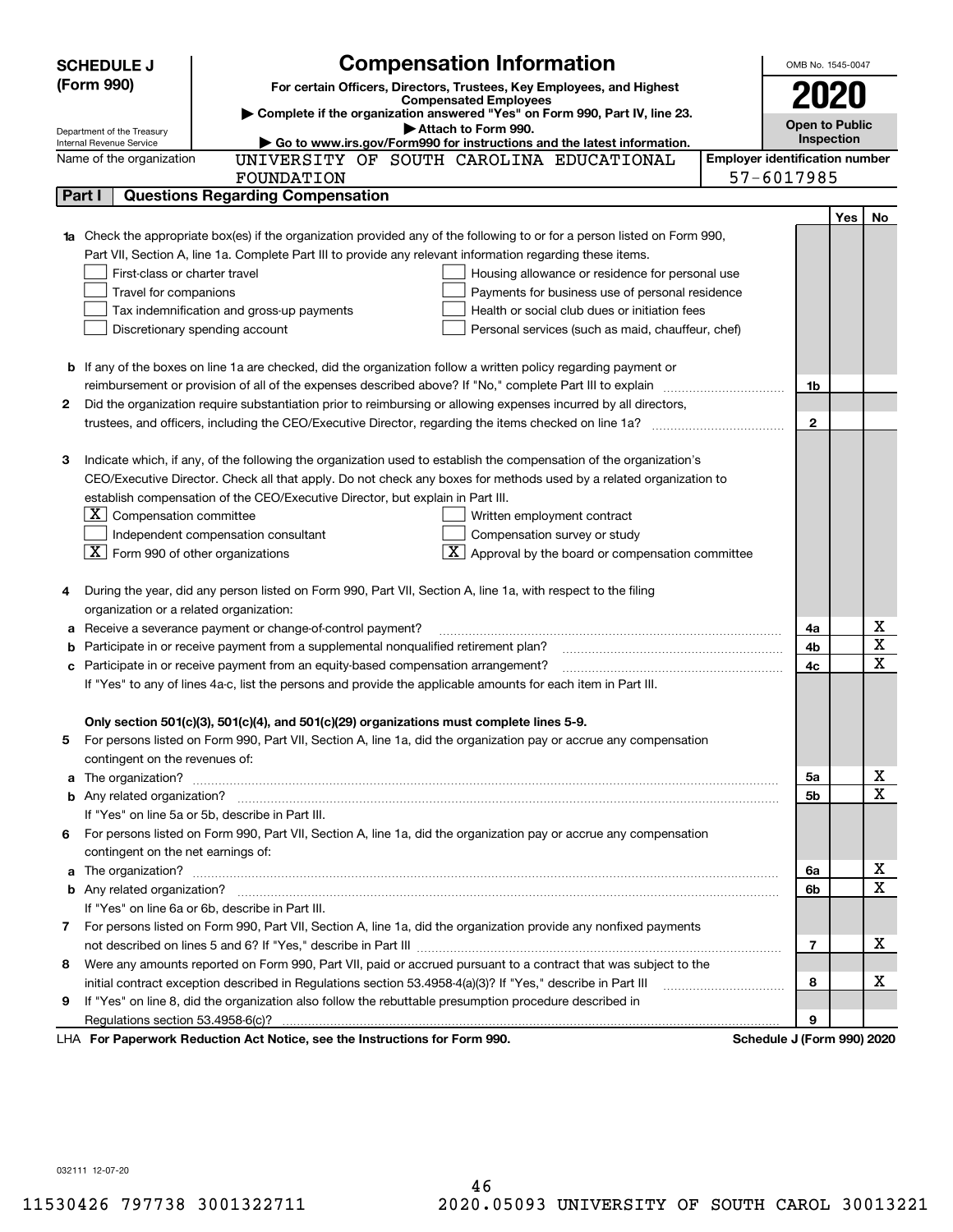#### FOUNDATION

57-6017985

**2**

# **Part II Officers, Directors, Trustees, Key Employees, and Highest Compensated Employees.**  Schedule J (Form 990) 2020 Page Use duplicate copies if additional space is needed.

For each individual whose compensation must be reported on Schedule J, report compensation from the organization on row (i) and from related organizations, described in the instructions, on row (ii). Do not list any individuals that aren't listed on Form 990, Part VII.

**Note:**  The sum of columns (B)(i)-(iii) for each listed individual must equal the total amount of Form 990, Part VII, Section A, line 1a, applicable column (D) and (E) amounts for that individual.

|                                      |      |                          | (B) Breakdown of W-2 and/or 1099-MISC compensation |                                           | (C) Retirement and             | (D) Nontaxable | (E) Total of columns | (F) Compensation                                           |
|--------------------------------------|------|--------------------------|----------------------------------------------------|-------------------------------------------|--------------------------------|----------------|----------------------|------------------------------------------------------------|
| (A) Name and Title                   |      | (i) Base<br>compensation | (ii) Bonus &<br>incentive<br>compensation          | (iii) Other<br>reportable<br>compensation | other deferred<br>compensation | benefits       | $(B)(i)-(D)$         | in column (B)<br>reported as deferred<br>on prior Form 990 |
| (1) ROBERT CASLEN JR.                | (i)  | 334,832.                 | 0.                                                 | 3,577.                                    | 0.                             | 0.             | 338,409.             | 0.                                                         |
| UNIVERSITY PRESIDENT                 | (ii) | 0.                       | 0.                                                 | 0.                                        | 0.                             | 0.             | $\mathbf 0$ .        | 0.                                                         |
| (2) R. JASON CASKEY                  | (i)  | 303,728.                 | $\mathbf 0$ .                                      | $\overline{0}$ .                          | 10,820.                        | 11,777.        | 326, 325.            | $\overline{0}$ .                                           |
| PRESIDENT AND CEO, UNIVERSITY FOUNDA | (ii) | 0.                       | $\overline{0}$ .                                   | $\overline{0}$ .                          | 0.                             | 0.             | $\mathbf 0$ .        | $\overline{0}$ .                                           |
| SUSAN B. SMITH<br>(3)                | (i)  | 229,781.                 | $\overline{0}$ .                                   | $\overline{0}$ .                          | 60, 482.                       | 9,680.         | 299,943.             | $\overline{0}$ .                                           |
| COO                                  | (ii) | 0.                       | $\overline{0}$ .                                   | 0.                                        | 0.                             | 0.             | $\mathbf 0$ .        | $\overline{0}$ .                                           |
| (4)<br>KIM ELLIOTT                   | (i)  | 232,381.                 | $\mathbf 0$ .                                      | 0.                                        | 10, 405.                       | 699.           | 243, 485.            | $\overline{0}$ .                                           |
| CFO AND TREASURER                    | (ii) | 0.                       | 0.                                                 | 0.                                        | 0.                             | 0.             | $\mathbf 0$ .        | $\overline{0}$ .                                           |
| <b>JENNIFER MUIR</b><br>(5)          | (i)  | 161,163.                 | 5,000.                                             | 0.                                        | 25,078.                        | 24,240.        | 215,481.             | 0.                                                         |
| DIRECTOR OF INVESTMENTS              | (ii) | 0.                       | 0.                                                 | 0.                                        | $\mathbf 0$ .                  | 0.             | 0.                   | 0.                                                         |
| <b>JEAN PINCKNEY</b><br>(6)          | (i)  | 121,752.                 | 3,000.                                             | $\overline{0}$ .                          | 27,806.                        | 5,153.         | 157,711.             | $\overline{0}$ .                                           |
| DIRECTOR OF ACCOUNTING               | (ii) | 0.                       | $\mathbf 0$ .                                      | 0.                                        | 0.                             | 0.             | $\mathbf 0$ .        | 0.                                                         |
| RUTH ANN SHULER<br>(7)               | (i)  | 117,768.                 | $\overline{0}$ .                                   | 0.                                        | 26,819.                        | 12,908.        | 157,495.             | $\overline{0}$ .                                           |
| DIRECTOR OF PLANNED GIVING           | (ii) | 0.                       | 0.                                                 | 0.                                        | 0.                             | 0.             | 0.                   | 0.                                                         |
|                                      | (i)  |                          |                                                    |                                           |                                |                |                      |                                                            |
|                                      | (ii) |                          |                                                    |                                           |                                |                |                      |                                                            |
|                                      | (i)  |                          |                                                    |                                           |                                |                |                      |                                                            |
|                                      | (ii) |                          |                                                    |                                           |                                |                |                      |                                                            |
|                                      | (i)  |                          |                                                    |                                           |                                |                |                      |                                                            |
|                                      | (ii) |                          |                                                    |                                           |                                |                |                      |                                                            |
|                                      | (i)  |                          |                                                    |                                           |                                |                |                      |                                                            |
|                                      | (ii) |                          |                                                    |                                           |                                |                |                      |                                                            |
|                                      | (i)  |                          |                                                    |                                           |                                |                |                      |                                                            |
|                                      | (ii) |                          |                                                    |                                           |                                |                |                      |                                                            |
|                                      | (i)  |                          |                                                    |                                           |                                |                |                      |                                                            |
|                                      | (ii) |                          |                                                    |                                           |                                |                |                      |                                                            |
|                                      | (i)  |                          |                                                    |                                           |                                |                |                      |                                                            |
|                                      | (ii) |                          |                                                    |                                           |                                |                |                      |                                                            |
|                                      | (i)  |                          |                                                    |                                           |                                |                |                      |                                                            |
|                                      | (ii) |                          |                                                    |                                           |                                |                |                      |                                                            |
|                                      | (i)  |                          |                                                    |                                           |                                |                |                      |                                                            |
|                                      | (ii) |                          |                                                    |                                           |                                |                |                      |                                                            |

**Schedule J (Form 990) 2020**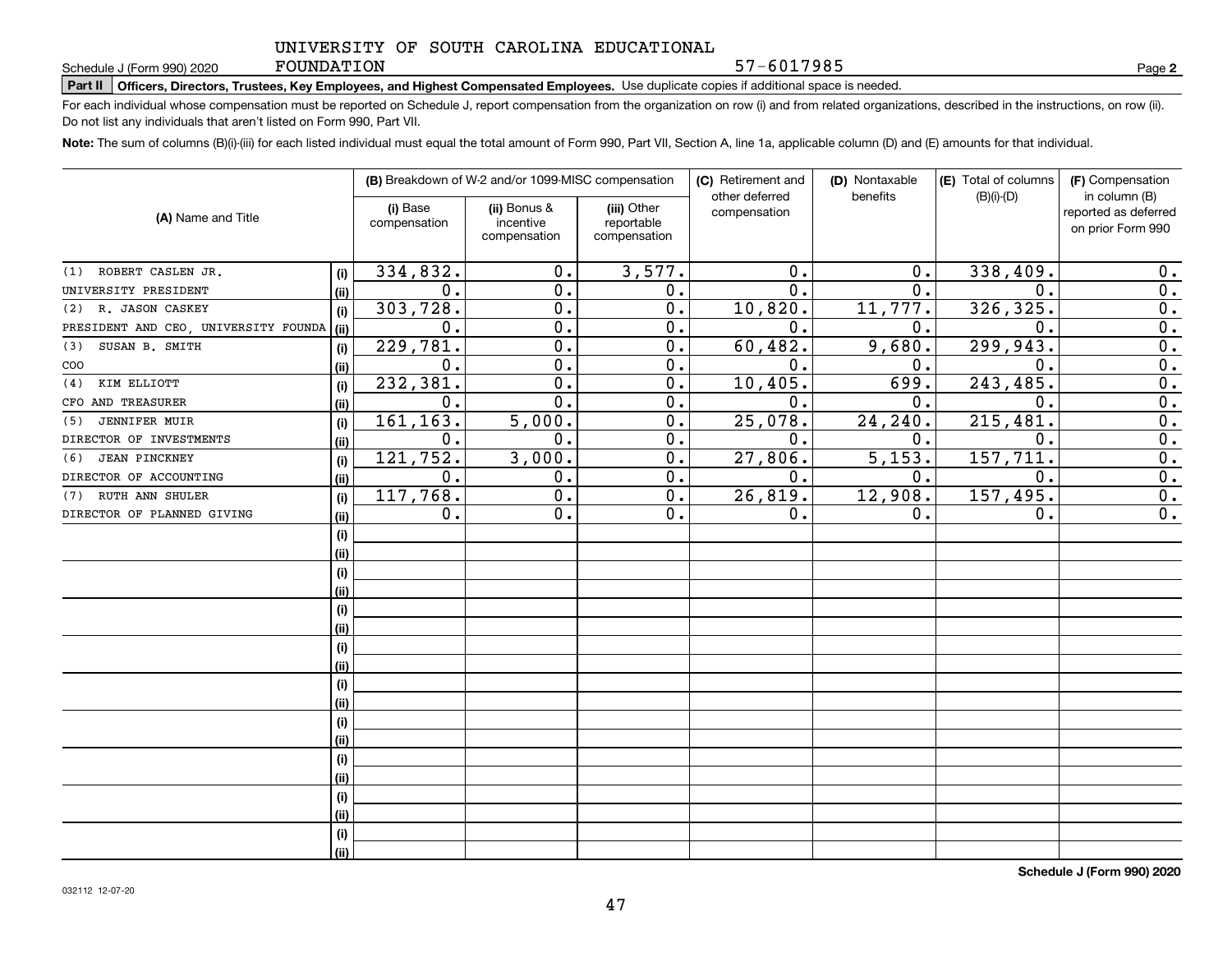**Part III Supplemental Information**

Schedule J (Form 990) 2020 FOUNDATION<br>Part III Supplemental Information<br>Provide the information, explanation, or descriptions required for Part I, lines 1a, 1b, 3, 4a, 4b, 4c, 5a, 5b, 6a, 6b, 7, and 8, and for Part II. Als

PART III - OTHER ADDITIONAL INFORMATION

PART VII

LINE 5

SUSAN B. SMITH AND JENNIFER MUIR RECEIVED PART OF THEIR COMPENSATION

FROM THE UNIVERSITY OF SOUTH CAROLINA, AN UNRELATED ORGANIZATION. MS.

SMITH RECEIVED A TOTAL OF \$188,464. MS. MUIR RECEIVED A TOTAL OF

\$99,091. JEAN PINCKNEY AND RUTH ANN SHULER RECEIVED THEIR COMPENSATION

(INCLUDING RETIREMENT BENEFITS) FROM THE UNIVERSITY OF SOUTH CAROLINA,

AN UNRELATED ORGANIZATION. MS. PINCKNEY RECEIVED A TOTAL OF \$157,711

AND MS. SHULER RECEIVED A TOTAL OF \$157,495. THE FOUNDATION REIMBURSED

THE UNIVERSITY 100% OF THESE COSTS.

**Schedule J (Form 990) 2020**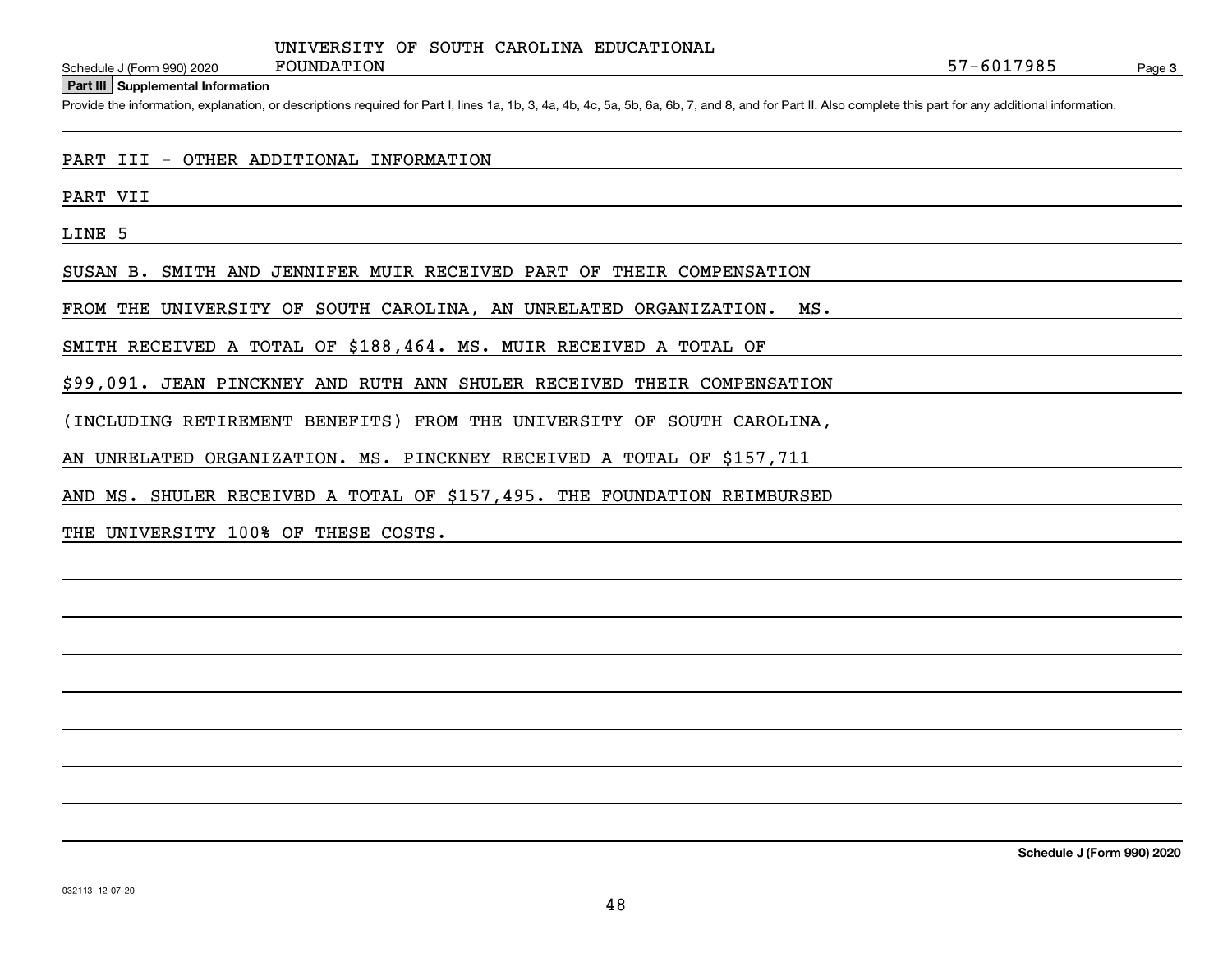| <b>SCHEDULE L</b>                                                                                             |                                                                            |                                                                       |    |                            | <b>Transactions With Interested Persons</b>                            |                                                                                                                                    |     |                          |                                       | OMB No. 1545-0047            |      |                |
|---------------------------------------------------------------------------------------------------------------|----------------------------------------------------------------------------|-----------------------------------------------------------------------|----|----------------------------|------------------------------------------------------------------------|------------------------------------------------------------------------------------------------------------------------------------|-----|--------------------------|---------------------------------------|------------------------------|------|----------------|
| (Form 990 or 990-EZ)                                                                                          |                                                                            |                                                                       |    |                            | 28b, or 28c, or Form 990-EZ, Part V, line 38a or 40b.                  | Complete if the organization answered "Yes" on Form 990, Part IV, line 25a, 25b, 26, 27, 28a,                                      |     |                          |                                       |                              | 2021 |                |
| Department of the Treasury                                                                                    |                                                                            |                                                                       |    |                            | Attach to Form 990 or Form 990-EZ.                                     |                                                                                                                                    |     |                          |                                       | <b>Open To Public</b>        |      |                |
| <b>Internal Revenue Service</b>                                                                               |                                                                            |                                                                       |    |                            | Go to www.irs.gov/Form990 for instructions and the latest information. |                                                                                                                                    |     |                          |                                       | Inspection                   |      |                |
| Name of the organization                                                                                      |                                                                            |                                                                       |    |                            | UNIVERSITY OF SOUTH CAROLINA EDUCATIONAL                               |                                                                                                                                    |     |                          | <b>Employer identification number</b> |                              |      |                |
| Part I                                                                                                        | FOUNDATION                                                                 |                                                                       |    |                            |                                                                        | Excess Benefit Transactions (section 501(c)(3), section 501(c)(4), and section 501(c)(29) organizations only).                     |     |                          | 57-6017985                            |                              |      |                |
|                                                                                                               |                                                                            |                                                                       |    |                            |                                                                        | Complete if the organization answered "Yes" on Form 990, Part IV, line 25a or 25b, or Form 990-EZ, Part V, line 40b.               |     |                          |                                       |                              |      |                |
| 1                                                                                                             |                                                                            | (b) Relationship between disqualified                                 |    |                            |                                                                        |                                                                                                                                    |     |                          |                                       |                              |      | (d) Corrected? |
| (a) Name of disqualified person                                                                               |                                                                            | person and organization                                               |    |                            |                                                                        | (c) Description of transaction                                                                                                     |     |                          |                                       |                              | Yes  | No.            |
|                                                                                                               |                                                                            |                                                                       |    |                            |                                                                        |                                                                                                                                    |     |                          |                                       |                              |      |                |
|                                                                                                               |                                                                            |                                                                       |    |                            |                                                                        |                                                                                                                                    |     |                          |                                       |                              |      |                |
|                                                                                                               |                                                                            |                                                                       |    |                            |                                                                        |                                                                                                                                    |     |                          |                                       |                              |      |                |
|                                                                                                               |                                                                            |                                                                       |    |                            |                                                                        |                                                                                                                                    |     |                          |                                       |                              |      |                |
|                                                                                                               |                                                                            |                                                                       |    |                            |                                                                        |                                                                                                                                    |     |                          |                                       |                              |      |                |
| 2 Enter the amount of tax incurred by the organization managers or disqualified persons during the year under |                                                                            |                                                                       |    |                            |                                                                        |                                                                                                                                    |     |                          |                                       |                              |      |                |
| section 4958                                                                                                  |                                                                            |                                                                       |    |                            |                                                                        |                                                                                                                                    |     |                          | $\frac{1}{2}$                         |                              |      |                |
|                                                                                                               |                                                                            |                                                                       |    |                            |                                                                        |                                                                                                                                    |     | $\blacktriangleright$ \$ |                                       |                              |      |                |
| Part II                                                                                                       | Loans to and/or From Interested Persons.                                   |                                                                       |    |                            |                                                                        |                                                                                                                                    |     |                          |                                       |                              |      |                |
|                                                                                                               |                                                                            |                                                                       |    |                            |                                                                        | Complete if the organization answered "Yes" on Form 990-EZ, Part V, line 38a or Form 990, Part IV, line 26; or if the organization |     |                          |                                       |                              |      |                |
|                                                                                                               | reported an amount on Form 990, Part X, line 5, 6, or 22.                  |                                                                       |    |                            |                                                                        |                                                                                                                                    |     |                          |                                       |                              |      |                |
| (a) Name of                                                                                                   | (b) Relationship                                                           | (c) Purpose                                                           |    | (d) Loan to or<br>from the | (e) Original                                                           | (f) Balance due                                                                                                                    |     | $(g)$ In                 |                                       | (h) Approved<br>by board or  |      | (i) Written    |
| interested person                                                                                             | with organization                                                          | of loan                                                               |    | organization?              | principal amount                                                       |                                                                                                                                    |     | default?                 | committee?                            |                              |      | agreement?     |
|                                                                                                               |                                                                            |                                                                       | To | From                       |                                                                        |                                                                                                                                    | Yes | No.                      | Yes                                   | No.                          | Yes  | No.            |
|                                                                                                               |                                                                            |                                                                       |    |                            |                                                                        |                                                                                                                                    |     |                          |                                       |                              |      |                |
|                                                                                                               |                                                                            |                                                                       |    |                            |                                                                        |                                                                                                                                    |     |                          |                                       |                              |      |                |
|                                                                                                               |                                                                            |                                                                       |    |                            |                                                                        |                                                                                                                                    |     |                          |                                       |                              |      |                |
|                                                                                                               |                                                                            |                                                                       |    |                            |                                                                        |                                                                                                                                    |     |                          |                                       |                              |      |                |
|                                                                                                               |                                                                            |                                                                       |    |                            |                                                                        |                                                                                                                                    |     |                          |                                       |                              |      |                |
|                                                                                                               |                                                                            |                                                                       |    |                            |                                                                        |                                                                                                                                    |     |                          |                                       |                              |      |                |
|                                                                                                               |                                                                            |                                                                       |    |                            |                                                                        |                                                                                                                                    |     |                          |                                       |                              |      |                |
|                                                                                                               |                                                                            |                                                                       |    |                            |                                                                        |                                                                                                                                    |     |                          |                                       |                              |      |                |
| Total                                                                                                         |                                                                            |                                                                       |    |                            | - \$                                                                   |                                                                                                                                    |     |                          |                                       |                              |      |                |
| Part III                                                                                                      | <b>Grants or Assistance Benefiting Interested Persons.</b>                 |                                                                       |    |                            |                                                                        |                                                                                                                                    |     |                          |                                       |                              |      |                |
|                                                                                                               | Complete if the organization answered "Yes" on Form 990, Part IV, line 27. |                                                                       |    |                            |                                                                        |                                                                                                                                    |     |                          |                                       |                              |      |                |
| (a) Name of interested person                                                                                 |                                                                            | (b) Relationship between<br>interested person and<br>the organization |    |                            | (c) Amount of<br>assistance                                            | (d) Type of<br>assistance                                                                                                          |     |                          |                                       | (e) Purpose of<br>assistance |      |                |
|                                                                                                               |                                                                            |                                                                       |    |                            |                                                                        |                                                                                                                                    |     |                          |                                       |                              |      |                |
|                                                                                                               |                                                                            |                                                                       |    |                            |                                                                        |                                                                                                                                    |     |                          |                                       |                              |      |                |
|                                                                                                               |                                                                            |                                                                       |    |                            |                                                                        |                                                                                                                                    |     |                          |                                       |                              |      |                |
|                                                                                                               |                                                                            |                                                                       |    |                            |                                                                        |                                                                                                                                    |     |                          |                                       |                              |      |                |
|                                                                                                               |                                                                            |                                                                       |    |                            |                                                                        |                                                                                                                                    |     |                          |                                       |                              |      |                |
|                                                                                                               |                                                                            |                                                                       |    |                            |                                                                        |                                                                                                                                    |     |                          |                                       |                              |      |                |
|                                                                                                               |                                                                            |                                                                       |    |                            |                                                                        |                                                                                                                                    |     |                          |                                       |                              |      |                |
|                                                                                                               |                                                                            |                                                                       |    |                            |                                                                        |                                                                                                                                    |     |                          |                                       |                              |      |                |
|                                                                                                               |                                                                            |                                                                       |    |                            |                                                                        |                                                                                                                                    |     |                          |                                       |                              |      |                |

LHA For Paperwork Reduction Act Notice, see the Instructions for Form 990 or 990-EZ. Schedule L (Form 990 or 990-EZ) 2020

032131 12-09-20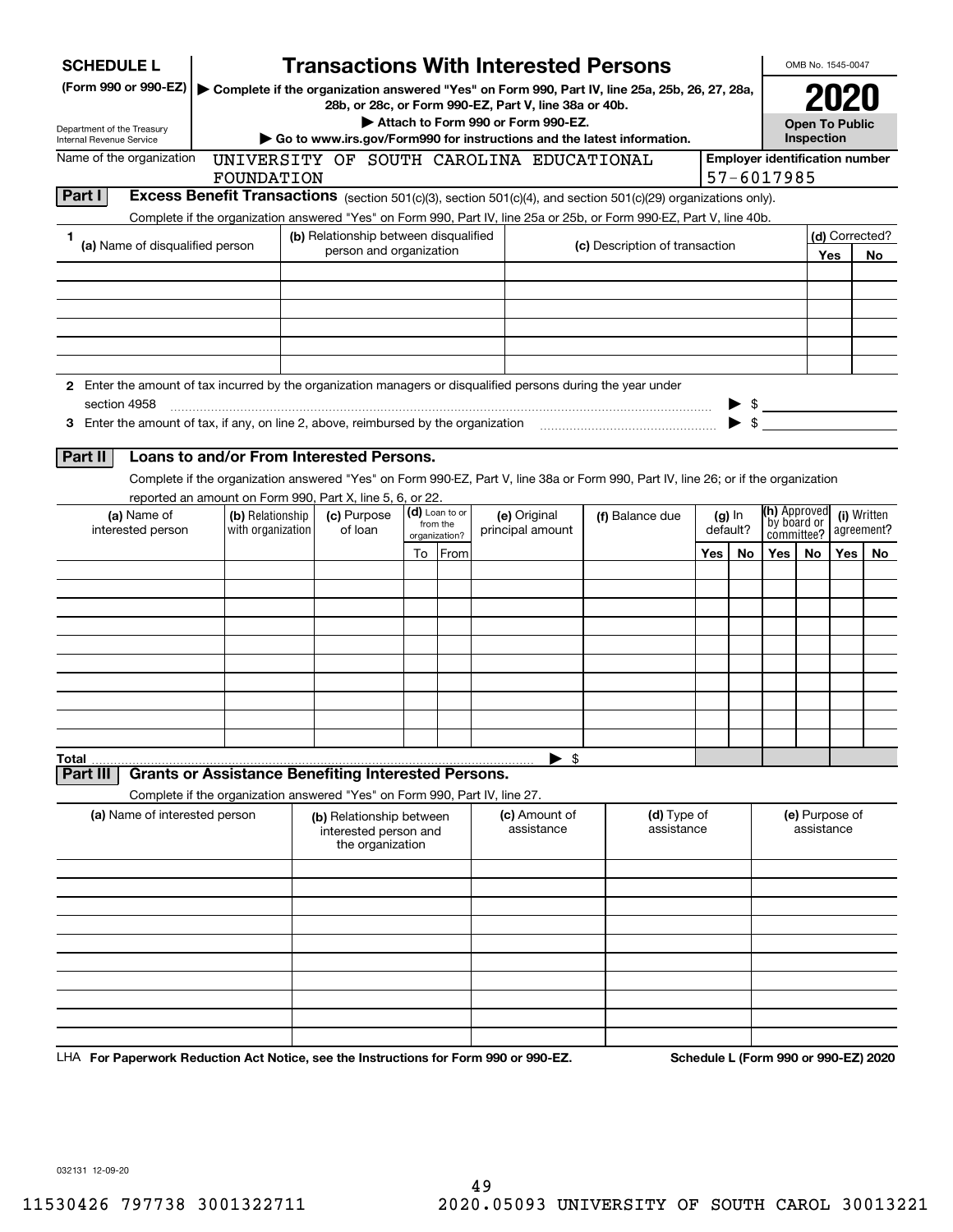Schedule L (Form 990 or 990-EZ) 2020 Page FOUNDATION

**2** 57-6017985

| WENDI BRAZELL | (a) Name of interested person               |                                                                                             |                              |                                   |                                               |                   |
|---------------|---------------------------------------------|---------------------------------------------------------------------------------------------|------------------------------|-----------------------------------|-----------------------------------------------|-------------------|
|               |                                             | (b) Relationship between interested<br>person and the organization                          | (c) Amount of<br>transaction | (d) Description of<br>transaction | (e) Sharing of<br>organization's<br>revenues? |                   |
|               |                                             | <b>SEE SUPPLEMENT</b>                                                                       |                              | 49,794. EMPLOYMENT                | Yes                                           | No<br>$\mathbf X$ |
|               |                                             |                                                                                             |                              |                                   |                                               |                   |
|               |                                             |                                                                                             |                              |                                   |                                               |                   |
|               |                                             |                                                                                             |                              |                                   |                                               |                   |
|               |                                             |                                                                                             |                              |                                   |                                               |                   |
|               |                                             |                                                                                             |                              |                                   |                                               |                   |
|               |                                             |                                                                                             |                              |                                   |                                               |                   |
| <b>Part V</b> | <b>Supplemental Information.</b>            |                                                                                             |                              |                                   |                                               |                   |
|               |                                             | Provide additional information for responses to questions on Schedule L (see instructions). |                              |                                   |                                               |                   |
|               | SCHEDULE L, PART V - ADDITIONAL INFORMATION |                                                                                             |                              |                                   |                                               |                   |
|               |                                             | WENDI BRAZELL IS A FAMILY MEMBER OF SUSAN B. SMITH, A KEY EMPLOYEE OF                       |                              |                                   |                                               |                   |
|               |                                             |                                                                                             |                              |                                   |                                               |                   |
|               | THE FOUNDATION.                             |                                                                                             |                              |                                   |                                               |                   |
|               |                                             |                                                                                             |                              |                                   |                                               |                   |
|               |                                             |                                                                                             |                              |                                   |                                               |                   |
|               |                                             |                                                                                             |                              |                                   |                                               |                   |
|               |                                             |                                                                                             |                              |                                   |                                               |                   |
|               |                                             |                                                                                             |                              |                                   |                                               |                   |
|               |                                             |                                                                                             |                              |                                   |                                               |                   |
|               |                                             |                                                                                             |                              |                                   |                                               |                   |
|               |                                             |                                                                                             |                              |                                   |                                               |                   |
|               |                                             |                                                                                             |                              |                                   |                                               |                   |
|               |                                             |                                                                                             |                              |                                   |                                               |                   |
|               |                                             |                                                                                             |                              |                                   |                                               |                   |
|               |                                             |                                                                                             |                              |                                   |                                               |                   |
|               |                                             |                                                                                             |                              |                                   |                                               |                   |
|               |                                             |                                                                                             |                              |                                   |                                               |                   |
|               |                                             |                                                                                             |                              |                                   |                                               |                   |
|               |                                             |                                                                                             |                              |                                   |                                               |                   |
|               |                                             |                                                                                             |                              |                                   |                                               |                   |
|               |                                             |                                                                                             |                              |                                   |                                               |                   |
|               |                                             |                                                                                             |                              |                                   |                                               |                   |
|               |                                             |                                                                                             |                              |                                   |                                               |                   |
|               |                                             |                                                                                             |                              |                                   |                                               |                   |
|               |                                             |                                                                                             |                              |                                   |                                               |                   |
|               |                                             |                                                                                             |                              |                                   |                                               |                   |
|               |                                             |                                                                                             |                              |                                   |                                               |                   |
|               |                                             |                                                                                             |                              |                                   |                                               |                   |

**Schedule L (Form 990 or 990-EZ) 2020**

032132 12-09-20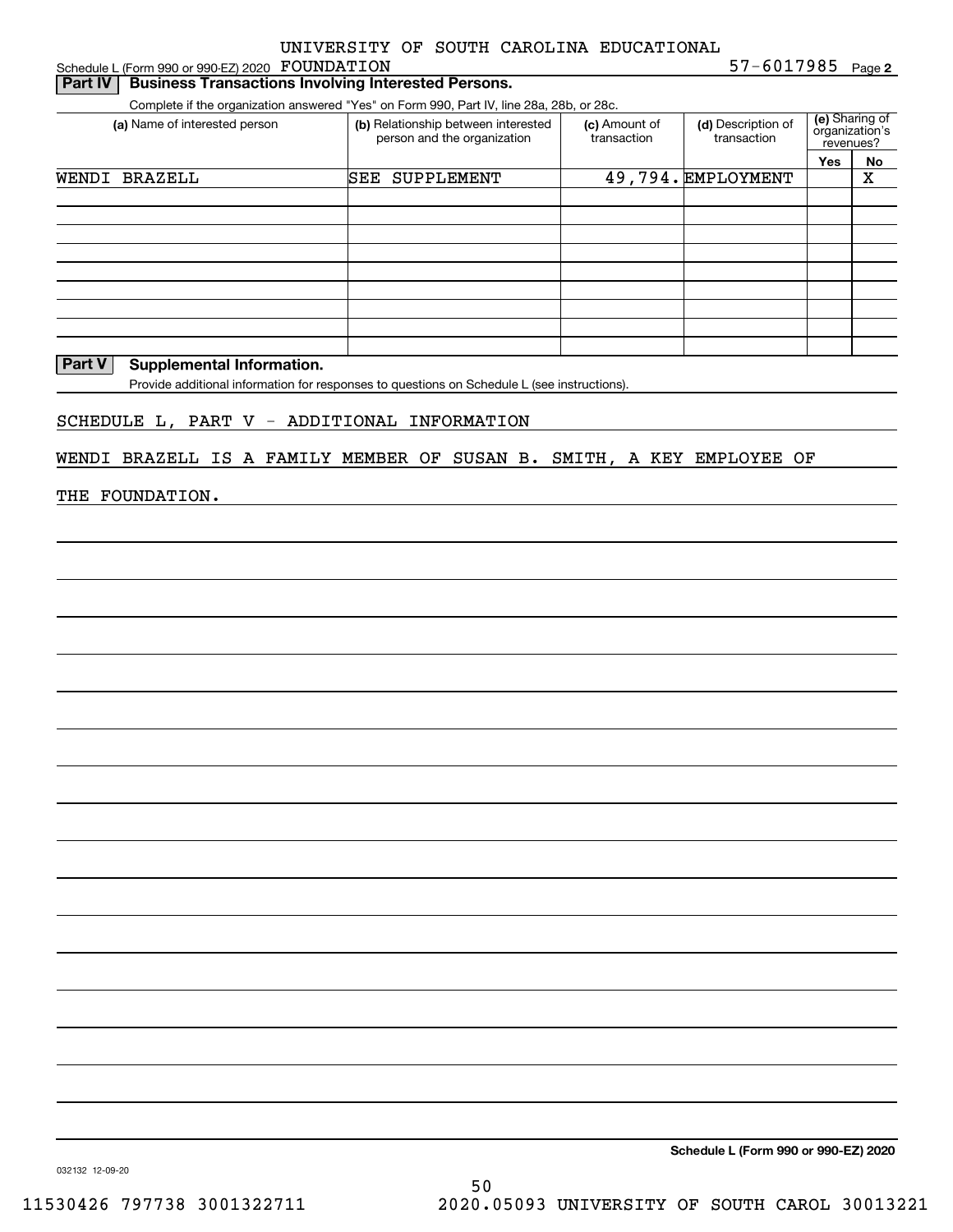|        | (Form 990)                                                   |                                                                                                                                                                                       |                               |                                      |                                                                                                      |             | 2020                                                         |           |    |
|--------|--------------------------------------------------------------|---------------------------------------------------------------------------------------------------------------------------------------------------------------------------------------|-------------------------------|--------------------------------------|------------------------------------------------------------------------------------------------------|-------------|--------------------------------------------------------------|-----------|----|
|        | Department of the Treasury<br>Internal Revenue Service       | ► Complete if the organizations answered "Yes" on Form 990, Part IV, lines 29 or 30.<br>Attach to Form 990.<br>Go to www.irs.gov/Form990 for instructions and the latest information. |                               |                                      |                                                                                                      |             | <b>Open to Public</b><br>Inspection                          |           |    |
|        | Name of the organization                                     | UNIVERSITY OF SOUTH CAROLINA EDUCATIONAL<br>FOUNDATION                                                                                                                                |                               |                                      |                                                                                                      |             | <b>Employer identification number</b><br>57-6017985          |           |    |
| Part I |                                                              | <b>Types of Property</b>                                                                                                                                                              |                               |                                      |                                                                                                      |             |                                                              |           |    |
|        |                                                              |                                                                                                                                                                                       | (a)<br>Check if<br>applicable | (b)<br>Number of<br>contributions or | (c)<br>Noncash contribution<br>amounts reported on<br>items contributed Form 990, Part VIII, line 1g |             | (d)<br>Method of determining<br>noncash contribution amounts |           |    |
| 1.     |                                                              |                                                                                                                                                                                       |                               |                                      |                                                                                                      |             |                                                              |           |    |
| 2      |                                                              |                                                                                                                                                                                       |                               |                                      |                                                                                                      |             |                                                              |           |    |
| З      |                                                              |                                                                                                                                                                                       |                               |                                      |                                                                                                      |             |                                                              |           |    |
| 4      |                                                              |                                                                                                                                                                                       |                               |                                      |                                                                                                      |             |                                                              |           |    |
| 5      |                                                              | Clothing and household goods                                                                                                                                                          |                               |                                      |                                                                                                      |             |                                                              |           |    |
| 6      |                                                              |                                                                                                                                                                                       |                               |                                      |                                                                                                      |             |                                                              |           |    |
| 7      |                                                              |                                                                                                                                                                                       |                               |                                      |                                                                                                      |             |                                                              |           |    |
| 8      |                                                              |                                                                                                                                                                                       |                               |                                      |                                                                                                      |             |                                                              |           |    |
| 9      |                                                              | Securities - Publicly traded                                                                                                                                                          | X                             | 55                                   | 7,262,186.FMV                                                                                        |             |                                                              |           |    |
| 10     |                                                              | Securities - Closely held stock                                                                                                                                                       |                               |                                      |                                                                                                      |             |                                                              |           |    |
| 11     | Securities - Partnership, LLC, or<br>trust interests         |                                                                                                                                                                                       |                               |                                      |                                                                                                      |             |                                                              |           |    |
| 12     |                                                              | Securities - Miscellaneous                                                                                                                                                            |                               |                                      |                                                                                                      |             |                                                              |           |    |
| 13     | Qualified conservation contribution -<br>Historic structures |                                                                                                                                                                                       |                               |                                      |                                                                                                      |             |                                                              |           |    |
| 14     |                                                              | Qualified conservation contribution - Other                                                                                                                                           |                               |                                      |                                                                                                      |             |                                                              |           |    |
| 15     |                                                              | Real estate - Residential                                                                                                                                                             | X                             | $\overline{3}$                       |                                                                                                      | 310,750.FMV |                                                              |           |    |
| 16     |                                                              | Real estate - Commercial                                                                                                                                                              |                               |                                      |                                                                                                      |             |                                                              |           |    |
| 17     |                                                              |                                                                                                                                                                                       |                               |                                      |                                                                                                      |             |                                                              |           |    |
| 18     |                                                              |                                                                                                                                                                                       |                               |                                      |                                                                                                      |             |                                                              |           |    |
| 19     |                                                              |                                                                                                                                                                                       |                               |                                      |                                                                                                      |             |                                                              |           |    |
| 20     |                                                              | Drugs and medical supplies                                                                                                                                                            |                               |                                      |                                                                                                      |             |                                                              |           |    |
| 21     |                                                              |                                                                                                                                                                                       |                               |                                      |                                                                                                      |             |                                                              |           |    |
| 22     |                                                              |                                                                                                                                                                                       |                               |                                      |                                                                                                      |             |                                                              |           |    |
| 23     |                                                              |                                                                                                                                                                                       |                               |                                      |                                                                                                      |             |                                                              |           |    |
| 24     |                                                              |                                                                                                                                                                                       |                               |                                      |                                                                                                      |             |                                                              |           |    |
| 25     | Other $\blacktriangleright$ (NEGATIVES                       |                                                                                                                                                                                       | X                             | 1                                    |                                                                                                      | 65,000.FMV  |                                                              |           |    |
| 26     | Other                                                        |                                                                                                                                                                                       |                               |                                      |                                                                                                      |             |                                                              |           |    |
| 27     | Other                                                        |                                                                                                                                                                                       |                               |                                      |                                                                                                      |             |                                                              |           |    |
| 28     | Other                                                        |                                                                                                                                                                                       |                               |                                      |                                                                                                      |             |                                                              |           |    |
| 29     |                                                              | Number of Forms 8283 received by the organization during the tax year for contributions                                                                                               |                               |                                      |                                                                                                      |             |                                                              |           |    |
|        |                                                              | for which the organization completed Form 8283, Part V, Donee Acknowledgement                                                                                                         |                               |                                      |                                                                                                      | 29          |                                                              | 18<br>Yes | No |
|        |                                                              | 30a During the year, did the organization receive by contribution any property reported in Part I, lines 1 through 28, that it                                                        |                               |                                      |                                                                                                      |             |                                                              |           |    |
|        |                                                              | must hold for at least three years from the date of the initial contribution, and which isn't required to be used for                                                                 |                               |                                      |                                                                                                      |             |                                                              |           |    |
|        |                                                              | exempt purposes for the entire holding period?                                                                                                                                        |                               |                                      |                                                                                                      |             | <b>30a</b>                                                   |           | х  |
| b      |                                                              | If "Yes," describe the arrangement in Part II.                                                                                                                                        |                               |                                      |                                                                                                      |             |                                                              |           |    |
| 31     |                                                              | Does the organization have a gift acceptance policy that requires the review of any nonstandard contributions?                                                                        |                               |                                      |                                                                                                      |             | 31                                                           | x         |    |
|        |                                                              | 32a Does the organization hire or use third parties or related organizations to solicit, process, or sell noncash                                                                     |                               |                                      |                                                                                                      |             |                                                              |           |    |
|        | contributions?                                               |                                                                                                                                                                                       |                               |                                      |                                                                                                      |             | 32a                                                          | х         |    |
| b      | If "Yes," describe in Part II.                               |                                                                                                                                                                                       |                               |                                      |                                                                                                      |             |                                                              |           |    |
| 33     |                                                              | If the organization didn't report an amount in column (c) for a type of property for which column (a) is checked,                                                                     |                               |                                      |                                                                                                      |             |                                                              |           |    |
|        | describe in Part II.                                         |                                                                                                                                                                                       |                               |                                      |                                                                                                      |             |                                                              |           |    |

**Noncash Contributions**

For Paperwork Reduction Act Notice, see the Instructions for Form 990. **Schedule M** (Form 990) 2020 LHA

OMB No. 1545-0047

032141 11-23-20

**SCHEDULE M**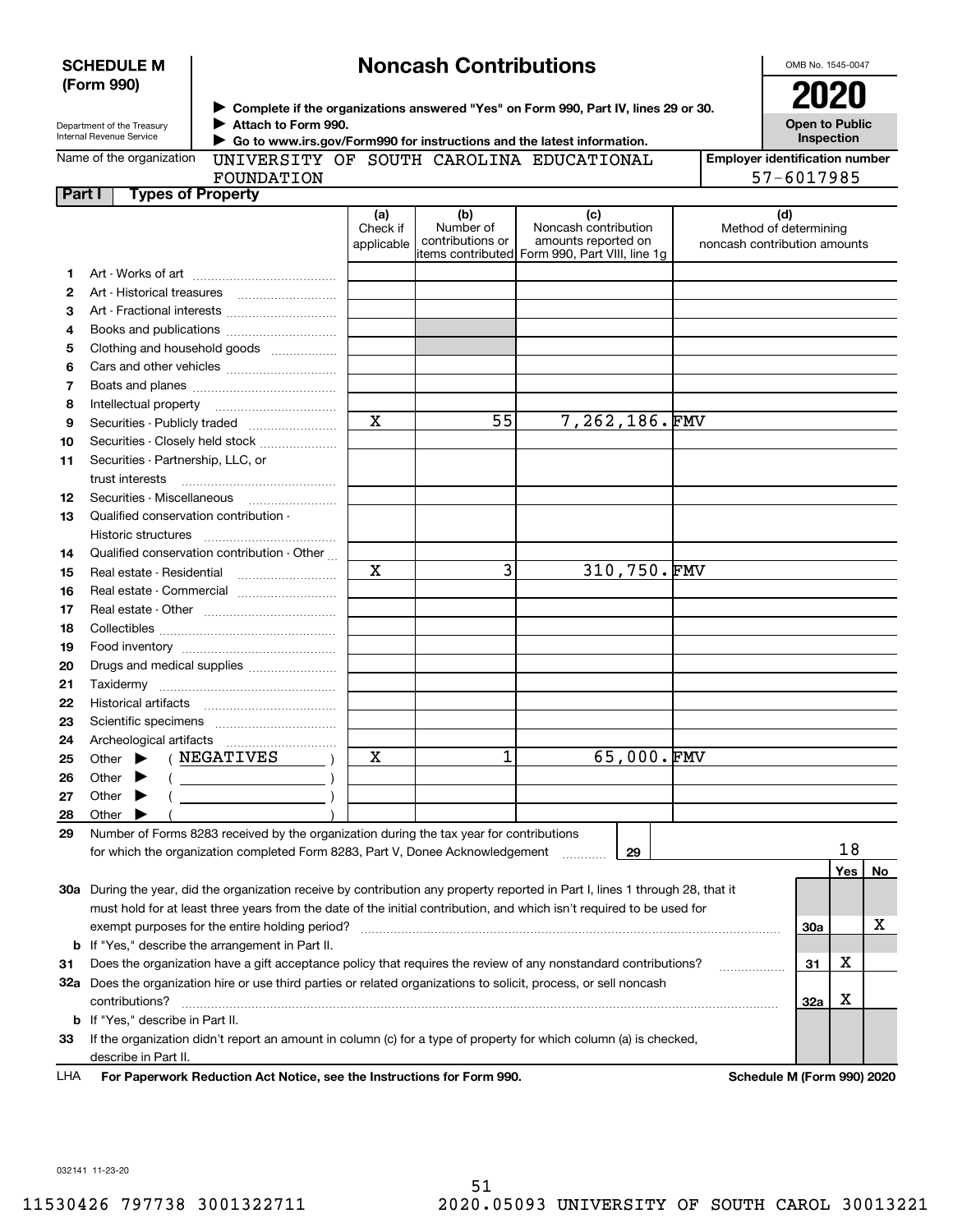Schedule M (Form 990) 2020 FOUNDATION

Part II | Supplemental Information. Provide the information required by Part I, lines 30b, 32b, and 33, and whether the organization is reporting in Part I, column (b), the number of contributions, the number of items received, or a combination of both. Also complete this part for any additional information.

SCHEDULE M, LINE 32B:

THIRD PARTY USED TO PROCESS NONCASH CONTRIBUTIONS.

THE EDUCATIONAL FOUNDATION HIRES REAL ESTATE AGENTS TO SELL RESIDENTIAL

PROPERTIES.

SCHEDULE M, PART I, COLUMN B:

SECURITIES - PUBLICLY TRADED: 55 CONTRIBUTORS

REAL ESTATE - RESIDENTIAL - 3 PIECES OF REAL ESTATE RECEIVED

**Schedule M (Form 990) 2020**

**2**

57-6017985

032142 11-23-20

52 11530426 797738 3001322711 2020.05093 UNIVERSITY OF SOUTH CAROL 30013221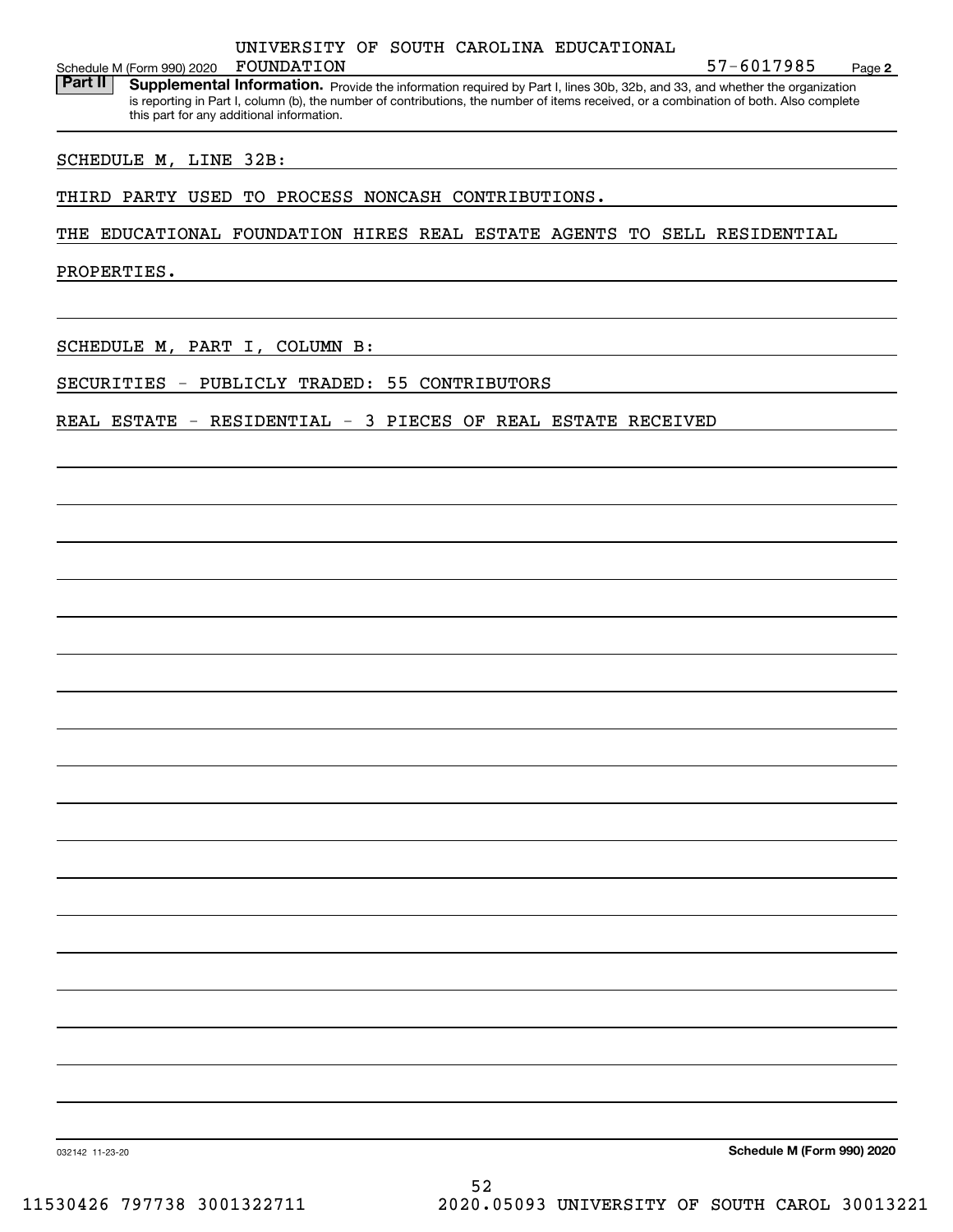**(Form 990 or 990-EZ)**

Department of the Treasury Internal Revenue Service Name of the organization

**SCHEDULE O Supplemental Information to Form 990 or 990-EZ**

**Complete to provide information for responses to specific questions on Form 990 or 990-EZ or to provide any additional information. | Attach to Form 990 or 990-EZ. | Go to www.irs.gov/Form990 for the latest information.** UNIVERSITY OF SOUTH CAROLINA EDUCATIONAL



FOUNDATION 57-6017985

FORM 990, PART I, LINE 1, DESCRIPTION OF ORGANIZATION MISSION:

LITERARY, RESEARCH, SERVICE, CHARITABLE AND OUTREACH ENDEAVORS.

FORM 990, PART VI, SECTION A, LINE 2:

KIMBERLY ELLIOTT AND SUSAN SMITH HAVE A BUSINESS RELATIONSHIP.

FORM 990, PART VI, SECTION B, LINE 11B:

COPY OF THE 990 IS EMAILED TO EACH BOARD MEMBER PRIOR TO FILING. BOARD

MEMBERS ARE REQUESTED TO REVIEW THE FORM AND NOTIFY THE FOUNDATION PRIOR TO

THE FORM DUE DATE IF THEY HAVE ANY COMMENTS OR CORRECTIONS TO THE FORM.

FORM 990, PART VI, SECTION B, LINE 12C:

THE FOUNDATION'S CONFLICT OF INTEREST POLICY IS DISTRIBUTED ANNUALLY TO BOARD MEMBERS AT A FULL BOARD MEETING. ATTACHED TO THE COPY OF THE CONFLICT OF INTEREST POLICY IS A SIGNATURE FORM FOR EACH BOARD MEMBER TO SIGN AND INDICATE THAT THEY HAVE READ, AND COMPLIED WITH, THE FOUNDATION'S CONFLICT OF INTEREST POLICY FOR THE YEAR. THE SIGNATURE FORMS ARE COLLECTED AND KEPT BY THE FOUNDATION.

FORM 990, PART VI, SECTION B, LINE 15:

FORM 990, PART VI, LINE 15A - COMPENSATION PROCESS FOR TOP OFFICIAL

THE TOP OFFICER'S COMPENSATION IS DETERMINED BASED ON PERFORMANCE AND BOARD

REVIEWS. THE SALARY IS DERIVED FROM COMPARABLE INDUSTRY DATA AND

ACHIEVEMENT OF PERFORMANCE STANDARDS ESTABLISHED AT THE BEGINNING OF EACH

FISCAL YEAR.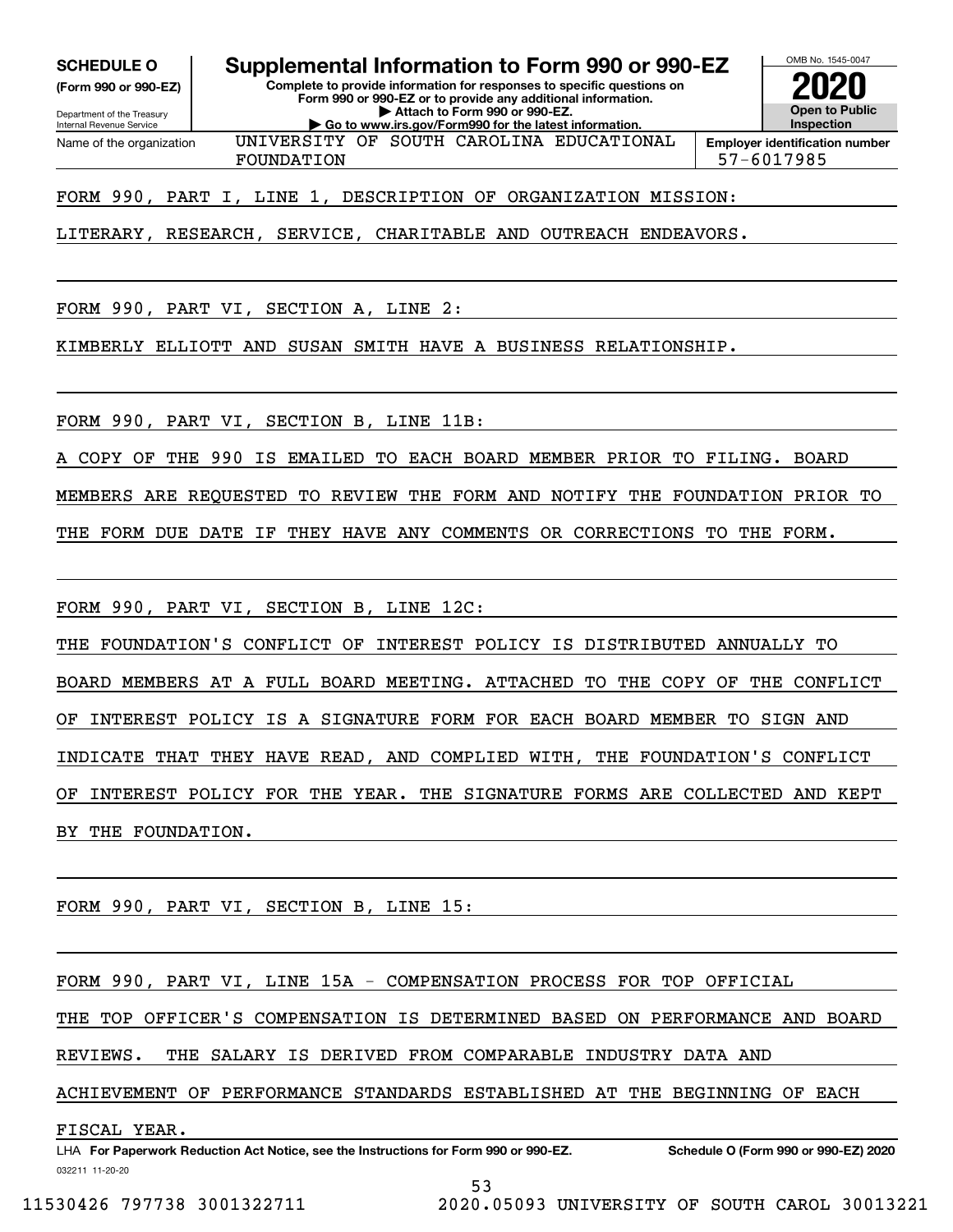| Schedule O (Form 990 or 990-EZ) 2020 |            |  |                                          | Page 2                                              |
|--------------------------------------|------------|--|------------------------------------------|-----------------------------------------------------|
| Name of the organization             | FOUNDATION |  | UNIVERSITY OF SOUTH CAROLINA EDUCATIONAL | <b>Emplover identification number</b><br>57-6017985 |

FORM 990, PART VI, LINE 15B - COMPENSATION PROCESS FOR OFFICERS COMPENSATION FOR OTHER OFFICERS OR KEY EMPLOYEES OF THE ORGANIZATION IS BASED ON PERFORMANCE AND BOARD REVIEWS. THE SALARY IS DERIVED FROM COMPARABLE INDUSTRY DATA AND ACHIEVEMENT OF PERFORMANCE STANDARDS ESTABLISHED AT THE BEGINNING OF EACH FISCAL YEAR.

FORM 990, PART VI, SECTION C, LINE 19:

THE FOUNDATION MAKES ITS GOVERNING DOCUMENTS, CONFLICT OF INTEREST POLICY

AND FINANCIAL STATEMENTS AVAILABLE TO THE PUBLIC THROUGH THE FOUNDATION'S

WEBSITE AND UPON REQUEST.

FORM 990, PART XI, LINE 9, CHANGES IN NET ASSETS:

CHANGES IN PLEDGES RECEIVABLE -2,496,823.

FORM 990, PART XII, LINE 2C

THE PROCESS HAS NOT CHANGED SINCE THE PRIOR YEAR.

FORM 990, LINE VIII - ADDITIONAL INFORMATION

LINE 11D ALL OTHER REVENUE

|                                    | COLUMN A  | <b>COLUMN B</b>          | COLUMN C | COLUMN D                             |
|------------------------------------|-----------|--------------------------|----------|--------------------------------------|
| RENTAL FEES                        | \$356,969 | \$356,969                |          |                                      |
| <b>PATENT</b>                      | \$111,524 | \$111,524                |          |                                      |
| MEMBERSHIP                         | \$2,362   | \$2,362                  |          |                                      |
| <b>REVENUE</b><br><b>ENDOWMENT</b> | \$57,723  | \$57,723                 |          |                                      |
| 032212 11-20-20                    |           | 54                       |          | Schedule O (Form 990 or 990-EZ) 2020 |
| 11530426 797738 3001322711         |           | 2020.05093 UNIVERSITY OF |          | SOUTH CAROL 30013221                 |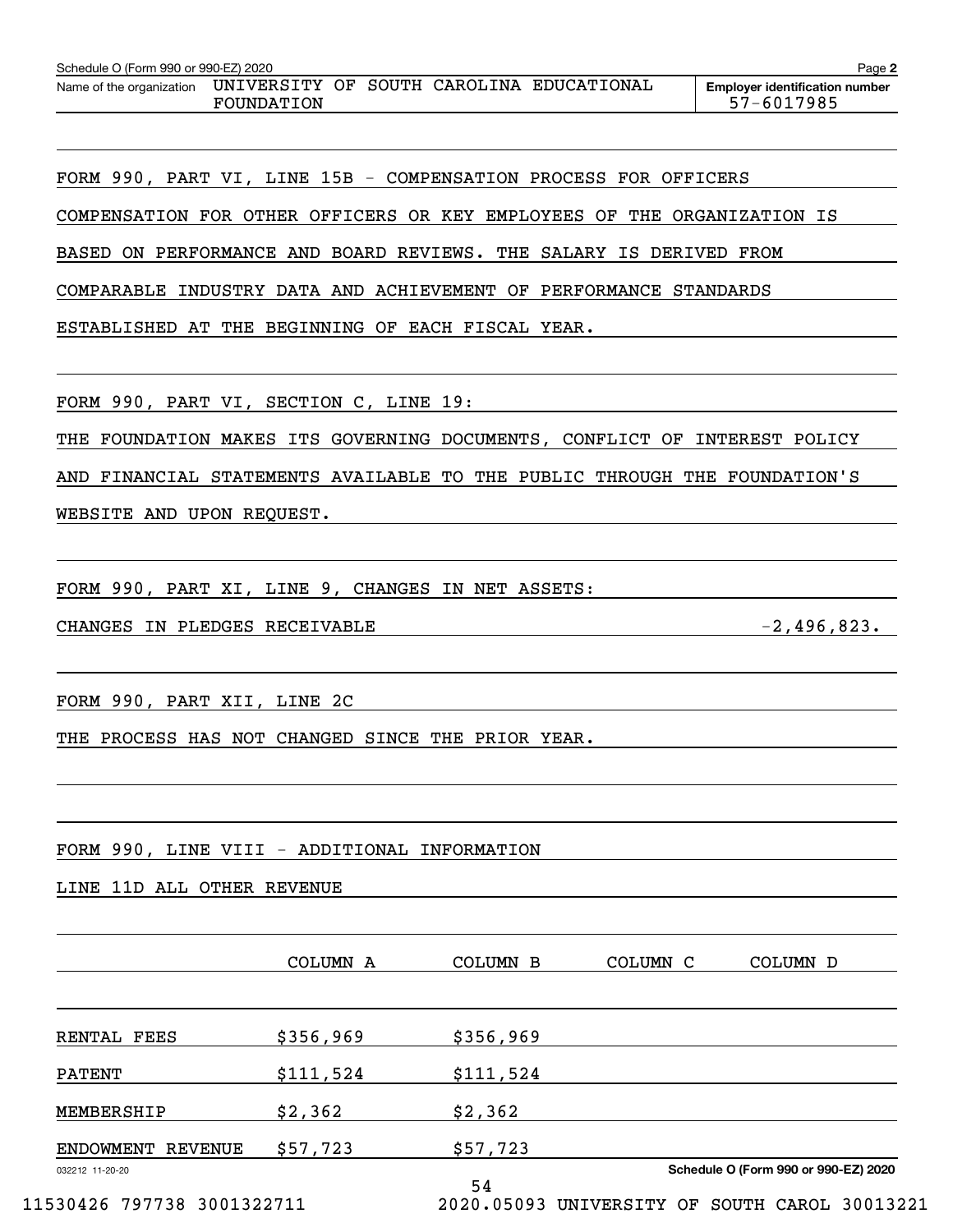| Schedule O (Form 990 or 990-EZ) 2020<br>Name of the organization | FOUNDATION |    | UNIVERSITY OF SOUTH CAROLINA EDUCATIONAL | Page 2<br>Employer identification number<br>$57 - 6017985$ |
|------------------------------------------------------------------|------------|----|------------------------------------------|------------------------------------------------------------|
|                                                                  |            |    |                                          |                                                            |
|                                                                  |            |    |                                          |                                                            |
|                                                                  |            |    |                                          |                                                            |
|                                                                  |            |    |                                          |                                                            |
|                                                                  |            |    |                                          |                                                            |
|                                                                  |            |    |                                          |                                                            |
|                                                                  |            |    |                                          |                                                            |
|                                                                  |            |    |                                          |                                                            |
|                                                                  |            |    |                                          |                                                            |
|                                                                  |            |    |                                          |                                                            |
|                                                                  |            |    |                                          |                                                            |
|                                                                  |            |    |                                          |                                                            |
|                                                                  |            |    |                                          |                                                            |
|                                                                  |            |    |                                          |                                                            |
|                                                                  |            |    |                                          |                                                            |
|                                                                  |            |    |                                          |                                                            |
|                                                                  |            |    |                                          |                                                            |
|                                                                  |            |    |                                          |                                                            |
|                                                                  |            |    |                                          |                                                            |
|                                                                  |            |    |                                          |                                                            |
|                                                                  |            |    |                                          |                                                            |
|                                                                  |            |    |                                          |                                                            |
|                                                                  |            |    |                                          |                                                            |
|                                                                  |            |    |                                          |                                                            |
|                                                                  |            |    |                                          |                                                            |
|                                                                  |            |    |                                          |                                                            |
|                                                                  |            |    |                                          |                                                            |
|                                                                  |            |    |                                          |                                                            |
|                                                                  |            |    |                                          |                                                            |
|                                                                  |            |    |                                          |                                                            |
|                                                                  |            |    |                                          |                                                            |
|                                                                  |            |    |                                          |                                                            |
|                                                                  |            |    |                                          |                                                            |
|                                                                  |            |    |                                          |                                                            |
|                                                                  |            |    |                                          |                                                            |
|                                                                  |            |    |                                          |                                                            |
|                                                                  |            |    |                                          |                                                            |
|                                                                  |            |    |                                          |                                                            |
| 032212 11-20-20                                                  |            | 55 |                                          | Schedule O (Form 990 or 990-EZ) 2020                       |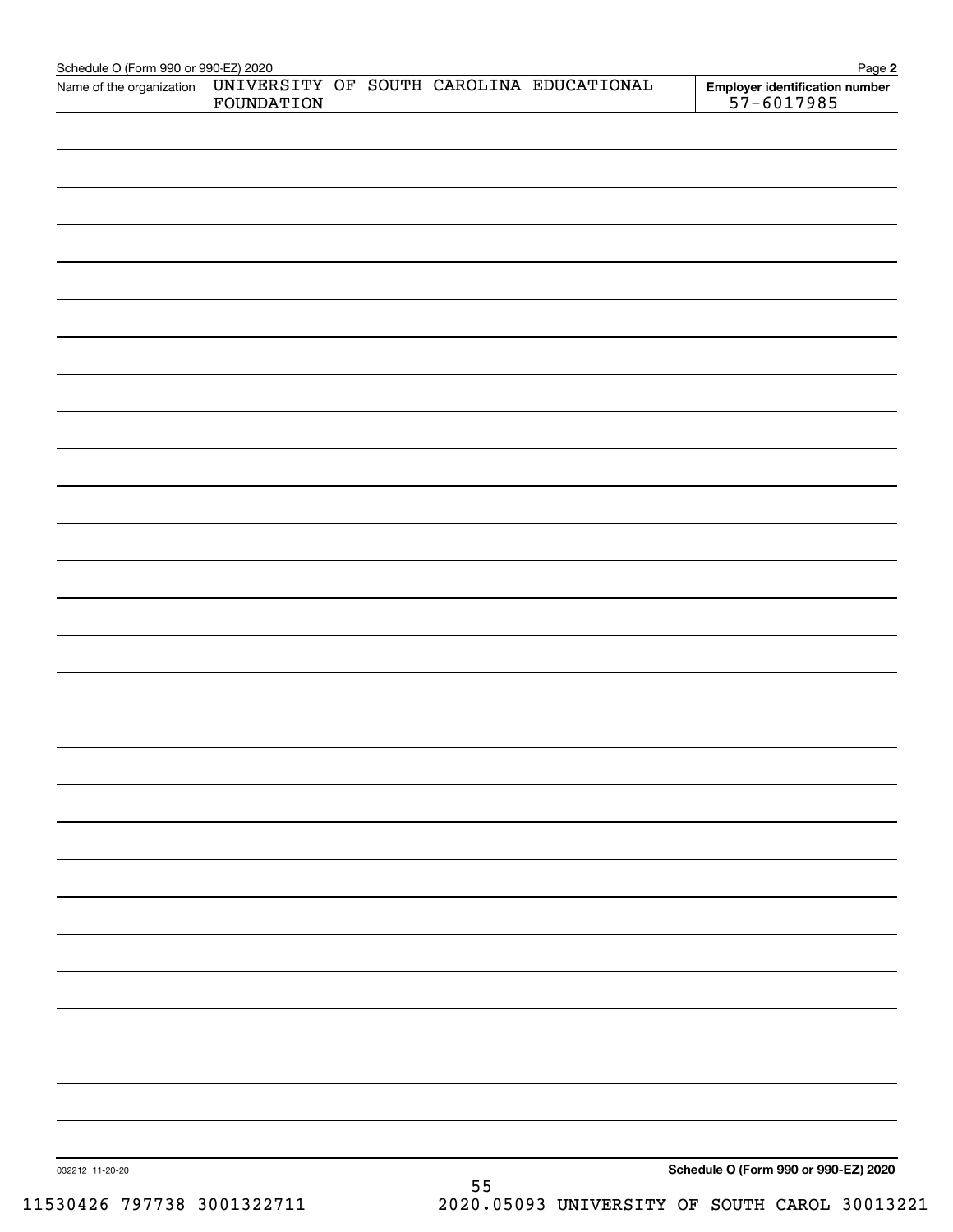| <b>SCHEDULE R</b><br>(Form 990)<br>Department of the Treasury<br>Internal Revenue Service |                                                                                                                                                                                                                    | <b>Related Organizations and Unrelated Partnerships</b><br>Complete if the organization answered "Yes" on Form 990, Part IV, line 33, 34, 35b, 36, or 37. | Attach to Form 990.                                 |                                      |                                                          |                                     | OMB No. 1545-0047<br>2020<br><b>Open to Public</b>                |                                                            |
|-------------------------------------------------------------------------------------------|--------------------------------------------------------------------------------------------------------------------------------------------------------------------------------------------------------------------|-----------------------------------------------------------------------------------------------------------------------------------------------------------|-----------------------------------------------------|--------------------------------------|----------------------------------------------------------|-------------------------------------|-------------------------------------------------------------------|------------------------------------------------------------|
| Name of the organization                                                                  | FOUNDATION                                                                                                                                                                                                         | Go to www.irs.gov/Form990 for instructions and the latest information.<br>UNIVERSITY OF SOUTH CAROLINA EDUCATIONAL                                        |                                                     |                                      |                                                          |                                     | Inspection<br><b>Employer identification number</b><br>57-6017985 |                                                            |
| Part I                                                                                    | Identification of Disregarded Entities. Complete if the organization answered "Yes" on Form 990, Part IV, line 33.                                                                                                 |                                                                                                                                                           |                                                     |                                      |                                                          |                                     |                                                                   |                                                            |
|                                                                                           | (a)<br>Name, address, and EIN (if applicable)<br>of disregarded entity                                                                                                                                             | (b)<br>Primary activity                                                                                                                                   | (c)<br>Legal domicile (state or<br>foreign country) | (d)<br>Total income                  | (e)<br>End-of-year assets                                |                                     | (f)<br>Direct controlling<br>entity                               |                                                            |
|                                                                                           | THE MARK CATESBY CENTRE, LLC - 57-6017985                                                                                                                                                                          |                                                                                                                                                           |                                                     |                                      |                                                          |                                     |                                                                   |                                                            |
| 1027 BARNWELL STREET<br>COLUMBIA, SC 29208                                                |                                                                                                                                                                                                                    | EDUCATION & PROMOTION                                                                                                                                     | SOUTH CAROLINA                                      |                                      | $\mathbf{0}$ .                                           | 4. USC EF                           |                                                                   |                                                            |
|                                                                                           |                                                                                                                                                                                                                    |                                                                                                                                                           |                                                     |                                      |                                                          |                                     |                                                                   |                                                            |
|                                                                                           |                                                                                                                                                                                                                    |                                                                                                                                                           |                                                     |                                      |                                                          |                                     |                                                                   |                                                            |
|                                                                                           |                                                                                                                                                                                                                    |                                                                                                                                                           |                                                     |                                      |                                                          |                                     |                                                                   |                                                            |
| Part II                                                                                   | Identification of Related Tax-Exempt Organizations. Complete if the organization answered "Yes" on Form 990, Part IV, line 34, because it had one or more related tax-exempt<br>organizations during the tax year. |                                                                                                                                                           |                                                     |                                      |                                                          |                                     |                                                                   |                                                            |
|                                                                                           | (a)<br>Name, address, and EIN<br>of related organization                                                                                                                                                           | (b)<br>Primary activity                                                                                                                                   | (c)<br>Legal domicile (state or<br>foreign country) | (d)<br><b>Exempt Code</b><br>section | (e)<br>Public charity<br>status (if section<br>501(c)(3) | (f)<br>Direct controlling<br>entity | Yes                                                               | $(g)$<br>Section 512(b)(13)<br>controlled<br>entity?<br>No |
|                                                                                           | USC DEVELOPMENT FOUNDATION - 57-6026593                                                                                                                                                                            |                                                                                                                                                           |                                                     |                                      |                                                          |                                     |                                                                   |                                                            |
| 1027 BARNWELL STREET<br>COLUMBIA, SC 29208                                                |                                                                                                                                                                                                                    | DEVELOPMENT                                                                                                                                               | SOUTH CAROLINA                                      | 501(C)(3)                            | LINE 12C,<br>III-FI                                      | N/A                                 |                                                                   | x                                                          |
|                                                                                           |                                                                                                                                                                                                                    |                                                                                                                                                           |                                                     |                                      |                                                          |                                     |                                                                   |                                                            |
|                                                                                           | For Paperwork Reduction Act Notice, see the Instructions for Form 990.                                                                                                                                             |                                                                                                                                                           |                                                     |                                      |                                                          |                                     | Schedule R (Form 990) 2020                                        |                                                            |

032161 10-28-20 LHA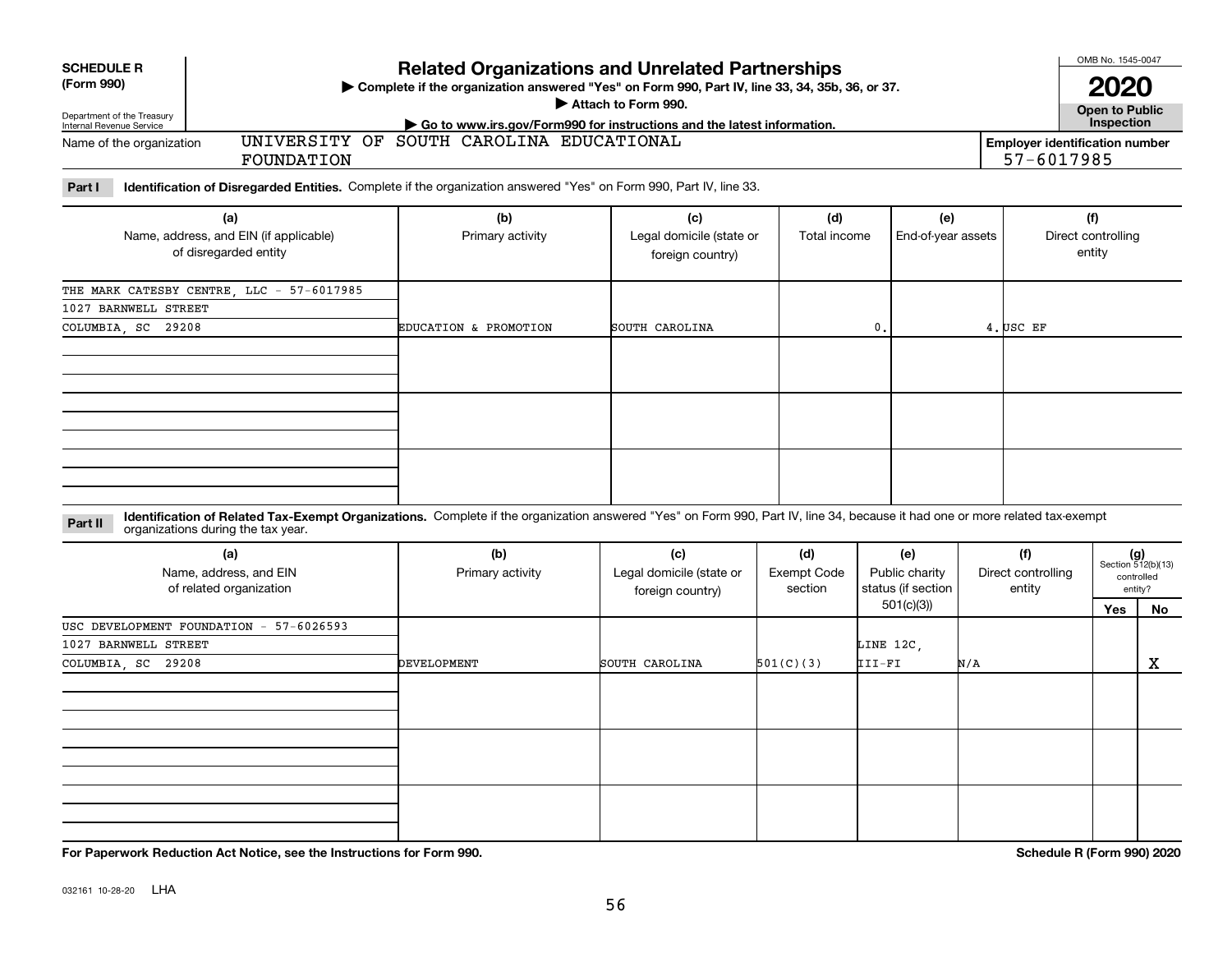Schedule R (Form 990) 2020 FOUNDATION 6-12 September 2020 12:30 Schedule R (Form 990) 2020 FOUNDATION FOUNDATION

**2**

**Identification of Related Organizations Taxable as a Partnership.** Complete if the organization answered "Yes" on Form 990, Part IV, line 34, because it had one or more related **Part III** organizations treated as a partnership during the tax year.

| $\tilde{\phantom{a}}$                             |                  |                      |                              |                                                                                            |                          |                         |            |                  |                                                           |     |                                                           |
|---------------------------------------------------|------------------|----------------------|------------------------------|--------------------------------------------------------------------------------------------|--------------------------|-------------------------|------------|------------------|-----------------------------------------------------------|-----|-----------------------------------------------------------|
| (a)                                               | (b)              | (c)                  | (d)                          | (e)                                                                                        | (f)                      | (g)                     |            | (h)              | (i)                                                       | (i) | (k)                                                       |
| Name, address, and EIN<br>of related organization | Primary activity | Legal<br>domicile    | Direct controlling<br>entity | Predominant income<br>(related, unrelated,<br>excluded from tax under<br>sections 512-514) | Share of total<br>income | Share of<br>end-of-year |            | Disproportionate | Code V-UBI                                                |     | General or Percentage<br>managing<br>partner?<br>partner? |
|                                                   |                  | (state or<br>foreign |                              |                                                                                            |                          | assets                  |            | allocations?     | amount in box<br>20 of Schedule<br>K-1 (Form 1065) Yes No |     |                                                           |
|                                                   |                  | country)             |                              |                                                                                            |                          |                         | $Yes \mid$ | No               |                                                           |     |                                                           |
|                                                   |                  |                      |                              |                                                                                            |                          |                         |            |                  |                                                           |     |                                                           |
|                                                   |                  |                      |                              |                                                                                            |                          |                         |            |                  |                                                           |     |                                                           |
|                                                   |                  |                      |                              |                                                                                            |                          |                         |            |                  |                                                           |     |                                                           |
|                                                   |                  |                      |                              |                                                                                            |                          |                         |            |                  |                                                           |     |                                                           |
|                                                   |                  |                      |                              |                                                                                            |                          |                         |            |                  |                                                           |     |                                                           |
|                                                   |                  |                      |                              |                                                                                            |                          |                         |            |                  |                                                           |     |                                                           |
|                                                   |                  |                      |                              |                                                                                            |                          |                         |            |                  |                                                           |     |                                                           |
|                                                   |                  |                      |                              |                                                                                            |                          |                         |            |                  |                                                           |     |                                                           |
|                                                   |                  |                      |                              |                                                                                            |                          |                         |            |                  |                                                           |     |                                                           |
|                                                   |                  |                      |                              |                                                                                            |                          |                         |            |                  |                                                           |     |                                                           |
|                                                   |                  |                      |                              |                                                                                            |                          |                         |            |                  |                                                           |     |                                                           |
|                                                   |                  |                      |                              |                                                                                            |                          |                         |            |                  |                                                           |     |                                                           |
|                                                   |                  |                      |                              |                                                                                            |                          |                         |            |                  |                                                           |     |                                                           |
|                                                   |                  |                      |                              |                                                                                            |                          |                         |            |                  |                                                           |     |                                                           |
|                                                   |                  |                      |                              |                                                                                            |                          |                         |            |                  |                                                           |     |                                                           |
|                                                   |                  |                      |                              |                                                                                            |                          |                         |            |                  |                                                           |     |                                                           |
|                                                   |                  |                      |                              |                                                                                            |                          |                         |            |                  |                                                           |     |                                                           |

**Identification of Related Organizations Taxable as a Corporation or Trust.** Complete if the organization answered "Yes" on Form 990, Part IV, line 34, because it had one or more related **Part IV** organizations treated as a corporation or trust during the tax year.

| (a)<br>Name, address, and EIN<br>of related organization                                | (b)<br>Primary activity | (c)<br>Legal domicile<br>(state or<br>foreign<br>country) | (d)<br>Direct controlling<br>entity | (e)<br>Type of entity<br>(C corp, S corp,<br>or trust) | (f)<br>Share of total<br>income | (g)<br>Share of<br>end-of-year<br>assets | (h)<br> Percentage <br>ownership | (i)<br>Section<br>512(b)(13)<br>controlled<br>entity?<br>Yes   No |
|-----------------------------------------------------------------------------------------|-------------------------|-----------------------------------------------------------|-------------------------------------|--------------------------------------------------------|---------------------------------|------------------------------------------|----------------------------------|-------------------------------------------------------------------|
| CHARITABLE REMAINDER UNITRUST (4)<br>1027 BARNWELL STREET                               |                         |                                                           |                                     |                                                        |                                 |                                          |                                  |                                                                   |
| COLUMBIA, SC 29208                                                                      | CHARITABLE              | SC                                                        | N/A                                 | TRUST                                                  |                                 |                                          |                                  | X                                                                 |
| USCINNOVATION LLC - 46-5676518<br>1027 BARNWELL STREET<br>COLUMBIA, SC 29208            | DEVELOPMENT             | SC                                                        | USCDF                               | C CORP                                                 |                                 |                                          |                                  | X                                                                 |
| WHEELER HILL DEVELOPMENT LLC - 20-4996416<br>1027 BARNWELL STREET<br>COLUMBIA, SC 29208 | DEVELOPMENT             | SC                                                        | USCDF                               | CORP                                                   |                                 |                                          |                                  | х                                                                 |
|                                                                                         |                         |                                                           |                                     |                                                        |                                 |                                          |                                  |                                                                   |
|                                                                                         |                         |                                                           |                                     |                                                        |                                 |                                          |                                  |                                                                   |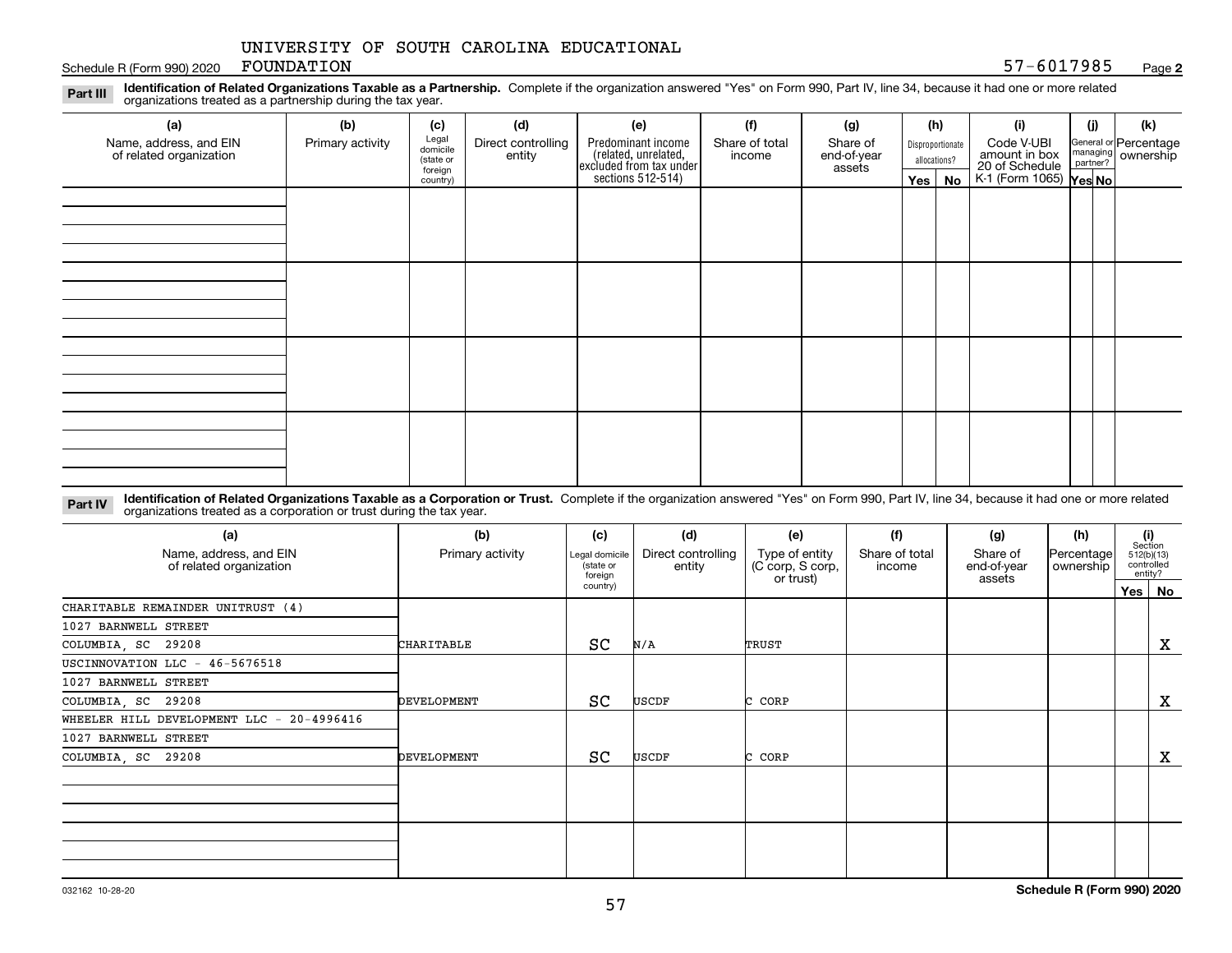Schedule R (Form 990) 2020 FOUNDATION

|  | Part V Transactions With Related Organizations. Complete if the organization answered "Yes" on Form 990, Part IV, line 34, 35b, or 36. |  |  |  |
|--|----------------------------------------------------------------------------------------------------------------------------------------|--|--|--|
|--|----------------------------------------------------------------------------------------------------------------------------------------|--|--|--|

| Note: Complete line 1 if any entity is listed in Parts II, III, or IV of this schedule.                                                                                                                                        |                 | Yes | l No        |
|--------------------------------------------------------------------------------------------------------------------------------------------------------------------------------------------------------------------------------|-----------------|-----|-------------|
| During the tax year, did the organization engage in any of the following transactions with one or more related organizations listed in Parts II-IV?                                                                            |                 |     |             |
|                                                                                                                                                                                                                                | 1a              |     | X           |
| b Gift, grant, or capital contribution to related organization(s) mature and contained and contribution to related organization(s) matures are contained and contribution to related organization(s)                           | 1b              |     | X           |
|                                                                                                                                                                                                                                | 1 <sub>c</sub>  |     | X           |
|                                                                                                                                                                                                                                | 1d              | X   |             |
|                                                                                                                                                                                                                                | 1e              |     | X           |
|                                                                                                                                                                                                                                |                 |     |             |
| f Dividends from related organization(s) manufactured contains and contained and contained contained and contained and contained and contained and contained and contained and contained and contained and contained and conta | 1f              |     | X           |
| g Sale of assets to related organization(s) www.assettion.com/www.assettion.com/www.assettion.com/www.assettion.com/www.assettion.com/www.assettion.com/www.assettion.com/www.assettion.com/www.assettion.com/www.assettion.co | 1a              |     | X           |
| h Purchase of assets from related organization(s) manufactured and content and content and content and content and content and content and content and content and content and content and content and content and content and | 1 <sub>h</sub>  |     | X           |
|                                                                                                                                                                                                                                | 1i              |     | X           |
|                                                                                                                                                                                                                                | 1i.             |     | X           |
|                                                                                                                                                                                                                                |                 |     |             |
| k Lease of facilities, equipment, or other assets from related organization(s) manufaction content and content to the assets from related organization(s) manufaction content and content and content and content and content  | 1k              | x   |             |
|                                                                                                                                                                                                                                | 11              |     | X           |
| m Performance of services or membership or fundraising solicitations by related organization(s)                                                                                                                                | 1 <sub>m</sub>  |     | $\mathbf x$ |
|                                                                                                                                                                                                                                | 1n              | X   |             |
|                                                                                                                                                                                                                                | 10 <sub>o</sub> | X   |             |
|                                                                                                                                                                                                                                |                 |     |             |
| p Reimbursement paid to related organization(s) for expenses [111] resummand content to content the set of the set of the set of the set of the set of the set of the set of the set of the set of the set of the set of the s | 1p              | X   |             |
|                                                                                                                                                                                                                                | 1 <sub>a</sub>  | Χ   |             |
|                                                                                                                                                                                                                                |                 |     |             |
| Other transfer of cash or property to related organization(s)                                                                                                                                                                  | 1r              | х   |             |
|                                                                                                                                                                                                                                | 1s              | X   |             |

**2**If the answer to any of the above is "Yes," see the instructions for information on who must complete this line, including covered relationships and transaction thresholds.

| (a)<br>Name of related organization | (b)<br>Transaction<br>type (a-s) | (c)<br>Amount involved | (d)<br>Method of determining amount involved |
|-------------------------------------|----------------------------------|------------------------|----------------------------------------------|
| (1)                                 |                                  |                        |                                              |
| (2)                                 |                                  |                        |                                              |
| (3)                                 |                                  |                        |                                              |
| (4)                                 |                                  |                        |                                              |
| (5)                                 |                                  |                        |                                              |
| (6)                                 |                                  |                        |                                              |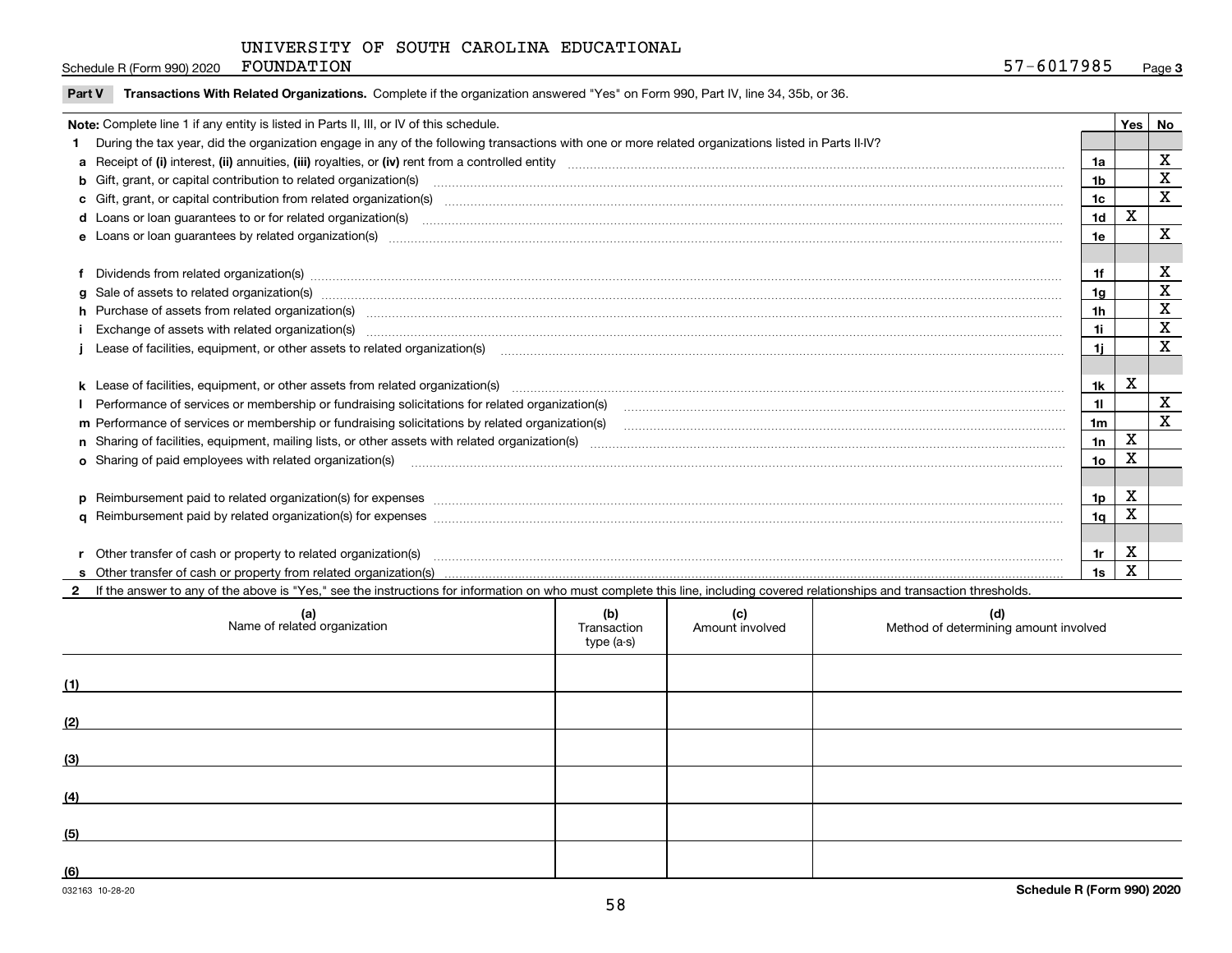Schedule R (Form 990) 2020 FOUNDATION

#### **Part VI Unrelated Organizations Taxable as a Partnership. Complete if the organization answered "Yes" on Form 990, Part IV, line 37.**

Provide the following information for each entity taxed as a partnership through which the organization conducted more than five percent of its activities (measured by total assets or gross revenue) that was not a related organization. See instructions regarding exclusion for certain investment partnerships.

| that machieve a related erganization. See includitional regarding excludion for contain invectment partnerompe.<br>(a) | (b)              | (c)                                 | (d)                                                                                        |                                                                                                                  | (f)               | (g)                     | (h)                              | (i)                                                                                          | (i) | (k) |
|------------------------------------------------------------------------------------------------------------------------|------------------|-------------------------------------|--------------------------------------------------------------------------------------------|------------------------------------------------------------------------------------------------------------------|-------------------|-------------------------|----------------------------------|----------------------------------------------------------------------------------------------|-----|-----|
| Name, address, and EIN<br>of entity                                                                                    | Primary activity | Legal domicile<br>(state or foreign | Predominant income<br>(related, unrelated,<br>excluded from tax under<br>sections 512-514) | $\begin{array}{c} \textbf{(e)}\\ \text{Are all} \\ \text{partners sec.}\\ 501(c)(3)\\ \text{orgs.?} \end{array}$ | Share of<br>total | Share of<br>end-of-year | Disproportionate<br>allocations? | Code V-UBI<br>amount in box 20 managing<br>of Schedule K-1 partner?<br>(Form 1065)<br>ves No |     |     |
|                                                                                                                        |                  | country)                            |                                                                                            | Yes No                                                                                                           | income            | assets                  | Yes No                           |                                                                                              |     |     |
|                                                                                                                        |                  |                                     |                                                                                            |                                                                                                                  |                   |                         |                                  |                                                                                              |     |     |
|                                                                                                                        |                  |                                     |                                                                                            |                                                                                                                  |                   |                         |                                  |                                                                                              |     |     |
|                                                                                                                        |                  |                                     |                                                                                            |                                                                                                                  |                   |                         |                                  |                                                                                              |     |     |
|                                                                                                                        |                  |                                     |                                                                                            |                                                                                                                  |                   |                         |                                  |                                                                                              |     |     |
|                                                                                                                        |                  |                                     |                                                                                            |                                                                                                                  |                   |                         |                                  |                                                                                              |     |     |
|                                                                                                                        |                  |                                     |                                                                                            |                                                                                                                  |                   |                         |                                  |                                                                                              |     |     |
|                                                                                                                        |                  |                                     |                                                                                            |                                                                                                                  |                   |                         |                                  |                                                                                              |     |     |
|                                                                                                                        |                  |                                     |                                                                                            |                                                                                                                  |                   |                         |                                  |                                                                                              |     |     |
|                                                                                                                        |                  |                                     |                                                                                            |                                                                                                                  |                   |                         |                                  |                                                                                              |     |     |
|                                                                                                                        |                  |                                     |                                                                                            |                                                                                                                  |                   |                         |                                  |                                                                                              |     |     |
|                                                                                                                        |                  |                                     |                                                                                            |                                                                                                                  |                   |                         |                                  |                                                                                              |     |     |
|                                                                                                                        |                  |                                     |                                                                                            |                                                                                                                  |                   |                         |                                  |                                                                                              |     |     |
|                                                                                                                        |                  |                                     |                                                                                            |                                                                                                                  |                   |                         |                                  |                                                                                              |     |     |
|                                                                                                                        |                  |                                     |                                                                                            |                                                                                                                  |                   |                         |                                  |                                                                                              |     |     |
|                                                                                                                        |                  |                                     |                                                                                            |                                                                                                                  |                   |                         |                                  |                                                                                              |     |     |
|                                                                                                                        |                  |                                     |                                                                                            |                                                                                                                  |                   |                         |                                  |                                                                                              |     |     |
|                                                                                                                        |                  |                                     |                                                                                            |                                                                                                                  |                   |                         |                                  |                                                                                              |     |     |
|                                                                                                                        |                  |                                     |                                                                                            |                                                                                                                  |                   |                         |                                  |                                                                                              |     |     |
|                                                                                                                        |                  |                                     |                                                                                            |                                                                                                                  |                   |                         |                                  |                                                                                              |     |     |
|                                                                                                                        |                  |                                     |                                                                                            |                                                                                                                  |                   |                         |                                  |                                                                                              |     |     |
|                                                                                                                        |                  |                                     |                                                                                            |                                                                                                                  |                   |                         |                                  |                                                                                              |     |     |
|                                                                                                                        |                  |                                     |                                                                                            |                                                                                                                  |                   |                         |                                  |                                                                                              |     |     |
|                                                                                                                        |                  |                                     |                                                                                            |                                                                                                                  |                   |                         |                                  |                                                                                              |     |     |
|                                                                                                                        |                  |                                     |                                                                                            |                                                                                                                  |                   |                         |                                  |                                                                                              |     |     |
|                                                                                                                        |                  |                                     |                                                                                            |                                                                                                                  |                   |                         |                                  |                                                                                              |     |     |
|                                                                                                                        |                  |                                     |                                                                                            |                                                                                                                  |                   |                         |                                  |                                                                                              |     |     |
|                                                                                                                        |                  |                                     |                                                                                            |                                                                                                                  |                   |                         |                                  |                                                                                              |     |     |
|                                                                                                                        |                  |                                     |                                                                                            |                                                                                                                  |                   |                         |                                  |                                                                                              |     |     |
|                                                                                                                        |                  |                                     |                                                                                            |                                                                                                                  |                   |                         |                                  |                                                                                              |     |     |
|                                                                                                                        |                  |                                     |                                                                                            |                                                                                                                  |                   |                         |                                  |                                                                                              |     |     |
|                                                                                                                        |                  |                                     |                                                                                            |                                                                                                                  |                   |                         |                                  |                                                                                              |     |     |

**Schedule R (Form 990) 2020**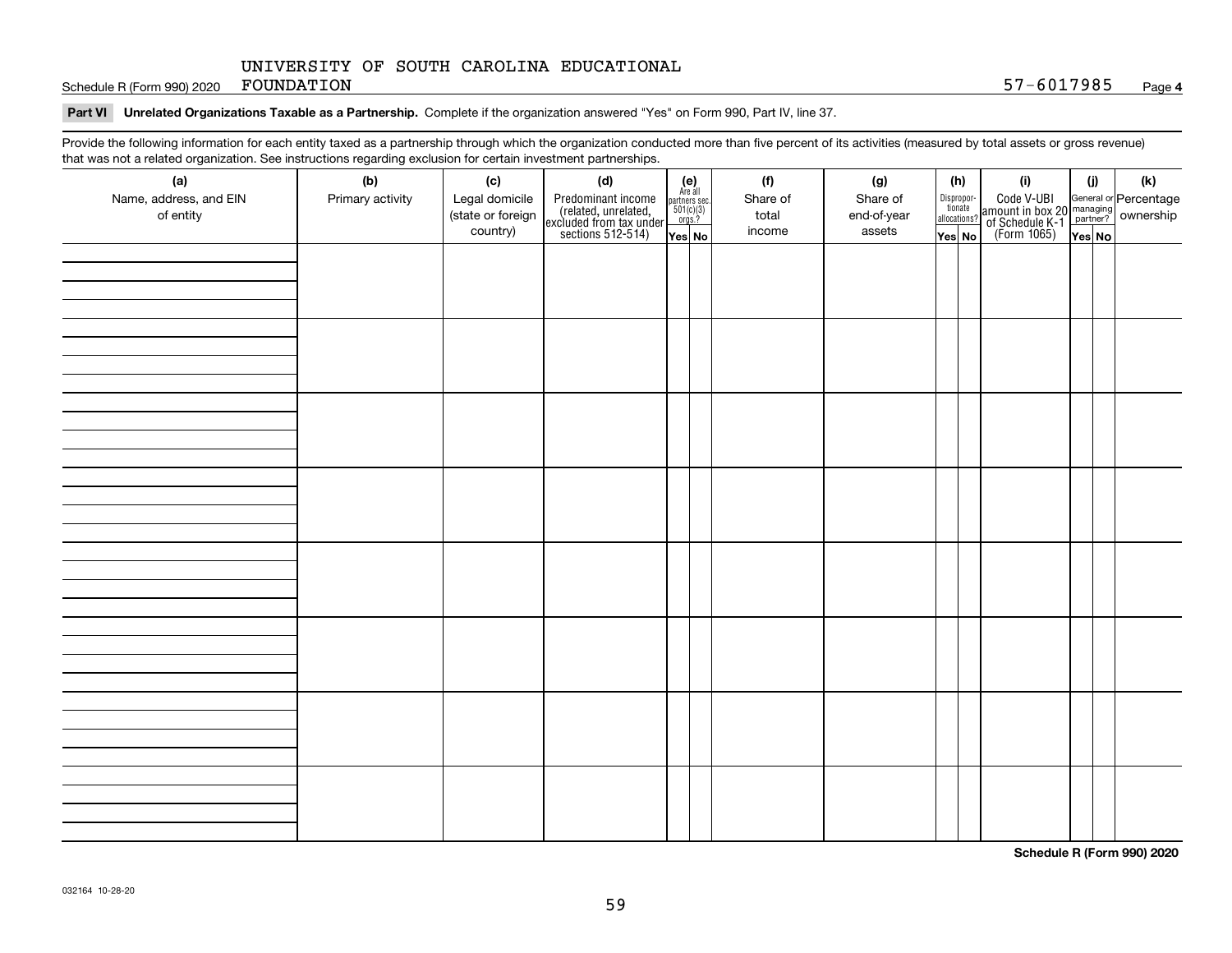|                    | Provide additional information for responses to questions on Schedule R. See instructions. |  |
|--------------------|--------------------------------------------------------------------------------------------|--|
| SCHEDULE R, PART I |                                                                                            |  |
|                    | THE PURPOSE OF THE MARK CATESBY CENTRE IS TO EDUCATE THE PUBLIC ABOUT                      |  |
|                    | NATURALIST MARK CATESBY'S LIFE AND TO PROMOTE HIS WORK. HE PRECEDED                        |  |
|                    | JOHN JAMES AUDUBON AS A NATURALIST WHO RENDERED FLORA AND FAUNA IN ITS                     |  |
|                    | NATURAL HABITAT IN THE SOUTHEAST REGION OF THE US AND THROUGHOUT THE                       |  |
| CARIBBEAN.         |                                                                                            |  |
|                    | <u> 1989 - Andrea Andrew Maria (h. 1989).</u>                                              |  |
|                    |                                                                                            |  |
|                    |                                                                                            |  |
|                    |                                                                                            |  |
|                    |                                                                                            |  |
|                    |                                                                                            |  |
|                    |                                                                                            |  |
|                    |                                                                                            |  |
|                    |                                                                                            |  |
|                    |                                                                                            |  |
|                    |                                                                                            |  |
|                    |                                                                                            |  |
|                    |                                                                                            |  |
|                    |                                                                                            |  |
|                    |                                                                                            |  |
|                    |                                                                                            |  |
|                    |                                                                                            |  |
|                    |                                                                                            |  |
|                    |                                                                                            |  |
|                    |                                                                                            |  |
|                    |                                                                                            |  |
|                    |                                                                                            |  |
|                    |                                                                                            |  |
|                    |                                                                                            |  |
|                    |                                                                                            |  |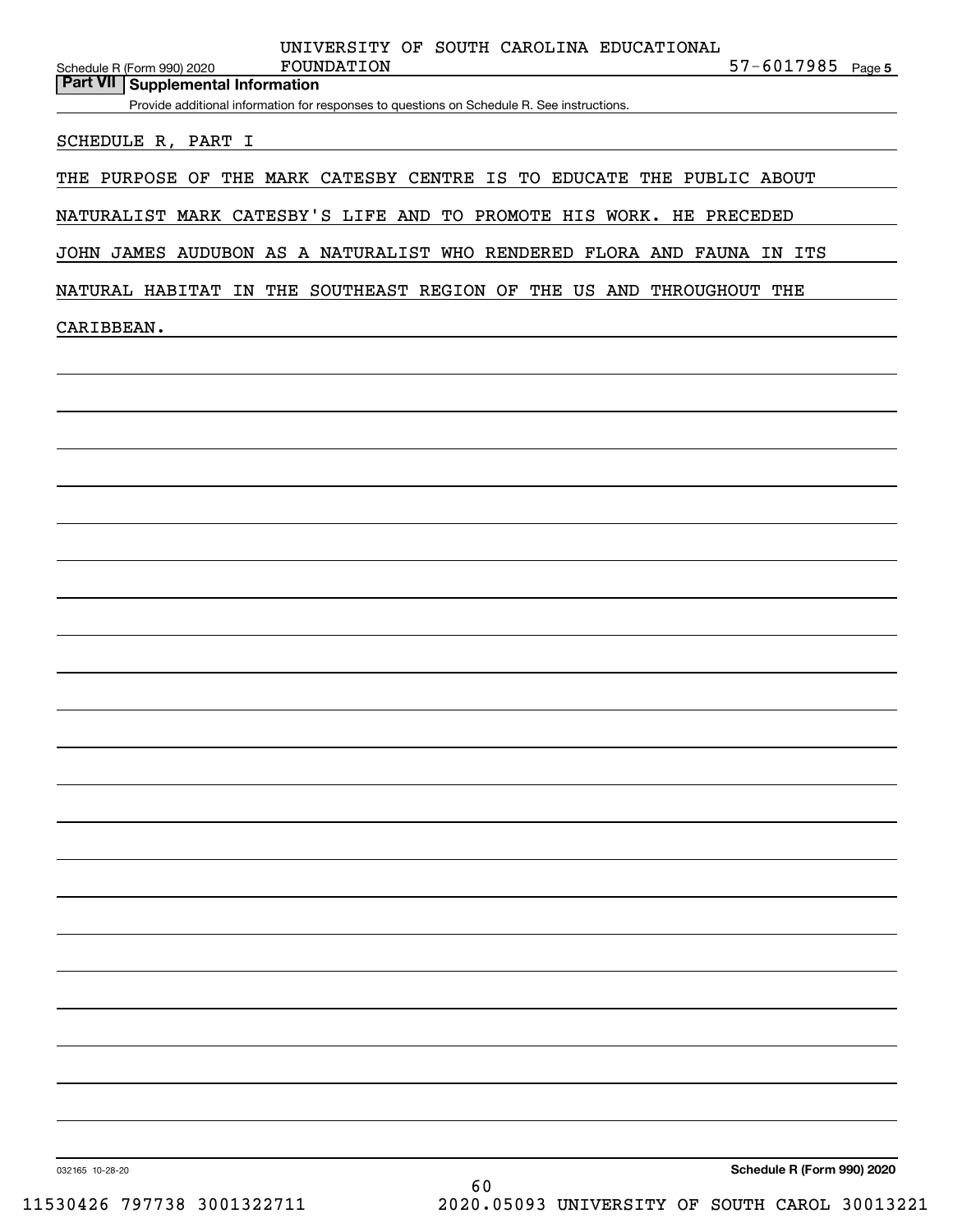(Rev. January 2020)

## **Application for Automatic Extension of Time To File an Exempt Organization Return**

Department of the Treasury Internal Revenue Service

**| File a separate application for each return.**

**| Go to www.irs.gov/Form8868 for the latest information.**

**Electronic filing (e-file).**  You can electronically file Form 8868 to request a 6-month automatic extension of time to file any of the filing of this form, visit www.irs.gov/e-file-providers/e-file-for-charities-and-non-profits. forms listed below with the exception of Form 8870, Information Return for Transfers Associated With Certain Personal Benefit Contracts, for which an extension request must be sent to the IRS in paper format (see instructions). For more details on the electronic

#### **Automatic 6-Month Extension of Time.** Only submit original (no copies needed).

All corporations required to file an income tax return other than Form 990-T (including 1120-C filers), partnerships, REMICs, and trusts must use Form 7004 to request an extension of time to file income tax returns.

| Type or<br>print                                          | Name of exempt organization or other filer, see instructions.<br>UNIVERSITY OF SOUTH CAROLINA EDUCATIONAL<br><b>FOUNDATION</b>                                                                                                                                                                                                                                                                                                                                                                                                                                                                                     |        |                                                                                                                  |                |                                              | Taxpayer identification number (TIN)<br>57-6017985 |                   |
|-----------------------------------------------------------|--------------------------------------------------------------------------------------------------------------------------------------------------------------------------------------------------------------------------------------------------------------------------------------------------------------------------------------------------------------------------------------------------------------------------------------------------------------------------------------------------------------------------------------------------------------------------------------------------------------------|--------|------------------------------------------------------------------------------------------------------------------|----------------|----------------------------------------------|----------------------------------------------------|-------------------|
| File by the<br>due date for<br>filing your<br>return. See | Number, street, and room or suite no. If a P.O. box, see instructions.<br>1027 BARNWELL STREET                                                                                                                                                                                                                                                                                                                                                                                                                                                                                                                     |        |                                                                                                                  |                |                                              |                                                    |                   |
| instructions.                                             | City, town or post office, state, and ZIP code. For a foreign address, see instructions.<br>COLUMBIA, SC<br>29208                                                                                                                                                                                                                                                                                                                                                                                                                                                                                                  |        |                                                                                                                  |                |                                              |                                                    |                   |
|                                                           | Enter the Return Code for the return that this application is for (file a separate application for each return)                                                                                                                                                                                                                                                                                                                                                                                                                                                                                                    |        |                                                                                                                  |                |                                              |                                                    | $\mathbf{0}$<br>7 |
| <b>Application</b>                                        |                                                                                                                                                                                                                                                                                                                                                                                                                                                                                                                                                                                                                    | Return | Application                                                                                                      |                |                                              |                                                    | Return            |
| Is For                                                    |                                                                                                                                                                                                                                                                                                                                                                                                                                                                                                                                                                                                                    | Code   | Is For                                                                                                           |                |                                              |                                                    | Code              |
|                                                           | Form 990 or Form 990-EZ                                                                                                                                                                                                                                                                                                                                                                                                                                                                                                                                                                                            | 01     | Form 990-T (corporation)                                                                                         |                |                                              |                                                    | 07                |
| Form 990-BL                                               |                                                                                                                                                                                                                                                                                                                                                                                                                                                                                                                                                                                                                    | 02     | Form 1041-A                                                                                                      |                |                                              |                                                    | 08                |
|                                                           | Form 4720 (individual)                                                                                                                                                                                                                                                                                                                                                                                                                                                                                                                                                                                             | 03     | Form 4720 (other than individual)                                                                                |                |                                              |                                                    | 09                |
| Form 990-PF                                               |                                                                                                                                                                                                                                                                                                                                                                                                                                                                                                                                                                                                                    | 04     | Form 5227                                                                                                        |                |                                              |                                                    | 10                |
|                                                           | Form 990-T (sec. 401(a) or 408(a) trust)                                                                                                                                                                                                                                                                                                                                                                                                                                                                                                                                                                           | 05     | Form 6069                                                                                                        |                |                                              |                                                    | 11                |
|                                                           | Form 990-T (trust other than above)<br>R. JASON CASKEY                                                                                                                                                                                                                                                                                                                                                                                                                                                                                                                                                             | 06     | Form 8870                                                                                                        |                |                                              |                                                    | 12                |
| $box \blacktriangleright$<br>1<br>$\mathbf{2}$            | If this is for a Group Return, enter the organization's four digit Group Exemption Number (GEN) [f this is for the whole group, check this<br>. If it is for part of the group, check this box $\blacktriangleright$<br>I request an automatic 6-month extension of time until<br>the organization named above. The extension is for the organization's return for:<br>calendar year _______ or<br>$\blacktriangleright$ $\boxed{\text{X}}$ tax year beginning JUL 1, 2020 , and ending JUN 30, 2021<br>If the tax year entered in line 1 is for less than 12 months, check reason:<br>Change in accounting period |        | and attach a list with the names and TINs of all members the extension is for.<br>MAY 16, 2022<br>Initial return | Final return   | , to file the exempt organization return for |                                                    |                   |
| За                                                        | If this application is for Forms 990-BL, 990-PF, 990-T, 4720, or 6069, enter the tentative tax, less<br>any nonrefundable credits. See instructions.                                                                                                                                                                                                                                                                                                                                                                                                                                                               |        |                                                                                                                  | За             | \$                                           |                                                    | 0.                |
| b                                                         | If this application is for Forms 990-PF, 990-T, 4720, or 6069, enter any refundable credits and                                                                                                                                                                                                                                                                                                                                                                                                                                                                                                                    |        |                                                                                                                  |                |                                              |                                                    |                   |
|                                                           | estimated tax payments made. Include any prior year overpayment allowed as a credit.                                                                                                                                                                                                                                                                                                                                                                                                                                                                                                                               |        |                                                                                                                  | 3 <sub>b</sub> | \$                                           |                                                    | 0.                |
| C.                                                        | Balance due. Subtract line 3b from line 3a. Include your payment with this form, if required, by                                                                                                                                                                                                                                                                                                                                                                                                                                                                                                                   |        |                                                                                                                  |                |                                              |                                                    |                   |
|                                                           | using EFTPS (Electronic Federal Tax Payment System). See instructions.                                                                                                                                                                                                                                                                                                                                                                                                                                                                                                                                             |        |                                                                                                                  | 3 <sub>c</sub> |                                              |                                                    | 0.                |
| instructions.                                             | Caution: If you are going to make an electronic funds withdrawal (direct debit) with this Form 8868, see Form 8453-EO and Form 8879-EO for payment                                                                                                                                                                                                                                                                                                                                                                                                                                                                 |        |                                                                                                                  |                |                                              |                                                    |                   |
| LHA                                                       | For Privacy Act and Paperwork Reduction Act Notice, see instructions.                                                                                                                                                                                                                                                                                                                                                                                                                                                                                                                                              |        |                                                                                                                  |                |                                              | Form 8868 (Rev. 1-2020)                            |                   |

023841 04-01-20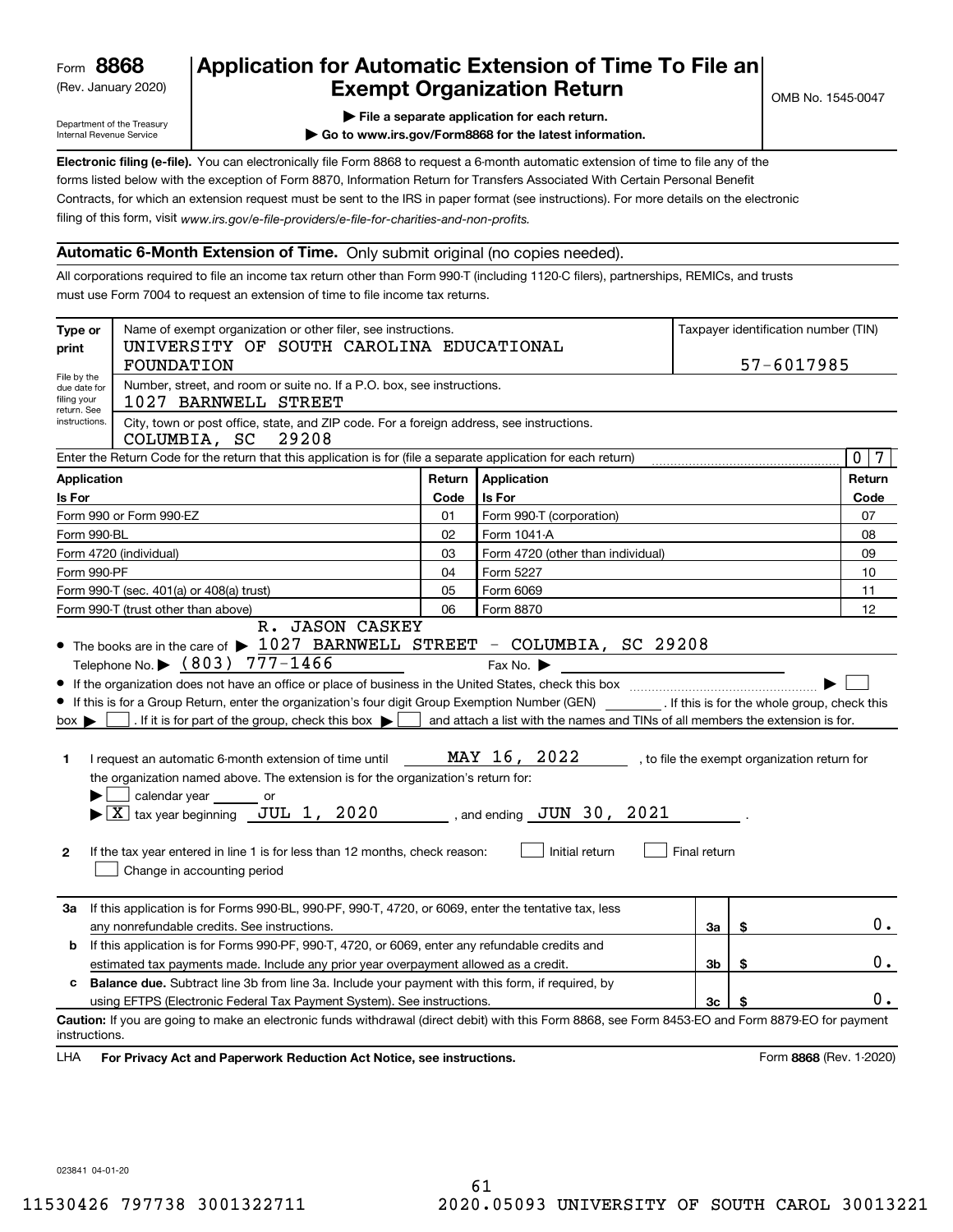|                |                                               |            | EXTENDED TO MAY 16, 2022                                                                                                                                                                                                       |                |                                        |
|----------------|-----------------------------------------------|------------|--------------------------------------------------------------------------------------------------------------------------------------------------------------------------------------------------------------------------------|----------------|----------------------------------------|
|                | Form $990 - T$                                |            | <b>Exempt Organization Business Income Tax Return</b>                                                                                                                                                                          |                | OMB No. 1545-0047                      |
|                |                                               |            | (and proxy tax under section 6033(e))                                                                                                                                                                                          |                |                                        |
|                |                                               |            | For calendar year 2020 or other tax year beginning $JUL$ 1, $2020$ , and ending $JUN$ 30, $2021$                                                                                                                               |                | 2020                                   |
|                | Department of the Treasury                    |            | Go to www.irs.gov/Form990T for instructions and the latest information.                                                                                                                                                        |                | Open to Public Inspection for          |
|                | Internal Revenue Service                      |            | bo not enter SSN numbers on this form as it may be made public if your organization is a $501(c)(3)$ .                                                                                                                         |                | 501(c)(3) Organizations Only           |
|                | Check box if                                  |            | Name of organization ( $\Box$ Check box if name changed and see instructions.)                                                                                                                                                 |                | <b>DEmployer identification number</b> |
|                | address changed.                              |            | UNIVERSITY OF SOUTH CAROLINA EDUCATIONAL                                                                                                                                                                                       |                |                                        |
|                | <b>B</b> Exempt under section                 | Print      | FOUNDATION                                                                                                                                                                                                                     |                | 57-6017985<br>E Group exemption number |
|                | $X \mid 501(c)$ (3)                           | 0ľ<br>Type | Number, street, and room or suite no. If a P.O. box, see instructions.                                                                                                                                                         |                | (see instructions)                     |
|                | 220(e)<br>408(e)                              |            | 1027 BARNWELL STREET                                                                                                                                                                                                           |                |                                        |
|                | 530(a)<br>408A                                |            | City or town, state or province, country, and ZIP or foreign postal code                                                                                                                                                       |                |                                        |
|                | 529(a)<br><b>529S</b>                         |            | 29208<br>COLUMBIA, SC                                                                                                                                                                                                          |                | Check box if                           |
|                |                                               |            | 718,616,062.<br>C Book value of all assets at end of year<br>▶<br>$\boxed{\mathbf{X}}$ 501(c) corporation                                                                                                                      |                | an amended return.                     |
| G              | Check organization type $\blacktriangleright$ |            | $501(c)$ trust<br>$401(a)$ trust<br>Other trust                                                                                                                                                                                |                | Applicable reinsurance entity          |
| H              | Check if filing only to $\blacktriangleright$ |            | Claim credit from Form 8941<br>Claim a refund shown on Form 2439                                                                                                                                                               |                |                                        |
|                |                                               |            | Check if a 501 $(c)(3)$ organization filing a consolidated return with a 501 $(c)(2)$ titleholding corporation                                                                                                                 |                |                                        |
| ĸ.             |                                               |            | Enter the number of attached Schedules A (Form 990-T)<br>During the tax year, was the corporation a subsidiary in an affiliated group or a parent-subsidiary controlled group?                                                 |                | $\overline{X}$ No<br>Yes               |
|                |                                               |            | If "Yes," enter the name and identifying number of the parent corporation.                                                                                                                                                     |                |                                        |
|                |                                               |            | Telephone number $\blacktriangleright$ (803)<br>The books are in care of $\blacktriangleright$ R. JASON CASKEY                                                                                                                 |                | $777 - 1466$                           |
| Part I         |                                               |            | <b>Total Unrelated Business Taxable Income</b>                                                                                                                                                                                 |                |                                        |
| 1              |                                               |            | Total of unrelated business taxable income computed from all unrelated trades or businesses (see                                                                                                                               |                |                                        |
|                | instructions)                                 |            |                                                                                                                                                                                                                                | 1              | 129,808.                               |
| $\mathbf{2}$   | Reserved                                      |            |                                                                                                                                                                                                                                | $\mathbf{2}$   |                                        |
| 3              | Add lines 1 and 2                             |            |                                                                                                                                                                                                                                | 3              | 129,808.                               |
| 4              |                                               |            | Charitable contributions (see instructions for limitation rules)                                                                                                                                                               | 4              | 0.                                     |
| 5              |                                               |            | Total unrelated business taxable income before net operating losses. Subtract line 4 from line 3                                                                                                                               | 5              | 129,808.                               |
| 6              |                                               |            | STATEMENT 1<br>Deduction for net operating loss. See instructions                                                                                                                                                              | 6              | 129,808.                               |
| $\overline{7}$ |                                               |            | Total of unrelated business taxable income before specific deduction and section 199A deduction.                                                                                                                               |                |                                        |
|                | Subtract line 6 from line 5                   |            |                                                                                                                                                                                                                                | 7              |                                        |
| 8              |                                               |            | Specific deduction (generally \$1,000, but see instructions for exceptions) [11] [11] Specific deduction (generally \$1,000, but see instructions for exceptions) [11] [12] [12] [12] $\frac{1}{2}$                            | 8              | 1,000.                                 |
| 9              |                                               |            | Trusts. Section 199A deduction. See instructions [11] material content in the section 199A deduction. See instructions [11] material content in the section of the section of the section of the section of the section of the | 9              |                                        |
| 10             | <b>Total deductions.</b> Add lines 8 and 9    |            |                                                                                                                                                                                                                                | 10             | 1,000.                                 |
| 11             |                                               |            | Unrelated business taxable income. Subtract line 10 from line 7. If line 10 is greater than line 7,                                                                                                                            |                |                                        |
|                | enter zero                                    |            |                                                                                                                                                                                                                                | 11             | 0.                                     |
| Part II        | <b>Tax Computation</b>                        |            |                                                                                                                                                                                                                                |                |                                        |
| 1              |                                               |            | Organizations taxable as corporations. Multiply Part I, line 11 by 21% (0.21) [11] [12] [13] [13] [14] [15] [1                                                                                                                 | 1.             | 0.                                     |
| 2              |                                               |            | Trusts taxable at trust rates. See instructions for tax computation. Income tax on the amount on                                                                                                                               |                |                                        |
|                | Part I, line 11 from:                         |            | Tax rate schedule or                                                                                                                                                                                                           | 2              |                                        |
| 3              | Proxy tax. See instructions                   |            |                                                                                                                                                                                                                                | 3              |                                        |
| 4              | Other tax amounts. See instructions           |            |                                                                                                                                                                                                                                | 4              |                                        |
| 5              | Alternative minimum tax (trusts only)         |            |                                                                                                                                                                                                                                | 5              |                                        |
| 6              |                                               |            | Tax on noncompliant facility income. See instructions                                                                                                                                                                          | 6              |                                        |
| 7              |                                               |            | Total. Add lines 3 through 6 to line 1 or 2, whichever applies                                                                                                                                                                 | $\overline{7}$ | $0$ .                                  |
| LHA            |                                               |            | For Paperwork Reduction Act Notice, see instructions.                                                                                                                                                                          |                | Form 990-T (2020)                      |

023701 02-02-21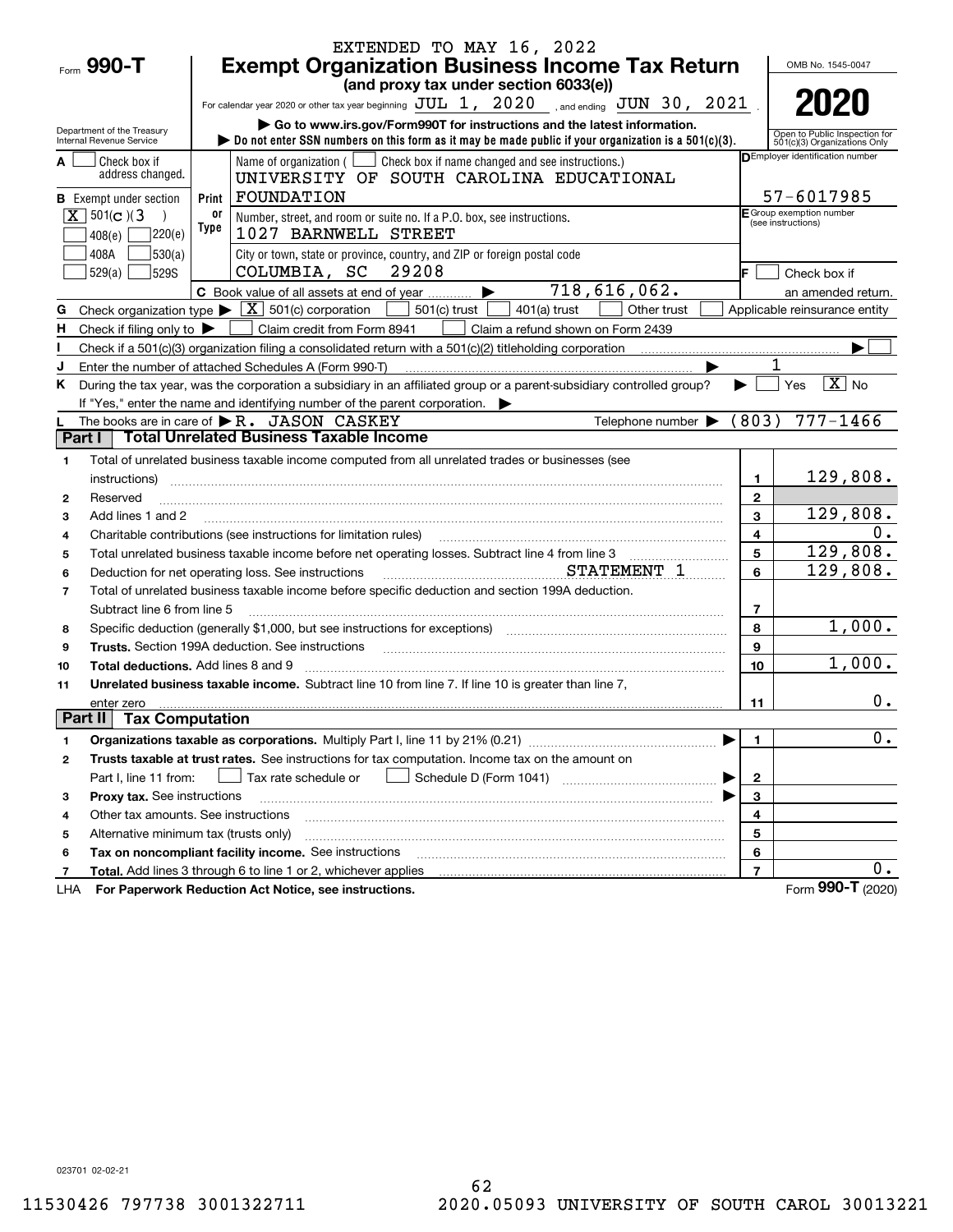|               | Form 990-T (2020)                                                                                                                                                       |    |     | Page 2           |
|---------------|-------------------------------------------------------------------------------------------------------------------------------------------------------------------------|----|-----|------------------|
| Part III      | <b>Tax and Payments</b>                                                                                                                                                 |    |     |                  |
| 1a            | Foreign tax credit (corporations attach Form 1118; trusts attach Form 1116) [[[[[[[[[[[[[[[[[[[[[[[[<br>1a                                                              |    |     |                  |
| b             | Other credits (see instructions)<br>1b                                                                                                                                  |    |     |                  |
| c             | 1c                                                                                                                                                                      |    |     |                  |
| d             | 1 <sub>d</sub>                                                                                                                                                          |    |     |                  |
| е             |                                                                                                                                                                         | 1е |     |                  |
| 2             | Subtract line 1e from Part II, line 7                                                                                                                                   | 2  |     | 0.               |
| 3             | $\Box$ Form 8611<br>Form 8697<br>Form 8866<br>Form 4255<br>Other taxes. Check if from:<br>$\mathbf{1}$                                                                  |    |     |                  |
|               | Other (attach statement)                                                                                                                                                | 3  |     |                  |
| 4             | Total tax. Add lines 2 and 3 (see instructions).<br>Check if includes tax previously deferred under                                                                     |    |     |                  |
|               | section 1294. Enter tax amount here                                                                                                                                     | 4  |     | $\mathbf{0}$ .   |
| 5             | 2020 net 965 tax liability paid from Form 965-A or Form 965-B, Part II, column (k), line 4                                                                              | 5  |     | $\overline{0}$ . |
| 6a            | Payments: A 2019 overpayment credited to 2020 [11] [12] maximum materials and Payments: A 2019 overpayment credited to 2020 [11] maximum materials and Payments A<br>6a |    |     |                  |
| b             | 2020 estimated tax payments. Check if section 643(g) election applies<br>6b                                                                                             |    |     |                  |
| c             | Tax deposited with Form 8868<br>6c                                                                                                                                      |    |     |                  |
| d             | Foreign organizations: Tax paid or withheld at source (see instructions) [<br>6d                                                                                        |    |     |                  |
| е             | 6е                                                                                                                                                                      |    |     |                  |
| f             | Credit for small employer health insurance premiums (attach Form 8941) [<br>6f                                                                                          |    |     |                  |
| g             | Other credits, adjustments, and payments:   Form 2439                                                                                                                   |    |     |                  |
|               | Other $\overline{\hspace{1cm}}$ Total $\blacktriangleright$ $\overline{\hspace{1cm}}$ 6g<br>Form 4136                                                                   |    |     |                  |
| 7             |                                                                                                                                                                         | 7  |     |                  |
| 8             | Estimated tax penalty (see instructions). Check if Form 2220 is attached<br>□ …………………………………………… <del>…</del>                                                            | 8  |     |                  |
| 9             | Tax due. If line 7 is smaller than the total of lines 4, 5, and 8, enter amount owed <i>manumenon containers</i>                                                        | 9  |     |                  |
| 10            |                                                                                                                                                                         | 10 |     |                  |
| 11            | Enter the amount of line 10 you want: Credited to 2021 estimated tax<br>Refunded $\blacktriangleright$                                                                  | 11 |     |                  |
| Part IV       | <b>Statements Regarding Certain Activities and Other Information</b> (see instructions)                                                                                 |    |     |                  |
| 1             | At any time during the 2020 calendar year, did the organization have an interest in or a signature or other authority                                                   |    | Yes | No               |
|               | over a financial account (bank, securities, or other) in a foreign country? If "Yes," the organization may have to file                                                 |    |     |                  |
|               | FinCEN Form 114, Report of Foreign Bank and Financial Accounts. If "Yes," enter the name of the foreign country                                                         |    |     |                  |
|               | here $\blacktriangleright$                                                                                                                                              |    |     | х                |
| 2             | During the tax year, did the organization receive a distribution from, or was it the grantor of, or transferor to, a                                                    |    |     |                  |
|               |                                                                                                                                                                         |    |     | x                |
|               | If "Yes," see instructions for other forms the organization may have to file.                                                                                           |    |     |                  |
| 3             | Enter the amount of tax-exempt interest received or accrued during the tax year manufactured $\blacktriangleright$ \$                                                   |    |     |                  |
| 4a            | Did the organization change its method of accounting? (see instructions)                                                                                                |    |     | х                |
| b             | If 4a is "Yes," has the organization described the change on Form 990, 990-EZ, 990-PF, or Form 1128? If "No,"                                                           |    |     |                  |
|               | explain in Part V                                                                                                                                                       |    |     |                  |
| <b>Part V</b> | <b>Supplemental Information</b>                                                                                                                                         |    |     |                  |

Provide the explanation required by Part IV, line 4b. Also, provide any other additional information. See instructions.

| Sign            | Under penalties of perjury, I declare that I have examined this return, including accompanying schedules and statements, and to the best of my knowledge and belief, it is true,<br>correct, and complete. Declaration of preparer (other than taxpayer) is based on all information of which preparer has any knowledge. |                                       |               |               |                |                                                                       |
|-----------------|---------------------------------------------------------------------------------------------------------------------------------------------------------------------------------------------------------------------------------------------------------------------------------------------------------------------------|---------------------------------------|---------------|---------------|----------------|-----------------------------------------------------------------------|
| <b>Here</b>     |                                                                                                                                                                                                                                                                                                                           |                                       | PRESIDENT/CEO |               |                | May the IRS discuss this return with<br>the preparer shown below (see |
|                 | Signature of officer                                                                                                                                                                                                                                                                                                      | Title<br>Date                         |               |               | instructions)? | $\overline{\text{X}}$<br>Yes<br>No                                    |
|                 | Print/Type preparer's name                                                                                                                                                                                                                                                                                                | Preparer's signature                  | Date          | Check         | PTIN<br>if     |                                                                       |
| Paid            |                                                                                                                                                                                                                                                                                                                           |                                       |               | self-employed |                |                                                                       |
| <b>Preparer</b> | <b>BIBBY</b><br><b>AMY</b>                                                                                                                                                                                                                                                                                                | <b>BIBBY</b><br><b>AMY</b>            | 04/26/22      |               |                | P00445891                                                             |
| <b>Use Only</b> | Firm's name $\blacktriangleright$ DIXON                                                                                                                                                                                                                                                                                   | HUGHES<br>GOODMAN LLP<br>Firm's $EIN$ |               |               |                |                                                                       |
|                 | RIDGEFIELD<br>500<br><b>COURT</b>                                                                                                                                                                                                                                                                                         |                                       |               |               |                |                                                                       |
|                 | Firm's address $\blacktriangleright$                                                                                                                                                                                                                                                                                      | ASHEVILLE, NC 28806                   |               | Phone no.     | (828)          | $254 - 2254$                                                          |
|                 |                                                                                                                                                                                                                                                                                                                           |                                       |               |               |                | Form 990-T (2020)                                                     |

023711 02-02-21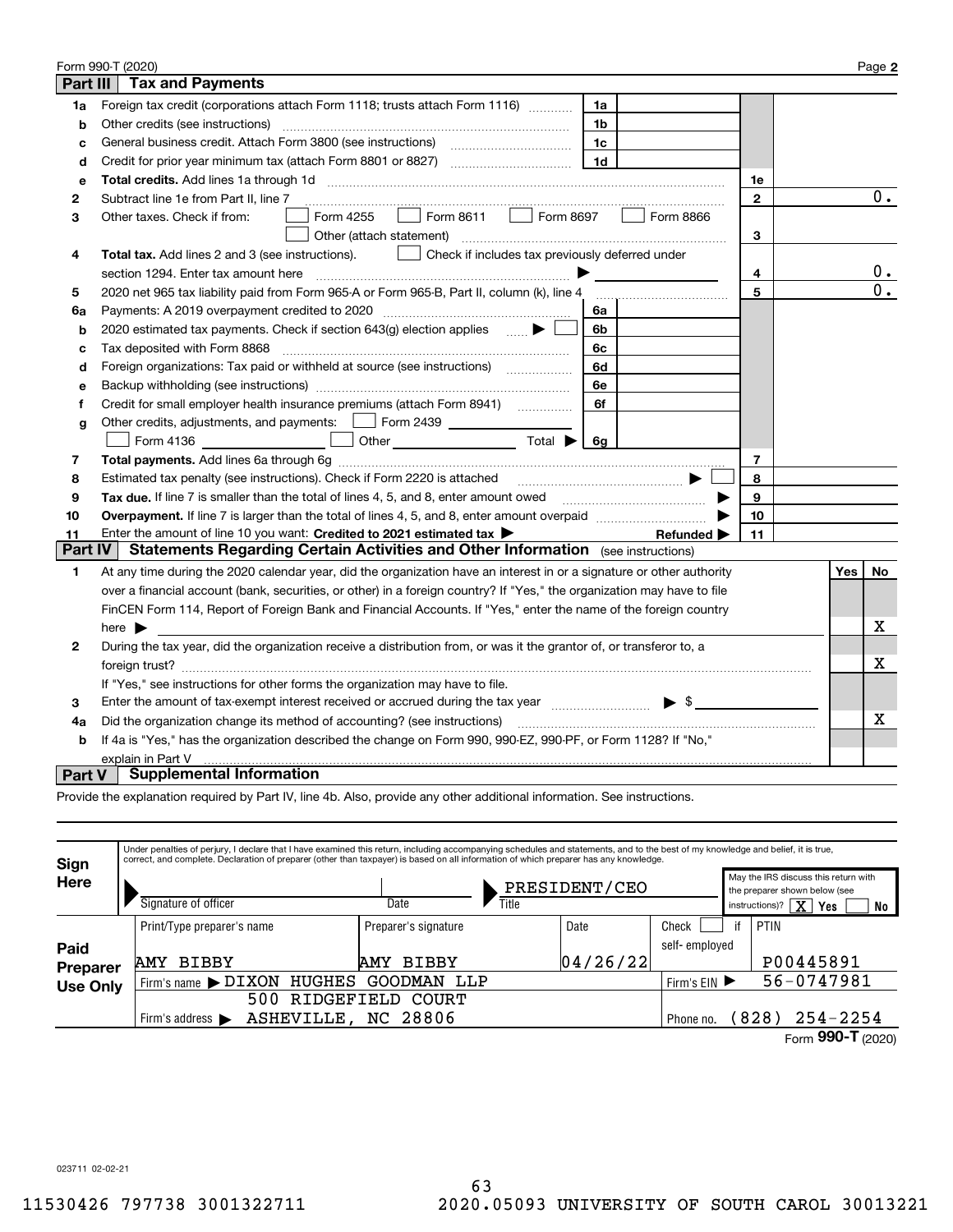| <b>FORM 990-T</b>                                                                                                                          | PRE 2018 NOL SCHEDULE<br>STATEMENT 1 |
|--------------------------------------------------------------------------------------------------------------------------------------------|--------------------------------------|
| PRE-2018 NOL CARRY FORWARD FROM PRIOR YEAR<br>PRE-2018 NOL DEDUCTION INCLUDED IN PART I, LINE 6                                            | 470,414.<br>129,808.                 |
| SCHEDULE A PORTION OF PRE-2018 NOL<br>SCHEDULE A ENTITY                                                                                    | SCHEDULE A SHARE                     |
| 1                                                                                                                                          | 0.                                   |
| TOTAL SCHEDULE A SHARE OF PRE-2018 NOL<br>NET OPERATING DEDUCTION<br>BALANCE AFTER PRE-2018 NOL DEDUCTION<br>EXPIRING NET OPERATING LOSSES | 0.<br>129,808.<br>0.<br>0.           |
| CARRY FORWARD OF NET OPERATING LOSS                                                                                                        | 340,606.                             |

}}}}}}}}}}}}}}}}}}}}}}}}}}}}}}}}}}}}}}}} }}}}}}}}}}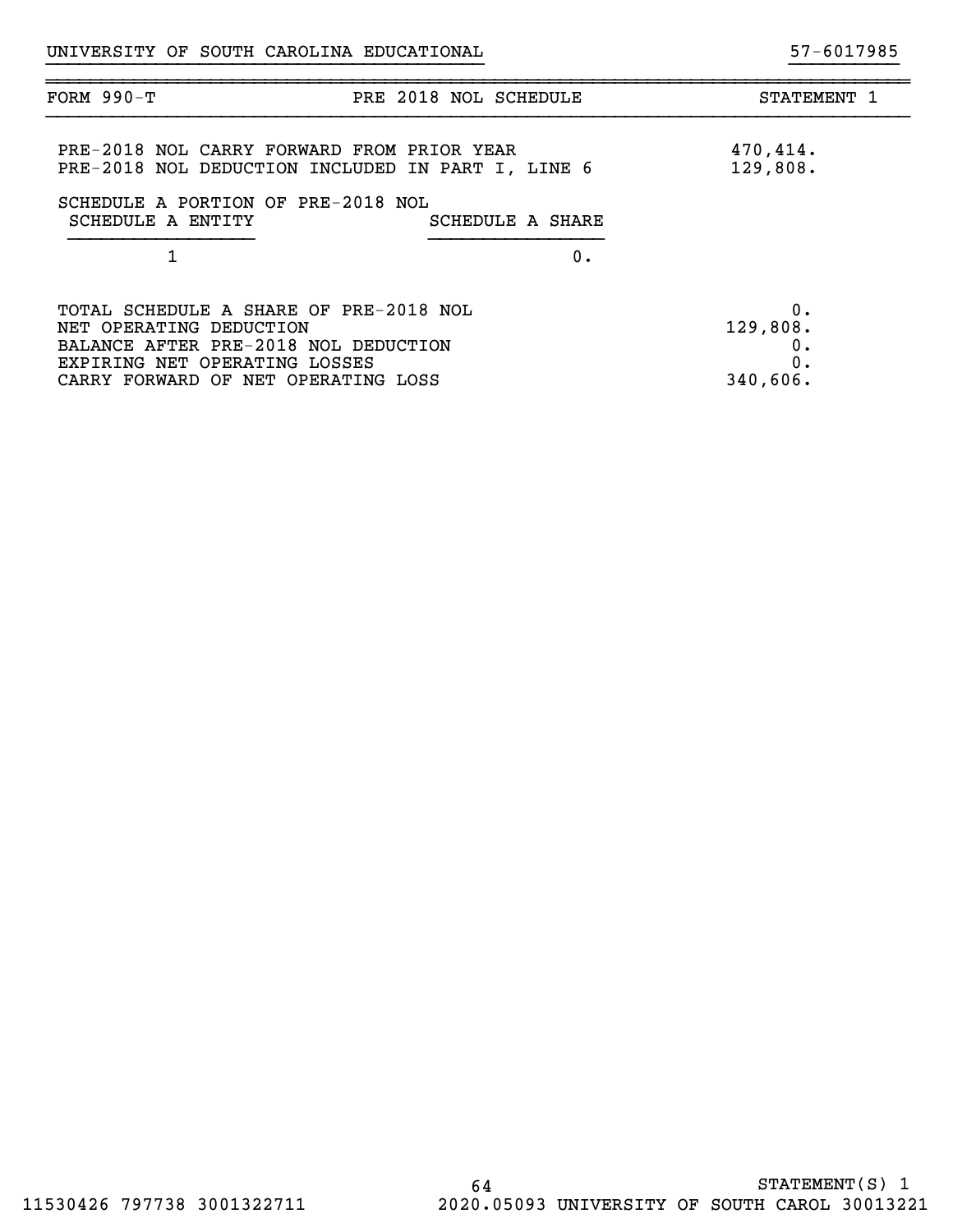### **SCHEDULE A (Form 990-T)**

Department of the Treasury

## **Unrelated Business Taxable Income From an Unrelated Trade or Business**

**| Go to www.irs.gov/Form990T for instructions and the latest information.**

**Do not enter SSN numbers on this form as it may be made public if your organization is a 501(c)(3). |** 

OMB No. 1545-0047

1

Open to Public Inspection for 501(c)(3) Organizations Only **2020**

| $\blacktriangleright$ Do not enter SSN numbers on this form as it may be made public if your organization is a 501(c)(3).<br>Internal Revenue Service |                                                                                                   |  |  |  |  |            | $-0.0011$ to $+0.0110$<br>501(c)(3) Organ |
|-------------------------------------------------------------------------------------------------------------------------------------------------------|---------------------------------------------------------------------------------------------------|--|--|--|--|------------|-------------------------------------------|
|                                                                                                                                                       | Name of the organization UNIVERSITY OF SOUTH CAROLINA EDUCATIONA B Employer identification number |  |  |  |  |            |                                           |
| FOUNDATION                                                                                                                                            |                                                                                                   |  |  |  |  | 57-6017985 |                                           |

ENTITY

**C** Unrelated business activity code (see instructions)  $\blacktriangleright$  1  $\blacksquare$  (**D** Sequence:  $\blacksquare$  of 1 1 of 1

**E**Describe the unrelated trade or business  $\blacktriangleright$  PASSTHROUGH  $\;$  INCOME

| Part I       | <b>Unrelated Trade or Business Income</b>                                              |                | (A) Income             | (B) Expenses | (C) Net    |
|--------------|----------------------------------------------------------------------------------------|----------------|------------------------|--------------|------------|
|              | <b>1a</b> Gross receipts or sales                                                      |                |                        |              |            |
| b            |                                                                                        | 1c             |                        |              |            |
| $\mathbf{2}$ |                                                                                        | $\mathbf{2}$   |                        |              |            |
| 3            |                                                                                        | 3              |                        |              |            |
| 4 a          | Capital gain net income (attach Sch D (Form 1041 or Form                               |                |                        |              |            |
|              | 1120)) (see instructions)                                                              | 4a             | 41, 178.               |              | 41, 178.   |
| b            | Net gain (loss) (Form 4797) (attach Form 4797) (see instructions)                      | 4b             | $\overline{-41,929}$ . |              | $-41,929.$ |
| c            | Capital loss deduction for trusts                                                      | 4c             |                        |              |            |
| 5            | Income (loss) from a partnership or an S corporation (attach<br>statement) STATEMENT 2 | 5              | 652,115.               |              | 652, 115.  |
| 6            |                                                                                        | 6              |                        |              |            |
| 7            |                                                                                        | $\overline{7}$ |                        |              |            |
| 8            | Interest, annuities, royalties, and rents from a controlled                            | 8              |                        |              |            |
| 9            | Investment income of section $501(c)(7)$ , (9), or (17)<br>organizations (Part VII)    | 9              |                        |              |            |
| 10           |                                                                                        | 10             |                        |              |            |
| 11           |                                                                                        | 11             |                        |              |            |
| 12           | Other income (see instructions; attach statement)                                      | 12             |                        |              |            |
| 13           |                                                                                        | 13             | 651,364.               |              | 651,364.   |

**Part II** Deductions Not Taken Elsewhere (See instructions for limitations on deductions) Deductions must be directly connected with the unrelated business income

|     | Compensation of officers, directors, and trustees (Part X) [11] [2010] [2010] [2010] [2010] [2010] [2010] [2010] [2010] [2010] [2010] [2010] [2010] [2010] [2010] [2010] [2010] [2010] [2010] [2010] [2010] [2010] [2010] [201 | 1.             |                                     |
|-----|--------------------------------------------------------------------------------------------------------------------------------------------------------------------------------------------------------------------------------|----------------|-------------------------------------|
| 2   |                                                                                                                                                                                                                                | $\overline{2}$ |                                     |
| 3   | Repairs and maintenance material content content and maintenance material content and maintenance material content and maintenance material content and maintenance material content and an analysis of the state of the state | 3              |                                     |
| 4   |                                                                                                                                                                                                                                | 4              |                                     |
| 5   | Interest (attach statement) (see instructions) [11] material contents and the content of the statement of the statement of the statement of the statement of the statement of the statement of the statement of the statement  | 5              |                                     |
| 6   |                                                                                                                                                                                                                                | 6              |                                     |
| 7   |                                                                                                                                                                                                                                |                |                                     |
| 8   | Depreciation (attach Form 4562) (see instructions)<br>Less depreciation claimed in Part III and elsewhere on return [11] [2001]                                                                                                | 8b             |                                     |
| 9   |                                                                                                                                                                                                                                | 9              |                                     |
| 10  | Contributions to deferred compensation plans                                                                                                                                                                                   | 10             |                                     |
| 11  |                                                                                                                                                                                                                                | 11             |                                     |
| 12  |                                                                                                                                                                                                                                | 12             |                                     |
| 13  |                                                                                                                                                                                                                                | 13             |                                     |
| 14  | Other deductions (attach statement) material material material SEE STATEMENT 3                                                                                                                                                 | 14             | 521, 556.                           |
| 15  | Total deductions. Add lines 1 through 14                                                                                                                                                                                       | 15             | 521, 556.                           |
| 16  | Unrelated business income before net operating loss deduction. Subtract line 15 from Part I, line 13,                                                                                                                          |                |                                     |
|     | column (C)                                                                                                                                                                                                                     | 16             | 129,808.                            |
| 17  |                                                                                                                                                                                                                                | 17             | 0.                                  |
| 18  |                                                                                                                                                                                                                                | 18             | 129,808.                            |
| LHA | For Paperwork Reduction Act Notice, see instructions.                                                                                                                                                                          |                | <b>Schedule A (Form 990-T) 2020</b> |

023741 12-23-20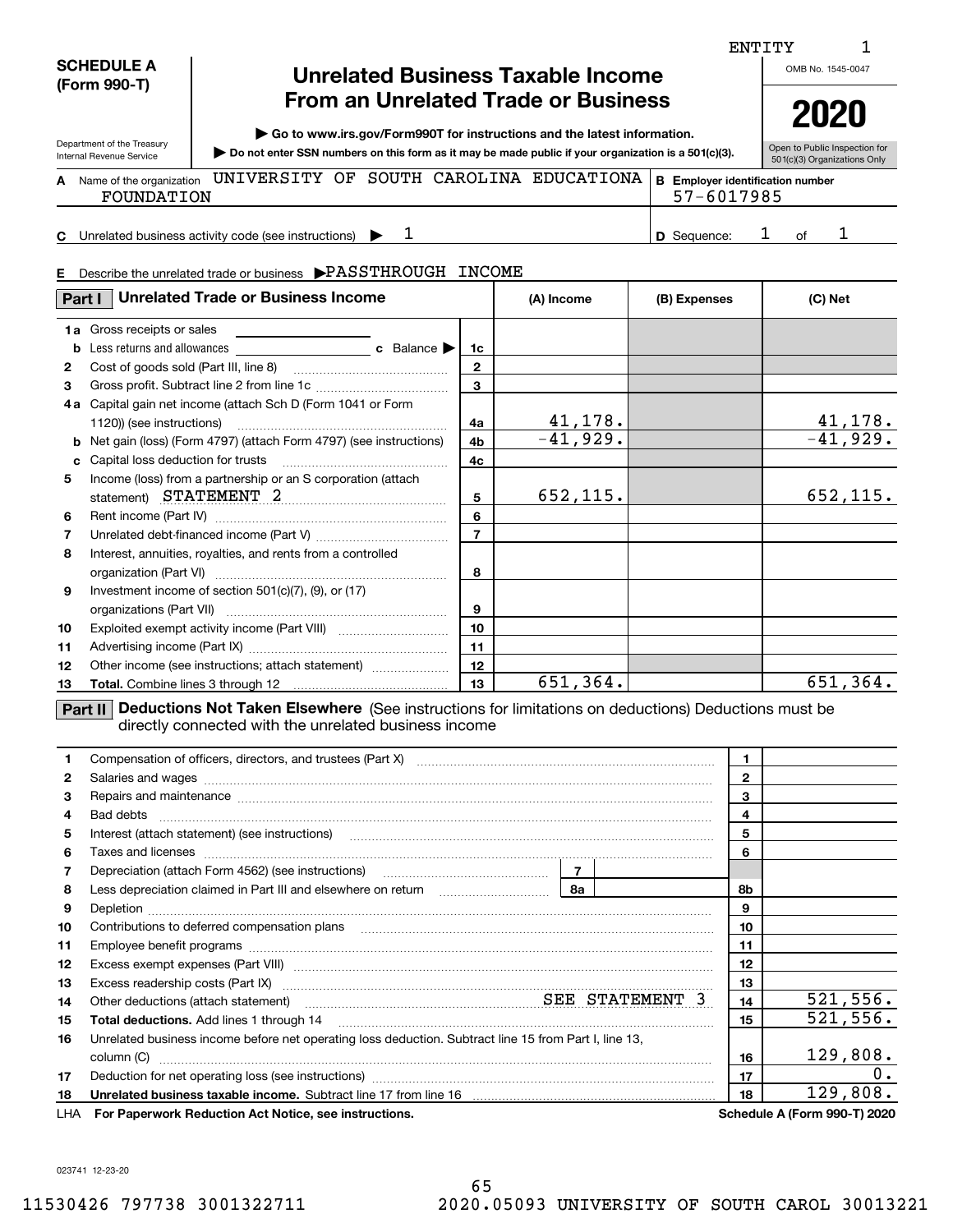|          | Schedule A (Form 990-T) 2020                                                                                                                                                                                                   |                                     |   |                | Page 2           |
|----------|--------------------------------------------------------------------------------------------------------------------------------------------------------------------------------------------------------------------------------|-------------------------------------|---|----------------|------------------|
| Part III | <b>Cost of Goods Sold</b>                                                                                                                                                                                                      | Enter method of inventory valuation |   |                |                  |
| 1        |                                                                                                                                                                                                                                |                                     |   | 1.             |                  |
| 2        | Purchases                                                                                                                                                                                                                      |                                     |   | $\mathbf{2}$   |                  |
| з        |                                                                                                                                                                                                                                |                                     |   | 3              |                  |
| 4        |                                                                                                                                                                                                                                |                                     |   | 4              |                  |
| 5        | Other costs (attach statement) manufactured and contract and contract and contract and contract and contract and contract and contract and contract and contract and contract and contract and contract and contract and contr |                                     |   | 5              |                  |
| 6        |                                                                                                                                                                                                                                |                                     |   | 6              |                  |
| 7        | Inventory at end of year                                                                                                                                                                                                       |                                     |   | $\overline{7}$ |                  |
| 8        | Cost of goods sold. Subtract line 7 from line 6. Enter here and in Part I, line 2                                                                                                                                              |                                     |   | 8              |                  |
| 9        | Do the rules of section 263A (with respect to property produced or acquired for resale) apply to the organization?                                                                                                             |                                     |   |                | Yes<br>No.       |
| Part IV  | Rent Income (From Real Property and Personal Property Leased with Real Property)                                                                                                                                               |                                     |   |                |                  |
| 1        | Description of property (property street address, city, state, ZIP code). Check if a dual-use (see instructions)                                                                                                               |                                     |   |                |                  |
|          | A                                                                                                                                                                                                                              |                                     |   |                |                  |
|          | B                                                                                                                                                                                                                              |                                     |   |                |                  |
|          | С                                                                                                                                                                                                                              |                                     |   |                |                  |
|          | D                                                                                                                                                                                                                              |                                     |   |                |                  |
|          |                                                                                                                                                                                                                                | A                                   | В | C              | D                |
| 2        | Rent received or accrued                                                                                                                                                                                                       |                                     |   |                |                  |
| a        | From personal property (if the percentage of                                                                                                                                                                                   |                                     |   |                |                  |
|          | rent for personal property is more than 10%                                                                                                                                                                                    |                                     |   |                |                  |
|          |                                                                                                                                                                                                                                |                                     |   |                |                  |
| b        | From real and personal property (if the                                                                                                                                                                                        |                                     |   |                |                  |
|          |                                                                                                                                                                                                                                |                                     |   |                |                  |
|          | percentage of rent for personal property exceeds                                                                                                                                                                               |                                     |   |                |                  |
|          | 50% or if the rent is based on profit or income)<br><b>Service</b>                                                                                                                                                             |                                     |   |                |                  |
| с        | Total rents received or accrued by property.                                                                                                                                                                                   |                                     |   |                |                  |
|          | Add lines 2a and 2b, columns A through D                                                                                                                                                                                       |                                     |   |                |                  |
|          |                                                                                                                                                                                                                                |                                     |   |                |                  |
| з        | Total rents received or accrued. Add line 2c columns A through D. Enter here and on Part I, line 6, column (A)                                                                                                                 |                                     |   |                | 0.               |
|          | Deductions directly connected with the income                                                                                                                                                                                  |                                     |   |                |                  |
| 4        | in lines $2(a)$ and $2(b)$ (attach statement) $\ldots$                                                                                                                                                                         |                                     |   |                |                  |
|          |                                                                                                                                                                                                                                |                                     |   |                |                  |
| 5        |                                                                                                                                                                                                                                |                                     |   |                | 0.               |
| Part V   | <b>Unrelated Debt-Financed Income</b> (see instructions)                                                                                                                                                                       |                                     |   |                |                  |
| 1        | Description of debt-financed property (street address, city, state, ZIP code). Check if a dual-use (see instructions)                                                                                                          |                                     |   |                |                  |
|          | A                                                                                                                                                                                                                              |                                     |   |                |                  |
|          | В                                                                                                                                                                                                                              |                                     |   |                |                  |
|          | C.                                                                                                                                                                                                                             |                                     |   |                |                  |
|          | D                                                                                                                                                                                                                              |                                     |   |                |                  |
|          |                                                                                                                                                                                                                                | A                                   | В | C              | D                |
| 2        | Gross income from or allocable to debt-financed                                                                                                                                                                                |                                     |   |                |                  |
|          | property                                                                                                                                                                                                                       |                                     |   |                |                  |
| 3        | Deductions directly connected with or allocable                                                                                                                                                                                |                                     |   |                |                  |
|          | to debt-financed property                                                                                                                                                                                                      |                                     |   |                |                  |
| а        | Straight line depreciation (attach statement)                                                                                                                                                                                  |                                     |   |                |                  |
| b        | Other deductions (attach statement)                                                                                                                                                                                            |                                     |   |                |                  |
| c        | Total deductions (add lines 3a and 3b,                                                                                                                                                                                         |                                     |   |                |                  |
|          |                                                                                                                                                                                                                                |                                     |   |                |                  |
| 4        | Amount of average acquisition debt on or allocable                                                                                                                                                                             |                                     |   |                |                  |
|          |                                                                                                                                                                                                                                |                                     |   |                |                  |
|          | to debt-financed property (attach statement)                                                                                                                                                                                   |                                     |   |                |                  |
| 5        | Average adjusted basis of or allocable to debt-                                                                                                                                                                                |                                     |   |                |                  |
|          |                                                                                                                                                                                                                                |                                     |   |                |                  |
| 6        |                                                                                                                                                                                                                                | %                                   | % | %              | %                |
| 7        | Gross income reportable. Multiply line 2 by line 6                                                                                                                                                                             |                                     |   |                |                  |
| 8        |                                                                                                                                                                                                                                |                                     |   |                | 0.               |
|          |                                                                                                                                                                                                                                |                                     |   |                |                  |
| 9        | Allocable deductions. Multiply line 3c by line 6                                                                                                                                                                               |                                     |   |                |                  |
| 10       | Total allocable deductions. Add line 9, columns A through D. Enter here and on Part I, line 7, column (B)                                                                                                                      |                                     |   |                | $\overline{0}$ . |

**Total dividends-received deductions** included in line 10 …………………………………………………………………

0.

**11**

 $\blacktriangleright$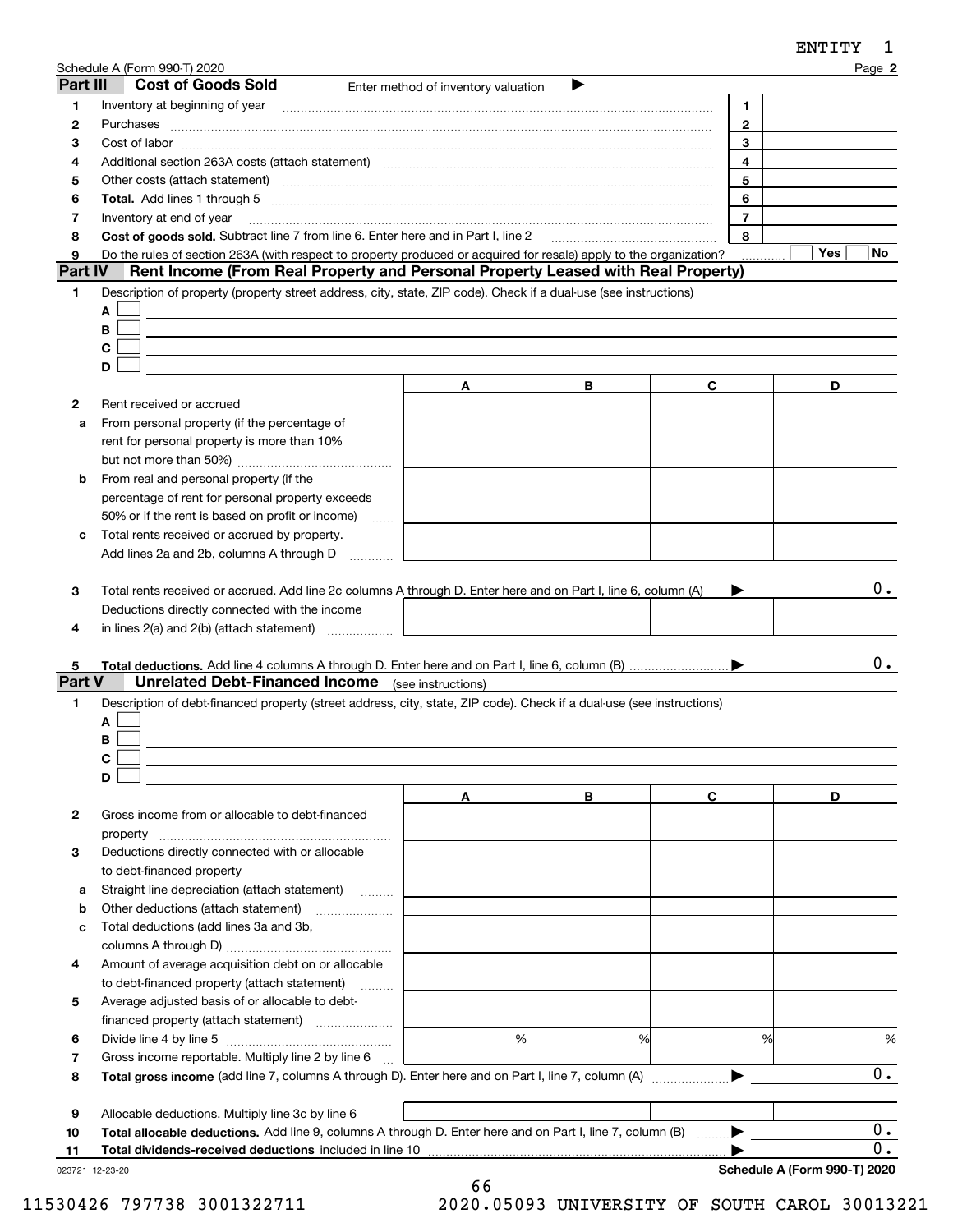**3**

|                                      |                                                                                                                                                                                                                                                     |                                                  | <b>Exempt Controlled Organizations</b> |                                    |                         |                                                    |                |                                              |                |                        |                                                    |
|--------------------------------------|-----------------------------------------------------------------------------------------------------------------------------------------------------------------------------------------------------------------------------------------------------|--------------------------------------------------|----------------------------------------|------------------------------------|-------------------------|----------------------------------------------------|----------------|----------------------------------------------|----------------|------------------------|----------------------------------------------------|
| 1. Name of controlled<br>2. Employer |                                                                                                                                                                                                                                                     |                                                  |                                        | 3. Net unrelated                   |                         | 4. Total of specified                              |                | 5. Part of column 4                          |                | 6. Deductions directly |                                                    |
|                                      | organization                                                                                                                                                                                                                                        | identification<br>payments made<br>income (loss) |                                        |                                    | that is included in the |                                                    | connected with |                                              |                |                        |                                                    |
|                                      |                                                                                                                                                                                                                                                     | number                                           |                                        | (see instructions)                 |                         |                                                    |                | controlling organiza-<br>tion's gross income |                |                        | income in column 5                                 |
| (1)                                  |                                                                                                                                                                                                                                                     |                                                  |                                        |                                    |                         |                                                    |                |                                              |                |                        |                                                    |
| (2)                                  |                                                                                                                                                                                                                                                     |                                                  |                                        |                                    |                         |                                                    |                |                                              |                |                        |                                                    |
| (3)                                  |                                                                                                                                                                                                                                                     |                                                  |                                        |                                    |                         |                                                    |                |                                              |                |                        |                                                    |
| (4)                                  |                                                                                                                                                                                                                                                     |                                                  |                                        |                                    |                         |                                                    |                |                                              |                |                        |                                                    |
|                                      |                                                                                                                                                                                                                                                     |                                                  |                                        | Nonexempt Controlled Organizations |                         |                                                    |                |                                              |                |                        |                                                    |
|                                      | 7. Taxable Income                                                                                                                                                                                                                                   | 8. Net unrelated                                 |                                        | 9. Total of specified              |                         | 10. Part of column 9<br>that is included in the    |                |                                              |                |                        | 11. Deductions directly                            |
|                                      |                                                                                                                                                                                                                                                     | income (loss)                                    |                                        | payments made                      |                         | controlling organization's                         |                |                                              |                |                        | connected with                                     |
|                                      |                                                                                                                                                                                                                                                     | (see instructions)                               |                                        |                                    |                         |                                                    | gross income   |                                              |                |                        | income in column 10                                |
| (1)                                  |                                                                                                                                                                                                                                                     |                                                  |                                        |                                    |                         |                                                    |                |                                              |                |                        |                                                    |
| (2)                                  |                                                                                                                                                                                                                                                     |                                                  |                                        |                                    |                         |                                                    |                |                                              |                |                        |                                                    |
| (3)                                  |                                                                                                                                                                                                                                                     |                                                  |                                        |                                    |                         |                                                    |                |                                              |                |                        |                                                    |
| (4)                                  |                                                                                                                                                                                                                                                     |                                                  |                                        |                                    |                         |                                                    |                |                                              |                |                        |                                                    |
|                                      |                                                                                                                                                                                                                                                     |                                                  |                                        |                                    |                         | Add columns 5 and 10.<br>Enter here and on Part I. |                |                                              |                |                        | Add columns 6 and 11.<br>Enter here and on Part I, |
|                                      |                                                                                                                                                                                                                                                     |                                                  |                                        |                                    |                         | line 8, column (A)                                 |                |                                              |                |                        | line 8, column (B)                                 |
| Totals                               |                                                                                                                                                                                                                                                     |                                                  |                                        |                                    |                         |                                                    |                | 0.                                           | 0.             |                        |                                                    |
| <b>Part VII</b>                      | Investment Income of a Section 501(c)(7), (9), or (17) Organization                                                                                                                                                                                 |                                                  |                                        |                                    |                         |                                                    |                | (see instructions)                           |                |                        |                                                    |
|                                      | 1. Description of income                                                                                                                                                                                                                            |                                                  |                                        | 2. Amount of                       |                         | 3. Deductions                                      |                | 4. Set-asides                                |                |                        | 5. Total deductions                                |
|                                      |                                                                                                                                                                                                                                                     |                                                  |                                        | income                             |                         | directly connected                                 |                | (attach statement)                           |                |                        | and set-asides                                     |
|                                      |                                                                                                                                                                                                                                                     |                                                  |                                        |                                    |                         | (attach statement)                                 |                |                                              |                |                        | (add cols 3 and 4)                                 |
| (1)                                  |                                                                                                                                                                                                                                                     |                                                  |                                        |                                    |                         |                                                    |                |                                              |                |                        |                                                    |
| (2)                                  |                                                                                                                                                                                                                                                     |                                                  |                                        |                                    |                         |                                                    |                |                                              |                |                        |                                                    |
| (3)                                  |                                                                                                                                                                                                                                                     |                                                  |                                        |                                    |                         |                                                    |                |                                              |                |                        |                                                    |
| (4)                                  |                                                                                                                                                                                                                                                     |                                                  |                                        |                                    |                         |                                                    |                |                                              |                |                        |                                                    |
|                                      |                                                                                                                                                                                                                                                     |                                                  |                                        | Add amounts in<br>column 2. Enter  |                         |                                                    |                |                                              |                |                        | Add amounts in<br>column 5. Enter                  |
|                                      |                                                                                                                                                                                                                                                     |                                                  |                                        | here and on Part I,                |                         |                                                    |                |                                              |                |                        | here and on Part I,                                |
|                                      |                                                                                                                                                                                                                                                     |                                                  |                                        | line 9, column (A)                 |                         |                                                    |                |                                              |                |                        | line $9$ , column $(B)$                            |
| Totals                               |                                                                                                                                                                                                                                                     |                                                  |                                        |                                    | 0.                      |                                                    |                |                                              |                |                        | 0.                                                 |
| <b>Part VIII</b>                     | Exploited Exempt Activity Income, Other Than Advertising Income (see instructions)                                                                                                                                                                  |                                                  |                                        |                                    |                         |                                                    |                |                                              |                |                        |                                                    |
| 1                                    | Description of exploited activity:                                                                                                                                                                                                                  |                                                  |                                        |                                    |                         |                                                    |                |                                              |                |                        |                                                    |
| $\overline{2}$                       | Gross unrelated business income from trade or business. Enter here and on Part I, line 10, column (A)                                                                                                                                               |                                                  |                                        |                                    |                         |                                                    |                |                                              | $\overline{2}$ |                        |                                                    |
| 3                                    | Expenses directly connected with production of unrelated business income. Enter here and on Part I,                                                                                                                                                 |                                                  |                                        |                                    |                         |                                                    |                |                                              |                |                        |                                                    |
|                                      |                                                                                                                                                                                                                                                     |                                                  |                                        |                                    |                         |                                                    |                |                                              | 3              |                        |                                                    |
| 4                                    | Net income (loss) from unrelated trade or business. Subtract line 3 from line 2. If a gain, complete                                                                                                                                                |                                                  |                                        |                                    |                         |                                                    |                |                                              |                |                        |                                                    |
|                                      | lines 5 through 7 www.communication.com/www.communication.com/www.communication.com/www.com/www.com                                                                                                                                                 |                                                  |                                        |                                    |                         |                                                    |                |                                              | 4<br>5         |                        |                                                    |
| 5<br>6                               | Gross income from activity that is not unrelated business income [11] [11] content material contents income from activity that is not unrelated business income [11] [11] $\alpha$ [12] $\alpha$ [12] $\alpha$ [12] $\alpha$ [12] $\alpha$ [12] $\$ |                                                  |                                        |                                    |                         |                                                    |                |                                              | 6              |                        |                                                    |
| $\overline{\phantom{a}}$             | Excess exempt expenses. Subtract line 5 from line 6, but do not enter more than the amount on line                                                                                                                                                  |                                                  |                                        |                                    |                         |                                                    |                |                                              |                |                        |                                                    |
|                                      | 4. Enter here and on Part II, line 12                                                                                                                                                                                                               |                                                  |                                        |                                    |                         |                                                    |                |                                              | 7              |                        |                                                    |
|                                      |                                                                                                                                                                                                                                                     |                                                  |                                        |                                    |                         |                                                    |                | $0 - L$                                      |                |                        | $\sim$ and $\sim$ A $\sqrt{P}$ and<br>0.00, T10000 |

**Part VI** Interest, Annuities, Royalties, and Rents from Controlled Organizations rese instructions)

**Schedule A (Form 990-T) 2020**

023731 12-23-20

Schedule A (Form 990-T) 2020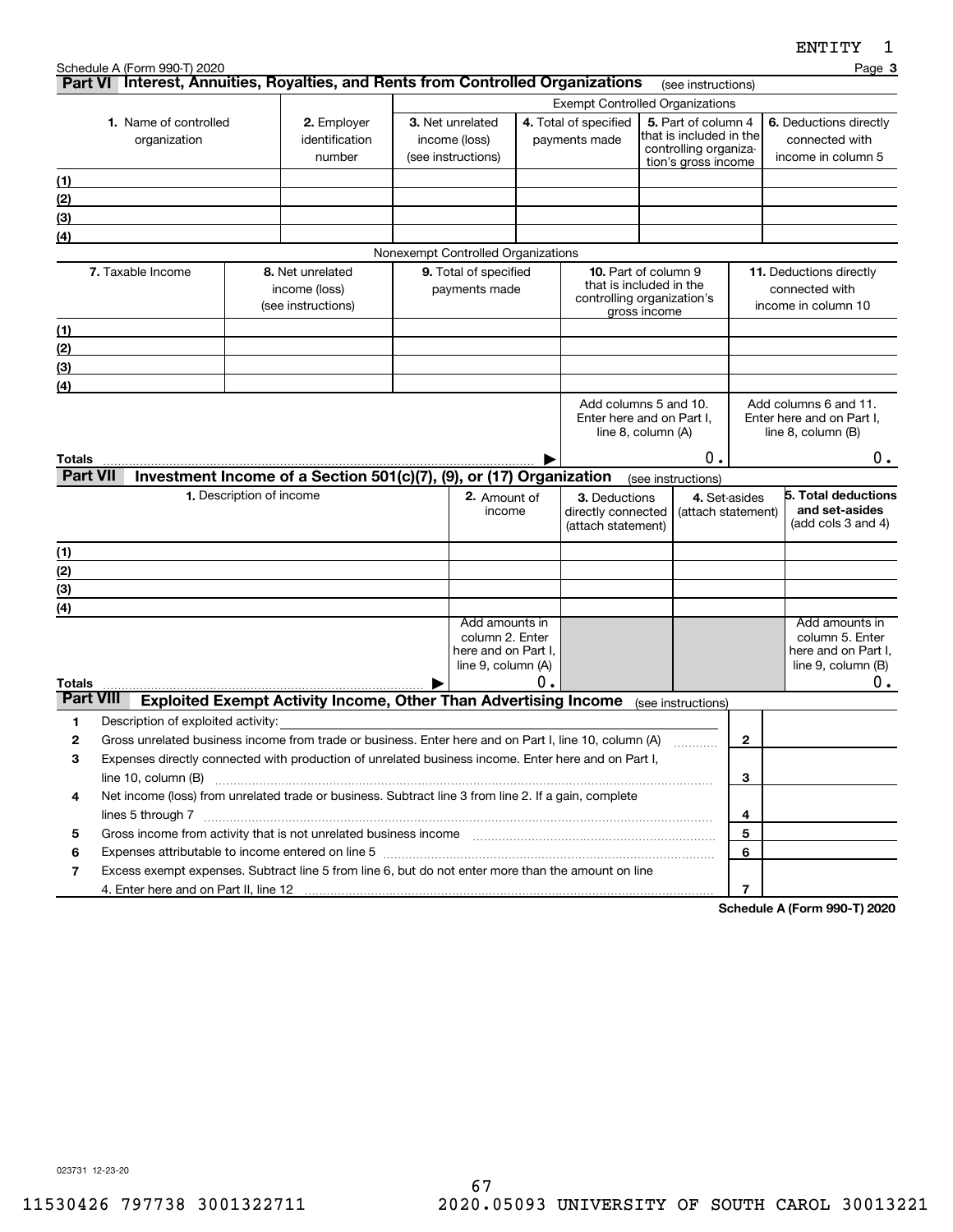| Part IX        | Schedule A (Form 990-T) 2020<br><b>Advertising Income</b>                                            |                    |          |   |                 | Page 4             |
|----------------|------------------------------------------------------------------------------------------------------|--------------------|----------|---|-----------------|--------------------|
| 1              | Name(s) of periodical(s). Check box if reporting two or more periodicals on a consolidated basis.    |                    |          |   |                 |                    |
|                | A                                                                                                    |                    |          |   |                 |                    |
|                | B                                                                                                    |                    |          |   |                 |                    |
|                | C                                                                                                    |                    |          |   |                 |                    |
|                | D                                                                                                    |                    |          |   |                 |                    |
|                | Enter amounts for each periodical listed above in the corresponding column.                          |                    |          |   |                 |                    |
|                |                                                                                                      | Α                  |          | B | C               | D                  |
| 2              | Gross advertising income                                                                             |                    |          |   |                 |                    |
|                | Add columns A through D. Enter here and on Part I, line 11, column (A)                               |                    |          |   |                 | 0.                 |
| a              |                                                                                                      |                    |          |   |                 |                    |
| 3              | Direct advertising costs by periodical                                                               |                    |          |   |                 |                    |
| a              |                                                                                                      |                    |          |   |                 | 0.                 |
|                |                                                                                                      |                    |          |   |                 |                    |
| 4              | Advertising gain (loss). Subtract line 3 from line                                                   |                    |          |   |                 |                    |
|                | 2. For any column in line 4 showing a gain,                                                          |                    |          |   |                 |                    |
|                | complete lines 5 through 8. For any column in                                                        |                    |          |   |                 |                    |
|                | line 4 showing a loss or zero, do not complete                                                       |                    |          |   |                 |                    |
|                | lines 5 through 7, and enter zero on line 8                                                          |                    |          |   |                 |                    |
| 5              |                                                                                                      |                    |          |   |                 |                    |
| 6              |                                                                                                      |                    |          |   |                 |                    |
| $\overline{7}$ | Excess readership costs. If line 6 is less than                                                      |                    |          |   |                 |                    |
|                | line 5, subtract line 6 from line 5. If line 5 is less                                               |                    |          |   |                 |                    |
|                |                                                                                                      |                    |          |   |                 |                    |
| 8              | Excess readership costs allowed as a                                                                 |                    |          |   |                 |                    |
|                | deduction. For each column showing a gain on                                                         |                    |          |   |                 |                    |
|                | line 4, enter the lesser of line 4 or line 7                                                         |                    |          |   |                 |                    |
| a              | Add line 8, columns A through D. Enter the greater of the line 8a, columns total or zero here and on |                    |          |   |                 |                    |
|                | Part II, line 13                                                                                     |                    |          |   |                 | О.                 |
| Part X         | <b>Compensation of Officers, Directors, and Trustees</b> (see instructions)                          |                    |          |   |                 |                    |
|                |                                                                                                      |                    |          |   | 3. Percentage   | 4. Compensation    |
|                | 1. Name                                                                                              |                    | 2. Title |   | of time devoted | attributable to    |
|                |                                                                                                      |                    |          |   |                 |                    |
|                |                                                                                                      |                    |          |   | to business     | unrelated business |
| (1)            |                                                                                                      |                    |          |   | %<br>%          |                    |
| (2)            |                                                                                                      |                    |          |   |                 |                    |
| (3)            |                                                                                                      |                    |          |   | %               |                    |
| (4)            |                                                                                                      |                    |          |   | %               |                    |
|                |                                                                                                      |                    |          |   |                 | $0$ .              |
| <b>Part XI</b> | Total. Enter here and on Part II, line 1<br><b>Supplemental Information</b>                          |                    |          |   |                 |                    |
|                |                                                                                                      | (see instructions) |          |   |                 |                    |
|                |                                                                                                      |                    |          |   |                 |                    |
|                |                                                                                                      |                    |          |   |                 |                    |

023732 12-23-20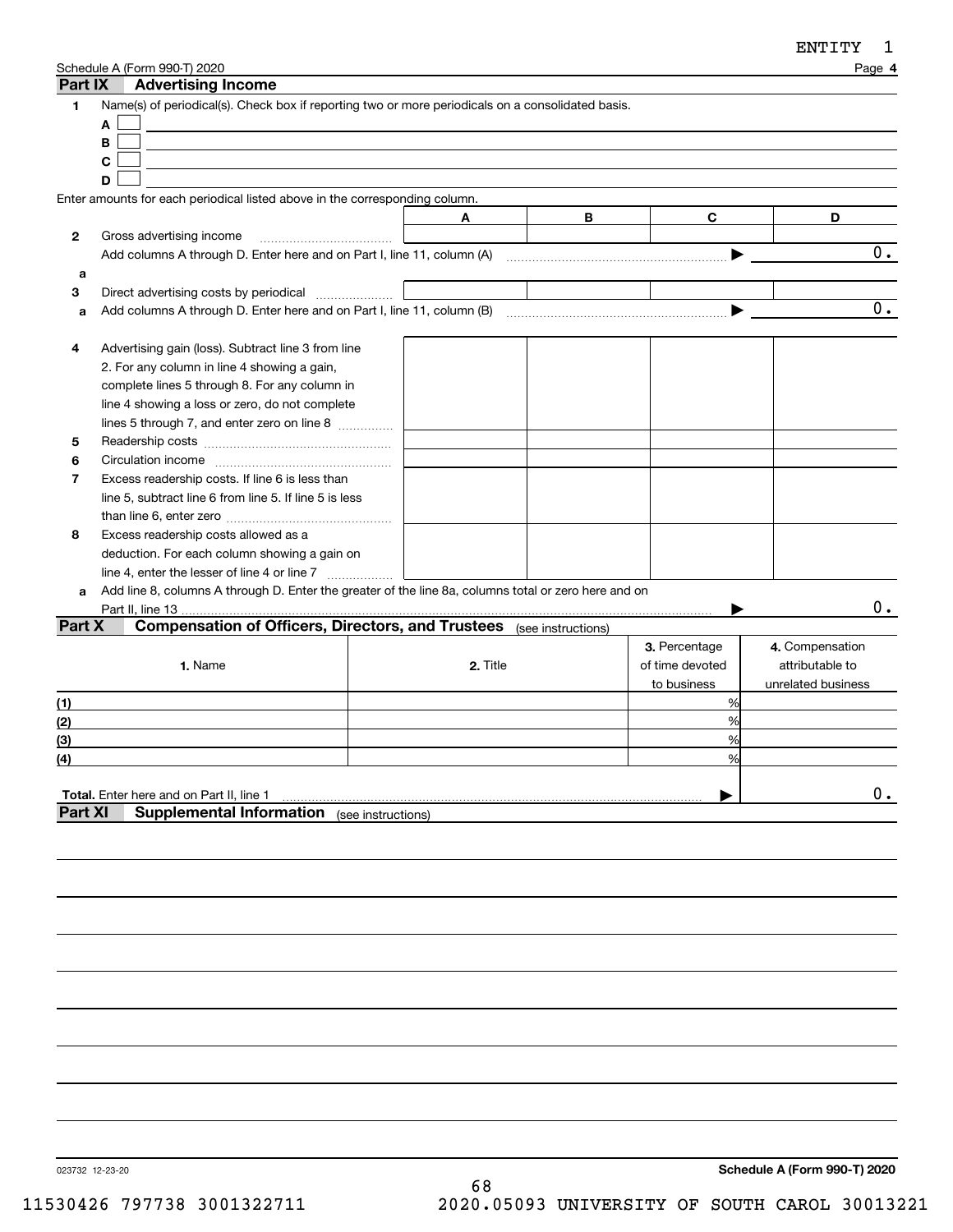| FORM $990-T (A)$<br>INCOME (LOSS) FROM PARTNERSHIPS                                                               | STATEMENT 2     |
|-------------------------------------------------------------------------------------------------------------------|-----------------|
|                                                                                                                   | NET INCOME      |
| DESCRIPTION                                                                                                       | OR (LOSS)       |
| KAYNE ANDERSON ENERGY FUND - ORDINARY BUSINESS INCOME                                                             |                 |
| (LOSS)                                                                                                            | 268,959.        |
| SIGULER GUFF DISTRESSED OPPORTUNITIES FUND - ORDINARY                                                             |                 |
| BUSINESS INCOME (LOSS)                                                                                            | 2.              |
| SIGULER GUFF DISTRESSED OPPORTUNITIES FUND - DIVIDEND                                                             |                 |
| <b>INCOME</b>                                                                                                     | 23.             |
| SIGULER GUFF DISTRESSED OPPORTUNITIES FUND - OTHER INCOME<br>(LOSS)                                               | $-7.$           |
| VIA ENERGY III - ORDINARY BUSINESS INCOME (LOSS)                                                                  | 67,627.         |
| VIA ENERGY III - NET RENTAL REAL ESTATE INCOME                                                                    | 5.              |
| VIA ENERGY III - INTEREST INCOME                                                                                  | 118.            |
| VIA ENERGY III - DIVIDEND INCOME                                                                                  | 21.             |
| VIA ENERGY III - ROYALTIES                                                                                        | 687.            |
| VIA ENERGY III - OTHER PORTFOLIO INCOME (LOSS)                                                                    | 3.              |
| VIA ENERGY III - OTHER INCOME (LOSS)                                                                              | $-1,513.$       |
| NGP NATURAL RESOURCES - ORDINARY BUSINESS INCOME (LOSS)<br>NGP NATURAL RESOURCES - OTHER NET RENTAL INCOME (LOSS) | 303,855.<br>45. |
| NGP NATURAL RESOURCES - INTEREST INCOME                                                                           | 1,102.          |
| NGP NATURAL RESOURCES - DIVIDEND INCOME                                                                           | 4.              |
| NGP NATURAL RESOURCES - ROYALTIES                                                                                 | 10, 209.        |
| NGP NATURAL RESOURCES - OTHER PORTFOLIO INCOME (LOSS)                                                             | 956.            |
| NGP NATURAL RESOURCES - OTHER INCOME (LOSS)                                                                       | 19.             |
| TOTAL INCLUDED ON SCHEDULE A, PART I, LINE 5                                                                      | 652,115.        |

| FORM $990-T (A)$                  | OTHER DEDUCTIONS                                                                                | STATEMENT 3                      |
|-----------------------------------|-------------------------------------------------------------------------------------------------|----------------------------------|
| DESCRIPTION                       |                                                                                                 | AMOUNT                           |
| OTHER DEDUCTIONS - VIA ENERGY III | OHTER DEDUCTIONS - NGP NATURAL RESOURCES XI<br>OTHER DEDUCTIONS - KAYNE ANDERSON ENERGY FUND VI | 128,106.<br>261,709.<br>131,741. |
|                                   | TOTAL TO SCHEDULE A, PART II, LINE 14                                                           | 521,556.                         |

~~~~~~~~~~~~~~

~~~~~~~~~~~~~~~~~~~~~~~~~~~~~~~~~~~~~~~~~~~~~~~~~~~~~~~~~~~~~~~~~~~~~~~~~~~~~~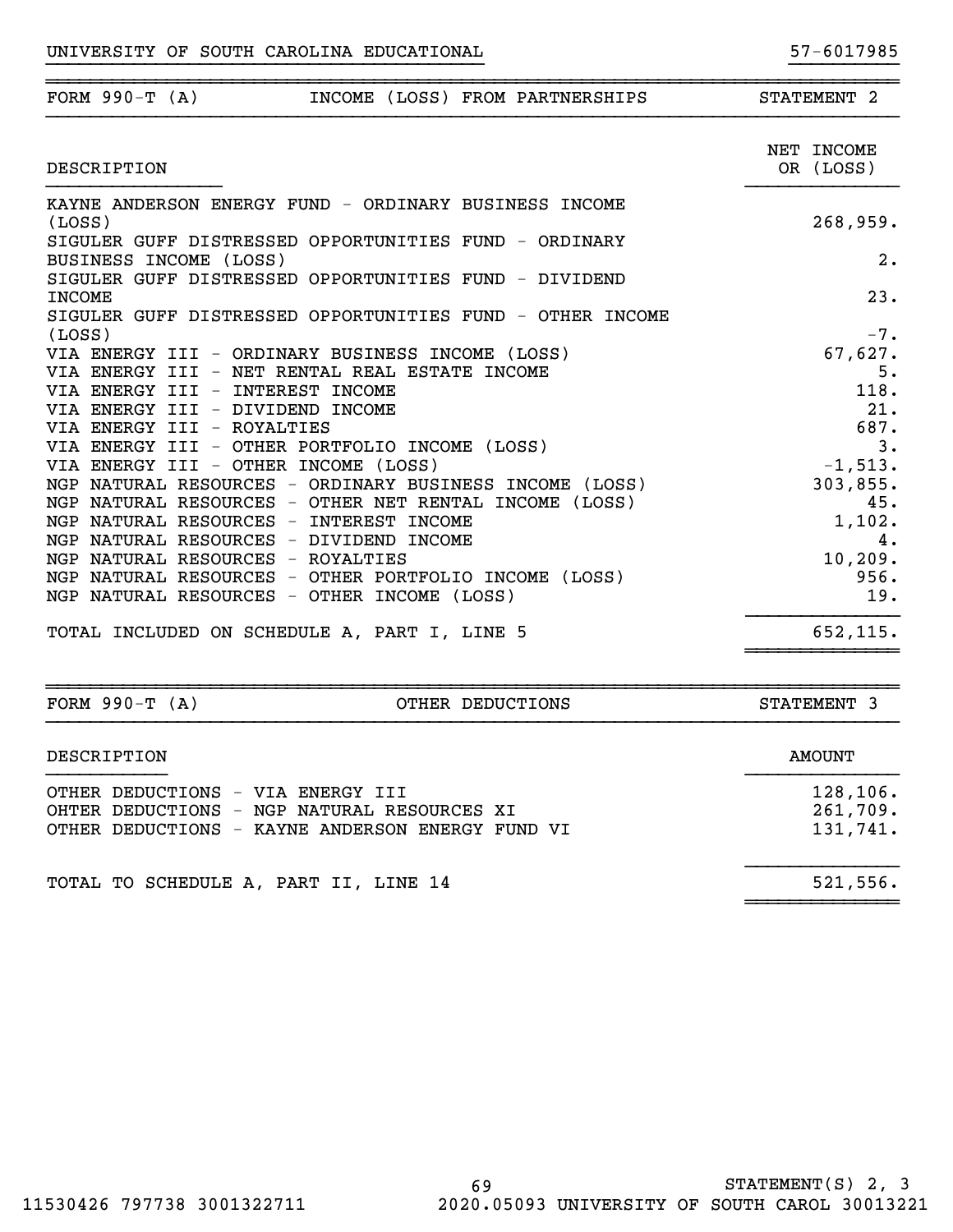**(Form 1120)**

### Department of the Treasury Internal Revenue Service

FOUNDATION

## **| Attach to Form 1120, 1120-C, 1120-F, 1120-FSC, 1120-H, 1120-IC-DISC, 1120-L, Capital Gains and Losses**

OMB No. 1545-0123

**2020**

| Attach to Form 1120, 1120-C, 1120-F, 1120-FSC, 1120-H, 1120-IC-DISC, 1120-L,              |  |
|-------------------------------------------------------------------------------------------|--|
| 1120-ND, 1120-PC, 1120-POL, 1120-REIT, 1120-RIC, 1120-SF, or certain Forms 990-T.         |  |
| $\triangleright$ Go to www.irs.gov/Form 1120 for instructions and the latest information. |  |
|                                                                                           |  |

Name

|  |  |  |  | UNIVERSITY OF SOUTH CAROLINA EDUCATIONAL |
|--|--|--|--|------------------------------------------|
|--|--|--|--|------------------------------------------|

**Employer identification number** 57-6017985

Did the corporation dispose of any investment(s) in a qualified opportunity fund during the tax year? ~~~~~~~~~~~~ |

|  | ae : | ÷<br>× |
|--|------|--------|

| Did the corporation dispose of any investment(s) in a qualified opportunity fund during the tax year?            |  |
|------------------------------------------------------------------------------------------------------------------|--|
| If "Yes," attach Form 8949 and see its instructions for additional requirements for reporting your gain or loss. |  |

| i co, attach i billi obey and see its instructions for additional requirements for reporting your gain or loss.                                                                                                                                                                                     |                                  |                                 |                                                                                      |                |                                                                                                        |  |  |
|-----------------------------------------------------------------------------------------------------------------------------------------------------------------------------------------------------------------------------------------------------------------------------------------------------|----------------------------------|---------------------------------|--------------------------------------------------------------------------------------|----------------|--------------------------------------------------------------------------------------------------------|--|--|
| Short-Term Capital Gains and Losses - Assets Held One Year or Less<br>Part I                                                                                                                                                                                                                        |                                  |                                 |                                                                                      |                |                                                                                                        |  |  |
| See instructions for how to figure the amounts<br>to enter on the lines below.<br>This form may be easier to complete if you<br>round off cents to whole dollars.                                                                                                                                   | (d)<br>Proceeds<br>(sales price) | (e)<br>Cost<br>(or other basis) | (g) Adjustments to gain<br>or loss from Form(s) 8949,<br>Part I, line 2, column (g)  |                | (h) Gain or (loss)<br>Subtract column (e) from<br>column (d) and combine the<br>result with column (g) |  |  |
| 1a Totals for all short-term transactions<br>reported on Form 1099-B for which basis<br>was reported to the IRS and for which you<br>have no adjustments (see instructions).<br>However, if you choose to report all these<br>transactions on Form 8949, leave this line<br>blank and go to line 1b |                                  |                                 |                                                                                      |                |                                                                                                        |  |  |
| <b>1b</b> Totals for all transactions reported on<br>Form(s) 8949 with <b>Box A</b> checked                                                                                                                                                                                                         |                                  |                                 |                                                                                      |                |                                                                                                        |  |  |
| 2 Totals for all transactions reported on                                                                                                                                                                                                                                                           |                                  |                                 |                                                                                      |                |                                                                                                        |  |  |
| Form(s) 8949 with <b>Box B</b> checked                                                                                                                                                                                                                                                              |                                  |                                 |                                                                                      |                |                                                                                                        |  |  |
| <b>3</b> Totals for all transactions reported on                                                                                                                                                                                                                                                    |                                  |                                 |                                                                                      |                |                                                                                                        |  |  |
| Form(s) 8949 with <b>Box C</b> checked                                                                                                                                                                                                                                                              |                                  |                                 |                                                                                      |                | 41,657.                                                                                                |  |  |
|                                                                                                                                                                                                                                                                                                     |                                  |                                 |                                                                                      | 4              |                                                                                                        |  |  |
| Short-term capital gain or (loss) from like-kind exchanges from Form 8824 [11] [11] [11] [11] [11] [11] Short-term capital gain or (loss) from like-kind exchanges from Form 8824                                                                                                                   |                                  |                                 |                                                                                      | 5              |                                                                                                        |  |  |
| Unused capital loss carryover (attach computation) manufaction and the content of the content of the content of the content of the content of the content of the content of the content of the content of the content of the c<br>6                                                                 |                                  |                                 |                                                                                      | 6              |                                                                                                        |  |  |
|                                                                                                                                                                                                                                                                                                     |                                  |                                 |                                                                                      | $\overline{7}$ | 41,657.                                                                                                |  |  |
| Long-Term Capital Gains and Losses - Assets Held More Than One Year<br>Part II                                                                                                                                                                                                                      |                                  |                                 |                                                                                      |                |                                                                                                        |  |  |
| See instructions for how to figure the amounts<br>to enter on the lines below.<br>This form may be easier to complete if you<br>round off cents to whole dollars.                                                                                                                                   | (d)<br>Proceeds<br>(sales price) | (e)<br>Cost<br>(or other basis) | (g) Adjustments to gain<br>or loss from Form(s) 8949,<br>Part II, line 2, column (g) |                | (h) Gain or (loss)<br>Subtract column (e) from<br>column (d) and combine the<br>result with column (g) |  |  |
| 8a Totals for all long-term transactions reported<br>on Form 1099-B for which basis was<br>reported to the IRS and for which you have<br>no adjustments (see instructions). However,<br>if you choose to report all these transactions<br>on Form 8949, leave this line blank and go to<br>line 8b  |                                  |                                 |                                                                                      |                |                                                                                                        |  |  |
| 8b Totals for all transactions reported on                                                                                                                                                                                                                                                          |                                  |                                 |                                                                                      |                |                                                                                                        |  |  |
| Form(s) 8949 with <b>Box D</b> checked                                                                                                                                                                                                                                                              |                                  |                                 |                                                                                      |                |                                                                                                        |  |  |
| <b>9</b> Totals for all transactions reported on                                                                                                                                                                                                                                                    |                                  |                                 |                                                                                      |                |                                                                                                        |  |  |
| Form(s) 8949 with <b>Box E</b> checked                                                                                                                                                                                                                                                              |                                  |                                 |                                                                                      |                |                                                                                                        |  |  |
| 10 Totals for all transactions reported on                                                                                                                                                                                                                                                          |                                  |                                 |                                                                                      |                |                                                                                                        |  |  |
| Form(s) 8949 with <b>Box F</b> checked                                                                                                                                                                                                                                                              |                                  |                                 |                                                                                      |                | $-479.$                                                                                                |  |  |
| 11 Enter gain from Form 4797, line 7 or 9                                                                                                                                                                                                                                                           |                                  |                                 |                                                                                      | 11             |                                                                                                        |  |  |
| 12 Long-term capital gain from installment sales from Form 6252, line 26 or 37 [11] [12] Long-term capital gain from installment sales from Form 6252, line 26 or 37                                                                                                                                |                                  |                                 |                                                                                      | 12             |                                                                                                        |  |  |
| 13 Long-term capital gain or (loss) from like-kind exchanges from Form 8824 [11] [12] Long-term capital gain or (loss) from like-kind exchanges from Form 8824                                                                                                                                      |                                  |                                 |                                                                                      | 13             |                                                                                                        |  |  |
| 14 Capital gain distributions                                                                                                                                                                                                                                                                       |                                  |                                 |                                                                                      | 14             |                                                                                                        |  |  |
|                                                                                                                                                                                                                                                                                                     |                                  |                                 |                                                                                      | 15             | $-479.$                                                                                                |  |  |
| Part III   Summary of Parts I and II                                                                                                                                                                                                                                                                |                                  |                                 |                                                                                      |                |                                                                                                        |  |  |
|                                                                                                                                                                                                                                                                                                     |                                  |                                 |                                                                                      | 16             | 41,178.                                                                                                |  |  |
| 17 Net capital gain. Enter excess of net long-term capital gain (line 15) over net short-term capital loss (line 7)                                                                                                                                                                                 |                                  |                                 |                                                                                      | 17             |                                                                                                        |  |  |

**For Paperwork Reduction Act Notice, see the Instructions for Form 1120. Schedule D (Form 1120) 2020** LHA

**Note:** If losses exceed gains, see *Capital Losses* in the instructions.

**18** Add lines 16 and 17. Enter here and on Form 1120, page 1, line 8, or the applicable line on other returns

41,178.

**18**

021051 12-14-20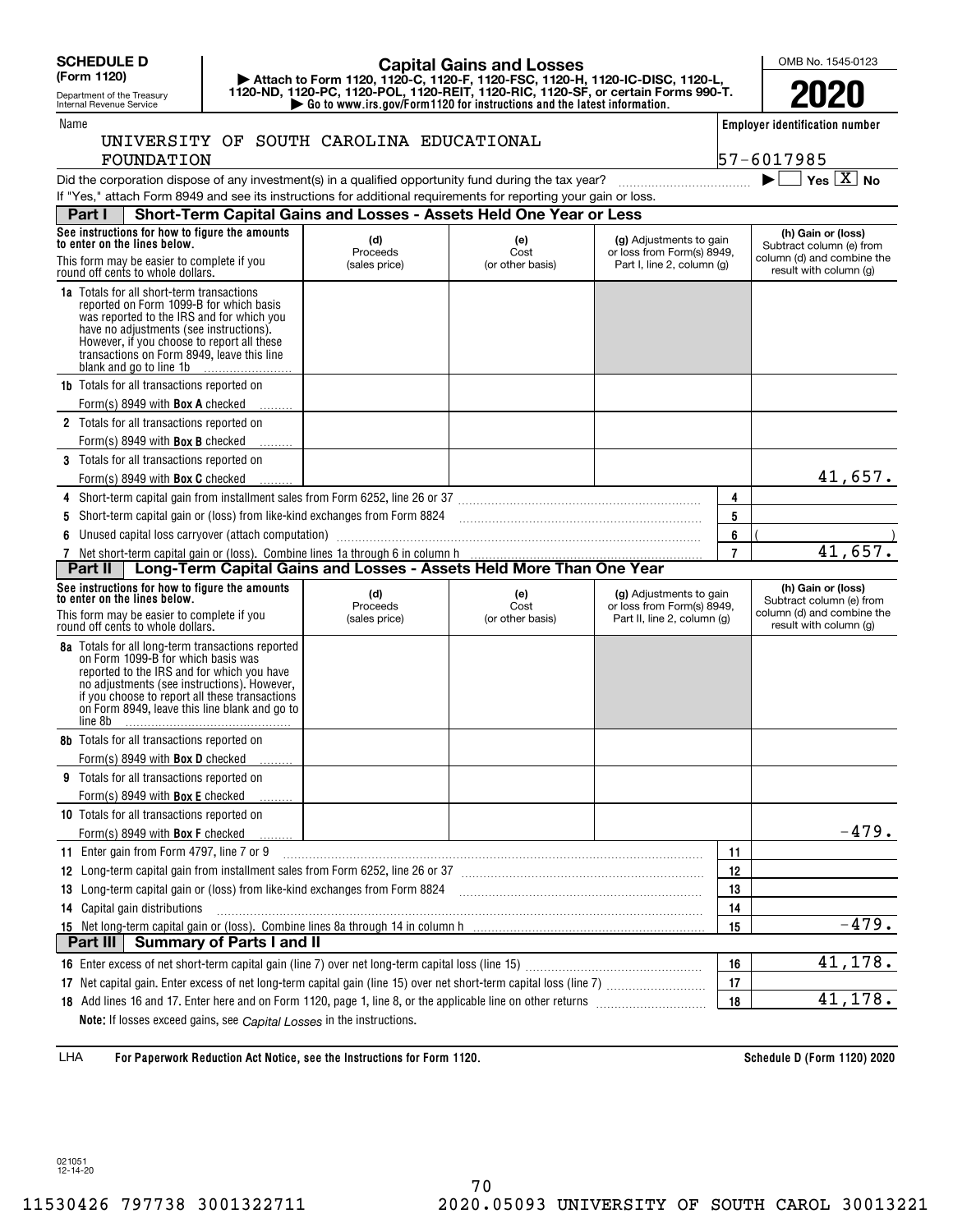|                                                                                                                                                                                                                                                                                                                                                                                                                                                                                                                                                                                                                                                                                                                                                                                                                                                                                                                                                                               |                                         |                                                       |                                  | <b>Sales and Other Dispositions of Capital Assets</b>                                                    |                |                                                                                                                                                                            | OMB No. 1545-0074                                                                                             |  |  |
|-------------------------------------------------------------------------------------------------------------------------------------------------------------------------------------------------------------------------------------------------------------------------------------------------------------------------------------------------------------------------------------------------------------------------------------------------------------------------------------------------------------------------------------------------------------------------------------------------------------------------------------------------------------------------------------------------------------------------------------------------------------------------------------------------------------------------------------------------------------------------------------------------------------------------------------------------------------------------------|-----------------------------------------|-------------------------------------------------------|----------------------------------|----------------------------------------------------------------------------------------------------------|----------------|----------------------------------------------------------------------------------------------------------------------------------------------------------------------------|---------------------------------------------------------------------------------------------------------------|--|--|
| Form<br>$\triangleright$ Go to www.irs.gov/Form8949 for instructions and the latest information.<br>Department of the Treasury<br>Internal Revenue Service<br>File with your Schedule D to list your transactions for lines 1b, 2, 3, 8b, 9, and 10 of Schedule D.                                                                                                                                                                                                                                                                                                                                                                                                                                                                                                                                                                                                                                                                                                            |                                         |                                                       |                                  |                                                                                                          |                | Sequence No. 12A                                                                                                                                                           |                                                                                                               |  |  |
| Name(s) shown on return<br>UNIVERSITY OF SOUTH CAROLINA EDUCATIONAL<br>FOUNDATION                                                                                                                                                                                                                                                                                                                                                                                                                                                                                                                                                                                                                                                                                                                                                                                                                                                                                             |                                         |                                                       |                                  |                                                                                                          |                |                                                                                                                                                                            | Social security number or<br>taxpayer identification no.<br>57-6017985                                        |  |  |
| Before you check Box A, B, or C below, see whether you received any Form(s) 1099-B or substitute statement(s) from your broker. A substitute<br>statement will have the same information as Form 1099-B. Either will show whether<br>broker and may even tell you which box to check.                                                                                                                                                                                                                                                                                                                                                                                                                                                                                                                                                                                                                                                                                         |                                         |                                                       |                                  |                                                                                                          |                |                                                                                                                                                                            |                                                                                                               |  |  |
| Part I<br>Short-Term. Transactions involving capital assets you held 1 year or less are generally short-term (see instructions). For long-term<br>transactions, see page 2.<br>Note: You may aggregate all short-term transactions reported on Form(s) 1099-B showing basis was reported to the IRS and for which no adjustments or<br>codes are required. Enter the totals directly on Schedule D, line 1a; you aren't required to report these transactions on Form 8949 (see instructions).<br>You must check Box A, B, or C below. Check only one box. If more than one box applies for your short-term transactions, complete a separate Form 8949, page 1, for each applicable box.<br>If you have more short-term transactions than will fit on this page for one or more of the boxes, complete as many forms with the same box checked as you need.<br>(A) Short-term transactions reported on Form(s) 1099-B showing basis was reported to the IRS (see Note above) |                                         |                                                       |                                  |                                                                                                          |                |                                                                                                                                                                            |                                                                                                               |  |  |
| (B) Short term transactions reported on Form(s) 1099-B showing basis wasn't reported to the IRS                                                                                                                                                                                                                                                                                                                                                                                                                                                                                                                                                                                                                                                                                                                                                                                                                                                                               |                                         |                                                       |                                  |                                                                                                          |                |                                                                                                                                                                            |                                                                                                               |  |  |
| $\mid$ X $\mid$<br>(C) Short-term transactions not reported to you on Form 1099-B<br>1<br>(a)<br>Description of property<br>(Example: 100 sh. XYZ Co.)                                                                                                                                                                                                                                                                                                                                                                                                                                                                                                                                                                                                                                                                                                                                                                                                                        | (b)<br>Date acquired<br>(Mo., day, yr.) | (c)<br>Date sold or<br>disposed of<br>(Mo., day, yr.) | (d)<br>Proceeds<br>(sales price) | (e)<br>Cost or other<br>basis. See the<br><b>Note</b> below and<br>see Column (e) in<br>the instructions | (f)<br>Code(s) | Adjustment, if any, to gain or<br><b>loss.</b> If you enter an amount<br>in column (g), enter a code in<br>column (f). See instructions.<br>(g)<br>Amount of<br>adjustment | (h)<br>Gain or (loss).<br>Subtract column (e)<br>from column (d) &<br>combine the result<br>with column $(q)$ |  |  |
| VIA ENERGY III                                                                                                                                                                                                                                                                                                                                                                                                                                                                                                                                                                                                                                                                                                                                                                                                                                                                                                                                                                |                                         |                                                       |                                  |                                                                                                          |                |                                                                                                                                                                            | < 44.5                                                                                                        |  |  |
| NGP NATURAL                                                                                                                                                                                                                                                                                                                                                                                                                                                                                                                                                                                                                                                                                                                                                                                                                                                                                                                                                                   |                                         |                                                       |                                  |                                                                                                          |                |                                                                                                                                                                            |                                                                                                               |  |  |
| <b>RESOURCES</b>                                                                                                                                                                                                                                                                                                                                                                                                                                                                                                                                                                                                                                                                                                                                                                                                                                                                                                                                                              |                                         |                                                       |                                  |                                                                                                          |                |                                                                                                                                                                            | 41,701.                                                                                                       |  |  |
|                                                                                                                                                                                                                                                                                                                                                                                                                                                                                                                                                                                                                                                                                                                                                                                                                                                                                                                                                                               |                                         |                                                       |                                  |                                                                                                          |                |                                                                                                                                                                            |                                                                                                               |  |  |
|                                                                                                                                                                                                                                                                                                                                                                                                                                                                                                                                                                                                                                                                                                                                                                                                                                                                                                                                                                               |                                         |                                                       |                                  |                                                                                                          |                |                                                                                                                                                                            |                                                                                                               |  |  |
|                                                                                                                                                                                                                                                                                                                                                                                                                                                                                                                                                                                                                                                                                                                                                                                                                                                                                                                                                                               |                                         |                                                       |                                  |                                                                                                          |                |                                                                                                                                                                            |                                                                                                               |  |  |
|                                                                                                                                                                                                                                                                                                                                                                                                                                                                                                                                                                                                                                                                                                                                                                                                                                                                                                                                                                               |                                         |                                                       |                                  |                                                                                                          |                |                                                                                                                                                                            |                                                                                                               |  |  |
|                                                                                                                                                                                                                                                                                                                                                                                                                                                                                                                                                                                                                                                                                                                                                                                                                                                                                                                                                                               |                                         |                                                       |                                  |                                                                                                          |                |                                                                                                                                                                            |                                                                                                               |  |  |
|                                                                                                                                                                                                                                                                                                                                                                                                                                                                                                                                                                                                                                                                                                                                                                                                                                                                                                                                                                               |                                         |                                                       |                                  |                                                                                                          |                |                                                                                                                                                                            |                                                                                                               |  |  |
|                                                                                                                                                                                                                                                                                                                                                                                                                                                                                                                                                                                                                                                                                                                                                                                                                                                                                                                                                                               |                                         |                                                       |                                  |                                                                                                          |                |                                                                                                                                                                            |                                                                                                               |  |  |
|                                                                                                                                                                                                                                                                                                                                                                                                                                                                                                                                                                                                                                                                                                                                                                                                                                                                                                                                                                               |                                         |                                                       |                                  |                                                                                                          |                |                                                                                                                                                                            |                                                                                                               |  |  |
|                                                                                                                                                                                                                                                                                                                                                                                                                                                                                                                                                                                                                                                                                                                                                                                                                                                                                                                                                                               |                                         |                                                       |                                  |                                                                                                          |                |                                                                                                                                                                            |                                                                                                               |  |  |
|                                                                                                                                                                                                                                                                                                                                                                                                                                                                                                                                                                                                                                                                                                                                                                                                                                                                                                                                                                               |                                         |                                                       |                                  |                                                                                                          |                |                                                                                                                                                                            |                                                                                                               |  |  |
|                                                                                                                                                                                                                                                                                                                                                                                                                                                                                                                                                                                                                                                                                                                                                                                                                                                                                                                                                                               |                                         |                                                       |                                  |                                                                                                          |                |                                                                                                                                                                            |                                                                                                               |  |  |
|                                                                                                                                                                                                                                                                                                                                                                                                                                                                                                                                                                                                                                                                                                                                                                                                                                                                                                                                                                               |                                         |                                                       |                                  |                                                                                                          |                |                                                                                                                                                                            |                                                                                                               |  |  |
|                                                                                                                                                                                                                                                                                                                                                                                                                                                                                                                                                                                                                                                                                                                                                                                                                                                                                                                                                                               |                                         |                                                       |                                  |                                                                                                          |                |                                                                                                                                                                            |                                                                                                               |  |  |
|                                                                                                                                                                                                                                                                                                                                                                                                                                                                                                                                                                                                                                                                                                                                                                                                                                                                                                                                                                               |                                         |                                                       |                                  |                                                                                                          |                |                                                                                                                                                                            |                                                                                                               |  |  |
|                                                                                                                                                                                                                                                                                                                                                                                                                                                                                                                                                                                                                                                                                                                                                                                                                                                                                                                                                                               |                                         |                                                       |                                  |                                                                                                          |                |                                                                                                                                                                            |                                                                                                               |  |  |
|                                                                                                                                                                                                                                                                                                                                                                                                                                                                                                                                                                                                                                                                                                                                                                                                                                                                                                                                                                               |                                         |                                                       |                                  |                                                                                                          |                |                                                                                                                                                                            |                                                                                                               |  |  |
|                                                                                                                                                                                                                                                                                                                                                                                                                                                                                                                                                                                                                                                                                                                                                                                                                                                                                                                                                                               |                                         |                                                       |                                  |                                                                                                          |                |                                                                                                                                                                            |                                                                                                               |  |  |
|                                                                                                                                                                                                                                                                                                                                                                                                                                                                                                                                                                                                                                                                                                                                                                                                                                                                                                                                                                               |                                         |                                                       |                                  |                                                                                                          |                |                                                                                                                                                                            |                                                                                                               |  |  |
|                                                                                                                                                                                                                                                                                                                                                                                                                                                                                                                                                                                                                                                                                                                                                                                                                                                                                                                                                                               |                                         |                                                       |                                  |                                                                                                          |                |                                                                                                                                                                            |                                                                                                               |  |  |
|                                                                                                                                                                                                                                                                                                                                                                                                                                                                                                                                                                                                                                                                                                                                                                                                                                                                                                                                                                               |                                         |                                                       |                                  |                                                                                                          |                |                                                                                                                                                                            |                                                                                                               |  |  |
|                                                                                                                                                                                                                                                                                                                                                                                                                                                                                                                                                                                                                                                                                                                                                                                                                                                                                                                                                                               |                                         |                                                       |                                  |                                                                                                          |                |                                                                                                                                                                            |                                                                                                               |  |  |
|                                                                                                                                                                                                                                                                                                                                                                                                                                                                                                                                                                                                                                                                                                                                                                                                                                                                                                                                                                               |                                         |                                                       |                                  |                                                                                                          |                |                                                                                                                                                                            |                                                                                                               |  |  |
|                                                                                                                                                                                                                                                                                                                                                                                                                                                                                                                                                                                                                                                                                                                                                                                                                                                                                                                                                                               |                                         |                                                       |                                  |                                                                                                          |                |                                                                                                                                                                            |                                                                                                               |  |  |
|                                                                                                                                                                                                                                                                                                                                                                                                                                                                                                                                                                                                                                                                                                                                                                                                                                                                                                                                                                               |                                         |                                                       |                                  |                                                                                                          |                |                                                                                                                                                                            |                                                                                                               |  |  |
|                                                                                                                                                                                                                                                                                                                                                                                                                                                                                                                                                                                                                                                                                                                                                                                                                                                                                                                                                                               |                                         |                                                       |                                  |                                                                                                          |                |                                                                                                                                                                            |                                                                                                               |  |  |
| <b>2 Totals.</b> Add the amounts in columns (d), (e), (g), and (h) (subtract<br>negative amounts). Enter each total here and include on your<br>Schedule D, line 1b (if Box A above is checked), line 2 (if Box B                                                                                                                                                                                                                                                                                                                                                                                                                                                                                                                                                                                                                                                                                                                                                             |                                         |                                                       |                                  |                                                                                                          |                |                                                                                                                                                                            |                                                                                                               |  |  |
| above is checked), or line 3 (if Box C above is checked)                                                                                                                                                                                                                                                                                                                                                                                                                                                                                                                                                                                                                                                                                                                                                                                                                                                                                                                      |                                         |                                                       |                                  |                                                                                                          |                |                                                                                                                                                                            | 41,657.                                                                                                       |  |  |
| Note: If you checked Box A above but the basis reported to the IRS was incorrect, enter in column (e) the basis as reported to the IRS, and enter an<br>adjustment in column (g) to correct the basis. See Column (g) in the separate instructions for how to figure the amount of the adjustment.                                                                                                                                                                                                                                                                                                                                                                                                                                                                                                                                                                                                                                                                            |                                         |                                                       |                                  |                                                                                                          |                |                                                                                                                                                                            |                                                                                                               |  |  |

023011 12-11-20 **For Paperwork Reduction Act Notice, see your tax return instructions.** LHA Form (2020) 71

11530426 797738 3001322711 2020.05093 UNIVERSITY OF SOUTH CAROL 30013221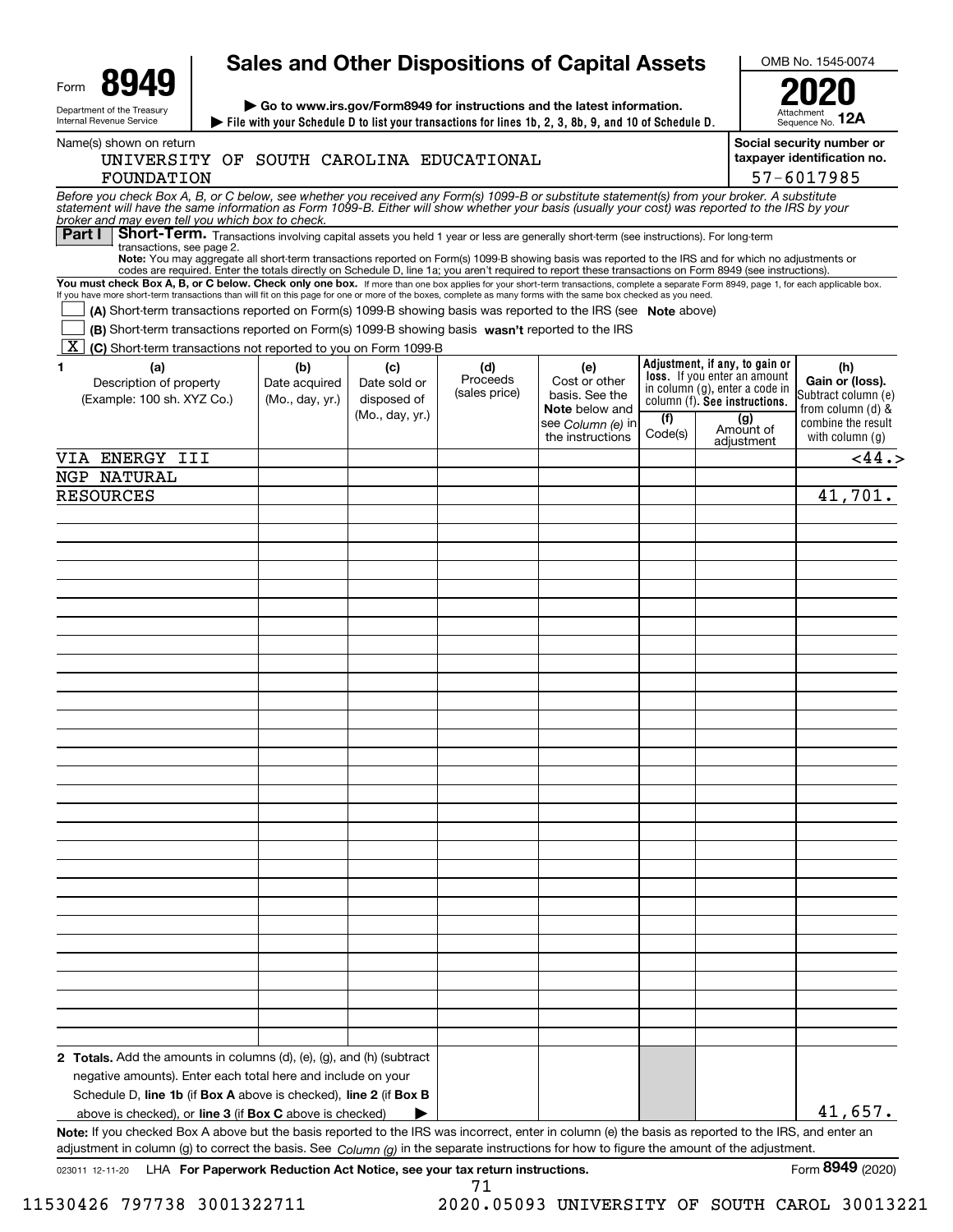| Form 8949 (2020)                                                                                                                                                                                                                                                                                                                                         |                 |                 |               |                                         |         | Attachment Sequence No. 12A                                           | Page 2                                                   |
|----------------------------------------------------------------------------------------------------------------------------------------------------------------------------------------------------------------------------------------------------------------------------------------------------------------------------------------------------------|-----------------|-----------------|---------------|-----------------------------------------|---------|-----------------------------------------------------------------------|----------------------------------------------------------|
| Name(s) shown on return. Name and SSN or taxpayer identification no. not required if shown on page 1<br>UNIVERSITY OF SOUTH CAROLINA EDUCATIONAL                                                                                                                                                                                                         |                 |                 |               |                                         |         |                                                                       | Social security number or<br>taxpayer identification no. |
| FOUNDATION                                                                                                                                                                                                                                                                                                                                               |                 |                 |               |                                         |         |                                                                       | 57-6017985                                               |
| Before you check Box D, E, or F below, see whether you received any Form(s) 1099-B or substitute statement(s) from your broker. A substitute statement will have the same information as Form 1099-B. Either will show whether<br>broker and may even tell you which box to check.                                                                       |                 |                 |               |                                         |         |                                                                       |                                                          |
| Long-Term. Transactions involving capital assets you held more than 1 year are generally long-term (see instructions). For short-term transactions,<br>Part II                                                                                                                                                                                           |                 |                 |               |                                         |         |                                                                       |                                                          |
| see page 1.<br>Note: You may aggregate all long-term transactions reported on Form(s) 1099-B showing basis was reported to the IRS and for which no adjustments or<br>codes are required. Enter the totals directly on Schedule D, line 8a; you aren't required to report these transactions on Form 8949 (see instructions).                            |                 |                 |               |                                         |         |                                                                       |                                                          |
| You must check Box D, E, or F below. Check only one box. If more than one box applies for your long-term transactions, complete a separate Form 8949, page 2, for each applicable box.<br>If you have more long-term transactions than will fit on this page for one or more of the boxes, complete as many forms with the same box checked as you need. |                 |                 |               |                                         |         |                                                                       |                                                          |
| <b>(D)</b> Long-term transactions reported on Form(s) 1099-B showing basis was reported to the IRS (see <b>Note</b> above)<br>(E) Long-term transactions reported on Form(s) 1099-B showing basis wasn't reported to the IRS                                                                                                                             |                 |                 |               |                                         |         |                                                                       |                                                          |
| $\mathbf{X}$<br>(F) Long-term transactions not reported to you on Form 1099-B                                                                                                                                                                                                                                                                            |                 |                 |               |                                         |         |                                                                       |                                                          |
| 1<br>(a)                                                                                                                                                                                                                                                                                                                                                 | (b)             | (c)             | (d)           | (e)                                     |         | Adjustment, if any, to gain or                                        | (h)                                                      |
| Description of property                                                                                                                                                                                                                                                                                                                                  | Date acquired   | Date sold or    | Proceeds      | Cost or other                           |         | <b>loss.</b> If you enter an amount<br>in column (g), enter a code in | Gain or (loss).                                          |
| (Example: 100 sh. XYZ Co.)                                                                                                                                                                                                                                                                                                                               | (Mo., day, yr.) | disposed of     | (sales price) | basis. See the<br><b>Note</b> below and |         | column (f). See instructions.                                         | Subtract column (e)<br>from column (d) &                 |
|                                                                                                                                                                                                                                                                                                                                                          |                 | (Mo., day, yr.) |               | see Column (e) in                       | (f)     | (g)                                                                   | combine the result                                       |
|                                                                                                                                                                                                                                                                                                                                                          |                 |                 |               | the instructions                        | Code(s) | Amount of<br>adjustment                                               | with column $(q)$                                        |
| <b>SIGULER GUFF</b>                                                                                                                                                                                                                                                                                                                                      |                 |                 |               |                                         |         |                                                                       |                                                          |
| DISTRESSED                                                                                                                                                                                                                                                                                                                                               |                 |                 |               |                                         |         |                                                                       |                                                          |
| OPPORTUNITIES FU                                                                                                                                                                                                                                                                                                                                         |                 |                 |               |                                         |         |                                                                       | 165.                                                     |
| VIA ENERGY III                                                                                                                                                                                                                                                                                                                                           |                 |                 |               |                                         |         |                                                                       | < 685.                                                   |
| NGP NATURAL                                                                                                                                                                                                                                                                                                                                              |                 |                 |               |                                         |         |                                                                       |                                                          |
| <b>RESOURCES</b>                                                                                                                                                                                                                                                                                                                                         |                 |                 |               |                                         |         |                                                                       | 41.                                                      |
|                                                                                                                                                                                                                                                                                                                                                          |                 |                 |               |                                         |         |                                                                       |                                                          |
|                                                                                                                                                                                                                                                                                                                                                          |                 |                 |               |                                         |         |                                                                       |                                                          |
|                                                                                                                                                                                                                                                                                                                                                          |                 |                 |               |                                         |         |                                                                       |                                                          |
|                                                                                                                                                                                                                                                                                                                                                          |                 |                 |               |                                         |         |                                                                       |                                                          |
|                                                                                                                                                                                                                                                                                                                                                          |                 |                 |               |                                         |         |                                                                       |                                                          |
|                                                                                                                                                                                                                                                                                                                                                          |                 |                 |               |                                         |         |                                                                       |                                                          |
|                                                                                                                                                                                                                                                                                                                                                          |                 |                 |               |                                         |         |                                                                       |                                                          |
|                                                                                                                                                                                                                                                                                                                                                          |                 |                 |               |                                         |         |                                                                       |                                                          |
|                                                                                                                                                                                                                                                                                                                                                          |                 |                 |               |                                         |         |                                                                       |                                                          |
|                                                                                                                                                                                                                                                                                                                                                          |                 |                 |               |                                         |         |                                                                       |                                                          |
|                                                                                                                                                                                                                                                                                                                                                          |                 |                 |               |                                         |         |                                                                       |                                                          |
|                                                                                                                                                                                                                                                                                                                                                          |                 |                 |               |                                         |         |                                                                       |                                                          |
|                                                                                                                                                                                                                                                                                                                                                          |                 |                 |               |                                         |         |                                                                       |                                                          |
|                                                                                                                                                                                                                                                                                                                                                          |                 |                 |               |                                         |         |                                                                       |                                                          |
|                                                                                                                                                                                                                                                                                                                                                          |                 |                 |               |                                         |         |                                                                       |                                                          |
|                                                                                                                                                                                                                                                                                                                                                          |                 |                 |               |                                         |         |                                                                       |                                                          |
|                                                                                                                                                                                                                                                                                                                                                          |                 |                 |               |                                         |         |                                                                       |                                                          |
|                                                                                                                                                                                                                                                                                                                                                          |                 |                 |               |                                         |         |                                                                       |                                                          |
|                                                                                                                                                                                                                                                                                                                                                          |                 |                 |               |                                         |         |                                                                       |                                                          |
|                                                                                                                                                                                                                                                                                                                                                          |                 |                 |               |                                         |         |                                                                       |                                                          |
|                                                                                                                                                                                                                                                                                                                                                          |                 |                 |               |                                         |         |                                                                       |                                                          |
|                                                                                                                                                                                                                                                                                                                                                          |                 |                 |               |                                         |         |                                                                       |                                                          |
|                                                                                                                                                                                                                                                                                                                                                          |                 |                 |               |                                         |         |                                                                       |                                                          |
|                                                                                                                                                                                                                                                                                                                                                          |                 |                 |               |                                         |         |                                                                       |                                                          |
|                                                                                                                                                                                                                                                                                                                                                          |                 |                 |               |                                         |         |                                                                       |                                                          |
|                                                                                                                                                                                                                                                                                                                                                          |                 |                 |               |                                         |         |                                                                       |                                                          |
|                                                                                                                                                                                                                                                                                                                                                          |                 |                 |               |                                         |         |                                                                       |                                                          |
|                                                                                                                                                                                                                                                                                                                                                          |                 |                 |               |                                         |         |                                                                       |                                                          |
| <b>2 Totals.</b> Add the amounts in columns (d), (e), (g), and (h) (subtract                                                                                                                                                                                                                                                                             |                 |                 |               |                                         |         |                                                                       |                                                          |
| negative amounts). Enter each total here and include on your                                                                                                                                                                                                                                                                                             |                 |                 |               |                                         |         |                                                                       |                                                          |
| Schedule D, line 8b (if Box D above is checked), line 9 (if Box E                                                                                                                                                                                                                                                                                        |                 |                 |               |                                         |         |                                                                       |                                                          |
| above is checked), or line 10 (if Box F above is checked)                                                                                                                                                                                                                                                                                                |                 |                 |               |                                         |         |                                                                       | <479.                                                    |
| Note: If you checked Box D above but the basis reported to the IRS was incorrect, enter in column (e) the basis as reported to the IRS, and enter an                                                                                                                                                                                                     |                 |                 |               |                                         |         |                                                                       |                                                          |
| adjustment in column (g) to correct the basis. See $Column(q)$ in the separate instructions for how to figure the amount of the adjustment.                                                                                                                                                                                                              |                 |                 |               |                                         |         |                                                                       |                                                          |
| 023012 12-11-20                                                                                                                                                                                                                                                                                                                                          |                 |                 |               |                                         |         |                                                                       | Form 8949 (2020)                                         |

72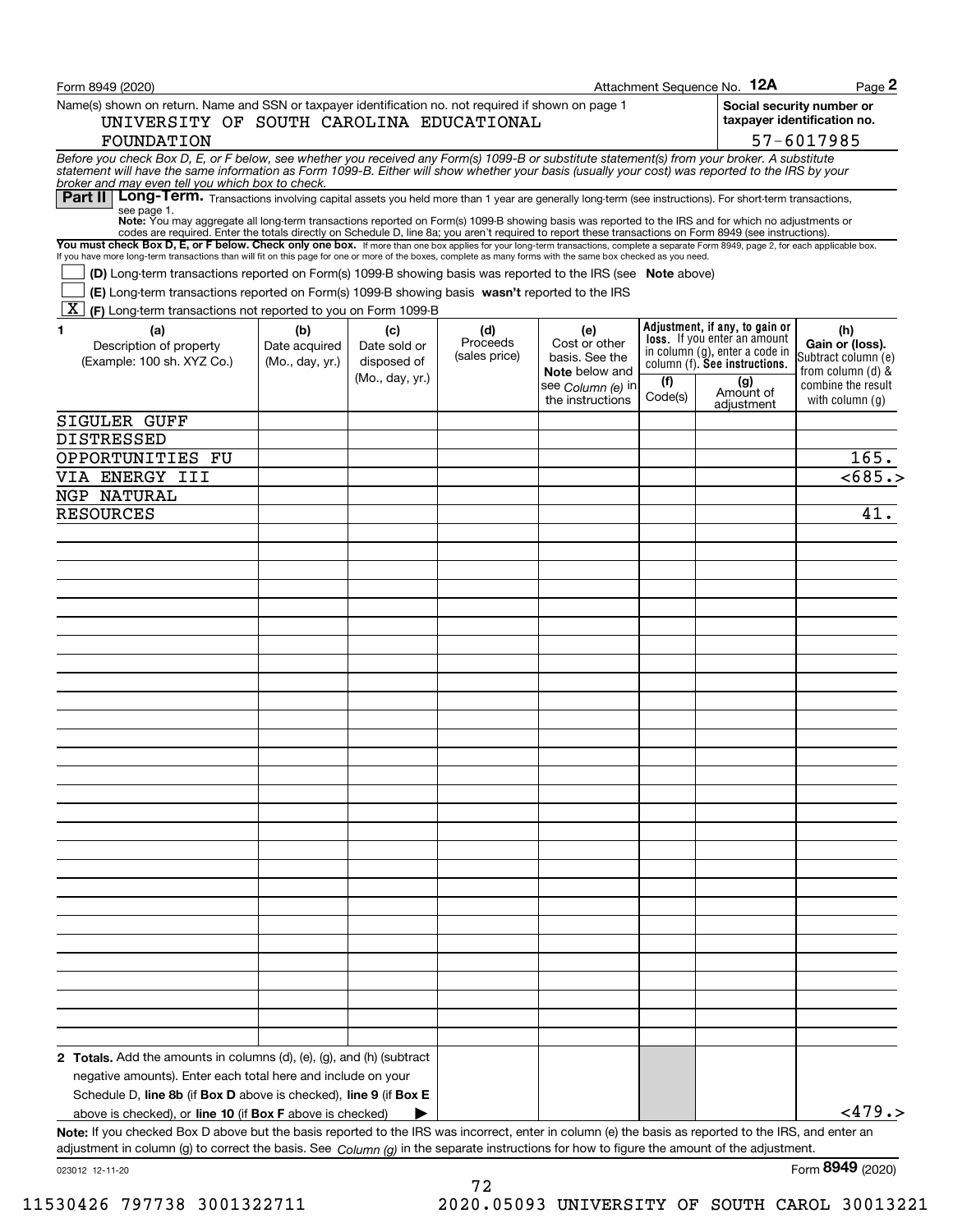**(Form 1120)**

Name

## Department of the Treasury Internal Revenue Service

## **| Attach to Form 1120, 1120-C, 1120-F, 1120-FSC, 1120-H, 1120-IC-DISC, 1120-L, 1120-ND, 1120-PC, 1120-POL, 1120-REIT, 1120-RIC, 1120-SF, or certain Forms 990-T. Capital Gains and Losses**

**| Go to www.irs.gov/Form1120 for instructions and the latest information.**

OMB No. 1545-0123

**Employer identification number**

57-6017985

|            |  | UNIVERSITY OF SOUTH CAROLINA EDUCATIONAL |
|------------|--|------------------------------------------|
| FOUNDATION |  |                                          |

Did the corporation dispose of any investment(s) in a qualified opportunity fund during the tax year?  $\Box$   $\Box$ If "Yes," attach Form 8949 and see its

| estment(s) in a qualified opportunity fund during the tax year?           |  | $\blacktriangleright$ $\Box$ Yes $\boxed{X}$ No |  |
|---------------------------------------------------------------------------|--|-------------------------------------------------|--|
| instructions for additional requirements for reporting your gain or loss. |  |                                                 |  |

|                                                                                 | Part I                                                                                                                                                                                                                                                                                                     | Short-Term Capital Gains and Losses - Assets Held One Year or Less |                                 |                                                                                      |                                                                              |                                                                                                        |
|---------------------------------------------------------------------------------|------------------------------------------------------------------------------------------------------------------------------------------------------------------------------------------------------------------------------------------------------------------------------------------------------------|--------------------------------------------------------------------|---------------------------------|--------------------------------------------------------------------------------------|------------------------------------------------------------------------------|--------------------------------------------------------------------------------------------------------|
|                                                                                 | See instructions for how to figure the amounts<br>to enter on the lines below.                                                                                                                                                                                                                             | (d)<br>Proceeds                                                    | (e)<br>Cost                     | (g) Adjustments to gain<br>or loss from Form(s) 8949,                                | (h) Gain or (loss)<br>Subtract column (e) from<br>column (d) and combine the |                                                                                                        |
| This form may be easier to complete if you<br>round off cents to whole dollars. |                                                                                                                                                                                                                                                                                                            | (sales price)                                                      | (or other basis)                | Part I, line 2, column (g)                                                           | result with column (g)                                                       |                                                                                                        |
|                                                                                 | <b>1a</b> Totals for all short-term transactions<br>reported on Form 1099-B for which basis<br>was reported to the IRS and for which you<br>have no adjustments (see instructions).<br>However, if you choose to report all these<br>transactions on Form 8949, leave this line<br>blank and go to line 1b |                                                                    |                                 |                                                                                      |                                                                              |                                                                                                        |
|                                                                                 | <b>1b</b> Totals for all transactions reported on<br>Form(s) 8949 with <b>Box A</b> checked                                                                                                                                                                                                                |                                                                    |                                 |                                                                                      |                                                                              |                                                                                                        |
|                                                                                 | 2 Totals for all transactions reported on                                                                                                                                                                                                                                                                  |                                                                    |                                 |                                                                                      |                                                                              |                                                                                                        |
|                                                                                 | Form(s) 8949 with <b>Box B</b> checked                                                                                                                                                                                                                                                                     |                                                                    |                                 |                                                                                      |                                                                              |                                                                                                        |
|                                                                                 | 3 Totals for all transactions reported on                                                                                                                                                                                                                                                                  |                                                                    |                                 |                                                                                      |                                                                              |                                                                                                        |
|                                                                                 | Form(s) 8949 with <b>Box C</b> checked                                                                                                                                                                                                                                                                     |                                                                    |                                 |                                                                                      |                                                                              | 41,657.                                                                                                |
|                                                                                 | 4 Short-term capital gain from installment sales from Form 6252, line 26 or 37 [11] [12] Chang Manuscoff Chang Capital and Short-term capital gain from installment sales from Form 6252, line 26 or 37                                                                                                    |                                                                    |                                 |                                                                                      | 4                                                                            |                                                                                                        |
| 5                                                                               |                                                                                                                                                                                                                                                                                                            |                                                                    |                                 |                                                                                      | 5                                                                            |                                                                                                        |
|                                                                                 | 6 Unused capital loss carryover (attach computation)                                                                                                                                                                                                                                                       |                                                                    |                                 |                                                                                      | 6                                                                            |                                                                                                        |
|                                                                                 | 7 Net short-term capital gain or (loss). Combine lines 1a through 6 in column h<br><b>Part II</b>   Long-Term Capital Gains and Losses - Assets Held More Than One Year                                                                                                                                    |                                                                    |                                 | $\overline{7}$                                                                       | 41,657.                                                                      |                                                                                                        |
|                                                                                 |                                                                                                                                                                                                                                                                                                            |                                                                    |                                 |                                                                                      |                                                                              |                                                                                                        |
|                                                                                 | See instructions for how to figure the amounts<br>to enter on the lines below.<br>This form may be easier to complete if you<br>round off cents to whole dollars.                                                                                                                                          | (d)<br>Proceeds<br>(sales price)                                   | (e)<br>Cost<br>(or other basis) | (g) Adjustments to gain<br>or loss from Form(s) 8949,<br>Part II, line 2, column (g) |                                                                              | (h) Gain or (loss)<br>Subtract column (e) from<br>column (d) and combine the<br>result with column (g) |
|                                                                                 |                                                                                                                                                                                                                                                                                                            |                                                                    |                                 |                                                                                      |                                                                              |                                                                                                        |
|                                                                                 | 8a Totals for all long-term transactions reported<br>on Form 1099-B for which basis was<br>reported to the IRS and for which you have<br>no adjustments (see instructions). However,<br>if you choose to report all these transactions<br>on Form 8949, leave this line blank and go to<br>line 8b         |                                                                    |                                 |                                                                                      |                                                                              |                                                                                                        |
|                                                                                 | <b>8b</b> Totals for all transactions reported on                                                                                                                                                                                                                                                          |                                                                    |                                 |                                                                                      |                                                                              |                                                                                                        |
|                                                                                 | Form(s) 8949 with <b>Box D</b> checked                                                                                                                                                                                                                                                                     |                                                                    |                                 |                                                                                      |                                                                              |                                                                                                        |
|                                                                                 | <b>9</b> Totals for all transactions reported on                                                                                                                                                                                                                                                           |                                                                    |                                 |                                                                                      |                                                                              |                                                                                                        |
|                                                                                 | Form(s) 8949 with <b>Box E</b> checked                                                                                                                                                                                                                                                                     |                                                                    |                                 |                                                                                      |                                                                              |                                                                                                        |
|                                                                                 | 10 Totals for all transactions reported on                                                                                                                                                                                                                                                                 |                                                                    |                                 |                                                                                      |                                                                              |                                                                                                        |
|                                                                                 | Form(s) 8949 with Box F checked                                                                                                                                                                                                                                                                            |                                                                    |                                 |                                                                                      |                                                                              | $-479.$                                                                                                |
|                                                                                 | 11 Enter gain from Form 4797, line 7 or 9                                                                                                                                                                                                                                                                  |                                                                    |                                 |                                                                                      | 11                                                                           |                                                                                                        |
|                                                                                 | 12 Long-term capital gain from installment sales from Form 6252, line 26 or 37 [11] [12] Long-term capital gain from installment sales from Form 6252, line 26 or 37                                                                                                                                       |                                                                    |                                 |                                                                                      | 12                                                                           |                                                                                                        |
|                                                                                 | 13 Long-term capital gain or (loss) from like-kind exchanges from Form 8824                                                                                                                                                                                                                                |                                                                    |                                 |                                                                                      | 13                                                                           |                                                                                                        |
|                                                                                 | 14 Capital gain distributions                                                                                                                                                                                                                                                                              |                                                                    |                                 |                                                                                      | 14                                                                           |                                                                                                        |
| Part III                                                                        | <b>Summary of Parts I and II</b>                                                                                                                                                                                                                                                                           |                                                                    |                                 |                                                                                      | 15                                                                           | $-479.$                                                                                                |
|                                                                                 |                                                                                                                                                                                                                                                                                                            |                                                                    |                                 |                                                                                      | 16                                                                           | 41,178.                                                                                                |
|                                                                                 |                                                                                                                                                                                                                                                                                                            |                                                                    |                                 |                                                                                      | 17                                                                           |                                                                                                        |
|                                                                                 |                                                                                                                                                                                                                                                                                                            |                                                                    |                                 |                                                                                      | 18                                                                           | 41,178.                                                                                                |

**For Paperwork Reduction Act Notice, see the Instructions for Form 1120. Schedule D (Form 1120) 2020** LHA

021051 12-14-20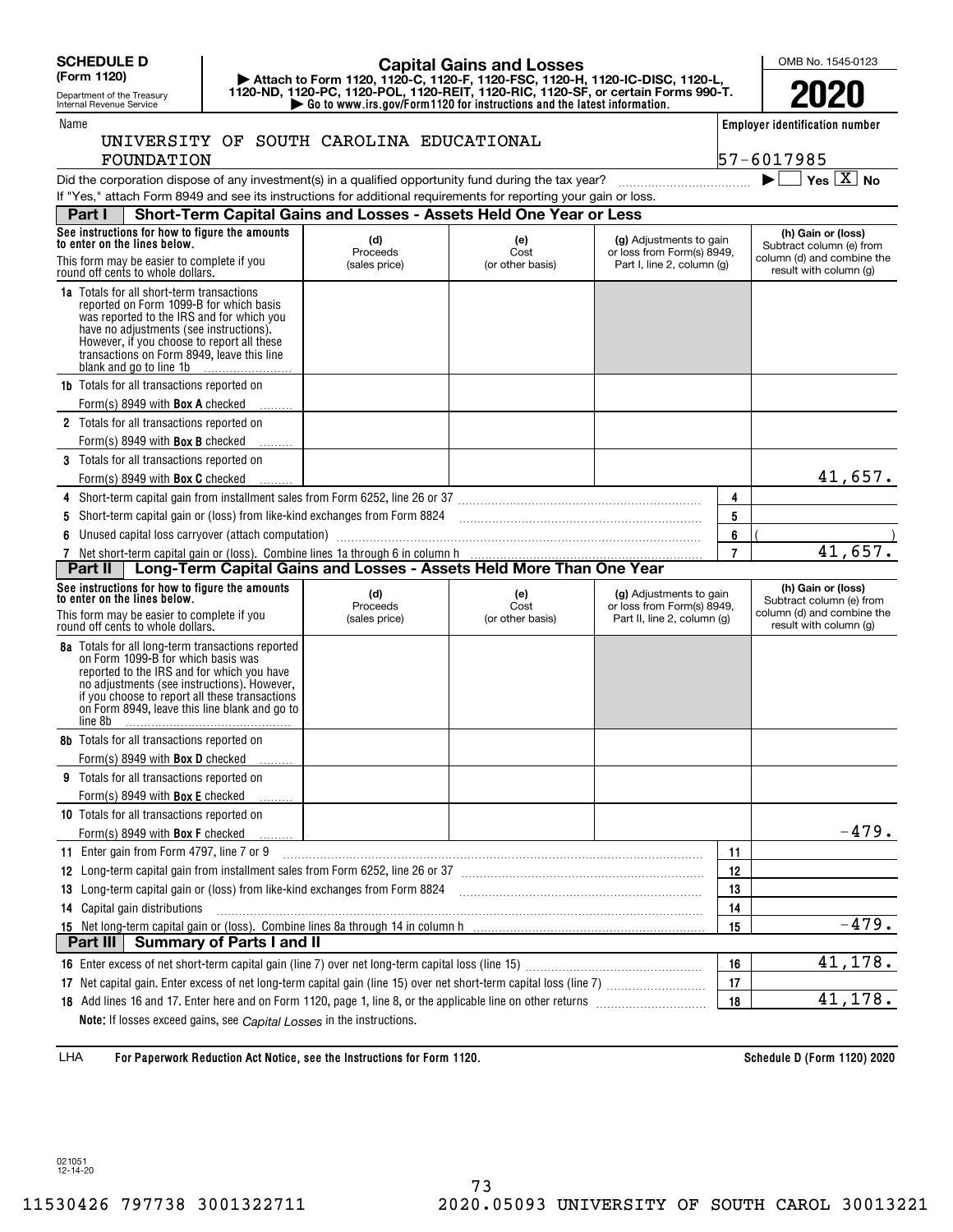|                                                                                                                                                                                                                                                                                                                                                                                                                                                                                                                                                                                                                                                                                                                                                                                                                                                              | <b>Sales and Other Dispositions of Capital Assets</b> |                                                                        |                                  |                                                                                                          |                |                                                                                                                                                                            | OMB No. 1545-0074                                                                                             |  |
|--------------------------------------------------------------------------------------------------------------------------------------------------------------------------------------------------------------------------------------------------------------------------------------------------------------------------------------------------------------------------------------------------------------------------------------------------------------------------------------------------------------------------------------------------------------------------------------------------------------------------------------------------------------------------------------------------------------------------------------------------------------------------------------------------------------------------------------------------------------|-------------------------------------------------------|------------------------------------------------------------------------|----------------------------------|----------------------------------------------------------------------------------------------------------|----------------|----------------------------------------------------------------------------------------------------------------------------------------------------------------------------|---------------------------------------------------------------------------------------------------------------|--|
| Form<br>$\triangleright$ Go to www.irs.gov/Form8949 for instructions and the latest information.<br>Department of the Treasury<br>Internal Revenue Service<br>File with your Schedule D to list your transactions for lines 1b, 2, 3, 8b, 9, and 10 of Schedule D.                                                                                                                                                                                                                                                                                                                                                                                                                                                                                                                                                                                           |                                                       | Sequence No. 12A                                                       |                                  |                                                                                                          |                |                                                                                                                                                                            |                                                                                                               |  |
| Name(s) shown on return<br>UNIVERSITY OF SOUTH CAROLINA EDUCATIONAL<br>FOUNDATION                                                                                                                                                                                                                                                                                                                                                                                                                                                                                                                                                                                                                                                                                                                                                                            |                                                       | Social security number or<br>taxpayer identification no.<br>57-6017985 |                                  |                                                                                                          |                |                                                                                                                                                                            |                                                                                                               |  |
| Before you check Box A, B, or C below, see whether you received any Form(s) 1099-B or substitute statement(s) from your broker. A substitute<br>statement will have the same information as Form 1099-B. Either will show whether<br>broker and may even tell you which box to check.                                                                                                                                                                                                                                                                                                                                                                                                                                                                                                                                                                        |                                                       |                                                                        |                                  |                                                                                                          |                |                                                                                                                                                                            |                                                                                                               |  |
| Part I<br>Short-Term. Transactions involving capital assets you held 1 year or less are generally short-term (see instructions). For long-term<br>transactions, see page 2.<br>Note: You may aggregate all short-term transactions reported on Form(s) 1099-B showing basis was reported to the IRS and for which no adjustments or<br>codes are required. Enter the totals directly on Schedule D, line 1a; you aren't required to report these transactions on Form 8949 (see instructions).<br>You must check Box A, B, or C below. Check only one box. If more than one box applies for your short-term transactions, complete a separate Form 8949, page 1, for each applicable box.<br>If you have more short-term transactions than will fit on this page for one or more of the boxes, complete as many forms with the same box checked as you need. |                                                       |                                                                        |                                  |                                                                                                          |                |                                                                                                                                                                            |                                                                                                               |  |
| (A) Short-term transactions reported on Form(s) 1099-B showing basis was reported to the IRS (see Note above)<br>(B) Short term transactions reported on Form(s) 1099-B showing basis wasn't reported to the IRS<br>$\mid$ X $\mid$<br>(C) Short-term transactions not reported to you on Form 1099-B                                                                                                                                                                                                                                                                                                                                                                                                                                                                                                                                                        |                                                       |                                                                        |                                  |                                                                                                          |                |                                                                                                                                                                            |                                                                                                               |  |
| 1<br>(a)<br>Description of property<br>(Example: 100 sh. XYZ Co.)                                                                                                                                                                                                                                                                                                                                                                                                                                                                                                                                                                                                                                                                                                                                                                                            | (b)<br>Date acquired<br>(Mo., day, yr.)               | (c)<br>Date sold or<br>disposed of<br>(Mo., day, yr.)                  | (d)<br>Proceeds<br>(sales price) | (e)<br>Cost or other<br>basis. See the<br><b>Note</b> below and<br>see Column (e) in<br>the instructions | (f)<br>Code(s) | Adjustment, if any, to gain or<br><b>loss.</b> If you enter an amount<br>in column (g), enter a code in<br>column (f). See instructions.<br>(g)<br>Amount of<br>adjustment | (h)<br>Gain or (loss).<br>Subtract column (e)<br>from column (d) &<br>combine the result<br>with column $(q)$ |  |
| VIA ENERGY III                                                                                                                                                                                                                                                                                                                                                                                                                                                                                                                                                                                                                                                                                                                                                                                                                                               |                                                       |                                                                        |                                  |                                                                                                          |                |                                                                                                                                                                            | < 44.5                                                                                                        |  |
| NGP NATURAL<br><b>RESOURCES</b>                                                                                                                                                                                                                                                                                                                                                                                                                                                                                                                                                                                                                                                                                                                                                                                                                              |                                                       |                                                                        |                                  |                                                                                                          |                |                                                                                                                                                                            | 41,701.                                                                                                       |  |
|                                                                                                                                                                                                                                                                                                                                                                                                                                                                                                                                                                                                                                                                                                                                                                                                                                                              |                                                       |                                                                        |                                  |                                                                                                          |                |                                                                                                                                                                            |                                                                                                               |  |
|                                                                                                                                                                                                                                                                                                                                                                                                                                                                                                                                                                                                                                                                                                                                                                                                                                                              |                                                       |                                                                        |                                  |                                                                                                          |                |                                                                                                                                                                            |                                                                                                               |  |
|                                                                                                                                                                                                                                                                                                                                                                                                                                                                                                                                                                                                                                                                                                                                                                                                                                                              |                                                       |                                                                        |                                  |                                                                                                          |                |                                                                                                                                                                            |                                                                                                               |  |
|                                                                                                                                                                                                                                                                                                                                                                                                                                                                                                                                                                                                                                                                                                                                                                                                                                                              |                                                       |                                                                        |                                  |                                                                                                          |                |                                                                                                                                                                            |                                                                                                               |  |
|                                                                                                                                                                                                                                                                                                                                                                                                                                                                                                                                                                                                                                                                                                                                                                                                                                                              |                                                       |                                                                        |                                  |                                                                                                          |                |                                                                                                                                                                            |                                                                                                               |  |
|                                                                                                                                                                                                                                                                                                                                                                                                                                                                                                                                                                                                                                                                                                                                                                                                                                                              |                                                       |                                                                        |                                  |                                                                                                          |                |                                                                                                                                                                            |                                                                                                               |  |
|                                                                                                                                                                                                                                                                                                                                                                                                                                                                                                                                                                                                                                                                                                                                                                                                                                                              |                                                       |                                                                        |                                  |                                                                                                          |                |                                                                                                                                                                            |                                                                                                               |  |
|                                                                                                                                                                                                                                                                                                                                                                                                                                                                                                                                                                                                                                                                                                                                                                                                                                                              |                                                       |                                                                        |                                  |                                                                                                          |                |                                                                                                                                                                            |                                                                                                               |  |
|                                                                                                                                                                                                                                                                                                                                                                                                                                                                                                                                                                                                                                                                                                                                                                                                                                                              |                                                       |                                                                        |                                  |                                                                                                          |                |                                                                                                                                                                            |                                                                                                               |  |
|                                                                                                                                                                                                                                                                                                                                                                                                                                                                                                                                                                                                                                                                                                                                                                                                                                                              |                                                       |                                                                        |                                  |                                                                                                          |                |                                                                                                                                                                            |                                                                                                               |  |
|                                                                                                                                                                                                                                                                                                                                                                                                                                                                                                                                                                                                                                                                                                                                                                                                                                                              |                                                       |                                                                        |                                  |                                                                                                          |                |                                                                                                                                                                            |                                                                                                               |  |
|                                                                                                                                                                                                                                                                                                                                                                                                                                                                                                                                                                                                                                                                                                                                                                                                                                                              |                                                       |                                                                        |                                  |                                                                                                          |                |                                                                                                                                                                            |                                                                                                               |  |
|                                                                                                                                                                                                                                                                                                                                                                                                                                                                                                                                                                                                                                                                                                                                                                                                                                                              |                                                       |                                                                        |                                  |                                                                                                          |                |                                                                                                                                                                            |                                                                                                               |  |
|                                                                                                                                                                                                                                                                                                                                                                                                                                                                                                                                                                                                                                                                                                                                                                                                                                                              |                                                       |                                                                        |                                  |                                                                                                          |                |                                                                                                                                                                            |                                                                                                               |  |
|                                                                                                                                                                                                                                                                                                                                                                                                                                                                                                                                                                                                                                                                                                                                                                                                                                                              |                                                       |                                                                        |                                  |                                                                                                          |                |                                                                                                                                                                            |                                                                                                               |  |
|                                                                                                                                                                                                                                                                                                                                                                                                                                                                                                                                                                                                                                                                                                                                                                                                                                                              |                                                       |                                                                        |                                  |                                                                                                          |                |                                                                                                                                                                            |                                                                                                               |  |
|                                                                                                                                                                                                                                                                                                                                                                                                                                                                                                                                                                                                                                                                                                                                                                                                                                                              |                                                       |                                                                        |                                  |                                                                                                          |                |                                                                                                                                                                            |                                                                                                               |  |
|                                                                                                                                                                                                                                                                                                                                                                                                                                                                                                                                                                                                                                                                                                                                                                                                                                                              |                                                       |                                                                        |                                  |                                                                                                          |                |                                                                                                                                                                            |                                                                                                               |  |
|                                                                                                                                                                                                                                                                                                                                                                                                                                                                                                                                                                                                                                                                                                                                                                                                                                                              |                                                       |                                                                        |                                  |                                                                                                          |                |                                                                                                                                                                            |                                                                                                               |  |
|                                                                                                                                                                                                                                                                                                                                                                                                                                                                                                                                                                                                                                                                                                                                                                                                                                                              |                                                       |                                                                        |                                  |                                                                                                          |                |                                                                                                                                                                            |                                                                                                               |  |
|                                                                                                                                                                                                                                                                                                                                                                                                                                                                                                                                                                                                                                                                                                                                                                                                                                                              |                                                       |                                                                        |                                  |                                                                                                          |                |                                                                                                                                                                            |                                                                                                               |  |
|                                                                                                                                                                                                                                                                                                                                                                                                                                                                                                                                                                                                                                                                                                                                                                                                                                                              |                                                       |                                                                        |                                  |                                                                                                          |                |                                                                                                                                                                            |                                                                                                               |  |
|                                                                                                                                                                                                                                                                                                                                                                                                                                                                                                                                                                                                                                                                                                                                                                                                                                                              |                                                       |                                                                        |                                  |                                                                                                          |                |                                                                                                                                                                            |                                                                                                               |  |
|                                                                                                                                                                                                                                                                                                                                                                                                                                                                                                                                                                                                                                                                                                                                                                                                                                                              |                                                       |                                                                        |                                  |                                                                                                          |                |                                                                                                                                                                            |                                                                                                               |  |
|                                                                                                                                                                                                                                                                                                                                                                                                                                                                                                                                                                                                                                                                                                                                                                                                                                                              |                                                       |                                                                        |                                  |                                                                                                          |                |                                                                                                                                                                            |                                                                                                               |  |
| <b>2 Totals.</b> Add the amounts in columns (d), (e), (g), and (h) (subtract<br>negative amounts). Enter each total here and include on your<br>Schedule D, line 1b (if Box A above is checked), line 2 (if Box B                                                                                                                                                                                                                                                                                                                                                                                                                                                                                                                                                                                                                                            |                                                       |                                                                        |                                  |                                                                                                          |                |                                                                                                                                                                            |                                                                                                               |  |
| above is checked), or line 3 (if Box C above is checked)                                                                                                                                                                                                                                                                                                                                                                                                                                                                                                                                                                                                                                                                                                                                                                                                     |                                                       |                                                                        |                                  |                                                                                                          |                |                                                                                                                                                                            | 41,657.                                                                                                       |  |
| Note: If you checked Box A above but the basis reported to the IRS was incorrect, enter in column (e) the basis as reported to the IRS, and enter an<br>adjustment in column (g) to correct the basis. See Column (g) in the separate instructions for how to figure the amount of the adjustment.                                                                                                                                                                                                                                                                                                                                                                                                                                                                                                                                                           |                                                       |                                                                        |                                  |                                                                                                          |                |                                                                                                                                                                            |                                                                                                               |  |

74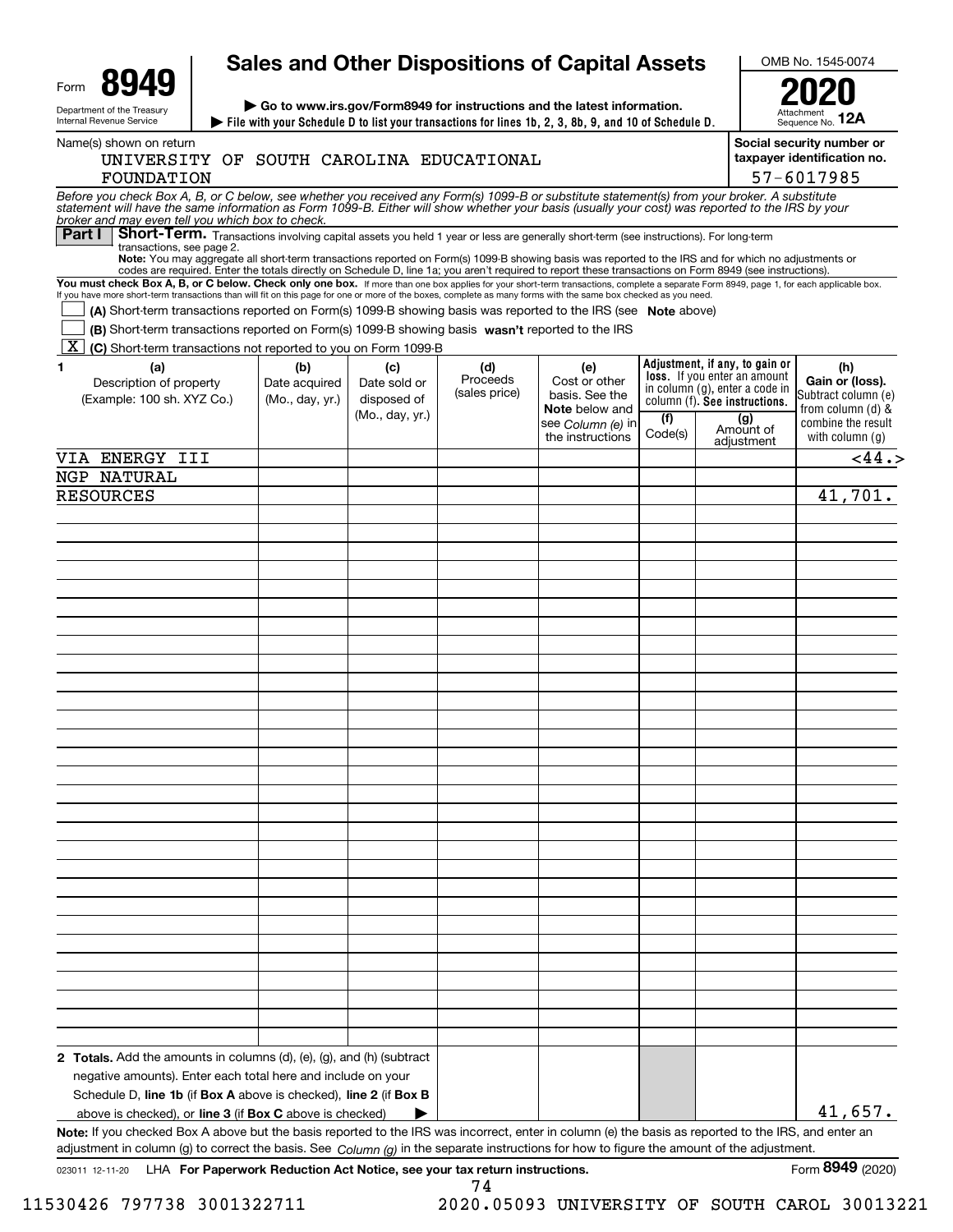| Form 8949 (2020)                                                                                                                                                                                                                                                                                                                                         |                 |                 |               |                                         |         | Attachment Sequence No. 12A                                           | Page 2                                                   |
|----------------------------------------------------------------------------------------------------------------------------------------------------------------------------------------------------------------------------------------------------------------------------------------------------------------------------------------------------------|-----------------|-----------------|---------------|-----------------------------------------|---------|-----------------------------------------------------------------------|----------------------------------------------------------|
| Name(s) shown on return. Name and SSN or taxpayer identification no. not required if shown on page 1<br>UNIVERSITY OF SOUTH CAROLINA EDUCATIONAL                                                                                                                                                                                                         |                 |                 |               |                                         |         |                                                                       | Social security number or<br>taxpayer identification no. |
| FOUNDATION                                                                                                                                                                                                                                                                                                                                               |                 |                 |               |                                         |         |                                                                       | 57-6017985                                               |
| Before you check Box D, E, or F below, see whether you received any Form(s) 1099-B or substitute statement(s) from your broker. A substitute statement will have the same information as Form 1099-B. Either will show whether<br>broker and may even tell you which box to check.                                                                       |                 |                 |               |                                         |         |                                                                       |                                                          |
| Long-Term. Transactions involving capital assets you held more than 1 year are generally long-term (see instructions). For short-term transactions,<br>Part II                                                                                                                                                                                           |                 |                 |               |                                         |         |                                                                       |                                                          |
| see page 1.<br>Note: You may aggregate all long-term transactions reported on Form(s) 1099-B showing basis was reported to the IRS and for which no adjustments or<br>codes are required. Enter the totals directly on Schedule D, line 8a; you aren't required to report these transactions on Form 8949 (see instructions).                            |                 |                 |               |                                         |         |                                                                       |                                                          |
| You must check Box D, E, or F below. Check only one box. If more than one box applies for your long-term transactions, complete a separate Form 8949, page 2, for each applicable box.<br>If you have more long-term transactions than will fit on this page for one or more of the boxes, complete as many forms with the same box checked as you need. |                 |                 |               |                                         |         |                                                                       |                                                          |
| <b>(D)</b> Long-term transactions reported on Form(s) 1099-B showing basis was reported to the IRS (see <b>Note</b> above)<br>(E) Long-term transactions reported on Form(s) 1099-B showing basis wasn't reported to the IRS                                                                                                                             |                 |                 |               |                                         |         |                                                                       |                                                          |
| $\mathbf{X}$<br>(F) Long-term transactions not reported to you on Form 1099-B                                                                                                                                                                                                                                                                            |                 |                 |               |                                         |         |                                                                       |                                                          |
| 1<br>(a)                                                                                                                                                                                                                                                                                                                                                 | (b)             | (c)             | (d)           | (e)                                     |         | Adjustment, if any, to gain or                                        | (h)                                                      |
| Description of property                                                                                                                                                                                                                                                                                                                                  | Date acquired   | Date sold or    | Proceeds      | Cost or other                           |         | <b>loss.</b> If you enter an amount<br>in column (g), enter a code in | Gain or (loss).                                          |
| (Example: 100 sh. XYZ Co.)                                                                                                                                                                                                                                                                                                                               | (Mo., day, yr.) | disposed of     | (sales price) | basis. See the<br><b>Note</b> below and |         | column (f). See instructions.                                         | Subtract column (e)<br>from column (d) &                 |
|                                                                                                                                                                                                                                                                                                                                                          |                 | (Mo., day, yr.) |               | see Column (e) in                       | (f)     | (g)                                                                   | combine the result                                       |
|                                                                                                                                                                                                                                                                                                                                                          |                 |                 |               | the instructions                        | Code(s) | Amount of<br>adjustment                                               | with column $(q)$                                        |
| <b>SIGULER GUFF</b>                                                                                                                                                                                                                                                                                                                                      |                 |                 |               |                                         |         |                                                                       |                                                          |
| DISTRESSED                                                                                                                                                                                                                                                                                                                                               |                 |                 |               |                                         |         |                                                                       |                                                          |
| OPPORTUNITIES FU                                                                                                                                                                                                                                                                                                                                         |                 |                 |               |                                         |         |                                                                       | 165.                                                     |
| VIA ENERGY III                                                                                                                                                                                                                                                                                                                                           |                 |                 |               |                                         |         |                                                                       | < 685.                                                   |
| NGP NATURAL                                                                                                                                                                                                                                                                                                                                              |                 |                 |               |                                         |         |                                                                       |                                                          |
| <b>RESOURCES</b>                                                                                                                                                                                                                                                                                                                                         |                 |                 |               |                                         |         |                                                                       | 41.                                                      |
|                                                                                                                                                                                                                                                                                                                                                          |                 |                 |               |                                         |         |                                                                       |                                                          |
|                                                                                                                                                                                                                                                                                                                                                          |                 |                 |               |                                         |         |                                                                       |                                                          |
|                                                                                                                                                                                                                                                                                                                                                          |                 |                 |               |                                         |         |                                                                       |                                                          |
|                                                                                                                                                                                                                                                                                                                                                          |                 |                 |               |                                         |         |                                                                       |                                                          |
|                                                                                                                                                                                                                                                                                                                                                          |                 |                 |               |                                         |         |                                                                       |                                                          |
|                                                                                                                                                                                                                                                                                                                                                          |                 |                 |               |                                         |         |                                                                       |                                                          |
|                                                                                                                                                                                                                                                                                                                                                          |                 |                 |               |                                         |         |                                                                       |                                                          |
|                                                                                                                                                                                                                                                                                                                                                          |                 |                 |               |                                         |         |                                                                       |                                                          |
|                                                                                                                                                                                                                                                                                                                                                          |                 |                 |               |                                         |         |                                                                       |                                                          |
|                                                                                                                                                                                                                                                                                                                                                          |                 |                 |               |                                         |         |                                                                       |                                                          |
|                                                                                                                                                                                                                                                                                                                                                          |                 |                 |               |                                         |         |                                                                       |                                                          |
|                                                                                                                                                                                                                                                                                                                                                          |                 |                 |               |                                         |         |                                                                       |                                                          |
|                                                                                                                                                                                                                                                                                                                                                          |                 |                 |               |                                         |         |                                                                       |                                                          |
|                                                                                                                                                                                                                                                                                                                                                          |                 |                 |               |                                         |         |                                                                       |                                                          |
|                                                                                                                                                                                                                                                                                                                                                          |                 |                 |               |                                         |         |                                                                       |                                                          |
|                                                                                                                                                                                                                                                                                                                                                          |                 |                 |               |                                         |         |                                                                       |                                                          |
|                                                                                                                                                                                                                                                                                                                                                          |                 |                 |               |                                         |         |                                                                       |                                                          |
|                                                                                                                                                                                                                                                                                                                                                          |                 |                 |               |                                         |         |                                                                       |                                                          |
|                                                                                                                                                                                                                                                                                                                                                          |                 |                 |               |                                         |         |                                                                       |                                                          |
|                                                                                                                                                                                                                                                                                                                                                          |                 |                 |               |                                         |         |                                                                       |                                                          |
|                                                                                                                                                                                                                                                                                                                                                          |                 |                 |               |                                         |         |                                                                       |                                                          |
|                                                                                                                                                                                                                                                                                                                                                          |                 |                 |               |                                         |         |                                                                       |                                                          |
|                                                                                                                                                                                                                                                                                                                                                          |                 |                 |               |                                         |         |                                                                       |                                                          |
|                                                                                                                                                                                                                                                                                                                                                          |                 |                 |               |                                         |         |                                                                       |                                                          |
|                                                                                                                                                                                                                                                                                                                                                          |                 |                 |               |                                         |         |                                                                       |                                                          |
|                                                                                                                                                                                                                                                                                                                                                          |                 |                 |               |                                         |         |                                                                       |                                                          |
|                                                                                                                                                                                                                                                                                                                                                          |                 |                 |               |                                         |         |                                                                       |                                                          |
|                                                                                                                                                                                                                                                                                                                                                          |                 |                 |               |                                         |         |                                                                       |                                                          |
| <b>2 Totals.</b> Add the amounts in columns (d), (e), (g), and (h) (subtract                                                                                                                                                                                                                                                                             |                 |                 |               |                                         |         |                                                                       |                                                          |
| negative amounts). Enter each total here and include on your                                                                                                                                                                                                                                                                                             |                 |                 |               |                                         |         |                                                                       |                                                          |
| Schedule D, line 8b (if Box D above is checked), line 9 (if Box E                                                                                                                                                                                                                                                                                        |                 |                 |               |                                         |         |                                                                       |                                                          |
| above is checked), or line 10 (if Box F above is checked)                                                                                                                                                                                                                                                                                                |                 |                 |               |                                         |         |                                                                       | <479.                                                    |
| Note: If you checked Box D above but the basis reported to the IRS was incorrect, enter in column (e) the basis as reported to the IRS, and enter an                                                                                                                                                                                                     |                 |                 |               |                                         |         |                                                                       |                                                          |
| adjustment in column (g) to correct the basis. See $Column(q)$ in the separate instructions for how to figure the amount of the adjustment.                                                                                                                                                                                                              |                 |                 |               |                                         |         |                                                                       |                                                          |
| 023012 12-11-20                                                                                                                                                                                                                                                                                                                                          |                 |                 |               |                                         |         |                                                                       | Form 8949 (2020)                                         |

75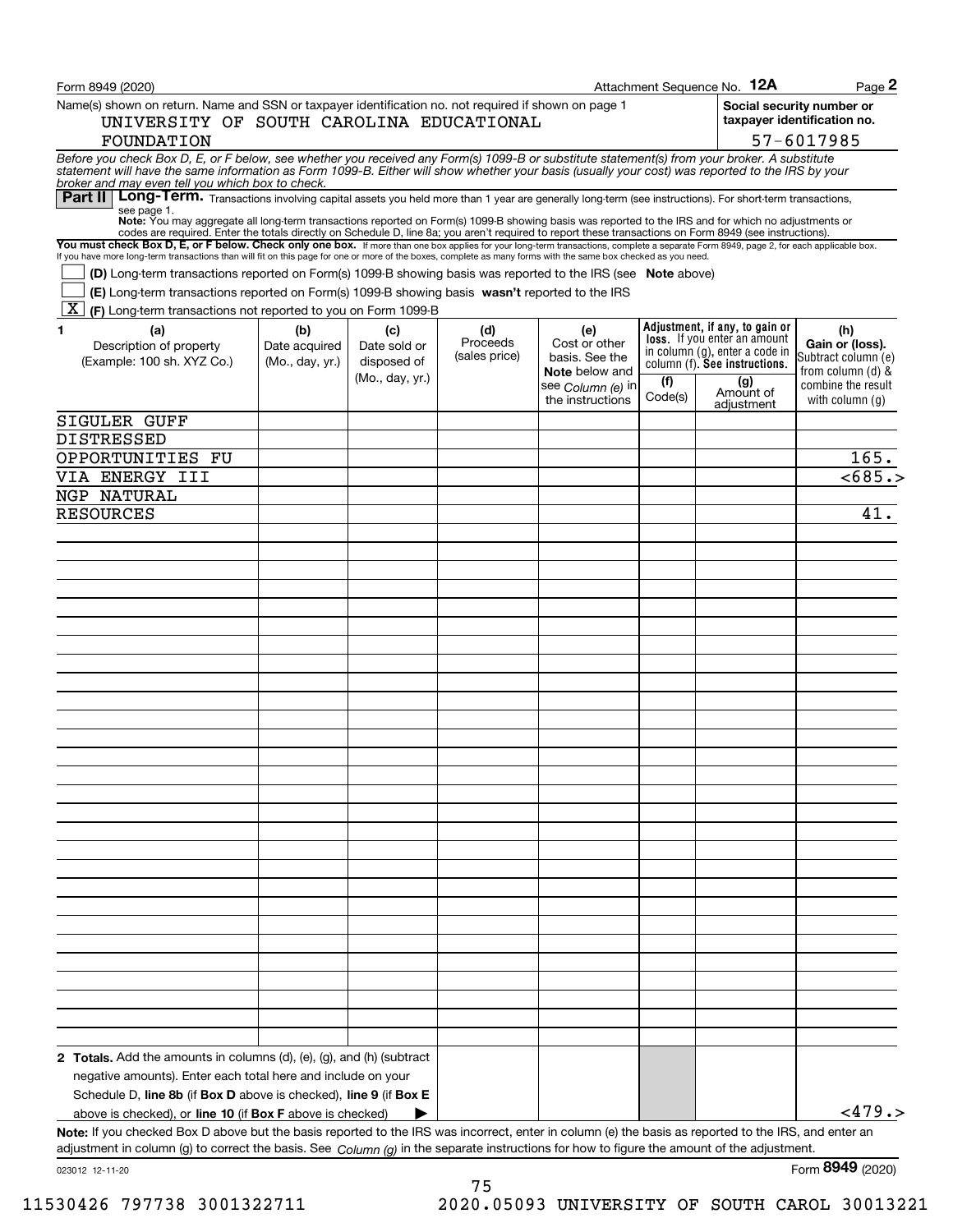

### **(Also Involuntary Conversions and Recapture Amounts Under Sections 179 and 280F(b)(2)) 4797 2020 | Attach to your tax return. Sales of Business Property**

| OMB No. 1545-0184             |  |
|-------------------------------|--|
|                               |  |
| Attachment<br>Sequence No. 27 |  |

**1**

### Department of the Treasury **Number of the Treasury Attachment**<br>Internal Revenue Service Sequence No.<br> **| Go to www.irs.gov/Form4797 for instructions and the latest information.** | Sequence No. Name(s) shown on return **Internal Control of the Control** Identifying number

# UNIVERSITY OF SOUTH CAROLINA EDUCATIONAL FOUNDATION 57-6017985

**1**Enter the gross proceeds from sales or exchanges reported to you for 2020 on Form(s) 1099-B or 1099-S

(or substitute statement) that you are including on line 2, 10, or 20

#### **Part I Sales or Exchanges of Property Used in a Trade or Business and Involuntary Conversions From Other** (see instructions) **Than Casualty or Theft-Most Property Held More Than 1 Year**

| $\overline{2}$ | (a) Description<br>of property                                                                                                                                                                                                                                                                                                                                                                                                                | (b) Date acquired<br>(mo., day, yr.) | (C) Date sold<br>(mo., day, yr.) | (d) Gross sales<br>price | (e) Depreciation<br>allowed or<br>allowable since<br>acquisition | (f) Cost or other<br>basis, plus<br>improvements and<br>expense of sale |                | $(g)$ Gain or (loss)<br>Subtract (f) from the<br>sum of (d) and (e) |
|----------------|-----------------------------------------------------------------------------------------------------------------------------------------------------------------------------------------------------------------------------------------------------------------------------------------------------------------------------------------------------------------------------------------------------------------------------------------------|--------------------------------------|----------------------------------|--------------------------|------------------------------------------------------------------|-------------------------------------------------------------------------|----------------|---------------------------------------------------------------------|
| VIA            | ENERGY III                                                                                                                                                                                                                                                                                                                                                                                                                                    |                                      |                                  |                          |                                                                  |                                                                         |                | $-108.$                                                             |
| NGP            | NATURAL RESOURCES                                                                                                                                                                                                                                                                                                                                                                                                                             |                                      |                                  |                          |                                                                  |                                                                         |                | $-41,821.$                                                          |
|                |                                                                                                                                                                                                                                                                                                                                                                                                                                               |                                      |                                  |                          |                                                                  |                                                                         |                |                                                                     |
|                |                                                                                                                                                                                                                                                                                                                                                                                                                                               |                                      |                                  |                          |                                                                  |                                                                         |                |                                                                     |
| 3              |                                                                                                                                                                                                                                                                                                                                                                                                                                               |                                      |                                  |                          |                                                                  |                                                                         | 3              |                                                                     |
| 4              |                                                                                                                                                                                                                                                                                                                                                                                                                                               |                                      |                                  |                          |                                                                  |                                                                         | 4              |                                                                     |
| 5              |                                                                                                                                                                                                                                                                                                                                                                                                                                               |                                      |                                  |                          |                                                                  |                                                                         | 5              |                                                                     |
| 6              |                                                                                                                                                                                                                                                                                                                                                                                                                                               |                                      |                                  |                          |                                                                  |                                                                         | 6              |                                                                     |
| 7              |                                                                                                                                                                                                                                                                                                                                                                                                                                               |                                      |                                  |                          |                                                                  |                                                                         | $\overline{7}$ | $-41,929.$                                                          |
|                | Partnerships and S corporations. Report the gain or (loss) following the instructions for Form 1065, Schedule K,<br>line 10, or Form 1120-S, Schedule K, line 9. Skip lines 8, 9, 11, and 12 below.                                                                                                                                                                                                                                           |                                      |                                  |                          |                                                                  |                                                                         |                |                                                                     |
|                | Individuals, partners, S corporation shareholders, and all others. If line 7 is zero or a loss, enter the amount<br>from line 7 on line 11 below and skip lines 8 and 9. If line 7 is a gain and you didn't have any prior year section<br>1231 losses, or they were recaptured in an earlier year, enter the gain from line 7 as a long-term capital gain on<br>the Schedule D filed with your return and skip lines 8, 9, 11, and 12 below. |                                      |                                  |                          |                                                                  |                                                                         |                |                                                                     |
| 8              | Nonrecaptured net section 1231 losses from prior years. See instructions                                                                                                                                                                                                                                                                                                                                                                      |                                      | 8                                |                          |                                                                  |                                                                         |                |                                                                     |
| 9              | Subtract line 8 from line 7. If zero or less, enter -0-. If line 9 is zero, enter the gain from line 7 on line 12 below. If<br>line 9 is more than zero, enter the amount from line 8 on line 12 below and enter the gain from line 9 as a long-term<br>capital gain on the Schedule D filed with your return. See instructions                                                                                                               |                                      |                                  |                          |                                                                  |                                                                         | 9              |                                                                     |

# **Part II** | Crdinary Gains and Losses (see instructions)

| 10 | Ordinary gains and losses not included on lines 11 through 16 (include property held 1 year or less):                         |                 |             |  |  |  |  |  |  |
|----|-------------------------------------------------------------------------------------------------------------------------------|-----------------|-------------|--|--|--|--|--|--|
|    |                                                                                                                               |                 |             |  |  |  |  |  |  |
|    |                                                                                                                               |                 |             |  |  |  |  |  |  |
|    |                                                                                                                               |                 |             |  |  |  |  |  |  |
|    |                                                                                                                               |                 |             |  |  |  |  |  |  |
| 11 | Loss, if any, from line 7                                                                                                     | 11              | 41,929.     |  |  |  |  |  |  |
| 12 |                                                                                                                               | 12              |             |  |  |  |  |  |  |
| 13 |                                                                                                                               | 13              |             |  |  |  |  |  |  |
| 14 |                                                                                                                               | 14              |             |  |  |  |  |  |  |
| 15 |                                                                                                                               | 15              |             |  |  |  |  |  |  |
| 16 |                                                                                                                               | 16              |             |  |  |  |  |  |  |
| 17 |                                                                                                                               | 17              | $-41,929$ . |  |  |  |  |  |  |
| 18 | For all except individual returns, enter the amount from line 17 on the appropriate line of your return and skip lines        |                 |             |  |  |  |  |  |  |
|    | a and b below. For individual returns, complete lines a and b below.                                                          |                 |             |  |  |  |  |  |  |
|    | a If the loss on line 11 includes a loss from Form 4684, line 35, column (b)(ii), enter that part of the loss here. Enter the |                 |             |  |  |  |  |  |  |
|    | loss from income-producing property on Schedule A (Form 1040), line 16. (Do not include any loss on property used             |                 |             |  |  |  |  |  |  |
|    |                                                                                                                               | <b>18a</b>      |             |  |  |  |  |  |  |
|    | <b>b</b> Redetermine the gain or (loss) on line 17 excluding the loss, if any, on line 18a. Enter here and on Schedule 1      |                 |             |  |  |  |  |  |  |
|    | (Form 1040), Part I, line 4 <u>macuum muutuu muutuu muutuu muutuu muutuu muutuu muutuu muutuu muutuu muutuu muutu</u>         | 18 <sub>b</sub> |             |  |  |  |  |  |  |

**For Paperwork Reduction Act Notice, see separate instructions.** Form **4797** (2020) LHA

018011 12-18-20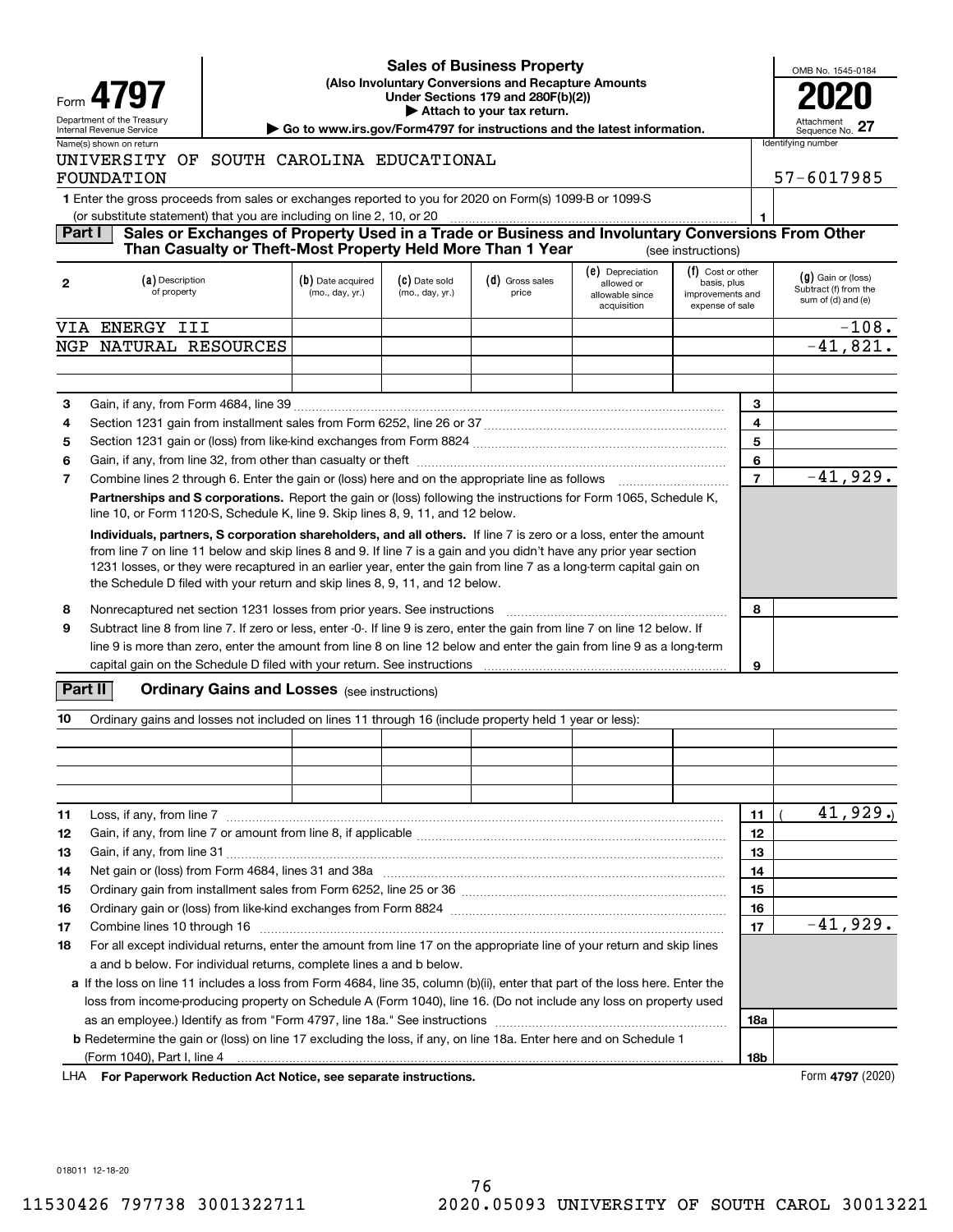Form 4797 (2020)  ${\bf F}$ OUNDATION  $_{\rm Page}$ 

**2**

| (a) Description of section 1245, 1250, 1252, 1254, or 1255 property:<br>19                                                                                                     | (b) Date acquired<br>(mo., day, yr.)                                                                                      | (c) Date sold<br>(mo., day, yr.) |                   |                   |                   |
|--------------------------------------------------------------------------------------------------------------------------------------------------------------------------------|---------------------------------------------------------------------------------------------------------------------------|----------------------------------|-------------------|-------------------|-------------------|
| Α                                                                                                                                                                              |                                                                                                                           |                                  |                   |                   |                   |
| В                                                                                                                                                                              |                                                                                                                           |                                  |                   |                   |                   |
| C                                                                                                                                                                              |                                                                                                                           |                                  |                   |                   |                   |
| D                                                                                                                                                                              |                                                                                                                           |                                  |                   |                   |                   |
| These columns relate to the properties on                                                                                                                                      |                                                                                                                           |                                  |                   |                   |                   |
| lines 19A through 19D.                                                                                                                                                         | ▶                                                                                                                         | <b>Property A</b>                | <b>Property B</b> | <b>Property C</b> | <b>Property D</b> |
| Gross sales price (Note: See line 1 before completing.)<br>20                                                                                                                  | 20                                                                                                                        |                                  |                   |                   |                   |
| Cost or other basis plus expense of sale<br>21                                                                                                                                 | 21                                                                                                                        |                                  |                   |                   |                   |
| Depreciation (or depletion) allowed or allowable<br>22                                                                                                                         | 22                                                                                                                        |                                  |                   |                   |                   |
| Adjusted basis. Subtract line 22 from line 21<br>23                                                                                                                            | 23                                                                                                                        |                                  |                   |                   |                   |
| Total gain. Subtract line 23 from line 20<br>24                                                                                                                                | 24                                                                                                                        |                                  |                   |                   |                   |
| If section 1245 property:<br>25                                                                                                                                                |                                                                                                                           |                                  |                   |                   |                   |
| a Depreciation allowed or allowable from line 22                                                                                                                               | 25a                                                                                                                       |                                  |                   |                   |                   |
| <b>b</b> Enter the smaller of line 24 or 25a                                                                                                                                   | 25 <sub>b</sub>                                                                                                           |                                  |                   |                   |                   |
| If section 1250 property: If straight line depreciation<br>26<br>was used, enter -0- on line 26g, except for a corporation<br>subject to section 291.                          |                                                                                                                           |                                  |                   |                   |                   |
| a Additional depreciation after 1975. See instructions                                                                                                                         | 26a                                                                                                                       |                                  |                   |                   |                   |
| <b>b</b> Applicable percentage multiplied by the smaller<br>of line 24 or line 26a. See instructions                                                                           | 26b                                                                                                                       |                                  |                   |                   |                   |
| c Subtract line 26a from line 24. If residential rental<br>property or line 24 isn't more than line 26a, skip                                                                  | 26c                                                                                                                       |                                  |                   |                   |                   |
| <b>d</b> Additional depreciation after 1969 and before 1976                                                                                                                    | <b>26d</b>                                                                                                                |                                  |                   |                   |                   |
| e Enter the smaller of line 26c or 26d                                                                                                                                         | <b>26e</b>                                                                                                                |                                  |                   |                   |                   |
| f Section 291 amount (corporations only)                                                                                                                                       | <b>26f</b>                                                                                                                |                                  |                   |                   |                   |
| g Add lines 26b, 26e, and 26f<br>.                                                                                                                                             | 26 <sub>g</sub>                                                                                                           |                                  |                   |                   |                   |
| If section 1252 property: Skip this section if you didn't<br>27<br>dispose of farmland or if this form is being completed for<br>a partnership.                                |                                                                                                                           |                                  |                   |                   |                   |
| a Soil, water, and land clearing expenses                                                                                                                                      | 27a                                                                                                                       |                                  |                   |                   |                   |
| <b>b</b> Line 27a multiplied by applicable percentage <i></i>                                                                                                                  | 27 <sub>b</sub>                                                                                                           |                                  |                   |                   |                   |
| c Enter the smaller of line 24 or 27b<br>28 If section 1254 property:                                                                                                          | 27c                                                                                                                       |                                  |                   |                   |                   |
| a Intangible drilling and development costs, expenditures<br>for development of mines and other natural deposits,<br>mining exploration costs, and depletion. See instructions | 28a                                                                                                                       |                                  |                   |                   |                   |
| <b>b</b> Enter the smaller of line 24 or 28a                                                                                                                                   | 28 <sub>b</sub>                                                                                                           |                                  |                   |                   |                   |
| 29 If section 1255 property:<br>a Applicable percentage of payments excluded<br>from income under section 126. See instructions                                                | 29a                                                                                                                       |                                  |                   |                   |                   |
| <b>b</b> Enter the smaller of line 24 or 29a. See instructions                                                                                                                 | 29 <sub>b</sub>                                                                                                           |                                  |                   |                   |                   |
| Summary of Part III Gains. Complete property columns A through D through line 29b before going to line 30.                                                                     |                                                                                                                           |                                  |                   |                   |                   |
| Total gains for all properties. Add property columns A through D, line 24<br>30                                                                                                |                                                                                                                           |                                  |                   | 30                |                   |
|                                                                                                                                                                                |                                                                                                                           |                                  |                   |                   |                   |
| Add property columns A through D, lines 25b, 26g, 27c, 28b, and 29b. Enter here and on line 13<br>31                                                                           | 31<br>32 Subtract line 31 from line 30. Enter the portion from casualty or theft on Form 4684, line 33. Enter the portion |                                  |                   |                   |                   |

#### $|32|$  **Part IV Recapture Amounts Under Sections 179 and 280F(b)(2) When Business Use Drops to 50% or Less** from other than casualty or theft on Form 4797, line 6 (see instructions)

|    |                                                                                           |    | (a) Section<br>179 | (b) Section<br>280F(b)(2) |
|----|-------------------------------------------------------------------------------------------|----|--------------------|---------------------------|
| 33 | Section 179 expense deduction or depreciation allowable in prior years                    | 33 |                    |                           |
| 34 | Recomputed depreciation. See instructions                                                 | 34 |                    |                           |
| 35 | Recapture amount. Subtract line 34 from line 33. See the instructions for where to report | 35 |                    |                           |
|    | 018012 12-18-20                                                                           |    |                    | Form 4797 (2020)          |

77

11530426 797738 3001322711 2020.05093 UNIVERSITY OF SOUTH CAROL 30013221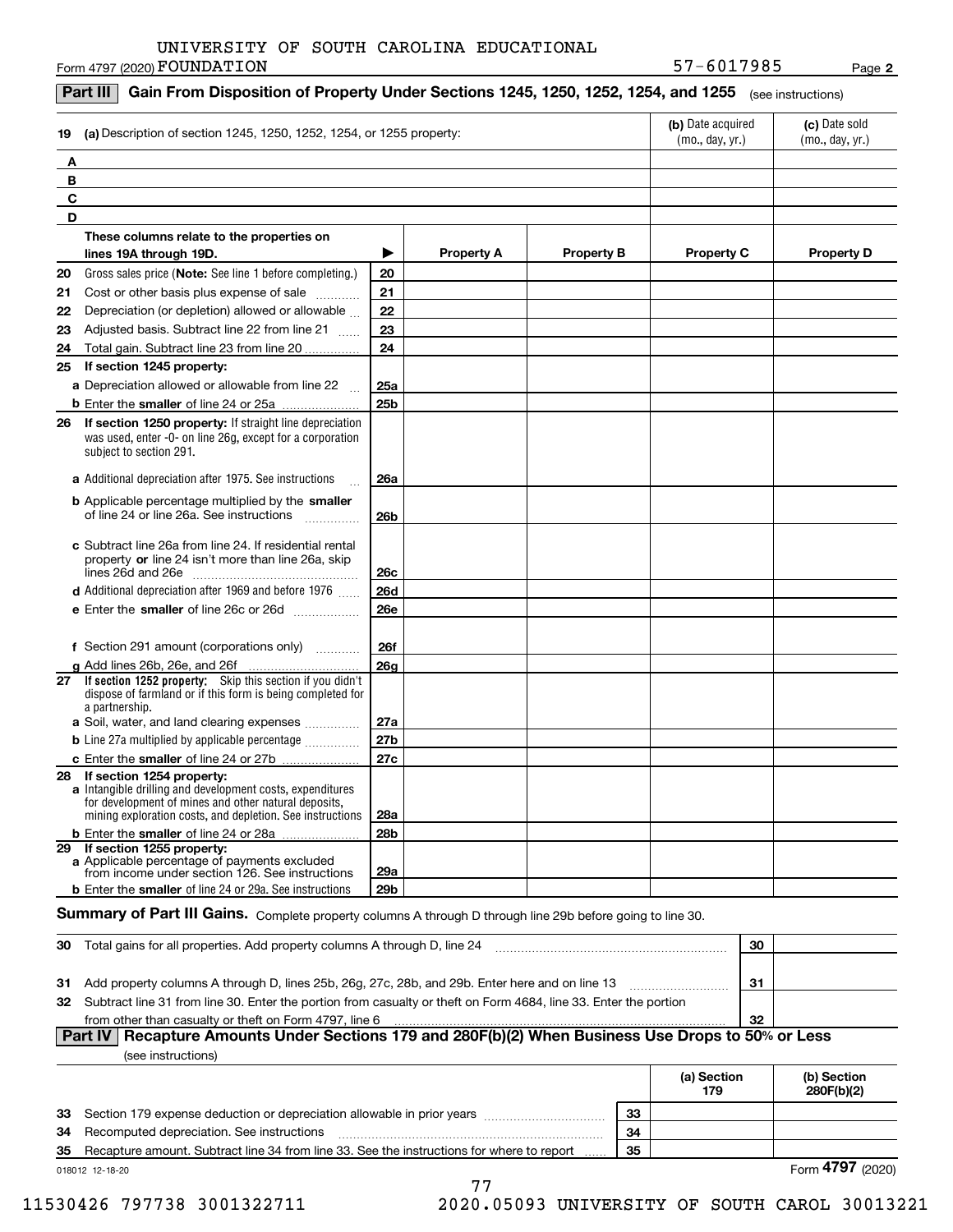

### **(Also Involuntary Conversions and Recapture Amounts Under Sections 179 and 280F(b)(2)) 4797 2020 | Attach to your tax return. Sales of Business Property**

| OMB No. 1545-0184             |  |
|-------------------------------|--|
|                               |  |
| Attachment<br>Sequence No. 27 |  |

**1**

### Department of the Treasury **Number of the Treasury Attachment**<br>Internal Revenue Service Sequence No.<br> **| Go to www.irs.gov/Form4797 for instructions and the latest information.** | Sequence No. Name(s) shown on return **Internal Control of the Control** Identifying number

# UNIVERSITY OF SOUTH CAROLINA EDUCATIONAL FOUNDATION 57-6017985

**1**Enter the gross proceeds from sales or exchanges reported to you for 2020 on Form(s) 1099-B or 1099-S

(or substitute statement) that you are including on line 2, 10, or 20

#### **Part I Sales or Exchanges of Property Used in a Trade or Business and Involuntary Conversions From Other** (see instructions) **Than Casualty or Theft-Most Property Held More Than 1 Year**

| $\mathbf{2}$ | (a) Description<br>of property                                                                                                                                                                                                                                                                                                                                                                                                                | (b) Date acquired<br>(mo., day, yr.) | (C) Date sold<br>(mo., day, yr.) | (d) Gross sales<br>price | (e) Depreciation<br>allowed or<br>allowable since<br>acquisition | (f) Cost or other<br>basis, plus<br>improvements and<br>expense of sale |                | $(g)$ Gain or (loss)<br>Subtract (f) from the<br>sum of (d) and (e) |
|--------------|-----------------------------------------------------------------------------------------------------------------------------------------------------------------------------------------------------------------------------------------------------------------------------------------------------------------------------------------------------------------------------------------------------------------------------------------------|--------------------------------------|----------------------------------|--------------------------|------------------------------------------------------------------|-------------------------------------------------------------------------|----------------|---------------------------------------------------------------------|
| VIA          | ENERGY III                                                                                                                                                                                                                                                                                                                                                                                                                                    |                                      |                                  |                          |                                                                  |                                                                         |                | $-108.$                                                             |
| NGP          | NATURAL RESOURCES                                                                                                                                                                                                                                                                                                                                                                                                                             |                                      |                                  |                          |                                                                  |                                                                         |                | $-41,821.$                                                          |
|              |                                                                                                                                                                                                                                                                                                                                                                                                                                               |                                      |                                  |                          |                                                                  |                                                                         |                |                                                                     |
|              |                                                                                                                                                                                                                                                                                                                                                                                                                                               |                                      |                                  |                          |                                                                  |                                                                         |                |                                                                     |
| 3            |                                                                                                                                                                                                                                                                                                                                                                                                                                               |                                      |                                  |                          |                                                                  |                                                                         | 3              |                                                                     |
| 4            |                                                                                                                                                                                                                                                                                                                                                                                                                                               |                                      |                                  |                          |                                                                  |                                                                         | 4              |                                                                     |
| 5            |                                                                                                                                                                                                                                                                                                                                                                                                                                               |                                      |                                  |                          |                                                                  |                                                                         | 5              |                                                                     |
| 6            |                                                                                                                                                                                                                                                                                                                                                                                                                                               |                                      |                                  |                          |                                                                  |                                                                         | 6              |                                                                     |
| 7            | Combine lines 2 through 6. Enter the gain or (loss) here and on the appropriate line as follows                                                                                                                                                                                                                                                                                                                                               |                                      |                                  |                          |                                                                  |                                                                         | $\overline{7}$ | $-41,929.$                                                          |
|              | Partnerships and S corporations. Report the gain or (loss) following the instructions for Form 1065, Schedule K,<br>line 10, or Form 1120-S, Schedule K, line 9. Skip lines 8, 9, 11, and 12 below.                                                                                                                                                                                                                                           |                                      |                                  |                          |                                                                  |                                                                         |                |                                                                     |
|              | Individuals, partners, S corporation shareholders, and all others. If line 7 is zero or a loss, enter the amount<br>from line 7 on line 11 below and skip lines 8 and 9. If line 7 is a gain and you didn't have any prior year section<br>1231 losses, or they were recaptured in an earlier year, enter the gain from line 7 as a long-term capital gain on<br>the Schedule D filed with your return and skip lines 8, 9, 11, and 12 below. |                                      |                                  |                          |                                                                  |                                                                         |                |                                                                     |
| 8            | Nonrecaptured net section 1231 losses from prior years. See instructions                                                                                                                                                                                                                                                                                                                                                                      |                                      | 8                                |                          |                                                                  |                                                                         |                |                                                                     |
| 9            | Subtract line 8 from line 7. If zero or less, enter -0-. If line 9 is zero, enter the gain from line 7 on line 12 below. If<br>line 9 is more than zero, enter the amount from line 8 on line 12 below and enter the gain from line 9 as a long-term<br>capital gain on the Schedule D filed with your return. See instructions                                                                                                               |                                      |                                  |                          |                                                                  |                                                                         | 9              |                                                                     |

# **Part II** | Crdinary Gains and Losses (see instructions)

| 10 | Ordinary gains and losses not included on lines 11 through 16 (include property held 1 year or less):                         |  |    |  |  |            |  |          |
|----|-------------------------------------------------------------------------------------------------------------------------------|--|----|--|--|------------|--|----------|
|    |                                                                                                                               |  |    |  |  |            |  |          |
|    |                                                                                                                               |  |    |  |  |            |  |          |
|    |                                                                                                                               |  |    |  |  |            |  |          |
|    |                                                                                                                               |  |    |  |  |            |  |          |
| 11 | Loss, if any, from line 7                                                                                                     |  |    |  |  | 11         |  | 41,929.  |
| 12 |                                                                                                                               |  |    |  |  | 12         |  |          |
| 13 |                                                                                                                               |  |    |  |  | 13         |  |          |
| 14 |                                                                                                                               |  |    |  |  | 14         |  |          |
| 15 |                                                                                                                               |  |    |  |  | 15         |  |          |
| 16 |                                                                                                                               |  | 16 |  |  |            |  |          |
| 17 |                                                                                                                               |  |    |  |  | 17         |  | -41,929. |
| 18 | For all except individual returns, enter the amount from line 17 on the appropriate line of your return and skip lines        |  |    |  |  |            |  |          |
|    | a and b below. For individual returns, complete lines a and b below.                                                          |  |    |  |  |            |  |          |
|    | a If the loss on line 11 includes a loss from Form 4684, line 35, column (b)(ii), enter that part of the loss here. Enter the |  |    |  |  |            |  |          |
|    | loss from income-producing property on Schedule A (Form 1040), line 16. (Do not include any loss on property used             |  |    |  |  |            |  |          |
|    |                                                                                                                               |  |    |  |  |            |  |          |
|    | <b>b</b> Redetermine the gain or (loss) on line 17 excluding the loss, if any, on line 18a. Enter here and on Schedule 1      |  |    |  |  |            |  |          |
|    |                                                                                                                               |  |    |  |  | <b>18b</b> |  |          |

**For Paperwork Reduction Act Notice, see separate instructions.** Form **4797** (2020) LHA

018011 12-18-20